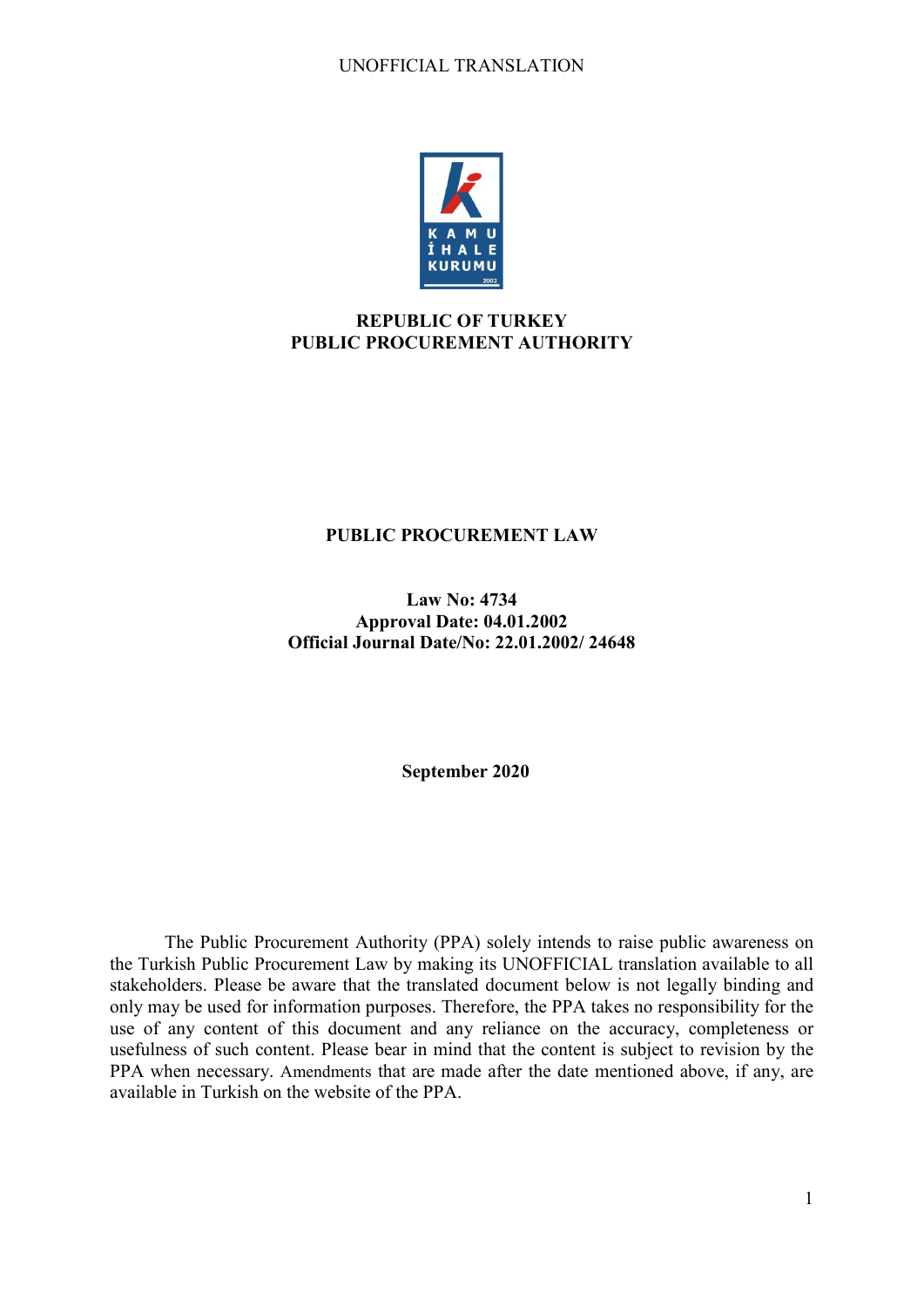#### **PUBLIC PROCUREMENT LAW**

### **CHAPTER I General Provisions**

# **SECTION I Application Principles**

### **Purpose**

**Article 1-** The purpose of this Law is to establish the principles and procedures to be applied in any procurement made by public authorities and institutions governed by public law or under public control or using public funds.

### **Scope**

**Article 2-** The provisions of this Law shall apply to procurement of goods, services or works the costs of which are paid from any resources at the disposal of the contracting authorities stated below:

**a) (Amended: 1/6/2007-5680/Article 1)** Public administrations included in the general budget, administrations with special budget, special provincial administrations and municipalities and their related revolving funds organizations, associations (except those operating as professional organizations and their supreme institutions), legal persons,

**b) (Amended: 30/7/2003-4964/Article 1)** State economic enterprises, consisting of public corporations and state economic establishments,

**c) (Amended: 30/7/2003-4964/Article 1)** Social security institutions, funds, institutions having legal personality that are established in accordance with special laws **(Amended: 9/7/2018-Decree Law-703/Article 171)** or Presidential Decrees and that are assigned with public duties (except for professional organizations and foundation institutions of higher education) and institutions with independent budgets,

**d) (Amended: 12/6/2002-4761/Article 10)** Any institutions, organizations, associations, enterprises and corporations which more than half of their capitals, directly or indirectly, together or separately are owned by those stated in items (a), (b) and (c),

**e) (Amended: 13/2/2011-6111/Article 176)** procurement of works by the banks within Law No: 4603 and by the corparations which more than half of their capitals, directly or indirectly, together or separately are owned by those banks.

**(Amended second paragraph: 13/2/2011-6111/Article 176/paragraph 2)** However, Saving Deposit Insurance Fund and banks whose shares are partially or fully owned by this Fund, banks covered by the Law Numbered 4603 and corporations which more than half of their capitals, directly or indirectly, together or separately are owned by those banks (excluding the procurement of works mentioned in paragraph (e)), real estate investment trusts, which are subject to Capital Market Law numbered 2499, of the banks covered by the Law numbered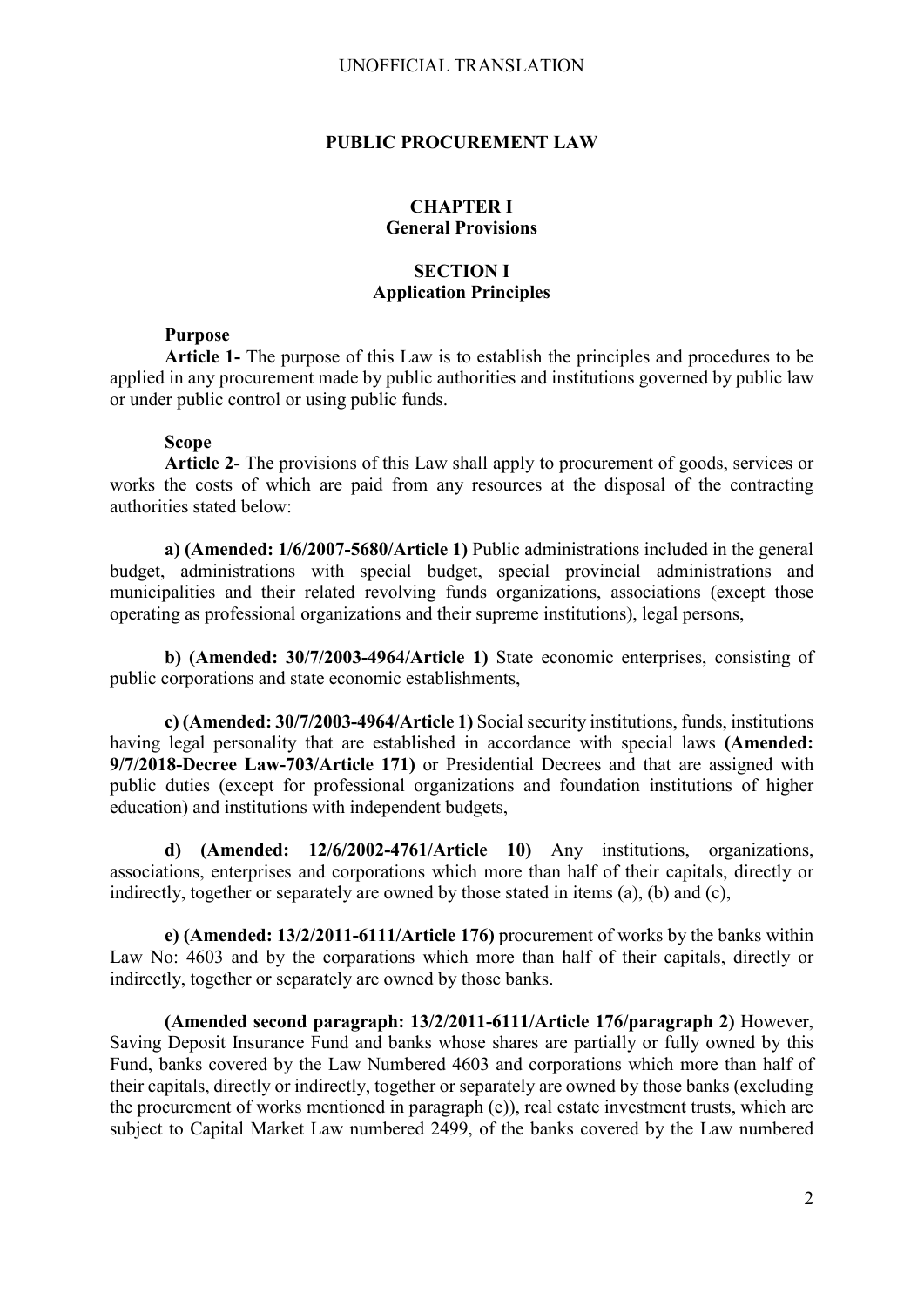4603 and entities, institutions and corporations who carry out activities in the energy, water, transportation and telecommunication sectors are out of the scope of this Law.

#### **Exceptions Article 3-** (**Amended: 30/7/2003-4964/Article 2)**

**a)** procurement of agriculture or livestock products, by authorities included within the scope of this Law, directly from the producers or their partners, in order to process, utilize, improve or sell pursuant to the establishment purpose or regulations of such authorities and procurement of services from development cooperatives of forest villages and from villagers pursuant to Law Numbered 6831, Forest Law,

**b) (Amended: 20/11/2008-5812/Article 1)** goods, services and works procurement, which are decided by **(Amended: 9/7/2018-Decree Law-703/Article 171)** the President or relevant ministry that these are related to the defence, security or intelligence or that these require to be treated confidentially or which require special security measures during the performance of the contract pursuant to related legislation or which concern the cases in which the basic interests of the state's security needs to be protected,

**c)** procurement of goods, services or works, which are to be realised realized with foreign financing pursuant to international agreements, and in the financing agreement of which it is stated that different procurement procedures and principles will be applied; all kinds of consultancy and credit rating services with regard to borrowings from international capital markets; **(Amended clause: 2/1/2017 – Decree Law – 684/Article 2; reaccepted: 1/2/2018 – 7074/Article 2)** procurement of goods and services by the Central Bank of the Republic of Turkey relating to technology, security, production and printing of banknotes and valuable documents, outsourcing and procurement of consultancy services by Central Bank of the Republic of Turkey; **(Inserted sentence: 27/4/2004-5148/Article 2)** any kind of procurement of consultancy services for privatization implementations pursuant to Law No. 4046, dated 24.11.1994; procurement of goods and services related to commercial activities, conducted by enterprises, undertakings and companies which operate in the field of air transport,

**d)** procurement of goods, services or works by the branches of contracting authorities in foreign countries; procurement of goods and services which must be procured locally for transportation vehicles which are abroad.

**e)** by the institutions covered by this Law; procurement of goods and services from penal institutions and the jail workshop institutions affiliated to the Ministry of Justice, from rest homes and orphanages affiliated to the Social Services and Child Care Institution, from manufacturing schools and centres affiliated to the Ministry of Education, from institutes and breeding stations affiliated to the Ministry of Agriculture and Village Affairs and from the Printing House of the Prime Ministry on the condition that these goods and services are produced by themselves, procurement of goods and services which are included in the principal status of State Supply Office from the General Directorate of State Supply Office, procurement of freight, passenger and port services from the Republic of Turkey General Directorate of State Railways, procurement of fuel and vehicle from the General Directorate of Liquidation Works Revolving Fund Administrations **(Inserted phrase: 20/11/2008-5812/Article 1)** as well as the procurement of goods, services, and consultancy services from the Scientific and Technological Research Council of Turkey within the scope of research and development activities, procurement of meat and meat products from the General Directorate of Meat and Fish Products Agency, **(Inserted phrase: 17/01/2019-7161/Article 29)** procurement of tea and tea products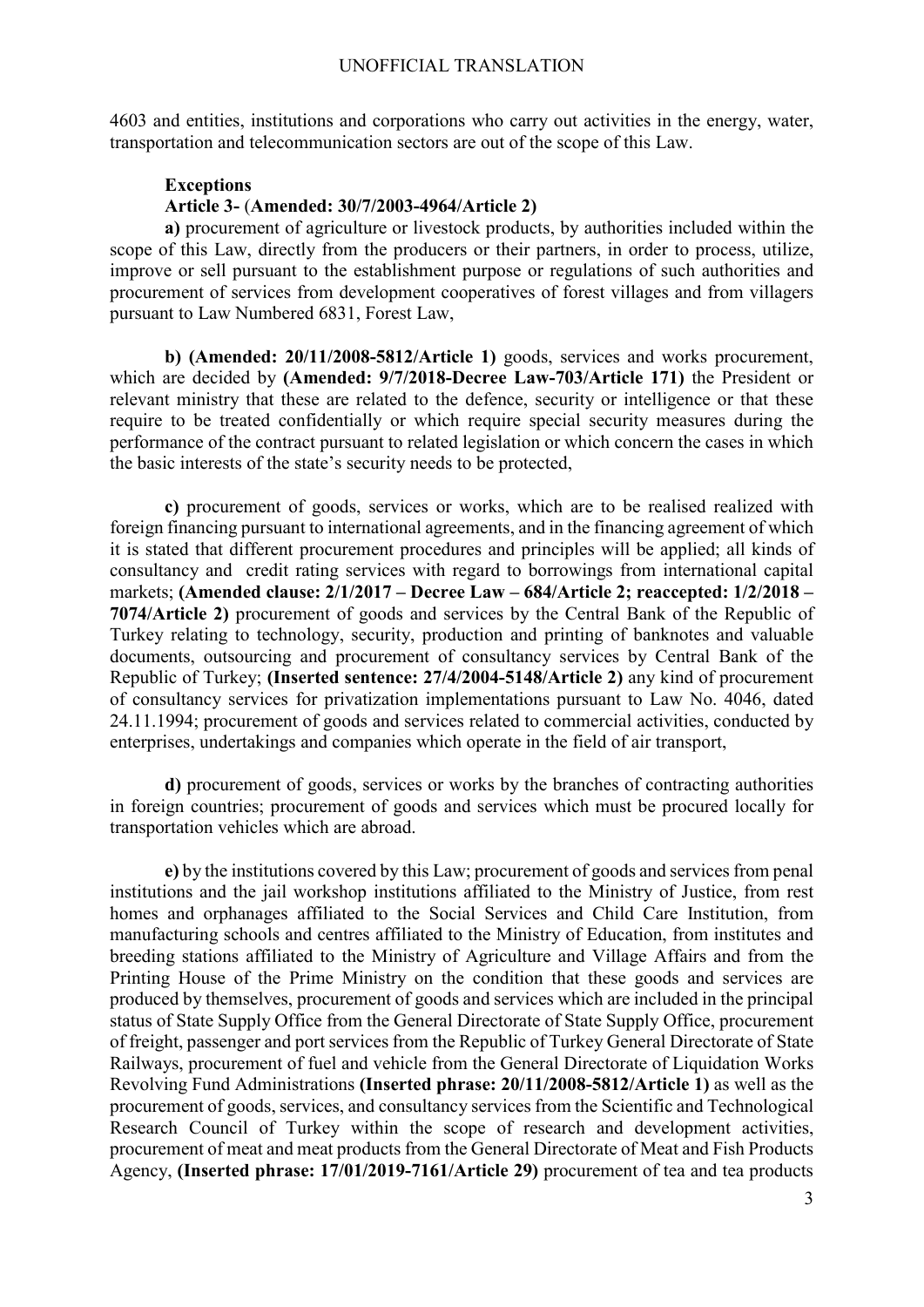from the Directorate of Tea Enterprises, procurement from International Health Services Corporation for goods and services which are in its field of activity and procurement of monoblock wheels and wheel sets used in vehicles that tow or are towed on rail from the General Directorate of the Machinery and Chemical Industry Agency,<sup>[1](#page-3-0)</sup>

**f) (Amended: 20/11/2008-5812/Article 1)** procurement of goods and services necessary for research and development projects executed and supported by national research and development institutions and procurement of all kinds of research and development services excluding those where the authorities covered by this law meet the whole financing and exploit the outputs only in carrying out their own activities,

**g)** procurement of goods or services by the authorities listed in sub-paragraphs (b) and (d) of first paragraph of article 2 within the scope of their commercial and industrial activities, which are made in order to cover the needs relating directly to production of goods and services or to their principal activities, and the estimated costs and contract prices of which do not exceed 2,300 billion Turkish Liras (33,494,082 Turkish Liras)[∗](#page-3-1) excepting those financed by treasury guarantee or by means of transferring directly from the transfer order of budget,

**h)** procurement of services by contracting authorities that are under the scope of this Law with a view to provide diagnosis and cure for the persons entitled pursuant to their special legislation and procurement of drugs and medical supplies prescribed during outpatient treatment by persons whose treatments are undertaken by their authorities, **(Inserted phrase: 20/11/2008-5812/Article 1)** procurement of goods and services intended for diagnosis and treatment by contracting authorities providing health services covered by this Law from each other,

**i) (Inserted: 14/7/2004-5226/Article 21)** survey, restoration, restitution and conservation projects of movable and immovable cultural heritage falling under the scope of the Protection of Cultural and Natural Heritage Law Numbered 2863, dated 21.07.1983, road rehabilitation and environmental planning projects and their implementations; and also procurement of goods and services related to assessment, protection, transportation and excavation works of those projects, $2$ 

**j) (Inserted: 3/3/2005-5312/Article 25)** procurement of services, tools, appliances and materials which are urgently needed in order to draft emergency response plans and after an incident takes place, to treat pollution and to execute those plans within the scope of Law on Interference in Emergency of Sea Pollution by Reason of Petroleum and Other Detrimentals and on Compensation of Damages, **(Inserted phrase: 24/12/2020-7261/ Article 28)** procurement of goods and services by Turkish Environment Agency relating to the activities regarding establishment of deposit management system and its operation.

<span id="page-3-0"></span><sup>&</sup>lt;sup>1</sup> With Article 1 of Law No. 5812 dated 20/11/2008; the clause "materials" contained in this paragraph has been changed to "services" and added in the text.

<span id="page-3-1"></span><sup>∗</sup> published in Official Gazette No.31023 dated 29.01.2020 by Communique of Public Procurement Authority, No. 2020/1 and covers the period of 01.02.2020 – 31.01.2021

<span id="page-3-2"></span><sup>2</sup> Phrases "movable and immovable" and "and conservation" are inserted to this paragraph by Article 14 of Law no 6093 dated 28.12.2010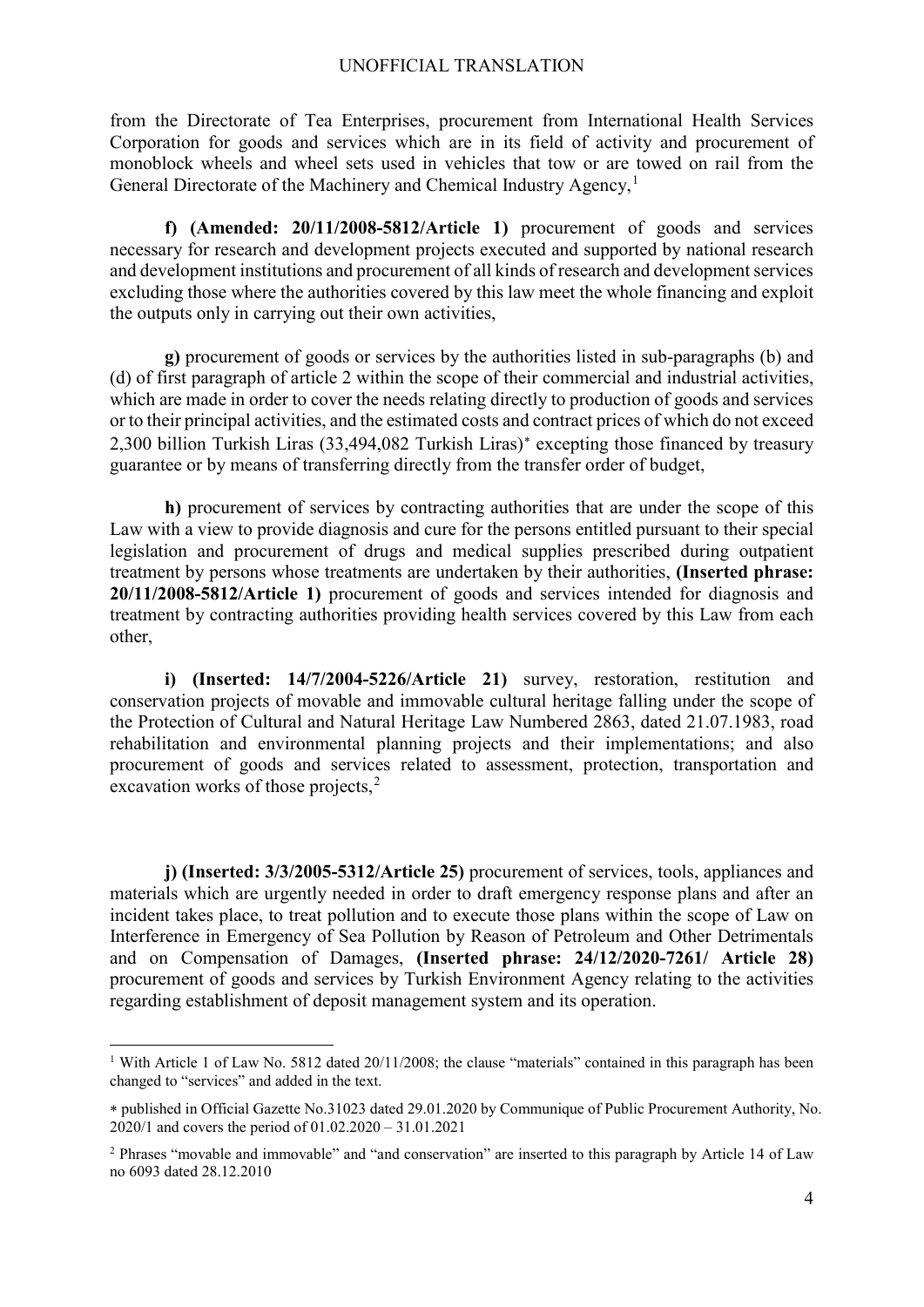**k) (Inserted: 20/2/2008-5737/Article 79)** procurement of goods and services with regard to repair and restoration and landscaping of cultural assets of foundations,

**l) (Inserted: 27/12/2007-5726/Article 24)** procurement of goods and services necessary for implementing protection measures to be taken in line with the legislative provisions on witness protection,

**m) (Inserted: 9/7/2008-5784/Article 28) (Amended phrase: 25/11/2020-7252/Article 10)** all kinds of natural gas purchases to be made by Petroleum Pipeline Corporation (BOTAŞ),

**n) (Inserted: 20/11/2008-5812/Article 1; Amended: 17/7/2013-6496/Article 38)** procurement of services from Turkish Airlines Incorporated Company for the purpose of aerial transportation of privates and corporals and military materiels, (**Inserted phrase: 07/04/2015- 29319 - 6637/Article 7)** procurement of goods and services by the Directorate General of Turkish Radio-Television Corporation from The Anatolian News Agency with regard to any kind of programme, news, production and broadcasting and procurement of goods and services through agreements and contracts allowing guarantees in advance in order to ensure provision of urgent needs that may come up in cases such as defence, security and humanitarian aid issues which may arise from either international obligations or for national purposes, in a fast and effective manner,

**o) (Inserted: 25/6/2009-5917/Article 31; Amended: 04/06/2016-6719/Article 11)** procurement of energy, fuel, goods, services, consultancy services and large-scale repair works by the affiliated, associated and related institutions and organisations of the Ministry of Energy and Natural Resources with regard to their activities, from each other or from the other public institutions and organisations; procurement of electrical energy by Directorate General of Turkish Electricity Trading and Contracting Company (TETAŞ) \*\* for the purpose of supply,

**p)**[3](#page-4-0) **(Inserted: 22/2/2007-5583/ Article 9; Amended: 3/6/2011-638/Article 31)** procurement of goods and services by General Directorate of Youth and Sports and by autonomous sports federations relating to national and international sports activities,

**r) (Inserted: 13/2/2011-6111/Article 177)** procurement of goods and services within the scope of **(Amended: 9/7/2018-Decree Law-703/Article 171)** Presidential Decisions concerning the Coal Aid for the Poor Families, made by the General Directorate of Turkish Coal Enterprises from coal fields belonging to itself or its subsidaries or its affiliates, regardless of the operator,

**s) (Inserted: 31/3/2012-6288/Article 5; Amended: 24/4/2013-6461/Article 10)** procurement of goods or services by the General Direcorate of Turkish State Railways and

<span id="page-4-0"></span><sup>&</sup>lt;sup>3</sup> The subparagraph "(k)" which was inserted with the Article 9 of the Law No. 5583 dated 22/2/20007 changed as subparagraph "(p)" with Article 177 of the Law No. 6111 dated 13/2/2011;

<sup>\*</sup>With Article 47 of the Decree Law No. 703 of 9/7/2018; provision of "any purchases, sales, services, consultancy, works and transportation and procurement procedures regarding these matters conducted by TRT are not subject to the provisions of Public Procurement Law No: 4734 and Public Procurement Contracts Law No. 4735. These operations and transactions are governed by regulation." is set forth.

<sup>\*\*</sup>With Article 9 of the Decree Law No. 703 of 9/7/2018; TETAŞ is merged within EÜAŞ and it is concluded that any reference made to TETAŞ in the legislation is made to EÜAŞ.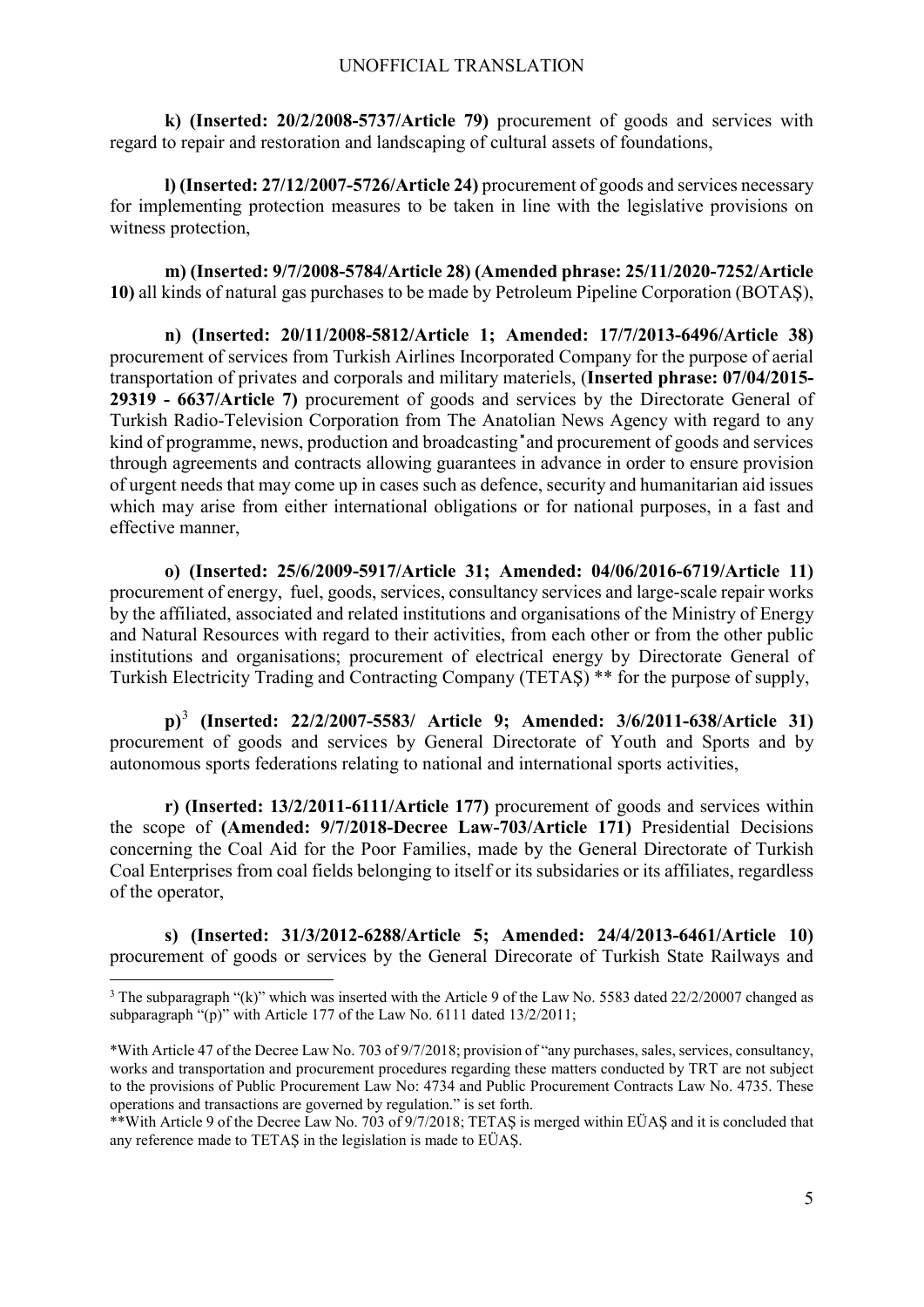Turkish State Railways Transportation Inc. from the Turkish Railway Machines Industry Inc., Turkish Locomotive and Engine Industry Inc. and Turkish Wagon Industry Inc.,

**t) (Inserted: 4/7/2012-4353/Aricle 27)** procurement of goods and services intended for execution of examination activities from the company established by or affiliated to the Center for Evaluation, Selection and Placement (provided that assent of the Council of Higher Education is taken),

**u) (Inserted: 6/2/2014-6518/Article 45; Amended: 18/6/2017 – 7033/Aricle 73)** procurement of goods, services and works which includes industrial cooperation practices **(Repealed phrase 16/2/2016 – 6676/Article 16)** (…) for the purposes of innovation, localization and technology transfer,

**v) (Inserted: 1/11/2017 – 7060/Article 13)** Procurement of services regarding accreditation services to be performed by Halal Accreditation Agency,

**y) (Inserted: 9/7/2018 – Decree Law – 703/Article 171)** Procurement of goods and services by the offices and directorates established under the Presidency pursuant to Presidential Decree for the purposes of publicity of Turkey, increasing investments or financial resources in the country or ensuring digital transformation and technological development,

**z) (Inserted: 17/01/2019-7161/Article 29)** Procurement of goods and services by the responsible contracting authority to conduct international events and meetings which are determined by the President from among international events and meetings to be organised by Republic of Turkey,

**aa) (Inserted: 7/12/2019-7194/Article 44)** Provided that it is related to agricultural products within the scope of its duty and activity, procurement by Turkish Grain Board upon assignment by Board of Directors of Turkish Grain Board and approval of relevant minister of agricultural products by way of import and related service procurement in order to ensure price stabilization of products or prevent extraordinary fluctuations that may occur in product prices due to insufficient production,

**bb) (Inserted: 5/3/2022-7381/Article 27)** Procurement of goods, services and consultancy services regarding regulation and supervision by the Nuclear Regulatory Authority and procurement of surveying, services and consultancy services regarding land and feasibility studies within the scope of nuclear plant projects; procurement of goods and services which are necessary for research and development projects conducted and supported by the Turkish Energy, Nuclear and Mineral Research Agency and procurement of works which are directly related to these projects and compulsory for the conduct of the project; and procurement of consultancy services regarding radioactive waste management special account and decommissioning special account by the Board of Directors of Accounts,

# **(Inserted: 2/7/2018–Decree Law–702/Article 10, effective date: 2/7/2018) (Repealed paragraph: 5/3/2022 – 7381/Article 27)**

shall not be governed by this Law except prohibition and criminal provisions.

## **Definitions**

**Article 4-** For the purposes of this Law: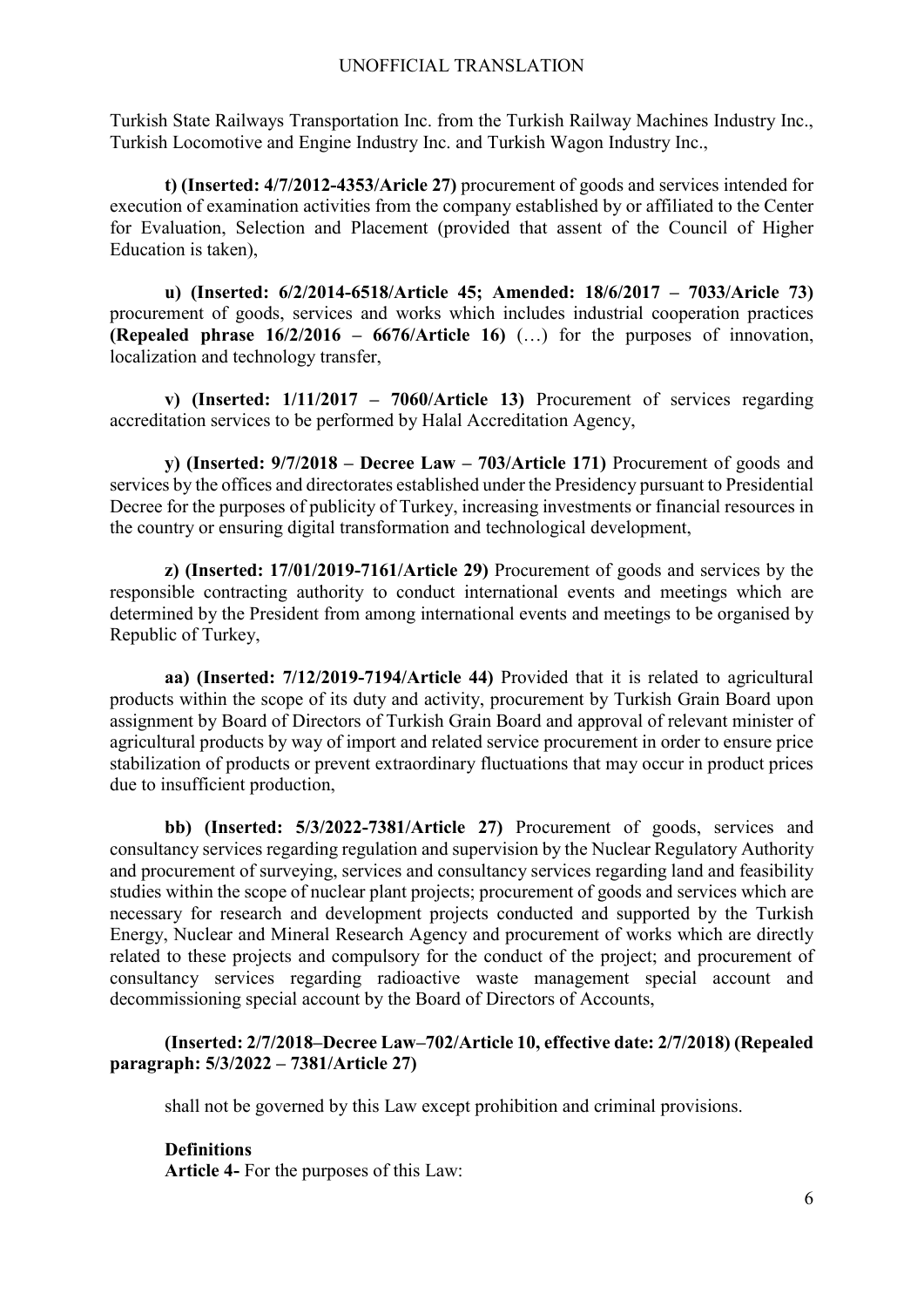**Goods** means any kind of purchased necessaries, and movable and immovable goods and rights.

**Services (Amended: 30/7/2003-4964/Article 3)** means such services as maintenance and repair, transportation, communication, insurance, research and development, accounting, market surveys and polls, consultancy, advertising, broadcasting and publication, cleaning, catering, meeting, organisation, exhibition, guarding and security, vocational training, photography, film, intellectual and fine arts, services regarding computer systems and software services, lease of movable and immovable properties and the rights thereof and other similar services.<sup>[4](#page-6-0)</sup>

**Works** means all kind of construction works such as buildings, roads, railways, highways, airports, docks, harbours, shipyards, bridges, tunnels, subways, viaducts, sports facilities, infrastructure, pipelines, communication and energy transmission lines, dams, power plants, refineries, irrigation facilities, soil reclamation, flood-prevention and pickling; and installation, manufacturing, preparation of site materials, transportation, completion, large scale-repair, restoration, landscaping, drilling, demolition, reinforcing and assembly works related with the works stated above and similar construction works.

**Supplier** means natural or legal persons, or joint ventures formed by those persons, submitting tenders for goods procurement

**Service Provider** means natural or legal persons, or joint ventures formed by those persons submitting tenders for services procurement.

**Consultant** means service providers of consultancy, who use their knowledge and experience for the benefit of the contracting authority, have no organic link with the contractors of the contract for which they provide their services, who do not gain anything other than the due consultancy fee from the contracting authority.

**Works Contractor** means natural or legal persons, or joint ventures formed by those persons, submitting tenders for works procurement.

**Candidate** means natural or legal persons, or joint ventures formed by those persons applying for pre-qualification.

**Joint Venture (Amended: 30/7/2003-4964/Article 3)** means partnerships or consortium established by mutual agreement of more than one natural or legal person in order to participate in procurement.

**Tenderer** means the supplier, service provider or works contractor submitting tender for procurement of goods, services or works.

**Potential tenderer (Inserted: 20/11/2008-5812/Article 2)** means natural or legal persons, or joint ventures formed by those persons, operating in the field of the subject matter of contract, and have purchased the procurement or pre-qualification documents.

<span id="page-6-0"></span> <sup>4</sup> With Article 2 of Law No. 5812 dated 20/11/2008; phrases "architecture and engineering, survey and project, map and cadastre, zoning, zoning plan of all scales" in this defination are repealed.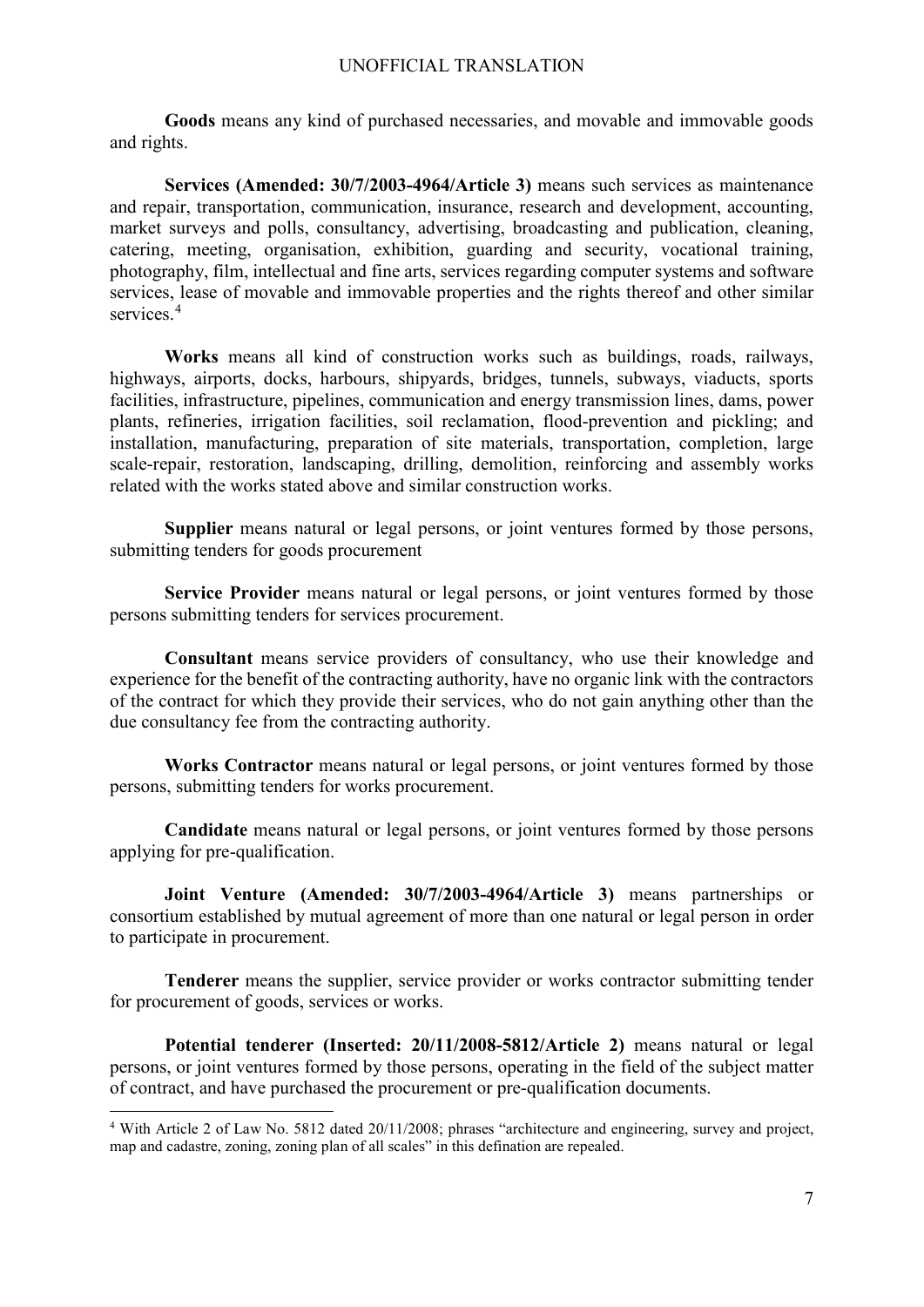**Domestic Tenderer (Amended: 30/7/2003-4964/Article 3)** means natural persons who are the citizens of Republic of Turkey and legal persons established in accordance with the Laws of Republic of Turkey.

**Contractor** means the tenderer who is awarded and with whom the contract is signed.

**Contracting authority** means procuring authorities and institutions covered by this Law.

**Contracting Officer (Amended: 30/7/2013-4964/Article 3)** means authorised and liable persons or boards as well as those persons to whom the required authority has been transferred properly in the contracting authority to spend and to carry out procurement proceedings.

**Participation Request** means the documents submitted by a candidate to be considered in determining its qualification at the pre-qualification process of restricted procedure.

**Procurement Document** means administrative specifications including the instructions to tenderers, technical specifications including the project, draft contract and other required documents and information related to goods, services or works to be procured.

**Preliminary Project** means a project for a certain structure, designed in accordance with final need assessment programme without carrying out required land and ground surveys, consisting of one or more solutions through plans, sections, elevations and profiles based on information obtained from base maps and available data including environmental impact assessment and feasibility reports.

**Final Project** means a project in which possible land and ground surveys are carried out, structural elements are designed and dimensioned, as well as technical specifications construction system and equipment are specified in accordance with the approved preliminary project of a certain structure,.

**Application Project** means a project designed in accordance with approved final project of a certain structure, specifying all kinds of details of the structure.

 $(...)^5$  $(...)^5$ 

**Procurement** means proceedings which involve the award of a goods, services or works contract to the tenderer selected in accordance with the procedures and conditions laid down in this Law, and which are completed by signing of the contract following the approval of the contracting officer.

**Tender** means the price offer and the document and/or information constituting a basis for evaluation, submitted by a tenderer to a contracting authority for the procurement carried out pursuant to the provisions of this Law.

<span id="page-7-0"></span><sup>&</sup>lt;sup>5</sup> With Article 22 of Law No. 5226 dated 14/7/2004; the definitions of "Surveying Project project", "Restoration Project" and "Restitution Project" are removed from this article.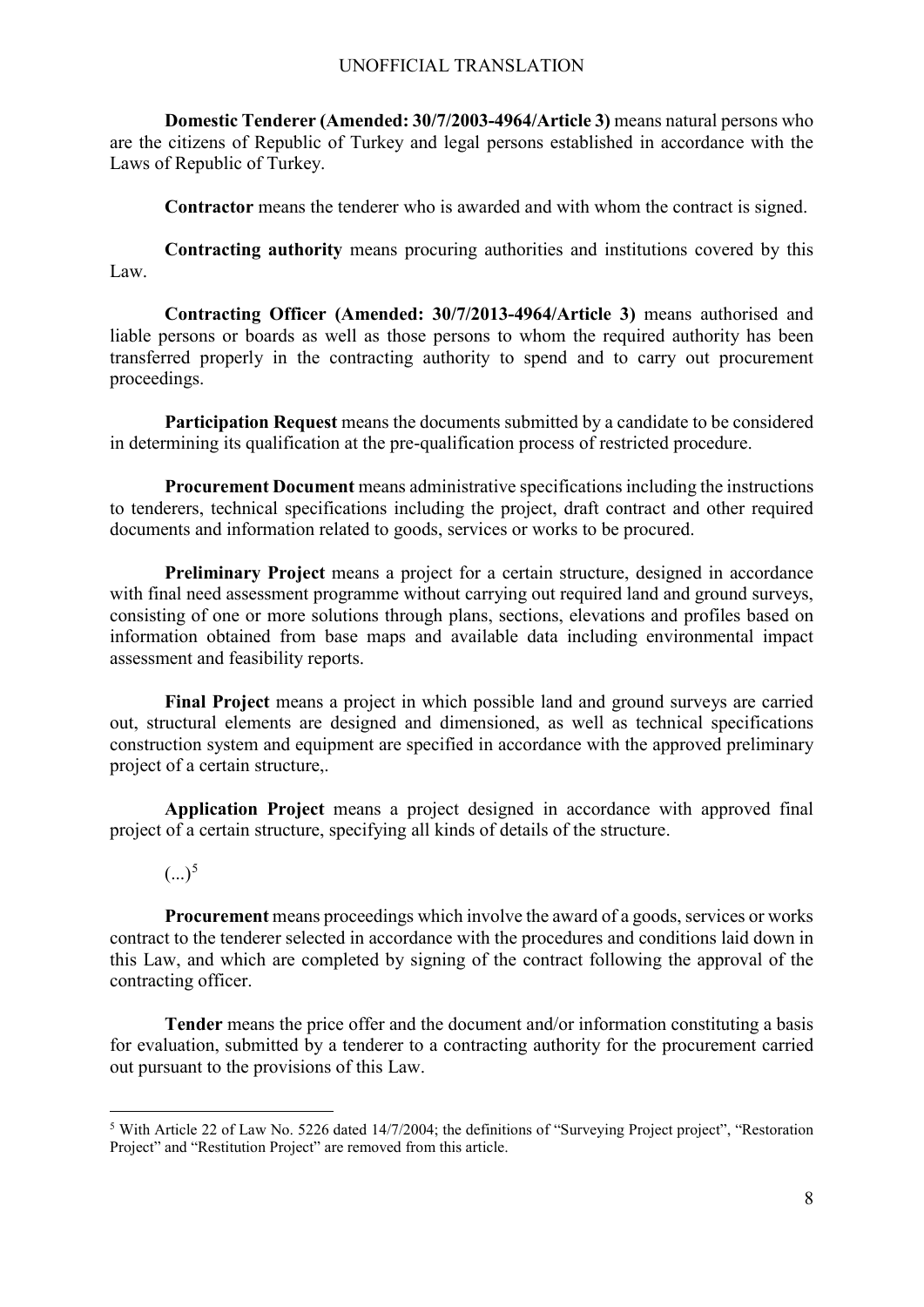**Open Procedure** means a procedure where any tenderer may submit a tender.

**Restricted Procedure** means a procedure where only those tenderers invited following a prequalification evaluation by the contracting authority may submit a tender.

**Negotiated Procedure** means a procedure, which can be used in cases specified in this Law and which is conducted in two stages, where the contracting authority negotiates with the tenderers about the technical details, implementation methods and, in certain cases, the price.

**Direct Procurement** means a procedure which can be used in cases specified in this Law, where the needs are directly procured by negotiating with the tenderers invited by the contracting authority about technical terms and price.

**Contract** means a written agreement between the contracting authority and the contractor for the procurement of goods, services or works.

**Authority** means the Public Procurement Authority (PPA).

**Board** means the Public Procurement Board (PPB).

**Prior Notice (Inserted: 20/11/2008-5812/Article 2)** means a notice published as early as possible after the beginning of fiscal year regarding the contracts that are planned to be awarded within the year.

**Electronic Public Procurement Platform (Inserted: 20/11/2008-5812/Article 2)** means the electronic environment, managed by the Authority, in which the contracting authorities and other stakeholders can conduct the proceedings related with the procurement process via internet.

**Dynamic Purchasing System (Inserted: 20/11/2008-5812/Article 2)** means a completely electronic process for making purchases of goods which are available as manufactured on the market, where all tenderers who submit an indicative tender in accordance with the procurement document and satisfy the qualification criteria within the validity period of the system are admitted to the system.

**Electronic Reverse Auction (Inserted: 20/11/2008-5812/Article 2)** means repetitive proceedings involving re-evaluation and re-ranking of new prices or new values concerning certain elements of the tenders submitted in electronic environment after evaluation of tenders, revised downwards, through an electronic device using automatic evaluation methods.

**Framework Agreement (Inserted: 20/11/2008-5812/Article 2)** means an agreement between one or more contracting authorities and one or more tenderers, which establishes the terms governing contracts to be awarded during a given period, in particular with regard to price and, where appropriate, the quantity envisaged.

**Letter of guarantee: (Inserted: 28/11/2017 – 7061/Article 65)** means letters of guarantee given by the banks and surety bonds issued within the context of indemnity insurance by insurance companies established in Turkey.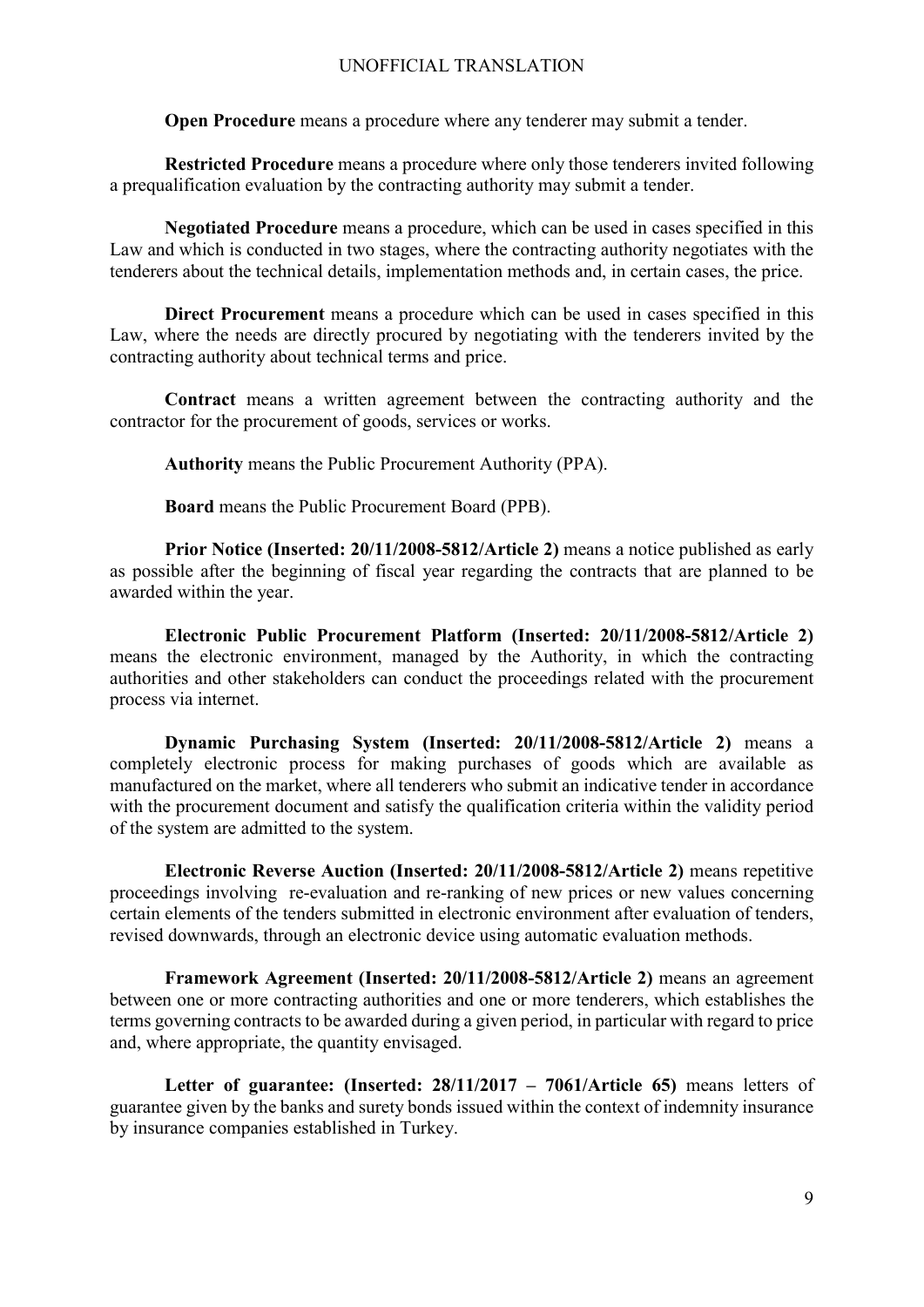### **Basic Principles**

**Article 5 -** In procurement to be conducted in accordance with this Law, the contracting authorities are liable for ensuring transparency, competition, equal treatment, reliability, confidentiality, public supervision, and fulfilment of needs appropriately, promptly, and efficient use of resources.

Unless there is an acceptable natural connection between them, purchase of goods, services and works cannot be consolidated in the same procurement.

Procurement of goods, services or works cannot be divided into lots with the intention of avoiding threshold values.

For the procurements to be held in accordance with this Law, the principal procurement methods are open and restricted procedures. The other methods may be used under the special conditions laid down in the Law. **(Amended: 9/7/2018-Decree Law-703/Article 171)** Due to the specific nature of the Presidential services and the necessity to comply with the security requirements, any procurement of goods, services and works by Presidency may be performed pursuant to the subparagraph (c) of the first paragraph of the Article 21 of this Law.

The procurement proceedings shall not be initiated unless there is a sufficient budget allocation.

**(Amended sixth paragraph: 30/7/2003-4964/Article 4)** Where the related legislation requires an Environmental Impact Assessment (EIA) Report for a works project, a EIA Approval Certificate must be obtained before the initiation of procurement procedure. However, in works procurements to be conducted urgently due to natural disasters, EIA report shall not be asked.

#### **Procurement Commission**

**Article 6-** The contracting officer shall assign a procurement commission, consisting of at least five members and in odd numbers, with the participation of at least four personnel of the related contracting authority provided that one of them is the chairperson and at least two of them are experts on the subject matter of the procurement, and a personnel is responsible for accounting or finance, together with its substitute members.<sup>[6](#page-9-0)</sup>

**(Amended second paragraph: 30/7/2003-4964/Article 5)** In case of absence of personnel in adequate number or qualification in the contracting authority, members may be invited to the commission from other contracting authorities covered by this Law.

In order to allow for the required evaluation, each member of the commission shall be provided with a copy of the procurement proceedings dossier, within three days following the invitation or notice.

The procurement commission shall convene with no absentees. The commission decisions shall be taken by majority voting. Abstention is not allowed in decisions. The chairperson and members of the commission are responsible for their votes and decisions.

<span id="page-9-0"></span> <sup>6</sup> With Article 13 of the Law No. 5436 dated 22/12/2005, the phrase, "finance officer of general and annexed budgeted administrations, for the others" has been changed as "and" added to the text.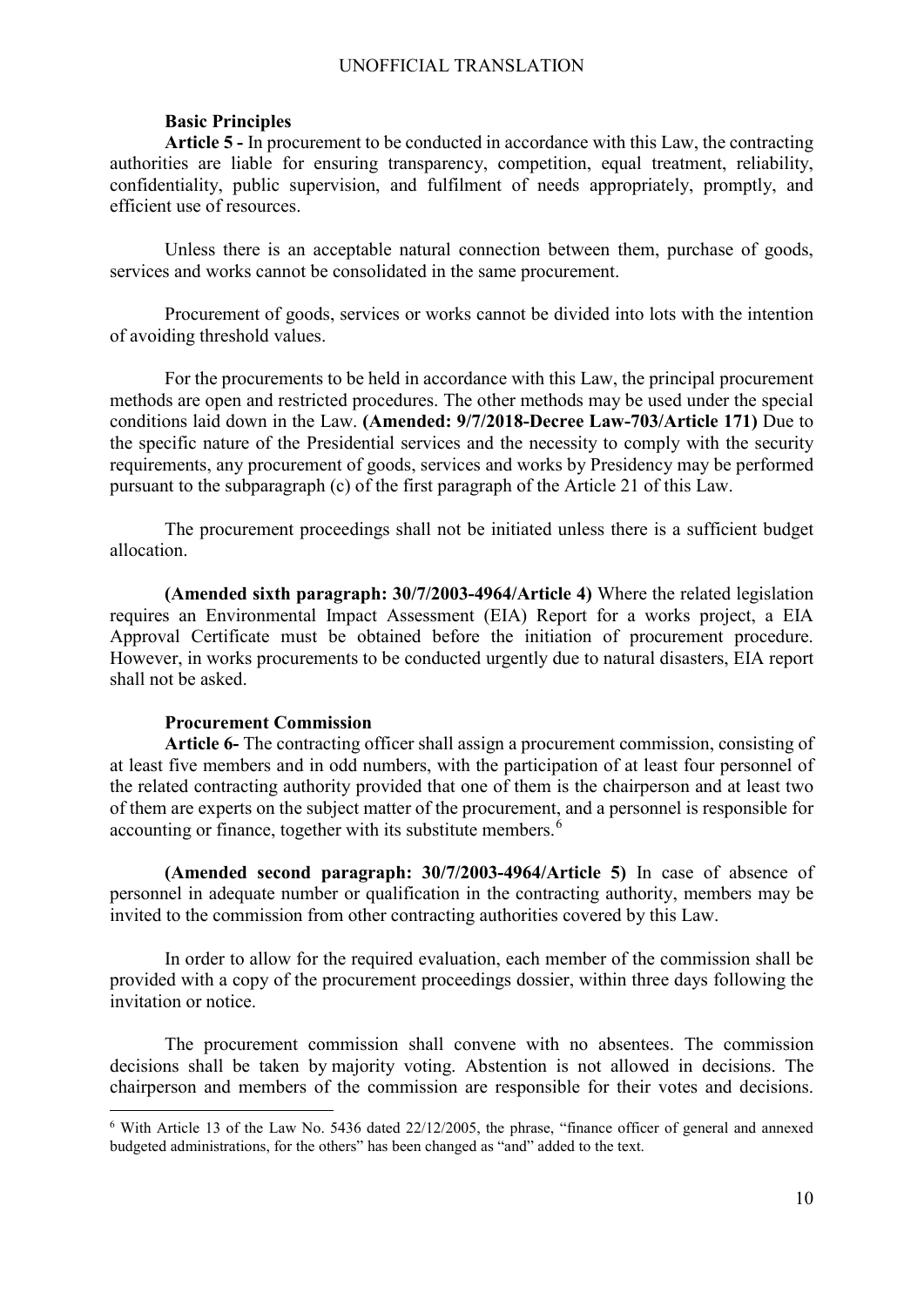Dissenting members have to write down their justifications in the records of commission minute and sign it.

The decisions taken by the procurement commission and the minutes written shall be signed by the chairperson and members of the commission, indicating their names, surnames and titles.

# **Procurement Process Dossier**

**Article 7-** A record of procurement process shall be kept for any procurement. This record of procurement process shall include all documents relating to the procurement process such as the certificate of approval obtained from the contracting officer and its attached calculation sheet relating to the estimated cost, the procurement documents, the notices, tenders or applications and other documents submitted by candidates or tenderers, and minutes and decisions of the procurement commission.

# **SECTION II Rules on Participation**

# **Threshold Values**

**Article 8-** Taking into consideration the estimated cost, the threshold values that shall be applicable for the implementation of Articles 13 and 63 of this Law are as follows:

**a) (Amended: 12/6/2002-4761/Article 12)** 300 billion Turkish Liras **(4,004,034 Turkish Liras)**[∗](#page-10-0) for procurement of goods and services by the contracting authorities operating under general or annexed budget

**b) (Amended: 12/6/2002-4761/Article 12)** 500 billion Turkish Liras **(6,673,409 Turkish Liras)[\\*](#page-10-1)** for procurement of goods and services by other contracting authorities within the scope of this Law

**c) (Amended: 12/6/2002-4761/Article 12)** 11 trillion Turkish Liras **(146,815,969 Turkish Liras)\*** for procurement of works by the contacting authorities covered by this Law

# **(Repealed last paragraph: 12/6/2002-4761/Article 12)**

# **Estimated Cost**

 $\overline{a}$ 

**Article 9- (Amended: 30/7/2003-4964/Article 6)** Prior to the procurement of goods, services or works, by conducting all necessary price research contracting authority shall determine an estimated cost excluding the value added tax and it shall be indicated on a priced bill of quantities with its justifications. Estimated cost shall not be stated in procurement or prequalification notices, and shall not be disclosed to tenderers or to others who do not have any formal relationship with procurement proceeding.

<span id="page-10-1"></span><span id="page-10-0"></span><sup>∗</sup> published in Official Gazette No.31023 dated 29.01.2020 by Communique of Public Procurement Authority, No. 2020/1 and covers the period of 01.02.2020 – 31.01.2021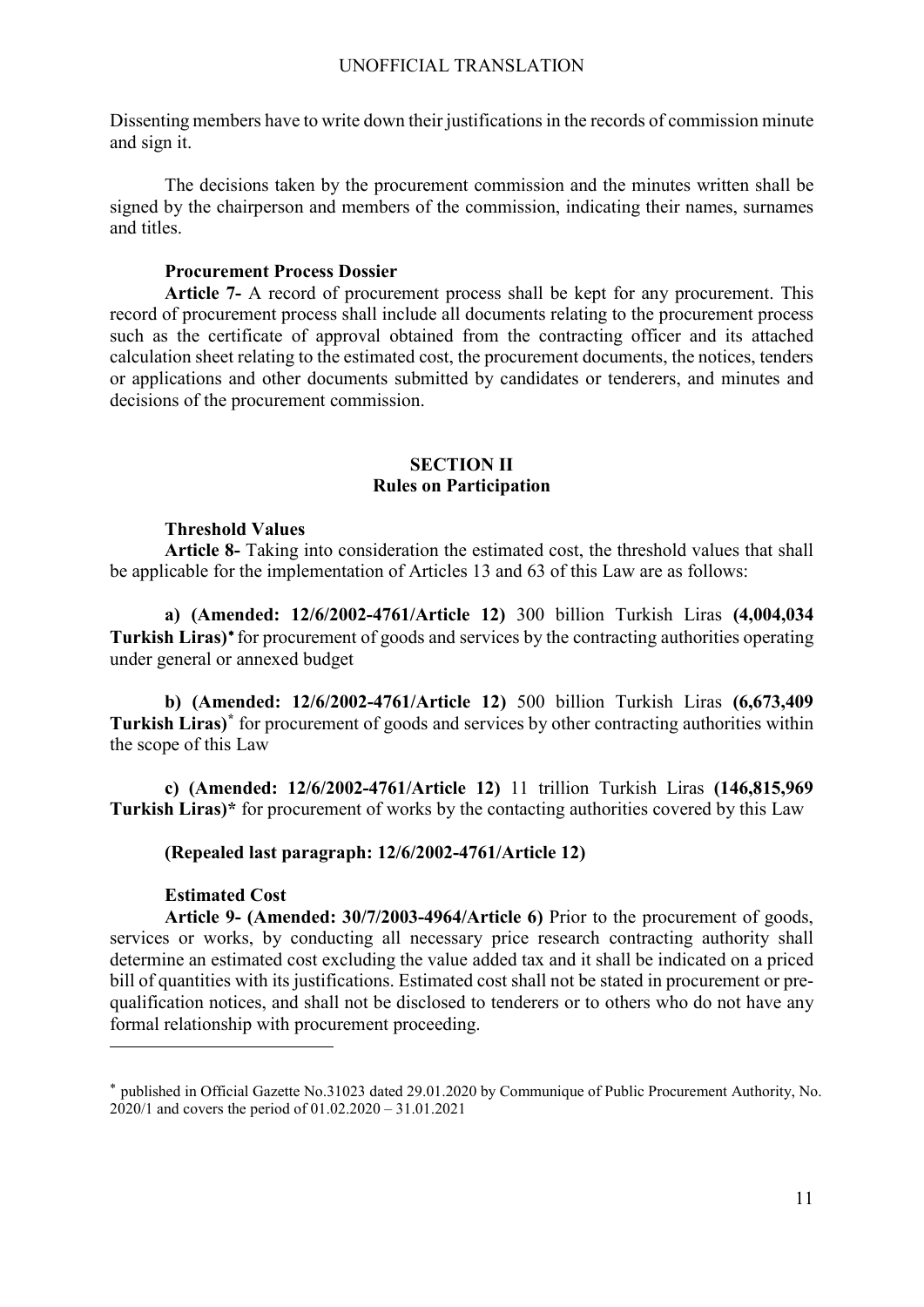# **Rules on Qualification**

**Article 10-** The tenderers participating in the procurement proceedings may be required to submit the following information and documents for evaluation of their economic, financial, professional and technical qualifications:

**a)** For evaluation of the economic and financial capability;

**1)** bank statements relating to the financial standing of the tenderer,

**2) (Amended: 30/7/2003-4964/Article 7)** the balance sheet of the tenderer which is obligatory to be published in accordance with the related legislation, or required sections of the balance sheet, if those are not available, equivalent documents,

**3)** Tenderer's overall turnover showing its business volume **(Amended: 17/01/2019- 7161/Article 30)** or documents showing tenderer's turnover concerning subject matter of the procurement.

**b**) For the evaluation of professional and technical qualifications;

**1)** documents proving that the tenderer is operating as a registered member of the related chamber in accordance with the relevant legislation, and is legally authorised to submit tenders,

**2) (Amended: 20/11/2008-5812/Article 3)** with regard to subject matter of the procurement or similar works undertaken by the tenderer under a contract having a value in the public or private sector;

**a)** documents proving the experience in works contracts whose preliminary acceptance proceedings have been completed and in services contracts linked to construction works whose acceptance proceedings have been completed within the last fifteen years,

**b)** documents proving the experience in works contracts whose preliminary acceptance proceedings have been completed and in services contracts linked to construction works whose acceptance proceedings have been completed, of which is supervised or managed at least in the ratio of %80 of the contract value within the last fifteen years,

**c)** documents proving the experience for the ongoing works contracts and services contracts linked to works contracts which have been completed flawlessly, supervised or managed at least in the ratio of %80 of the total contract value within the last fifteen years, provided that the initial contract value has been completed,

**d)** documents proving the experience in goods and services contracts acceptance proceedings of which has been completed within the last five years,

**e)** for transferred contracts, the documents proving the experience in works contracts whose preliminary acceptance proceedings and in services contracts linked to construction works whose acceptance proceedings are completed within the last fifteen years and in goods and services contracts whose acceptance proceedings are completed within the last five years, provided that at least %80 of the contract value is completed,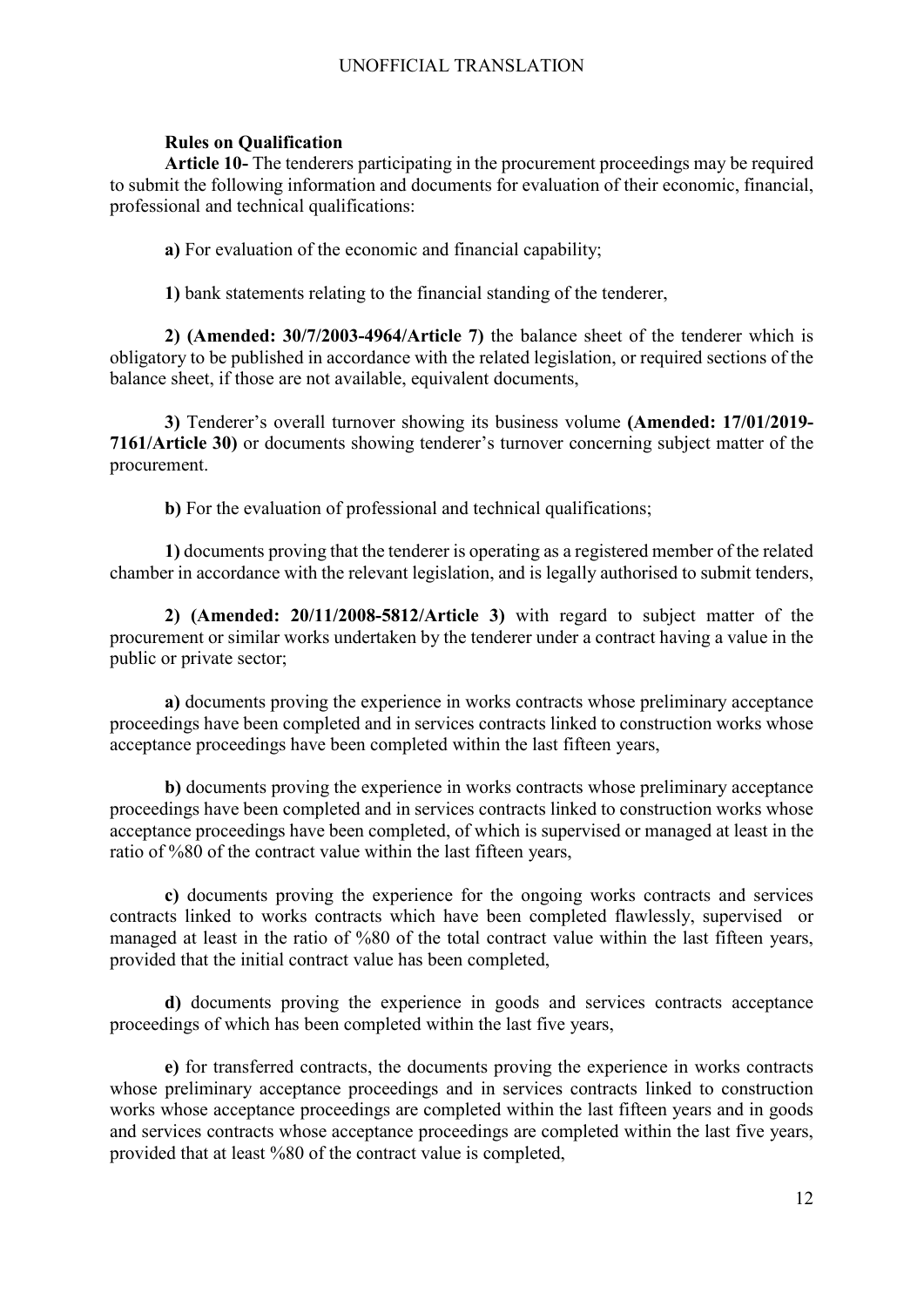**f) (Inserted: 6/2/2014-6518/ Art. 46)** documents which are issued by the Ministry of Science, Industry and Technology in accordance with the principles determined by the Authority and which can be used for a period of five years starting from the marketing date of products having domestic good certificate and services developed out of a project, after supplying to the market such goods and services that are developed as a result of project carried out under support scheme in technology center enterprises, research and development centers, technology development zones, research, development and innovation projects supported by international funds or public institutions or foundations established by law, pre-competition partnership projects and and to beneficiaries of techno-initiative capital supports or otherwise goods which are developed with owners' resources and certified by Scientific and Technological Research Council of Turkey as a product of research and development project and required procedures for its assessment are set by the Ministry of Science, Industry and Technology. [7](#page-12-0)

**3)** documents relating to the production and/or manufacturing capacity, researchdevelopment activities and quality assurance practices of the tenderer,

**4)** information and/or documents relating to the organisational structure of the tenderer and it employs or will employ adequate number of staff in order to fulfil the subject matter of the procurement,

**5)** in procurement of services and works, documents demonstrating educational and professional qualifications of the technical staff that will perform the contract and the managerial team of tenderer,

**6)** documents relating to facilities, machinery, devices and other equipment required to perform the contract,

**7)** documents relating to the technical staff or technical institutions responsible for quality control, whether they are directly attached to the tenderer or not,

**8)** certificates granted by quality control institutions accredited in accordance with the international rules, certifying conformity of subject matter of procurement with the standards specified in the procurement document,

**9)** Samples, catalogues and/or photographs of the goods to be supplied, the authenticity of which shall be confirmed where the contracting authority so requests.

Which of the information or documents specified above will be required for qualification evaluation process shall be specified in procurement documents and in notices or invitations relating to procurement or pre-qualification according to the characteristics of the subject matter of the procurement.

**(Inserted paragraph: 12/6/2002-4761/Article 13)** Among the documents which are specified under the second item of subparagraph (b) of the first paragraph, the ones obtained

<span id="page-12-0"></span> <sup>7</sup> With Article 17 of the Law No. 6676 dated 16/2/2016; phrases "technology development zone" and "otherwise goods which are developed with owners' resources and certified by Scientific and Technological Research Council of Turkey as a product of research and development project and required procedures for its assessment are set by the Ministry of Science, Industry and Technology" are added to the text.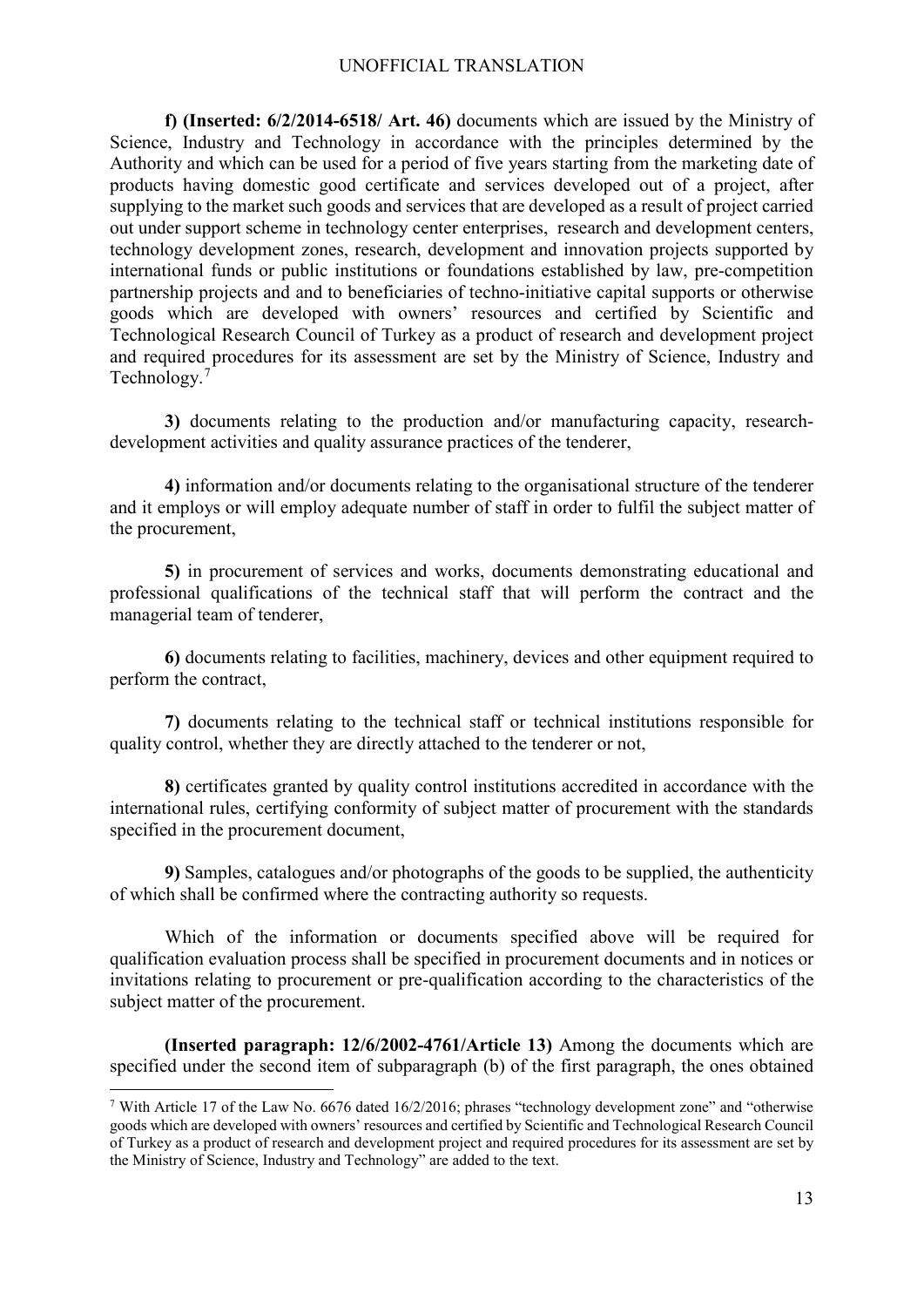due to the supervision or management duties in works procurement or services procurement related to works, the real person must be either an architect or an engineer. The documents which will be obtained through management, supervision and completion of work cannot be used by tenderers apart from the individuals and institutions who are the owners of the documents and cannot be transferred, rented and sold. **(Inserted phrase: 20/11/2008- 5812/Article 3; Amended sentence: 17/01/2019-7161/30; effective date: 18/3/2020)** In participation of legal persons which are established or partnered by owners of aforementioned documents to procurement procedure, document owners must possess more than half of the shares of the legal person for at least one year and during that time they must have power of representation and management about performance of contracts concerning procurement subject to this Law, it is obligatory to request this share requirement in every procurement and to maintain the share during the guarantee period. **(Amended last sentence: 20/11/2008- 5812/Aricle 3; Amended last sentence: 6/2/2014-6518/ Art. 46)** Documents which will be obtained due to supervision or management activities shall be taken into consideration at a rate of one fifth. However, documents obtained from services procurement related to works, shall not be used for works procurement. **(Inserted sentence: 17/01/2019-7161/Art. 30; effective date: 18/5/2020)** The Authority is empowered to impose limitations on total value and recipients of work experience certificates to be issued due to work performed under a contract. Except for documents issued for works performed to contracting authorities covered by the Law, only work completion certificates among documents issued for works performed abroad can be used by document holder and within group of companies or similar partnership relation to which they belong. The Authority is empowered to determine procedures and principles concerning use of this documents within group of companies or similar partnership relation. When tender is submitted by a joint venture, document holder who uses work experience certificate obtained for works performed abroad must submit tender security and performance security in proportion to its share in the joint venture.

Any tenderer shall be excluded from the procurement proceedings who;

**a)** is bankrupt or is being wound-up, whose affairs are being administered by the court, who declared composition with creditors, who has suspended business activities or who is in any analogous situation according to its national laws and regulations;

**b)** is the subject of declaration of bankruptcy, an compulsory winding up order, or is under administration of court due to his debts to creditors or is in any analogous situation according to its national laws and regulations,

**c)** has not fulfilled obligations relating to the payment of finalised social security contributions in accordance with the legal provisions of the country in which it is established or those of Turkey,

**d)** has not fulfilled obligations relating to the payment of finalised taxes in accordance with the legal provisions of the country in which it is established or those of Turkey,

**e)** has been convicted due to its professional activities by a court decision within five years preceding the date of the tender,

**f)** is established by the contracting authority to be involved in activities which are contrary to work ethics or professional ethics during a work it carried out for the contracting authority within the five years preceding the date of the tender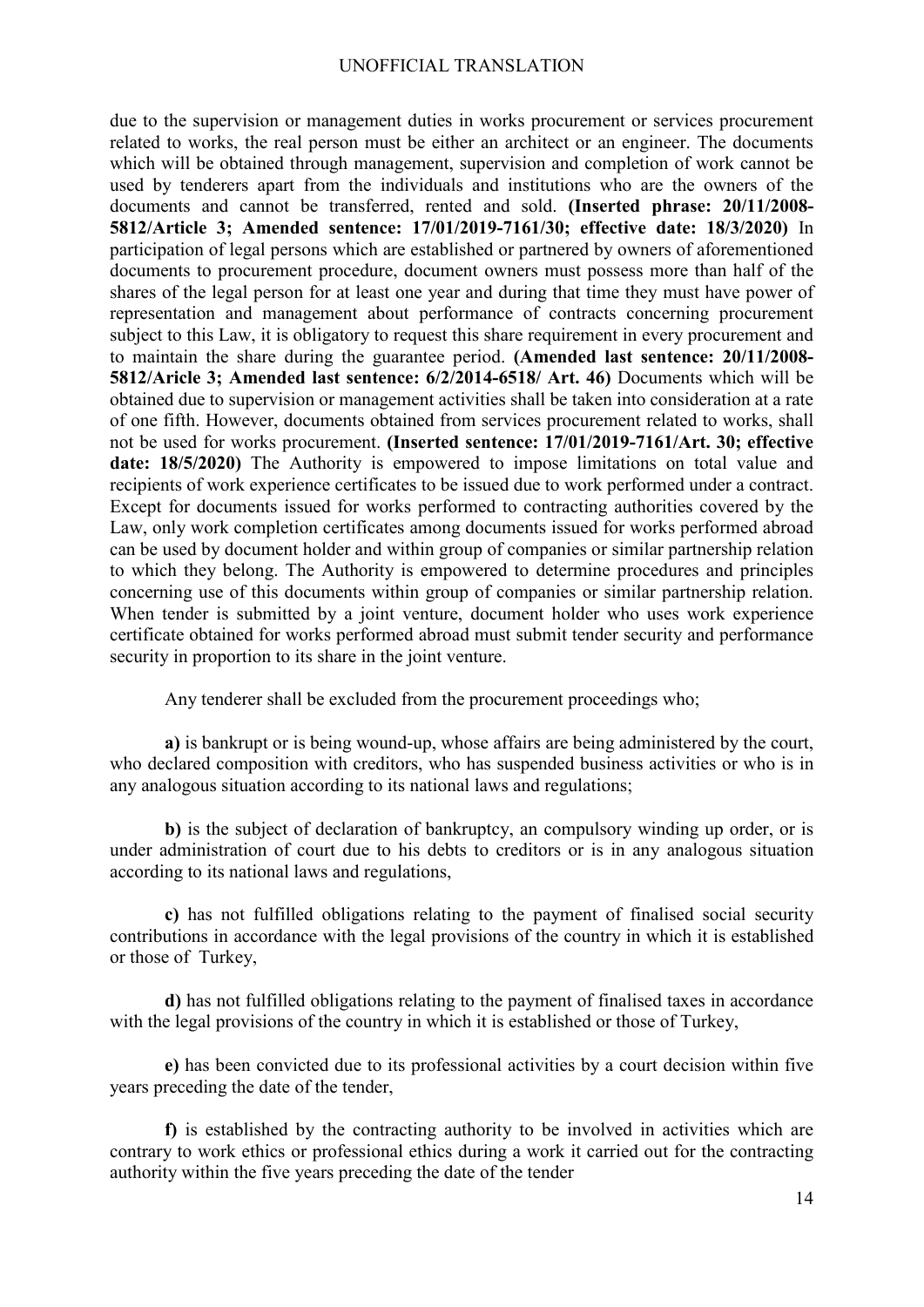**g)** has been prohibited from professional activity by the chamber where he is registered in accordance with the relevant legislation, as of the date of the tender,

**h)** fails to submit the information and documents specified in this article or it is established that he/she has submitted misleading information and/or false documents,

**i)** has participated in procurement procedure in spite of prohibition according to Article 11,

**j)** is established to be involved in prohibited conducts and actions laid down in Article 17.

**(Inserted paragraph: 28/3/2007-5615/Article 23)** The Authority is entitled to determine the content and amount of social security premium debt by taking approval of the Social Security Institution with regard to subparagraph (c) of the fourth paragraph; and the taxes which fall under the scope of tax debts in terms of type and amount by taking approval of Revenue Administration with regard to subparagraph (d) of the fourth paragraph.

**(Inserted paragraph: 28/3/2007-5615/Article 23)** Among the documents required under this article, which ones can be submitted as declaration shall be determined by the Authority. If a declaration containing false statements are submitted, or the tenderer who has been awarded the contract can not submit the documents supporting the status specified in the declaration prior to signing of contract, those shall be excluded from the procurement and their tender securities shall be registered as revenue.

# **Ineligibility**

**Article 11-** Those listed below cannot participate in any procurement, directly or indirectly or as a sub-contractor, either on their own account or on behalf of others:

**a) (Amended: 20/11/2008-5812/Article 4)** those who are temporarily or permanently prohibited from participating in public procurement by contracting authorities or court decision pursuant to provisions of this Law or other laws; and those who are under sentence for the crimes falling under the scope of Prevention of Terrorism Law No. 3713, dated 12.04.1991, or for organized crimes, or for offence of bribing public officials in their own country or in a foreign country.[8](#page-14-0)

**b)** those for whom the relevant authorities decided that they were involved in fraudulent bankruptcy,

**c)** the contracting officers of the contracting authority carrying out the procurement process, and the persons assigned in boards having the same authority,

**d)** those who are assigned to prepare, execute, complete and approve any procurement transaction relating to the subject matter of the procurement conducted by the contracting authority,

**e)** the spouses, relatives up to third degree and marital relatives up to second degree, and foster children and adopters of those specified under paragraph (c) and (d),

**f)** the partners and companies of those specified under paragraph (c), (d) and (e) (except for joint stock companies where they are not a member of the board of directors or do not hold more than 10 % of the capital).

<span id="page-14-0"></span> <sup>8</sup> With Article 1 of the Law No. 6359 dated 1/11/2012; The phase "by contracting authorities or court decision" was inserted.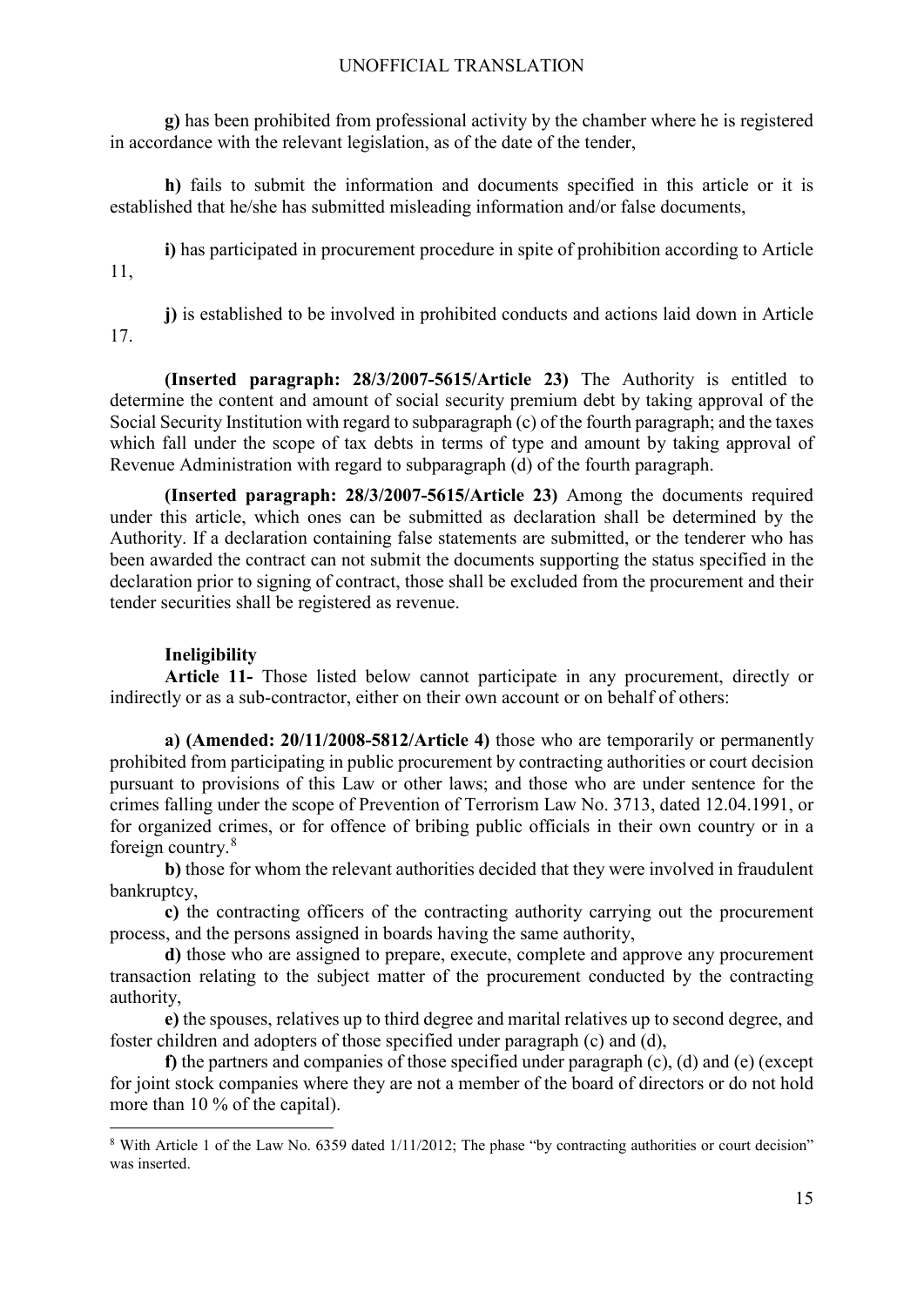## **g) (Inserted: 31/10/2016 – Decree Law–678/Article 30; Amended: 2/1/2017 – Decree Law-684/Article 3; Approved: 1/2/2018 – 7071/Article 29; Annulled by the decision of the Constitutional Court No.E:2018/90, K:2019/85 of 14/11/2019)**

The contractors providing consultancy services for the subject matter of the procurement cannot participate in the procurement of such work. Similarly, the contractors of the subject matter of the procurement cannot participate in procurement of consultancy services for such work. These prohibitions are also applicable to the companies with which they have a partnership and management relation and to companies where more than half of the capital is owned by above-mentioned companies.

**(Amended third paragraph: 30/7/2003-4964/Article 8)** Whatever their purposes of establishment are, the foundations, associations, unions, funds and other organisations included within the structure of or related with the contracting authority conducting the procurement, and the companies to which such organisations are partners, cannot participate in the procurement conducted by these contracting authorities.

The tenderers who participate in a procurement procedure despite these prohibitions, shall be disqualified, and their tender securities shall be registered as revenue. Moreover, in case the contract is awarded to one of those tenderers due to failure in detecting such situation during evaluation stage, the procurement procedure shall be cancelled and tender security shall be registered as revenue.

**(Inserted:31/10/2016–Decree Law–678/Article 30; Approved:1/2/2018–7071/ Article 29; Annulled by the decision of the Constitutional Court No.E:2018/90, K:2019/85 of 14/11/2019)**

#### **Specifications**

**Article 12-** Preparation of administrative and technical specifications specifying all characteristics of the goods, services and works that constitute the subject matter of the procurement by the contracting authorities is obligatory. However, in cases where contracting officer approves that preparation of technical specifications by contracting authority is impossible due to the characteristics of the goods, services or works, it may be outsourced, in accordance with the provisions of this Law.

The technical criteria for the goods, services and works to be procured shall be specified in the technical specifications, which constitute an integral part of the procurement documents. The specified technical criteria shall aim efficiency and functionality, shall not consist of elements impeding competition and shall ensure equal opportunity for all tenderers.

Technical specifications may, where possible, include arrangements to ensure conformity with national and/or international technical standards. Technical characteristics and definitions shall be set forth in these specifications. No specific brand, model, patent, origin, source or product can be specified, and no feature or definition indicating any brand or model, can be included.

However, in case where no national and/or international standards exist or where it is not possible to establish technical characteristics; brand or model can be specified provided that "or equivalent" phrase is stated.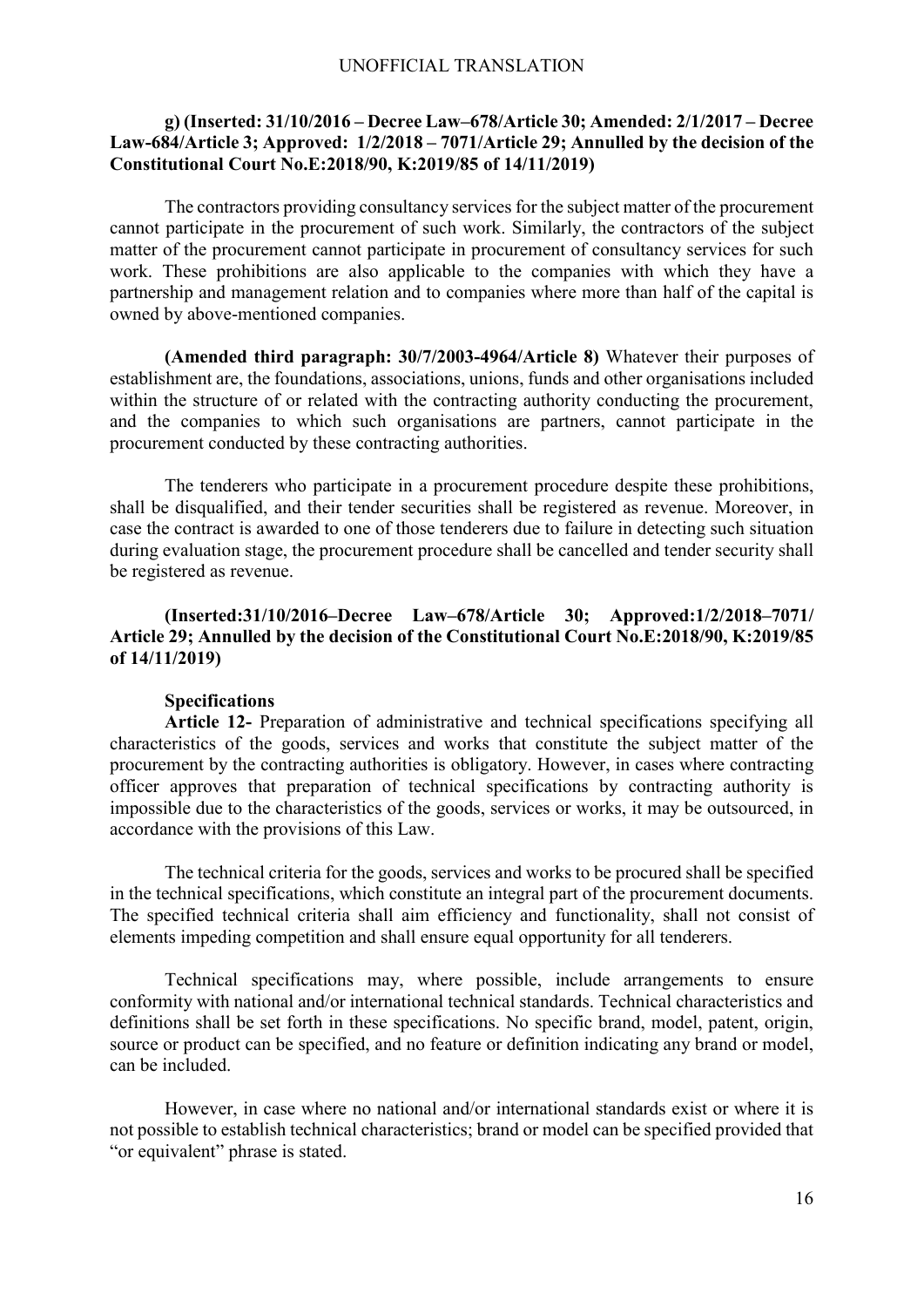## Tender notice periods and rules and Prior notice <sup>[9](#page-16-0) [10](#page-16-1)</sup>

**Article 13- (Amended: 30/7/2003-4964/Article 9)** Giving all tenderers sufficient time to prepare their tenders;

**a)** Procurement with estimated cost equal to or exceeding the threshold values stated in Article 8, shall be advertised by publishing in the Public Procurement Bulletin, at least once, provided that;

**1)** notices of procurements in open procedure shall be published not less than fourty days prior to deadline for the submission of tenders,

**2)** pre-qualification notices of procurements in restricted procedure shall be published not less than fourteen days prior to deadline for the application,

**3)** notices of procurements in negotiated procedure shall be published not less than twenty-five days prior to deadline for the submission of tenders.

In procurements to be conducted by restricted procedure whose estimated costs are equal to or exceed the threshold values, it is compulsory to provide candidates that are qualified as a result of pre-qualification proceedings with a letter of invitation to tender, not less than fourty days in advance of the deadline for the submission of tenders.

**b)** Procurement with estimated cost below the threshold values stated in Article 8:

**1)** the notices of procurement of goods or services with an estimated cost of up to 30 billion Turkish Liras (436,830 Turkish Liras)[\\*](#page-16-2) and notices of the procurement of works with an estimated cost of up to 60 billion Turkish Liras (873,705 Turkish Liras)\* shall be published at least once in not less than two newspapers being issued where the procurement is to be held and the work is to be performed, minimum seven days in advance of the deadline for the submission of tenders,

**2)** the notices of procurements of procurement of goods or services with an estimated cost between 30 billion Turkish Liras (436,830 Turkish Liras )\* and 60 billion Turkish Liras (873,705 Turkish Liras)\* and notices of the procurement of works with an estimated cost between 60 billion Turkish Liras (873,705 Turkish Liras)\* and 500 billion Turkish Liras (7,281,278 Turkish Liras)\* shall be published at least once in the Public Procurement Bulletin and in one of the newspapers being issued where the work is to be performed minimum fourteen days in advance of the deadline for the submission of tenders,

**3)** the notices of procurements of goods or services with an estimated cost above 60 billion Turkish Liras (873,705 Turkish Liras) [\\*](#page-16-3) and below the threshold value, and notices of procurement of works with an estimated cost above 500 billion Turkish Liras (7,281,278 Turkish Liras)\* and below the threshold value shall be published at least once in the Public

<span id="page-16-0"></span> <sup>9</sup> The title of this article was "time limits and rules of procurement", it was amended by Article 5 of Law No. 5812 of 20/11/2008 as is stated in the text.

<span id="page-16-1"></span><sup>&</sup>lt;sup>10</sup> With the Article 5 of the Law No. 5812 dated 20/11/2008; the phrase "Official Gazette" in this article was amended as "Public Procurement Bulletin" and added to the text.

<span id="page-16-3"></span><span id="page-16-2"></span><sup>\*</sup> published in Official Gazette No.31023 dated 29.01.2020 by Communique of Public Procurement Authority, No. 2020/1 and covers the period of 01.02.2020 – 31.01.2021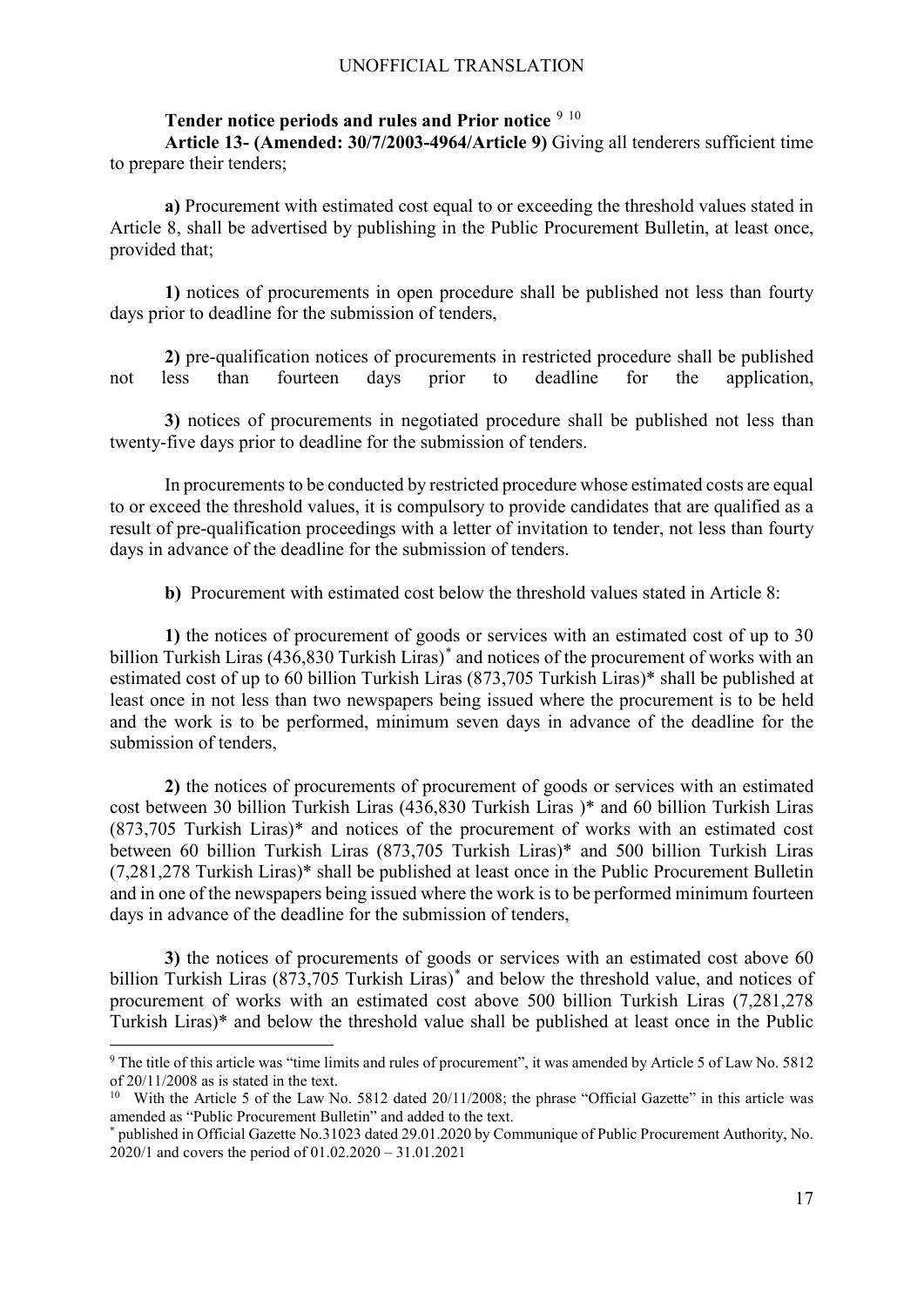Procurement Bulletin and in one of the newspapers being issued where the work is to be performed minimum twenty-one days in advance of the deadline for the submission of tenders.

In procurements to be conducted by restricted procedure with estimated costs below threshold values established in Article 8, it is compulsory that pre-qualification notices be published not less than seven days in advance of the deadline for the application to prequalification in accordance with the procedures stated in paragraph (b), except for time limit, and that invitation letters be sent to the candidates who are qualified as the result of prequalification proceedings, in advance of the deadline for the submission of tenders in accordance with the time limits stated in paragraph (b).

**(Inserted paragraph: 20/11/2008-5812/Article 5)** Where notices are drawn up and transmitted by electronic means, the time limit set in item (1) of subparagraph (a) of first paragraph may be shortened by seven days. Where direct access to notice and procurement and prequalification document is enabled through Electronic Public Procurement Platform, the time limit specified in the item (1) of subparagraph (a) of first paragraph and the fourty-day time limit for invitation to pre-qualified candidates in restricted procedure may be shortened by five days.

**(Inserted paragraph: 20/11/2008-5812/Article 5)** Contracting authorities may publish a prior notice in the Public Procurement Bulletin for procurements with estimated costs which are equal to or exceed the threshold values stated in Article 8. When a prior notice is published, the time limit of fourty days for notices and invitation to tender may be shortened up to twentyfour days, including the cases of international announcement of notices.

**(Inserted paragraph: 20/11/2008-5812/Article 5)** It is mandatory to include the following information in a prior notice:

a) the name, address, telephone, fax number and e-mail address of the contracting authority,

b) the name, characteristics and type of procurement, items and estimated quantities in goods and services procurement and the place where the task is to be performed, construction technique and estimated physical quantities and coverage according to needs programme in works procurement,

c) whether a framework agreement is to be made, or not,

d) the place of the procurement,

e) the quarter of the year in which the tender notice is to be published.

**(Inserted paragraph: 20/11/2008-5812/Article 5)** Where a prior notice has been published, tender notice must be published at least 40 days after the publishing date of prior notice in order to take the advantage of time limit shortening specified in the fourth paragraph. Publishing of the prior notice does not impose the contracting authority an obligation to procure.

**(Inserted paragraph: 20/11/2008-5812/Article 5)** It is compulsory to conduct the procurement either in open or restricted procedure where a prior notice published.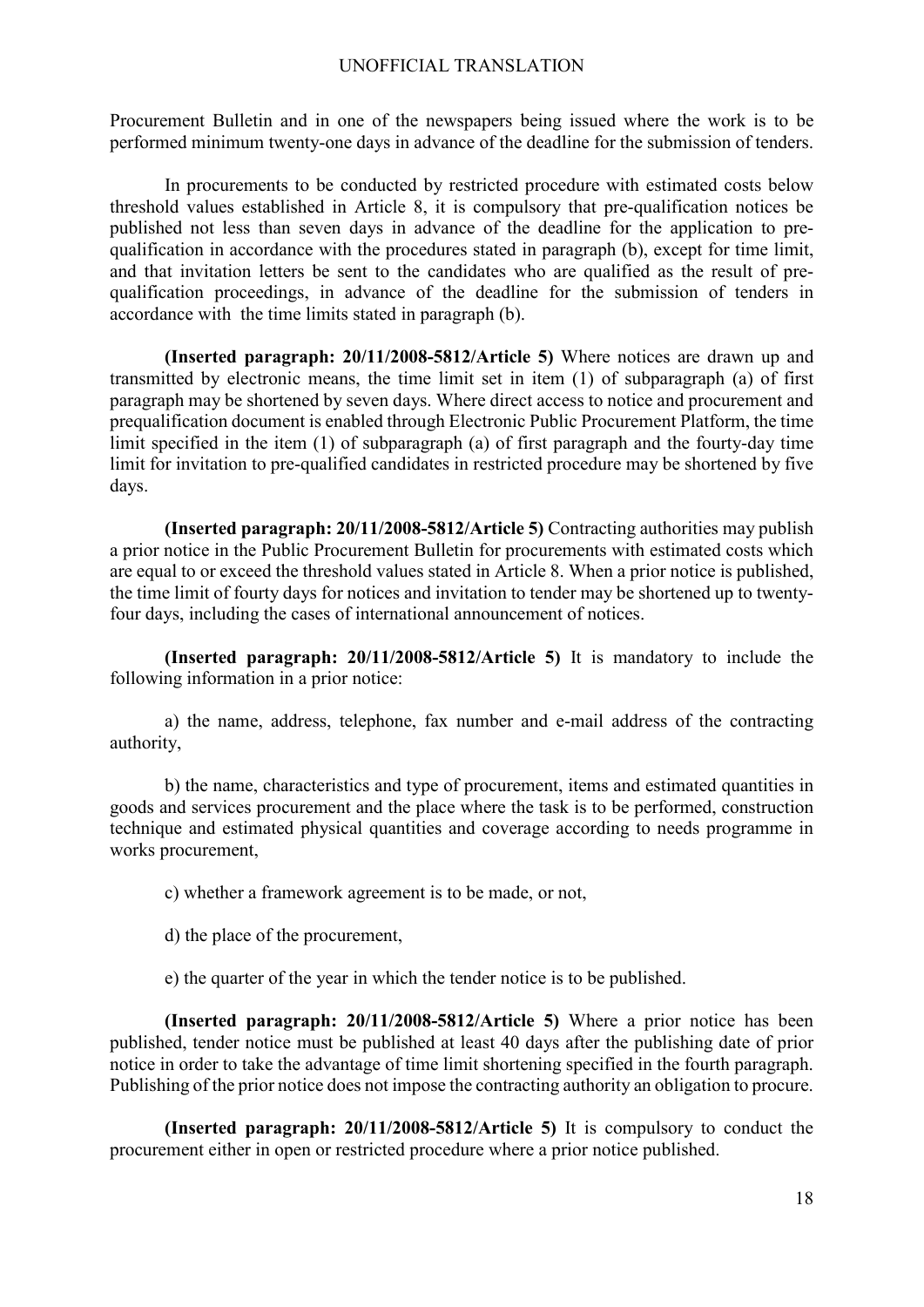**(Inserted paragraph: 20/11/2008-5812/Article 5)** Prior notices shall be published in the Public Procurement Bulletin free of charge.

The Authority is competent to determine which of these tender notices will be announced furthermore through "Media Announcement Institution" in one of the newspapers delivered nationwide.

If no newspaper is issued in the place of the procurement to be held, the notices shall be displayed on the notice boards of the related contracting authority, government and municipality buildings and announced by municipal facilities. These proceedings shall be minuted.

Apart from the above-mentioned compulsory announcement of notices, the contracting authorities may also advertise the procurement notices by means of other newspapers or publications having national and international circulation, data processing networks or electronic media (internet), depending on the significance and characteristics of the procurement. However, where international announcement of notices is made, the minimum time limits specified above shall be increased by twelve days.

#### **Joint ventures**

**Article 14**- **(Amended: 30/7/2003-4964/Article 10)** Joint ventures may be established by more than one natural or legal person either in the form of a business partnership or a consortium. Members of a business partnership become partner to carry out the whole business jointly with its rights and responsibilities while members of consortium become partner to carry out relevant parts of business according to expertise field of members, separating their rights and responsibilities. Business partnerships may participate in any kind of tender. However, in cases where different expertises are needed, the contracting authorities shall indicate in procurement documents whether consortium is allowed or not to submit tender. At tendering stage, joint ventures shall be asked to submit an agreement indicating that they formed a business partnership or a consortium among themselves. The pilot partner and the coordinator partner shall be specified in business partnership agreements and in consortium agreements respectively. In case contract is awarded to the business partnership or consortium, a notarycertified business partnership or consortium contract shall be submitted prior to signing of the contract. In business partnership agreement and contract, it has to be stated that the natural or legal persons setting the business partnership are jointly and severally liable in the fulfilment of the commitment, whereas in consortium agreement and contract it has to be stated which part of the business is committed by each natural or legal persons setting the consortium and they would ensure the coordination among them through coordinator partner in fulfilling the commitment.

#### **Sub-contractors**

**Article 15-** Where it is deemed necessary because of the characteristics of the subject matter of the procurement, the tenderers may be asked, to specify the parts of the contract which they plan to assign to sub-contractors at the tendering stage and to submit the list of subcontractors for approval of the contracting authority prior to the signing of the contract. However, in such a case, the liabilities of the sub-contractors with regard to the parts of the contract assigned to them shall not release the contractor from its own liabilities.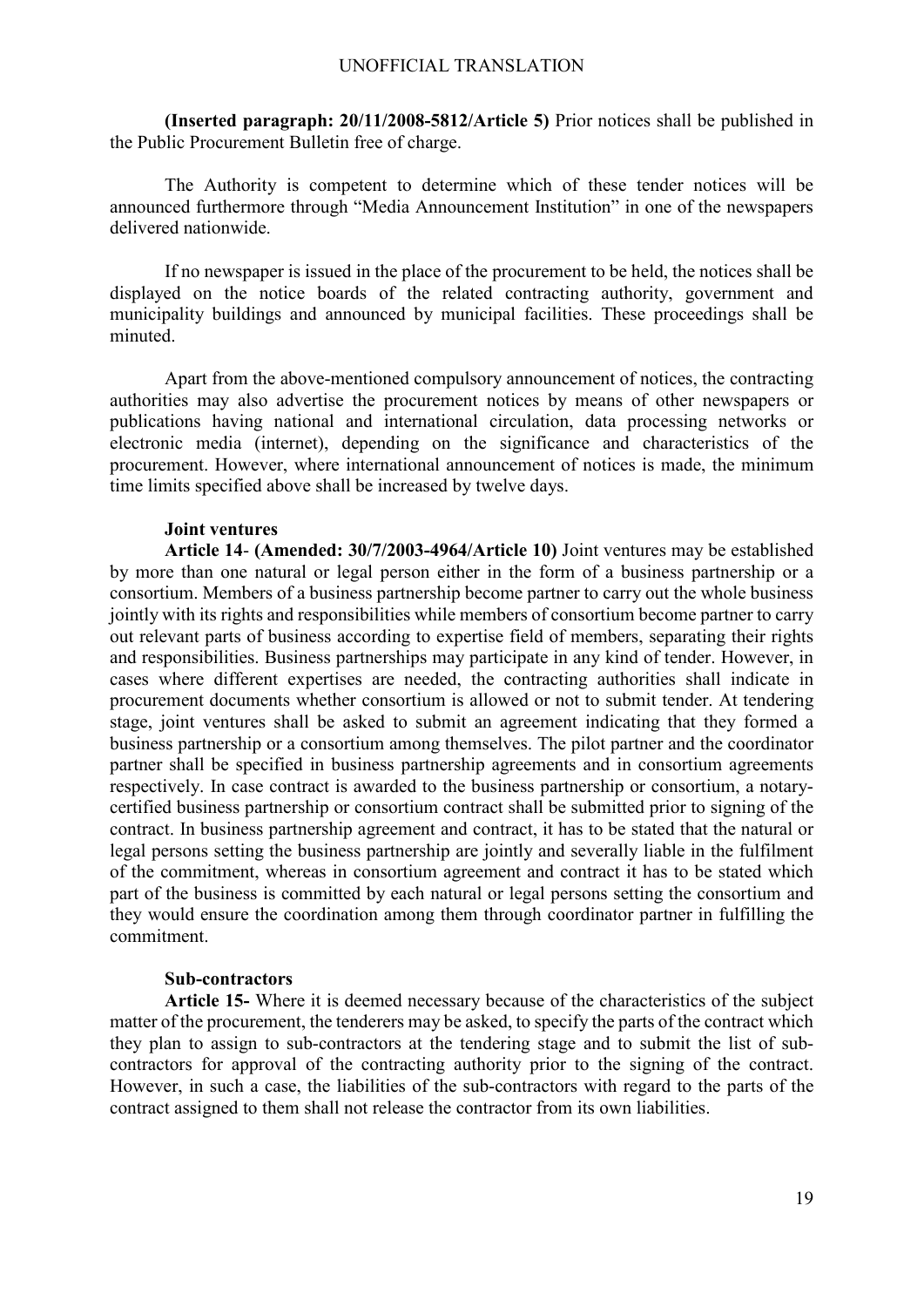# **Cancellation of procurement procedure prior to the time for submission of tenders[11](#page-19-0)**

**Article 16-** The procurement procedure may be cancelled at any time prior to the predetermined time for submission of tenders, in cases where considered necessary by the contracting authority or where it is established that the documents included in the procurement document contain items which prevent the performance of the tender and which are impossible to correct.

In such a case, cancellation of procurement procedure shall be promptly announced to the tenderers by way of a notice, together with the reasons thereof. Those who have already submitted their tenders shall also be notified of the cancellation. In case of cancellation of the procurement procedure, all submitted tenders shall be deemed rejected, and shall be returned unopened to the tenderers. The tenderers may not make any claims against the contracting authority because of cancellation of procurement procedure.

In the case of cancellation of procurement procedure, it may be initated again by reviewing the reasons for cancellation.

# **Prohibited acts or conducts**

**Article 17-** The following acts or conducts are prohibited in procurement procedures:

**a)** to conduct or attempt to conduct procurement fraud by means of fraudulent acts, promises, threats, unlawful influence, undue interest, collusion, extortion, bribery or other actions,

**b)** to cause confusion among tenderers, to prevent participation, to offer collusion to tenderers or to encourage it, to conduct actions which may influence competition or tender decision,

**c)** to forge documents or securities, to use forged documents or securities or to attempt these.

**d)** to submit more than one tender by a tenderer on his own account or on behalf of others, directly or indirectly, as the principal person or as representative of others, apart from where submitting alternative tenders is allowed.

**e)** to participate in procurement procedure although prohibited pursuant to Article 11.

Provisions stated in Chapter 4 of this Law shall apply to those are involved in these prohibited acts or conducts.

<span id="page-19-0"></span><sup>&</sup>lt;sup>11</sup> With Article 11 of the Law No.46864, dated  $30/7/2003$ ; the phrase "day" in the title and first paragraph of this article was changed to "time" and added to the text.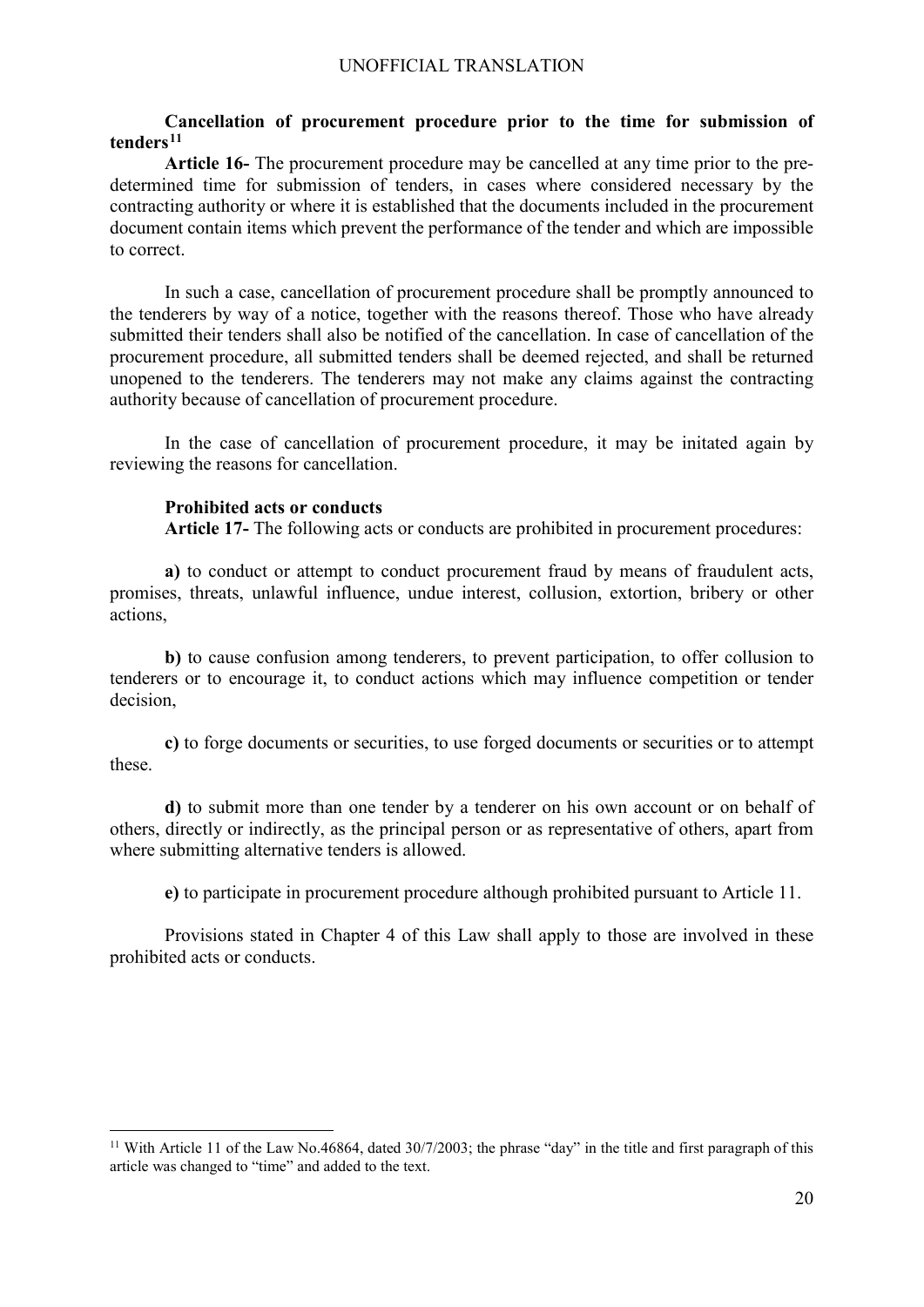# **CHAPTER II Procurement Process**

# **SECTION I Procurement Procedures and Implementation**

# **Applicable procurement procedures**

**Article 18-** In procurement of goods, services and works, one of the following procedures shall be applied by contracting authorities:

**a)** Open procedure,

**b)** Restricted procedure,

**c)** Negotiated procedure,

### **d) (Repealed: 30/7/2003-4964/Article 12)**

### **Open procedure**

**Article 19-** Open procedure is a procedure where all tenderers may submit their tenders**.**

## **Restricted procedure**

**Article 20-** Restricted procedure is a procedure in which tenderers who are invited following pre-qualification by the contracting authority, can submit their tenders. **(Amended last sentence: 20/11/2008-5812/Article 6)** Restricted procedure may be used in procurement of goods, services or works where open procedure is not applicable due to the fact that nature of the subject matter necessitates expertise and/or high technology and in procurement of works with estimated cost exceeding the half of threshold value.

# **(Repealed second paragraph: 30/7/2003-4964/Article 13)**

Pre-qualification evaluation shall be done in accordance with the qualification criteria, which are established pursuant to Article 10 and specified in the pre-qualification documents and in the pre-qualification notices. Those who fail to meet the minimum requirements specified in these documents shall not be accepted as qualified. **(Repealed last sentence: 30/7/2003- 4964/Article 13) (Inserted sentence: 20/11/2008-5812/Article 6)** Provided that it is stated in prequalification notice and document, all qualified tenderers or a certain number of the tenderers among qualified tenderers, who are ranked and listed according to criteria specified in the document, may be invited to submit their tenders

**(Amended first sentence: 20/11/2008-5812/Article 6)** The candidates who are not invited to submit tenders shall be informed in writing about the reasons of their rejection. The procurement shall be concluded after evaluating tenders in accordance with the evaluation criteria that are designed in accordance with Article 40 in a way that avoids any impediment to competition depending on the nature of the work and that are specified in the procurement documents and in the letter of invitation. In case the number of tenderers that can be invited to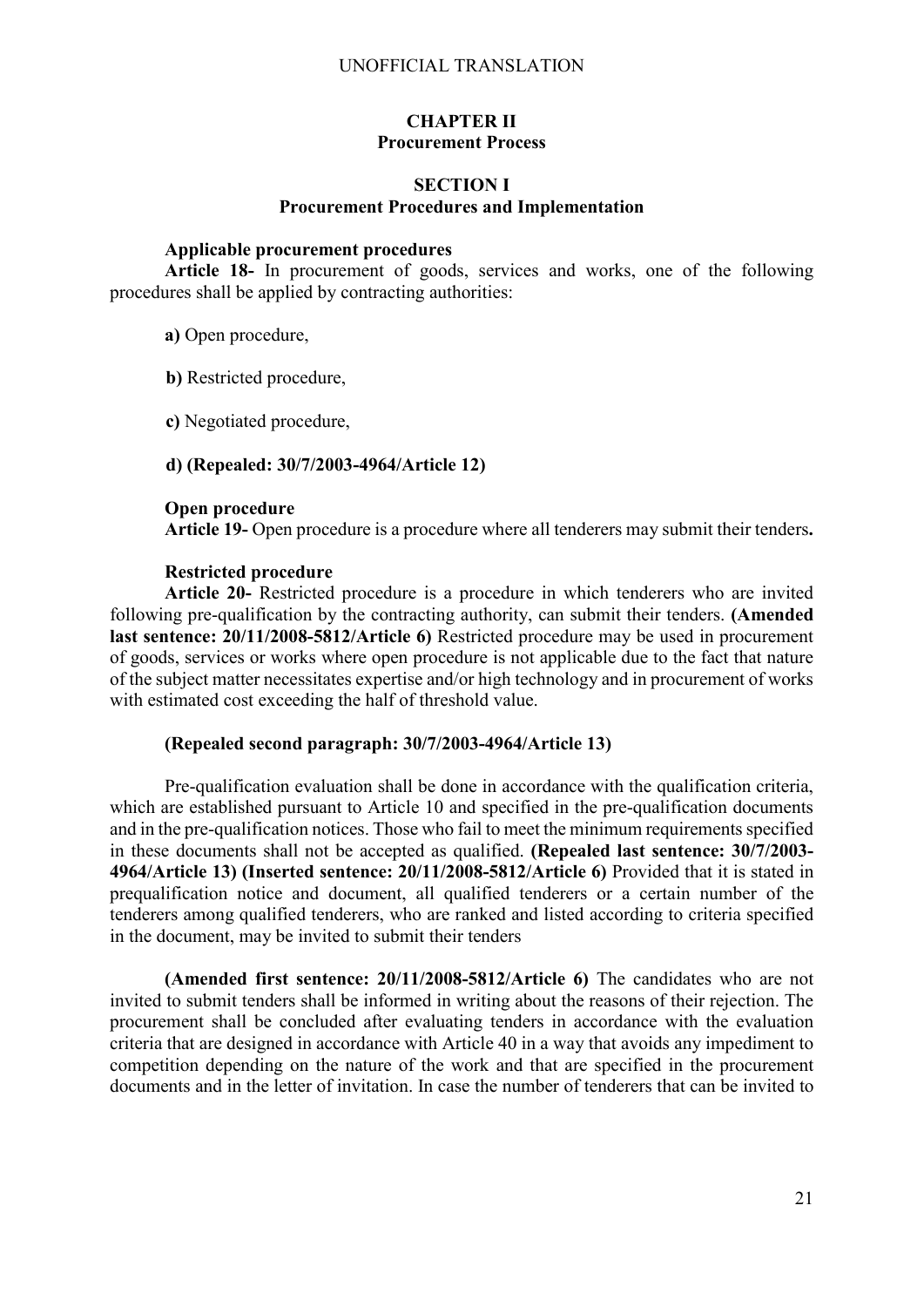submit tenders is less than five or the number of tenderers that submit tenders is less than three, the procurement shall be cancelled.<sup>[12](#page-21-0)</sup>

In case of the cancellation of procurement due to the number of tenderers being less than three, the procurement may be concluded by reviewing the procurement documents and eliminating the deficiencies and errors, if any; and by re-inviting all pre-qualified tenderers.

# **Negotiated procedure**

**Article 21-** Negotiated procedure may be used in the following circumstances:

**a)** no tender was submitted in open or restricted procedures,

**b)** it is inevitable to conduct the procurement procedure immediately in the cases of sudden and unexpected events such as natural disasters, epidemics, risk of losing lives or properties or **(Inserted phrase: 16/5/2018 – 7144/Article 11)** peculiarity of procurement in terms of construction technique, or necessity of procuring urgently established by the contracting authority in order to ensure safety of life and property or structure, or occurrence of events which could not be foreseen by the contracting authority.

**c)** it is inevitable to conduct the procurement procedure immediately, due to occurrence of special incidents relating to defence and security,

**d)** the procurement is of a character requiring a research and development process, and not subject to mass production,

**e)** due to specific and complex characteristics of the works, goods or services to be procured, it is impossible to define the technical and financial aspects clearly,

**f) (Inserted: 30/7/2003-4964/Article 14)** product, material and service procurement by contracting authorities with estimated costs of up to 50 billion Turkish Liras **(728,072 Turkish Liras).[\\*](#page-21-1)**

**(Amended second paragraph: 20/11/2008-5812/Article 7)** Publication of a notice is not compulsory in cases set forth in subparagraphs (b), (c) and (f). Where a notice is not published, at least three tenderers shall be invited to submit their qualification documents and price offers together.

# **(Repealed third paragraph: 20/11/2008-5812/Article 7)**

**(Amended fourth paragraph: 20/11/2008-5812/Article 7)** In procurements to be conducted in accordance with subparagraphs (a), (d) and (e), first of all, the tenderers who are accepted as qualified according to evaluation criteria in procurement documents shall submit their initial proposals, which do not include prices, on aspects such as technical details and realization methods of the contract that is subject matter of the tender. The procurement commission shall discuss with each tenderer the best methods and solutions to meet the needs

<span id="page-21-0"></span><sup>&</sup>lt;sup>12</sup> The phrase "Article 10" in this paragraph has been amended as "Article 40" by the Law No. 4964 dated 30/7/2003 and has been added into the text.

<span id="page-21-1"></span><sup>\*</sup> published in Official Gazette No.31023 dated 29.01.2020 by Communique of Public Procurement Authority, No. 2020/1 and covers the period of 01.02.2020 – 31.01.2021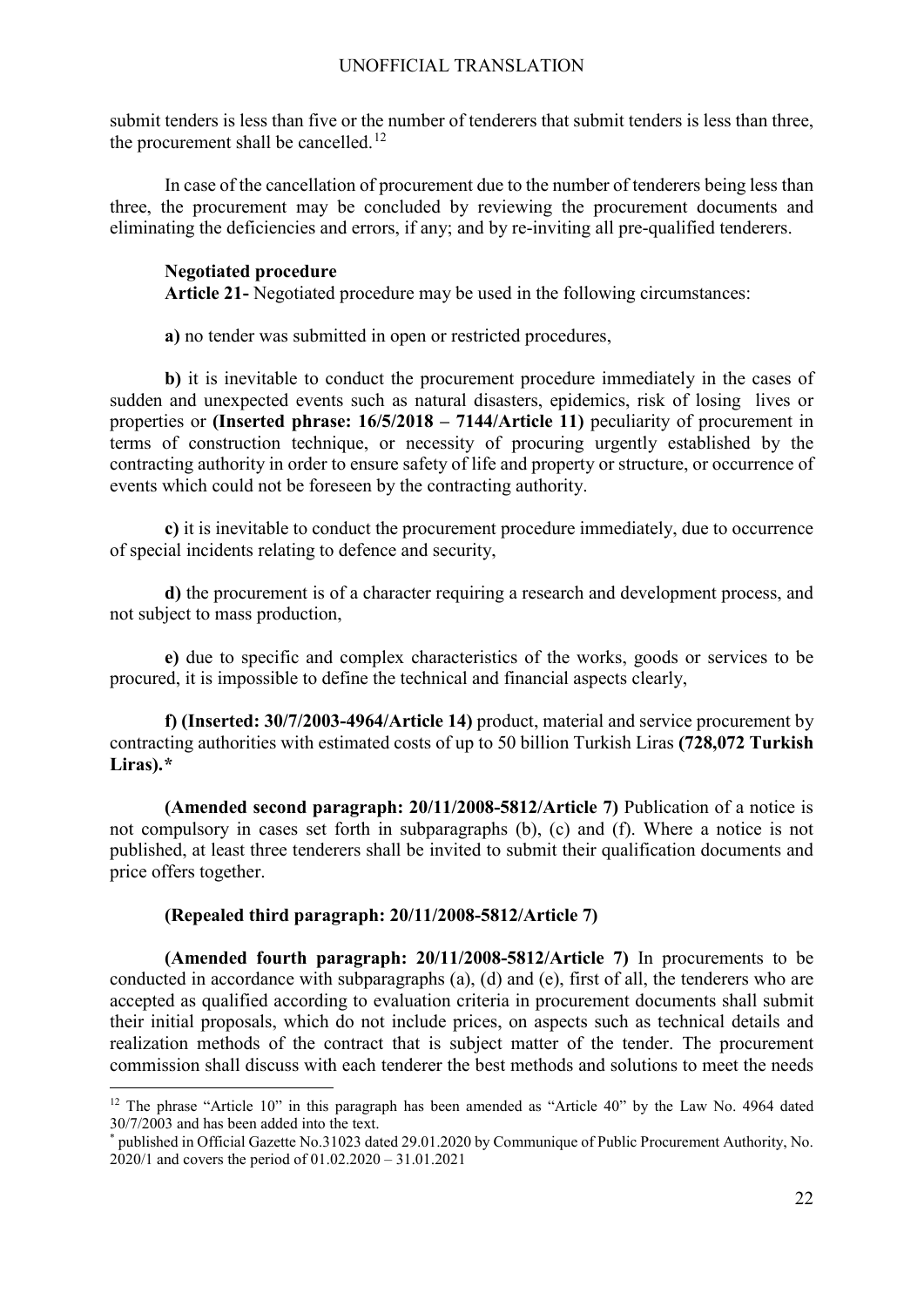of the contracting authority. After the clarification of the conditions as a result of the technical discussions, the tenderers who can meet these conditions shall be asked to submit their tenders including the tender price based on a reviewed and clarified technical specifications.

**(Amended fifth paragraph 20/11/2008-5812/Article 7)** In procurement procuredure to be conducted under this provision, the procurement shall be concluded after receiving the tenderers' final price offers in writting which may not exceed their initial price.

# **(Repealed sixth paragraph: 20/11/2008-5812/Article 7)**

**(Inserted paragraph: 30/7/2003-4964/article 14; Amended seveth paragraph: 20/11/2008-5812/Article 7)** In procurement of goods to be conducted under paragraphs (b), (c) and (f), signing of contract and receiving performance security are not obligatory, provided that the goods are delivered within the time limit for signing contract and it is approved by the contracting authority.

# **Direct procurement**

 $\overline{a}$ 

**Article 22- (Amended: 30/7/2003-4964/Article 15)** The method of direct procurement may be applied in the following cases without announcing and without receiving any securities:

**a)** when it is established that the needs can be met from only one natural or legal person,

**b)** in case only one natural or legal person has exclusive rights with regard to the need in question,

**c)** procurement of goods and services which are necessarily supplied from the real or legal person who is the initial supplier/service provider, to ensure compatibility and standardization with existing goods, equipment, technology or services by means of contracts to be arranged based on the principal contract and not exceeding three-year period in total,

**d)** procurement not exceeding 15 billion Turkish Liras **(218,395 Turkish Liras**)[\\*](#page-22-0) for needs of contracting authorities within the boundaries of metropolitan municipalities and procurements not exceeding 5 billion Turkish Liras (**72,752 Turkish Liras**) [\\*](#page-22-1) for needs of other contracting authorities, and purchases with regard to accommodation, trip and subsistance within the scope of representation and hospitality expenses,

**e)** purchase or lease of immovable property which fits the need of the contracting authority,

**f) (Amended: 20/11/2008-5812/Article 8)** procurement of medicine, vaccination, serum, antiserum, blood and blood products stocking of which is not economical due to their nature and necessity to use within a certain period of time or which shall be used in urgent cases, and procurement of medical consumables, test and examination consumables which are peculiar to a patient and which can be specified at the time of application such as orthesis and prothesis,

<span id="page-22-1"></span><span id="page-22-0"></span><sup>\*</sup> published in Official Gazette No.31023 dated 29.01.2020 by Communique of Public Procurement Authority, No. 2020/1 and covers the period of 01.02.2020 – 31.01.2021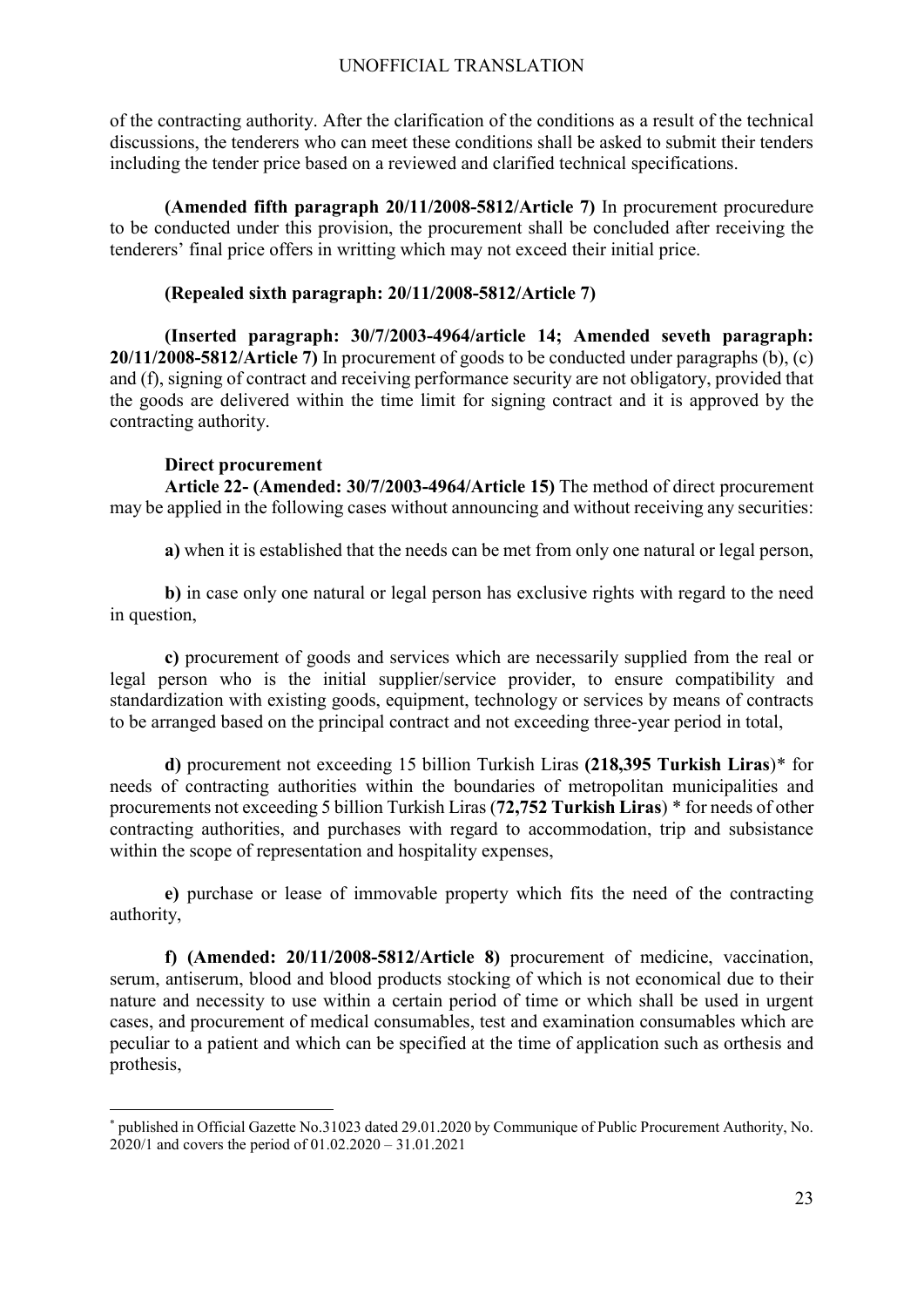**g)** procurement of services from advocates having Turkish or foreign nationality or from advocacy partnerships in order to represent and defend the contracting authorities covered by the Law, in lawsuits with regard to disputes to be settled by international arbitration,

**h) (Inserted: 12/12/2003-5020/Article 28; Amended: 20/11/2008-5812/Article 8)**  procurement of services from Turkish or foreign advocates pursuant to Articles 22 and 36 of Law No. 4353 dated 08.01.1943, and procurement of services in order to register intellectual and industrial property rights at national and international institutions,

**ı) (Inserted: 15/5/2008-5763/Aricle 35)** procurements of services by Turkish Labor Authority regarding its duties stated in the subparagraphs (b) and (c) of the article 3 of Law No. 4904 dated 25.06.2003 and stated in the seventh paragraph of article 48 of the Unemployment Insurance Law No. 4904 dated 25.08.1999,

**i) (Inserted: 20/11/2008-5812/Article 8; Amended: 19/11/2013-6504/Article 1)** In periods of election of the president by the public, holding referendums on laws regarding constitutional amendments, general and midterm parliamentary elections, general and midterm elections of local administration and neighbourhood mukhtar and council, procurement of watermarked voting paper and watermarked voting envelope paper, voting paper printing service, voting envelope production service and procurement of all kinds of election materials for such elections and overseas election spending for the need of Supreme Election Board, procurement of voting paper printing service by the chairmanships of Provincial Election Boards.

In procurement conducted pursuant to this article, the needs shall be procured upon a market price research by a person or persons to be assigned by contracting officer, without necessity of establishing a procurement commission and of requiring the qualification provisions stated in article 10.

### **Design Contests**

**Article 23-** In order to acquire the required plans and design projects relating to architecture, landscaping, engineering, urban design projects, urban and regional planning and fine arts; the contracting authorities may organise contests, with or without prize, in which the winner is selected through an evaluation by a jury, by publishing a notice in a way that ensures competition in accordance with the principles and procedures stated in their related legislation.

## **SECTION II Procurement and prequalification notice, Issuance of Procurement documents**

#### **Contents of procurement notices**

**Article 24-** The notice shall not include anything that is not specified in procurement documents. It is mandatory to include the following information in the notices:

**a)** the name, address, telephone and fax number of the contracting authority,

**b)** the name, characteristics, type and quantity of the procurement,

**c)** the place of delivery in procurements of goods and the place where the task is to be performed in procurements of services and works,

**d)** the commencement and completion dates for the subject matter of the procurement,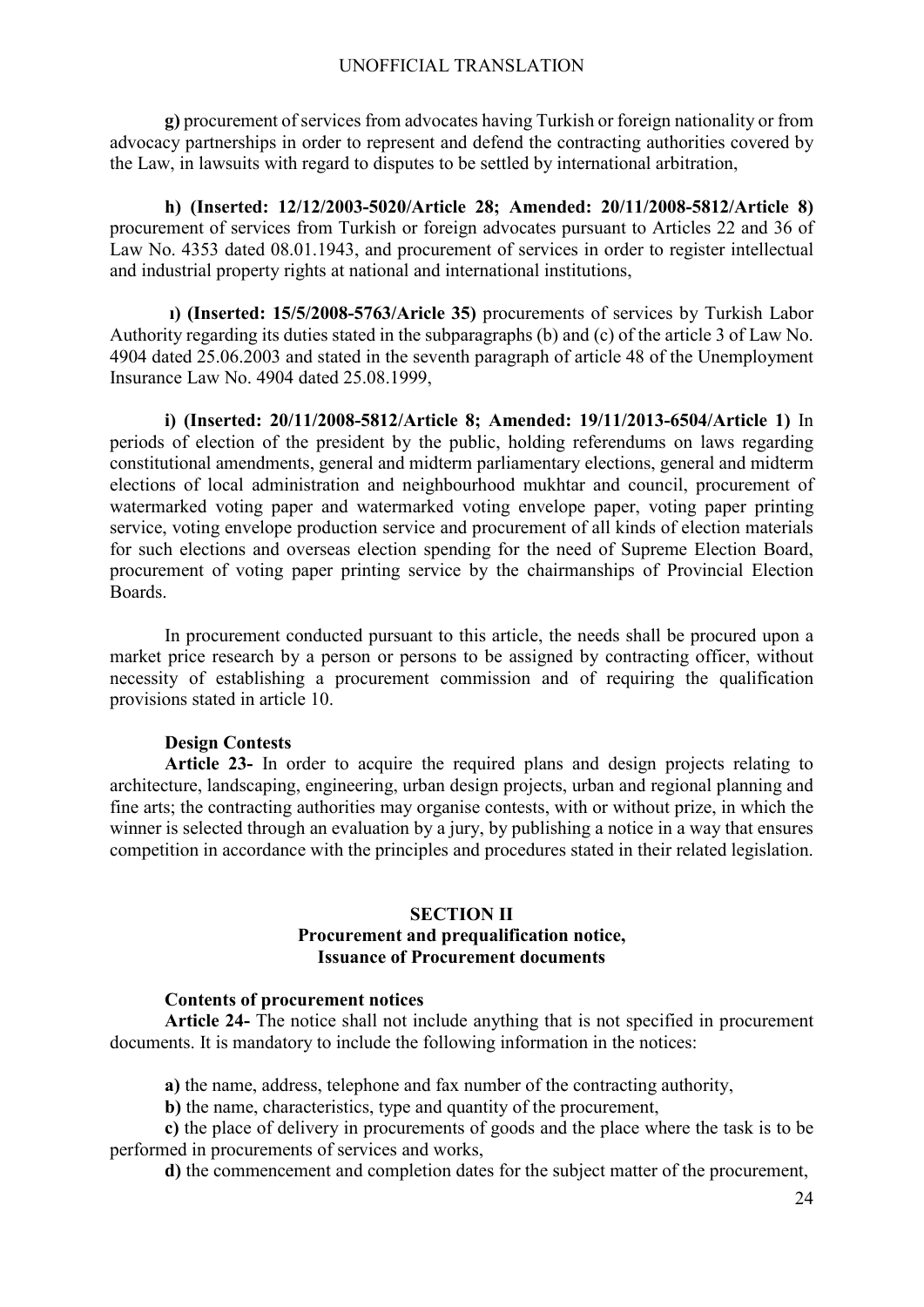**e)** the procurement procedure to be applied, rules of participation and required documents and certificates,

**f)** the criteria to be used in the qualification evaluation,

**g)** indication of whether the tender is limited only to domestic tenderers, and whether there is a price advantage for domestic tenderers,

**h)** the place where the procurement documents can be seen, and the price to obtain procurement documents,

**i) (Amended: 30/7/2003-4964/Article 16)** the place, date and hour of opening of the tenders,

**j)** the address where the tenders are to be submitted until the hour specified for opening the tenders,

**k)** the type of tender and contract,

**l) (Amended: 30/7/2003-4964/Article 16)** the statement specifying that a tender security should be given in an amount determined by the tenderer, not being less than 3 % of the tender price,

**m)** the validity period of the tenders,

**n) (Inserted: 30/7/2003-4964/Article 16)** statement on whether consortium is allowed to submit tender or not.

### **Contents of pre-qualification notices**

**Article 25-** Notices shall not include anything that is not specified in the prequalification documents. It is mandatory to include the following information in prequalification notices:

**a)** the name, adress, telephone and fax number of the contracting authority,

**b)** the name, characteristics, type and quantity of the procurement,

**c)** the place of delivery in procurements of goods and the place where the task is to be performed in procurements of services and works,

**d)** the commencement and completion dates for the subject matter of the procurement,

**e)** rules of participation in pre-qualification and required documents,

**f)** the criteria to be used in pre-qualification evaluations,

**g)** indication of whether the procurement is limited only to domestic tenderers, and whether there is a price advantage for domestic tenderers,

**h)** the place where the pre-qualification documents can be seen, and the price to obtain pre-qualification documents,

**i)** the place and deadline for the submission of the pre-qualification application,

**j) (Inserted: 30/7/2003-4964/Article 17)** indication of whether consortium is allowed to submit tender or not.

### **Noncompliant procurement notices**

**Article 26-** Procurement notices that are not in compliance with the provisions set forth in Articles 13, 24, and 25 shall not be valid. In case of such incompliance, the procurement or pre-qualification procedure cannot be carried out unless the procurement notices are renewed in a way that ensures conformity with these articles.

**(Amended second paragraph: 20/11/2008-5812/Article 9)** However, in case of errors in notices that are not in compliance with Article 24 and 25, except for the cases of not publishing procurement notices or not conforming to the related time limits specified in article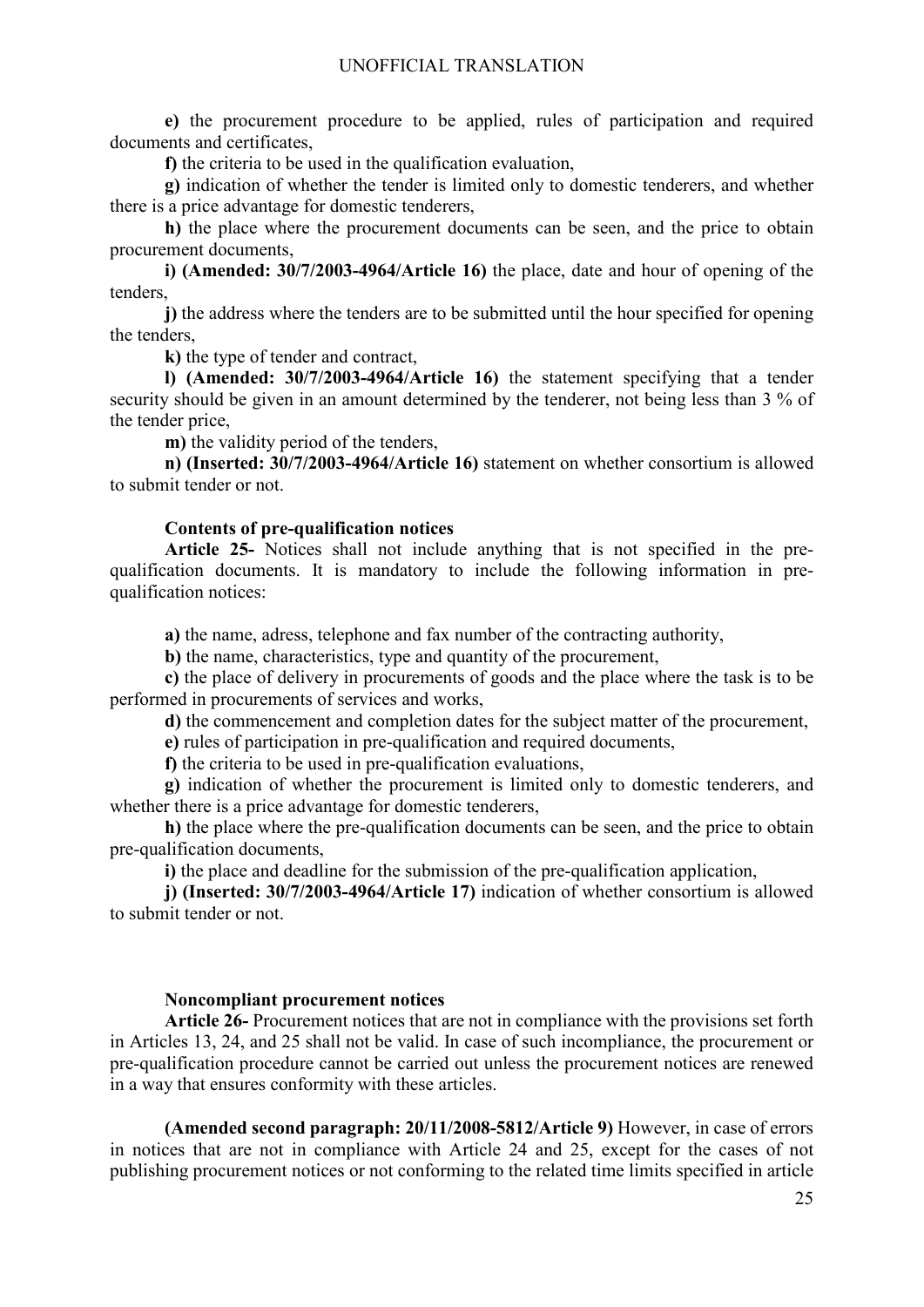13, the tender or pre-qualification procedure may be conducted provided that a correction notice is published in order to correct the erroneous matters within fifteen days for procurement with twenty-five or fourty day time limits for notices pursuant to article 13, and within ten days in other cases following the publication of procurement notices.

# **Contents of pre-qualification and procurement documents and administrative specifications**

**Article 27 -** Procurement documents shall include administrative specifications that also incorporate the instructions to tenderers; technical specifications that also cover the project of the work; draft contract and other required documents and information. Prequalification documents shall include required qualifications of candidates, prequalification criteria and other necessary information and documents.

The administrative specifications shall include at least the following information, depending on the subject matter of the procurement:

**a)** name, characteristics, type and quantity of the subject matter of procurement, and in case of services the work description,

**b)** the name, address, telephone and fax number of the contracting authority,

**c)** procurement procedure, date and hour of opening of the tender and place of tender submission,

**d)** instructions to tenderers,

**e)** required qualifications for tenderers, the required documents and qualification criteria,

**f)** methods for request for clarification of the procurement documents and the realization of such request,

**g)** the validity period of the tenders,

**h) (Amended: 30/7/2008-5812/Article 18)** statement on whether consortium is allowed to submit tender, whether it is possible to submit tenders for the whole or a part of the subject matter of the procurement, whether an alternative tender can be proposed in procurement of goods and if so, how those alternative tenders are to be evaluated,

**i)** information on whether transportation fees, insurance costs, taxes, duties and charges are to be included in the tender price,

**j)** the procedures and principles set forth in this Law and which shall be applied during the receiving, opening and evaluation of the tenders,

**k)** the procedures and principles set forth in this Law, which are required to be applied from beginning with the procurement decision until signing of the contract,

**l)** an indication of whether the procurement is limited to domestic tenderers only and whether there is a price advantage for domestic tenderers,

**m)** type of tender and contract,

**n)** the amount and terms of tender security and performance bond,

**o)** a statement that the contracting authority is free to cancel the procurement procedure before the tender opening time,

**p)** a statement that the contracting authority is free to reject all the tenders and cancel the procurement procedure,

**r)** commencement and completion dates for the subject matter of the procurement, the place where it will be carried out, terms of delivery and penalties to be paid in case of delays,

**s)** place and terms of payment; whether an advance payment is to be made or not, and if so, amount and terms of such payment; method of payment for price adjustment, if any, for subject matter of the contract,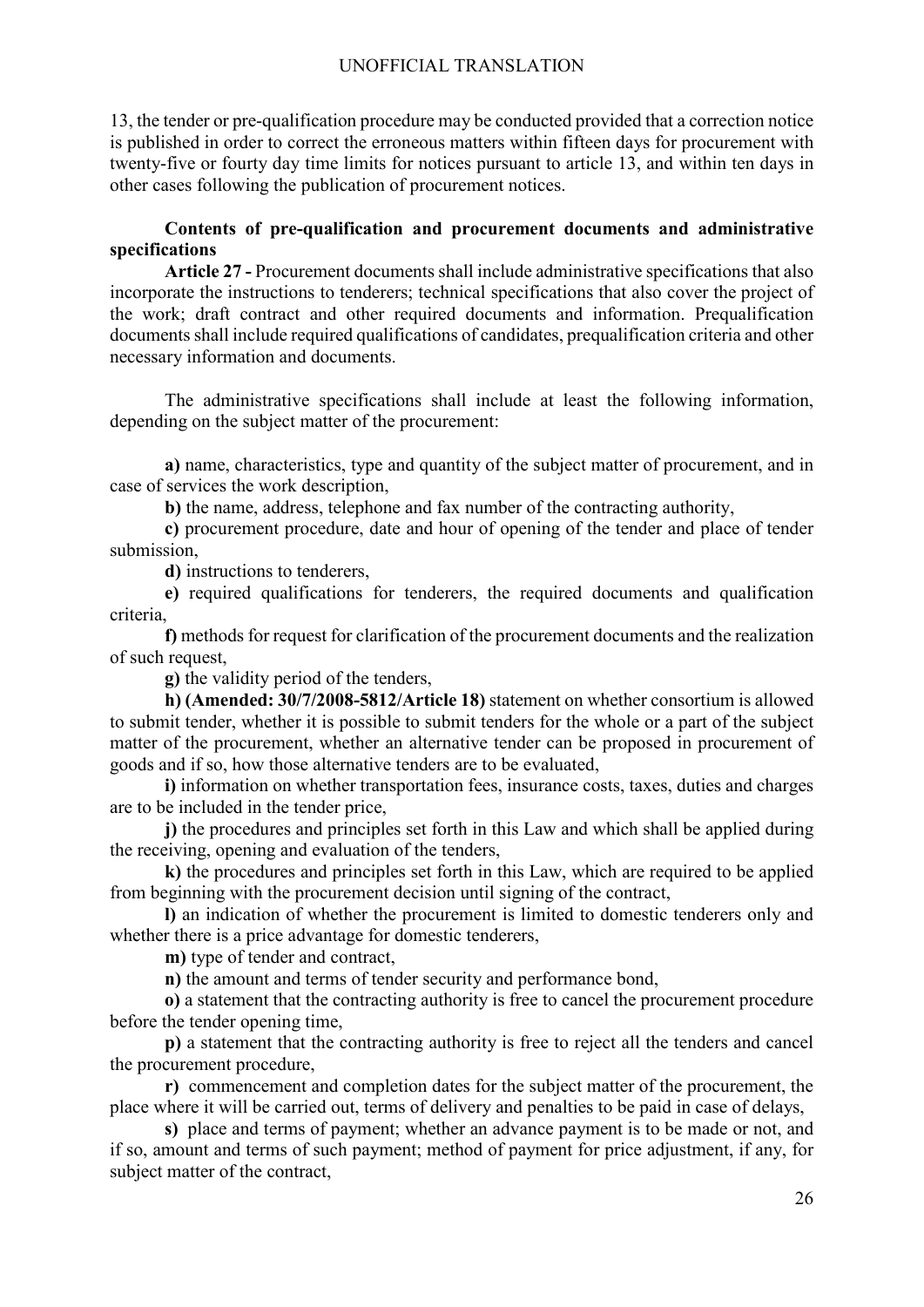**t) (Amended: 30/7/2003-4964/Article 18)** circumstances and conditions where time extension is possible, and mutual obligations in case of additional works or omitted works possible within the scope of contract,

**u)** information on which party will be responsible for paying taxes, duties, charges and other expenses relating to the contract,

**v)** in works contracts, terms relating to insurance of the work and workplace, and building inspection and liability,

**y)** conditions relating to supervision, inspection and acceptance,

**z)** procedure of dispute settlement.

### **Providing procurement and pre-qualification documents**

**Article 28-** The procurement and pre-qualification documents can be seen at the place of contracting authority, free of charge. However, it is compulsory for economic operators willing to participate in the pre-qualification or procurement procedure to purchase this document. **(Inserted sentence: 4/7/2012-6353/Article 28)** In procurements where advertising of procurement notices is not required, procurement document shall be sold only to those who are invited by the contracting authority. The price of the document shall be determined by the contracting authorities in such a way that this amount does not exceed its printing cost and not impede competition. $13$ 

### **Clarifications or changes to the procurement documents**

**Article 29-** In principle, no changes should be made to the procurement documents after the publication of the procurement notices. If a change is deemed as necessary, the necessity and reasons thereof shall be recorded in a minute, and the previous notices shall be deemed invalid, and the procurement notice shall be published again in the same way.

However, after publication of procurement notices, if material or technical errors or deficiencies that may affect the preparation of tenders or realization of the work are detected by the contracting authority or notified by the tenderers in writing, the procurement documents can be changed. The addendum relating to such changes, constituting a binding part of the procurement documents shall be provided to all tenderers who have obtained the procurement documents, in a way that ensures that they are informed ten days prior to the deadline for submission of tenders. In case an extension of the time period is needed in order to prepare the tenders due to the changes made with addendum, deadline for submission of tenders may be postponed for maximum twenty days for once. In case of an addendum, tenderers who have already submitted their tenders prior to such arrangement shall be allowed to withdraw their tenders and submit new tender.

Moreover, tenderers may request explanations in writing relating to aspects in the procurement documents, which they may need when preparing their offers, twenty days prior to the deadline for submission of tenders. In case such request is found appropriate by the contracting authority, the required explanations shall be provided in writing, in a way that ensures that all tenderers who are already provided with the procurement documents until that date are informed of such explanations ten days in advance of the deadline for submission of tenders, without disclosing the tenderer making the request.

<span id="page-26-0"></span><sup>&</sup>lt;sup>13</sup> By the Article 19 of the Law No. 4964, dated 30/7/2003; the phrase "preparation cost" in the last sentence of this article has been changed to "printing cost".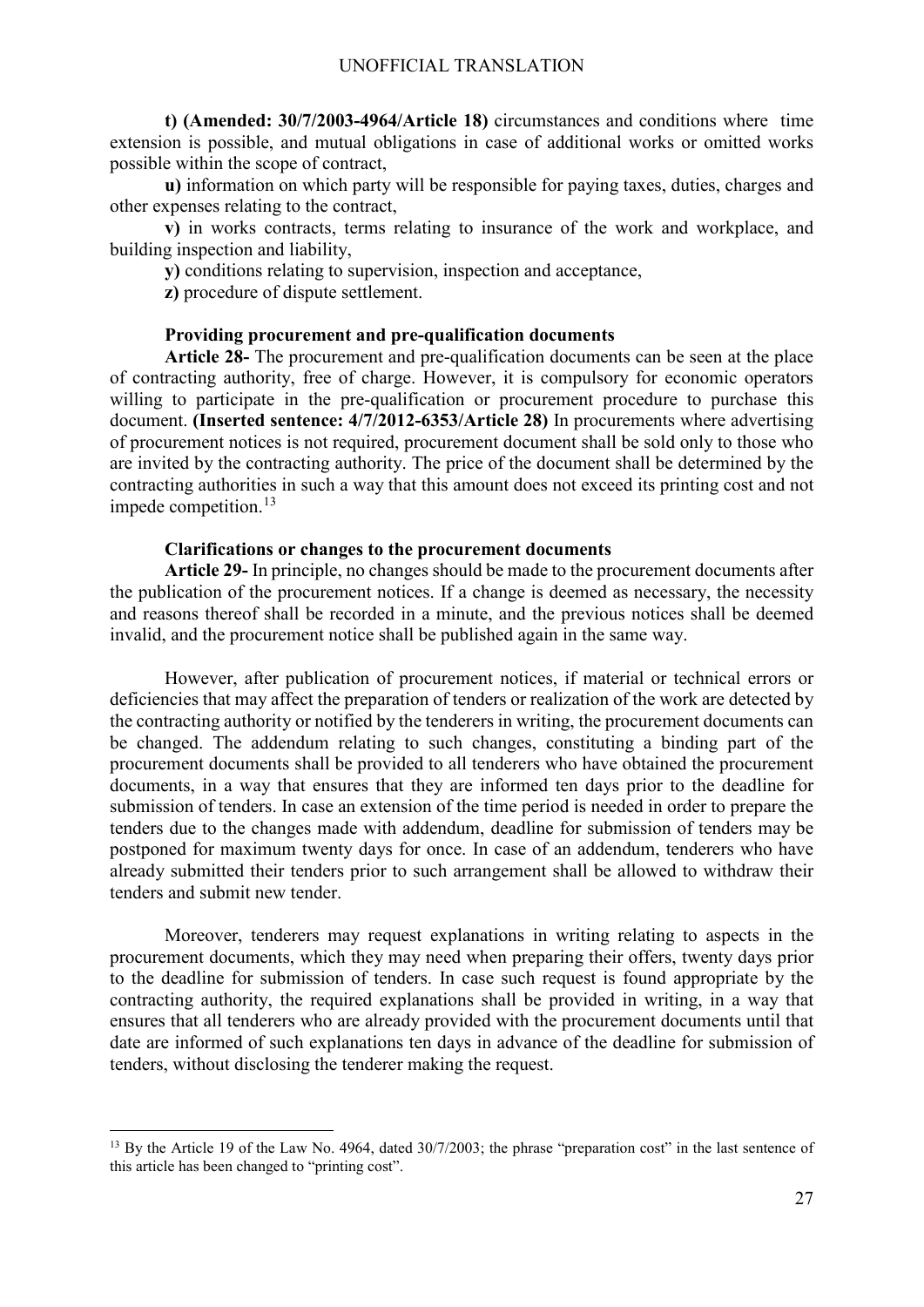# **SECTION III Submission of Tenders and Applications**

### **Preparation and submission of tenders**

**Article 30-** All documents required under the rules of participation in the procurement including the letter of tender and the tender security shall be placed in an envelope. The name, surname or commercial title and notification address of the tenderer, the subject of the procurement and the full notification address of the contracting authority carrying out the procurement procedure shall be written on the envelope. The seal of the envelope shall be signed and stamped by the tenderer.

The letter of tender shall be submitted in writing and signed. It is mandatory to indicate in the letter of tender that procurement documents are fully read and accepted; the offered price must be written clearly, both in writing and in figures as consistent with each other; there must be no scrapings, erasures, or corrections and the letter of tender must be signed by the authorised persons stating name, surname or commercial title. In procurement of goods, if a provision on submission of alternative tenders exists in the procurement document, then the alternative tender shall be prepared and submitted accordingly.

The tenders shall be submitted to the contracting authority no later than the date and hour specified in procurement documents, against a receipt indicating the queue number. The tenders submitted after that hour shall not be accepted and shall be returned unopened. Tenders may also be sent via registered mail. The tenders sent by mail must be received by the contracting authority until the hour specified as deadline in the procurement documents. The date and hour of the receipt of tenders that will not be included in the procurement process due to postal delays shall be recorded in writing.

The submitted tenders cannot be withdrawn or changed for any reason whatsoever, except in case of issuing an addendum.

#### **Submission of applications**

**Article 31-** All documents required for participating in pre-qualification shall be submitted to the contracting authority in accordance with the relevant principles and procedures set forth under the first and third paragraphs of Article 30.

#### **Tender validity period**

**Article 32-** Tender validity period shall be specified in procurement documents. If deemed necessary by the contracting authority, this period may be extended as much as the tender validity period specified in the procurement document with the consent of the tenderer, provided that conditions of tender and contract are not changed.

#### **Tender security**

**Article 33- (Amended: 30/7/2003-4964/Article 20)** In procurement, a tender security shall be given in an amount determined by tenderer, not being less than 3% of the tender price. In consultancy services, it is not compulsory to require tender security provided that it is stated in procurement documents.

#### **Values accepted as tender security**

**Article 34-** The values accepted as tender security are as follows: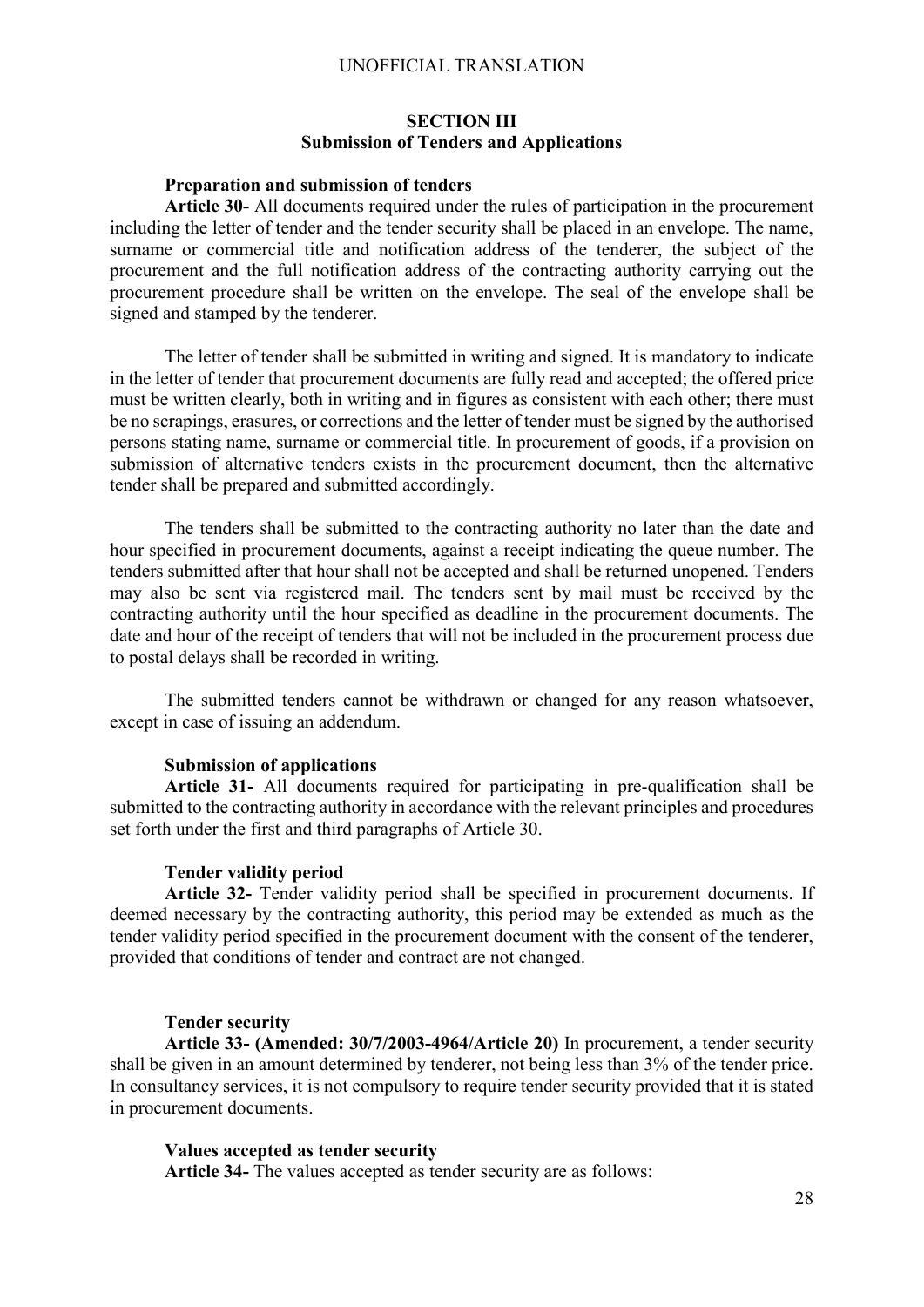**a)** The current Turkish Lira,

**b) (Amended: 30/7/2003-4964/Article 21; Amended: 28/11/2017/7061/Article 66)** Letters of guarantee,

**c)** Domestic Borrowing Bills issued by the Undersecretariat of Treasury and documents arranged for replacing these bills,

The letters of guarantee to be issued by foreign banks permitted to operate in Turkey in accordance with the related legislation, and the letters of guarantee to be issued by banks or special financing institutions operating in Turkey upon the counter-guarantees given by banks or similar creditors operating abroad shall also be accepted as tender security.<sup>[14](#page-28-0)</sup>

With regard to bills and documents replacing these bills mentioned in paragraph (c), the bonds issued with a nominal value including interest shall be accepted as tender security on the sales value corresponding to the capital.

Securities other than letters of guarantee shall not be received by procurement commissions. Such securities must be deposited to accounting offices or departments.

Letters of guarantee belonging to successful tenderer and to the tenderer submitting the second economically most advantageous tender shall be delivered to accounting offices or departments following the procurement procedure. The tender securities of other participants shall be returned promptly. In case a contract is signed with the successful tenderer, the guarantee belonging to the tenderer who has submitted the second economically most advantageous tender shall be returned immediately after the signing of the contract.

Securities may be exchanged with other values accepted as tender security.

Under no circumstances, the tender securities received by contracting authority can be seized and subject of cautionary judgement.

# **Letters of Guarantee[15](#page-28-1)**

**Article 35-** Public Procurement Authority is authorised to determine the form and scope of letters of guarantee to be provided pursuant to Law.[16](#page-28-2)

A period shall be stated in letters of guarantee submitted as tender security provided that it shall be at least 30 days more than the tender validity period set in accordance with Article 32. In case of extension of tender validity period, the period of such letters of guarantee shall be extended accordingly. Validity of performance bonds shall be determined by the contracting authority by taking into account the completion date of the subject matter of the procurement.

Letters of guarantee violating the relevant legislation shall not be accepted.

<span id="page-28-0"></span><sup>&</sup>lt;sup>14</sup> The phrase "or private financial institutions" in this paragraph was added to the text by the Article 21 of the Law No. 4964 dated 30/7/2003.

<span id="page-28-1"></span><sup>&</sup>lt;sup>15</sup> The phrase "Bank" in the title of this article is removed from the text by Article 22 of the Law No. 4964 dated 30/7/2003.

<span id="page-28-2"></span><sup>&</sup>lt;sup>16</sup> The phrase"by banks" in the first paragraph of this article was removed from the text by article 22 of the Law No. 4964 dated 30/7/2003.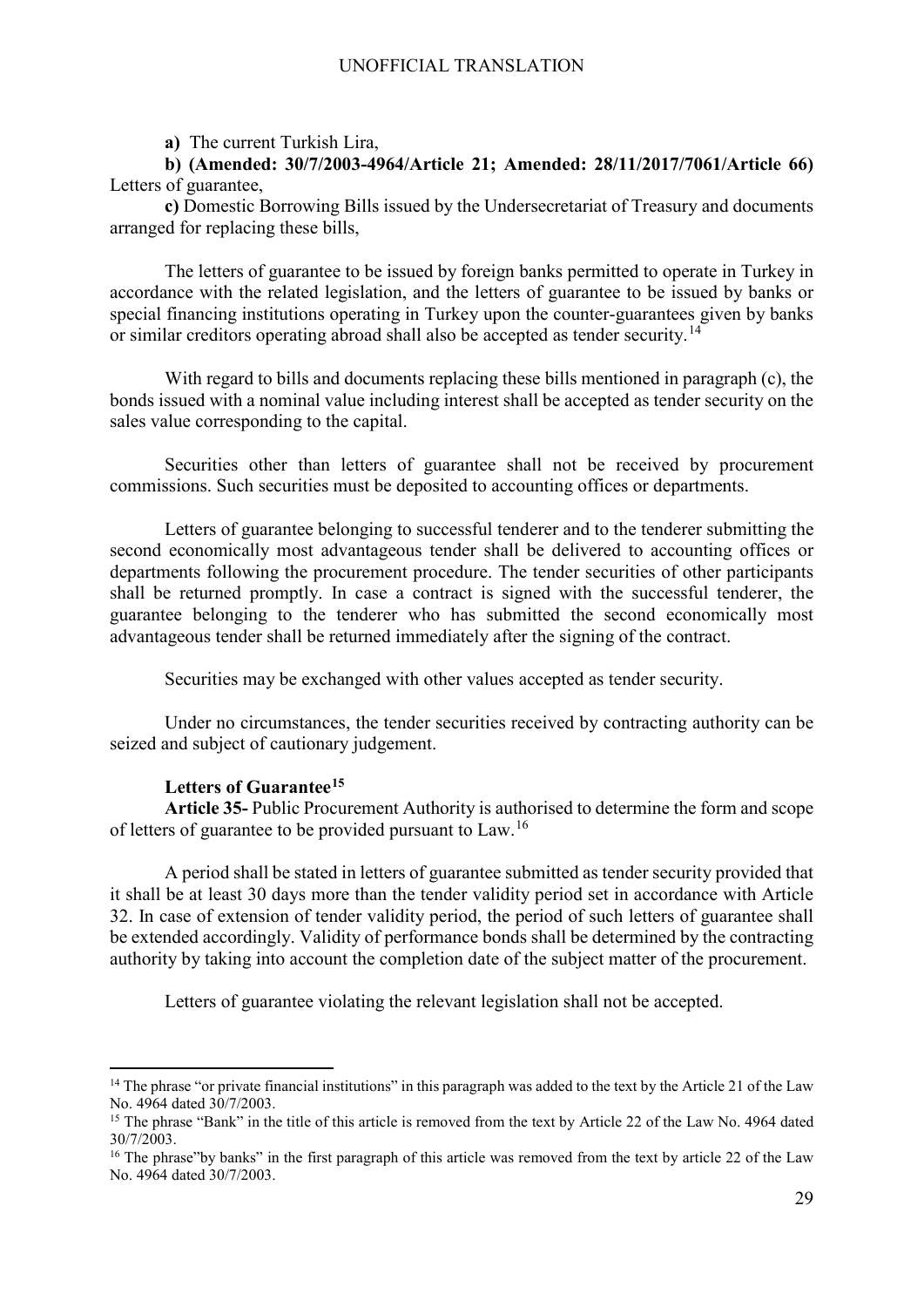# **SECTION IV Evaluation of Tenders**

## **Receiving and opening of tenders**

**Article 36**- **(Amended first sentence: 30/7/2003-4964/Article 23)** Tenders shall be submitted to the contracting authority until the deadline for submission of tenders stated in the procurement documents. The number of tenders submitted at the hour of opening of the tenders shall be recorded in the minutes by procurement commission and announced to those who are present, and then the tender proceedings shall be immediately commenced. The procurement commission shall examine the tender envelopes in receiving order. Envelopes that are not in compliance with paragraph 1 of Article 30 shall be recorded in the minutes and shall not be considered in the evaluation stage. The envelopes shall be opened in the presence of tenderers and those who are present, in receiving order.

It shall be checked if the documents of the tenderers are complete or incomplete, and whether the tender letters and the tender securities are in due form. Tenderers with incomplete documents or improper tender letters and tender securities shall be recorded in the minutes. The tenderers and their tender prices and the amount of estimated cost shall be announced. The minutes relating to these actions shall be signed by the procurement commission. At this stage, no decision shall be made with regard to rejection or acceptance of any of the tenders, the documents consisting of the tender cannot be corrected or completed. The session shall be closed for immediate evaluation of the tenders by the procurement commission.<sup>[17](#page-29-0)</sup>

#### **Evaluation of tenders**

**Article 37-** Upon the request of procurement commission, the contracting authority may ask the tenderers to clarify their tenders in writing on the unclear aspects of the tender, in order to use in the examination, evaluation and comparison of tenders. However, this clarification shall not be required and made with the intention of making change in the tender price, or converting any ineligible tender according to the conditions in the procurement documents to an eligible one.

**(Amended second paragraph: 20/11/2008-5812/Article 11)** In evaluating tenders, first of all, the tenders of the tenderers whose documents are established to be incomplete or whose tender letters and tender securities are established to be not compliant with the requirements as a result of first session in accordance with Article 36 shall be excluded from the evaluation process. However, in case of missing information in the documents provided that absence of those do not alter the substance of the tender; the contracting authority shall request the tenderer in writing to furnish these missing information in a given time period. The tenderers who do not furnish this missing information in a given time shall be excluded and their tender securities shall be registered as revenue. Following this first-evaluation and actions, the tenders of tenderers with complete documents and appropriate tender letters and tender securities shall be held subject to a detailed evaluation. At this stage, the tenders shall be examined for their conformity with the qualification criteria determining the capacity of the tenderers to perform the contract, as well as with the conditions set forth in the procurement documents and whether an arithmetical error exists in unit price charts. The tenders that are found ineligible and the tenders with arithmetic errors in unit price charts shall be disqualified.

<span id="page-29-0"></span><sup>&</sup>lt;sup>17</sup> With Article 10 of the Law No. 5812 of 20/11/2008; the phrase "tender prices shall be announced" in this paragraph is changed to "tender prices and the amount of estimated cost shall be announced" and added to the text.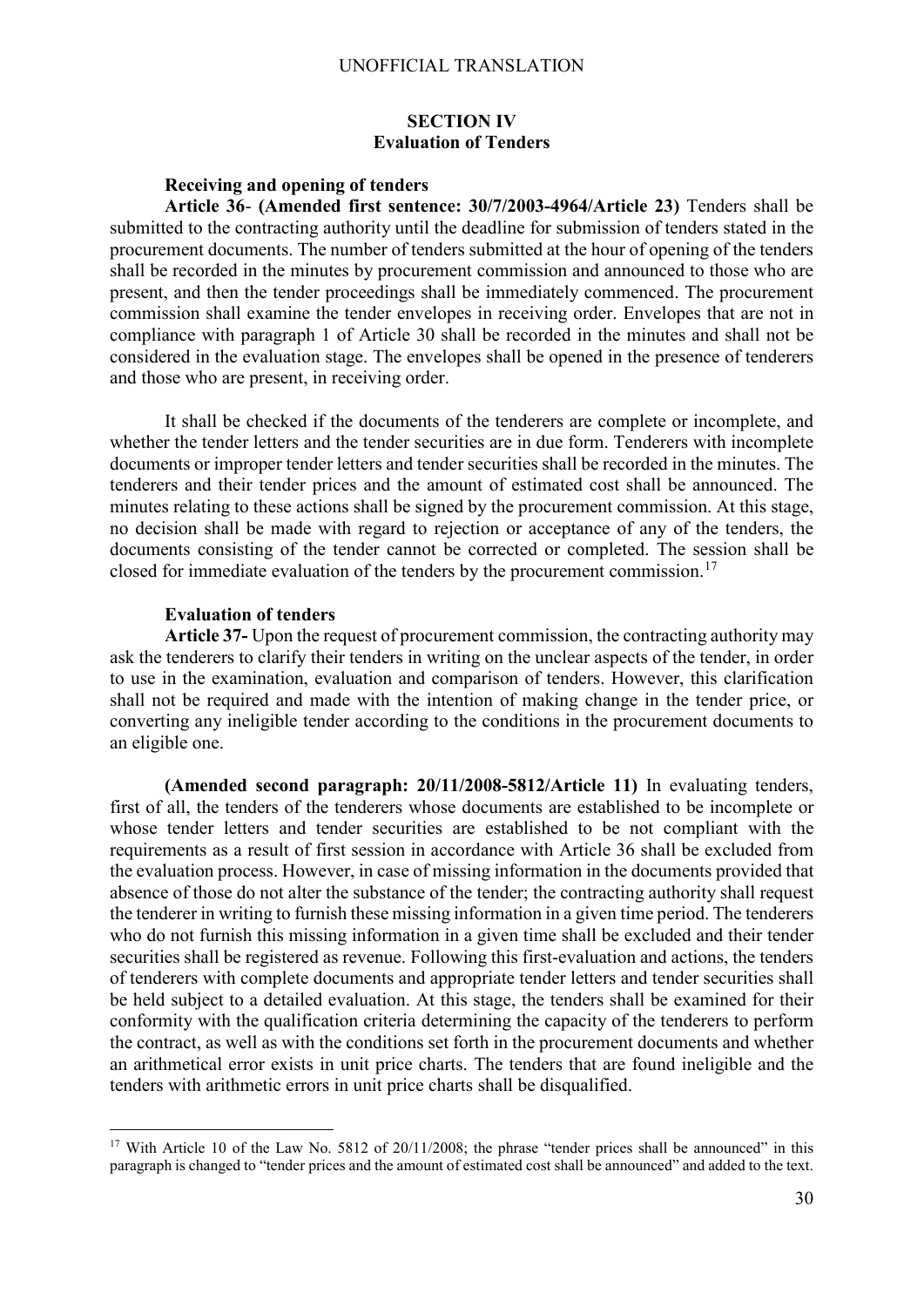### **(Repealed last paragraph: 20/11/2008-5812/Article 11)**

### **Abnormally low tenders**

**Article 38-** The procurement commission shall evaluate the tenders (**Amended:6/2/2014-6518/Article 47)** and shall determine those that are abnormally low compared to the other tenders or the estimated cost determined by the contracting authority. Before rejecting these tenders, the commission shall request from the related tenderers, the details relating to components of the tender that are determined to be significant, in writing and within a specified period.

The procurement commission shall evaluate the abnormally low tenders by taking into consideration the written explanations relating to the issues such as:

**a)** the economics of the manufacturing process, of the services provided and of the construction method,

**b)** the technical solutions chosen and any favourable conditions available to the tenderer for the supply of the goods and services or for the execution of the works,

**c)** the originality of the goods, services or works proposed.

Tenders shall be rejected where the written explanations of the tenderers are found to be insufficient or where tenderers fail to make a written explanation.

**(Inserted paragraph: 20/11/2008-5812/Article 12; Amended paragraph: 6/2/2014- 6518/Article 47)** The Authority is entitled to make regulations concerning setting anomaly thresholds and inquiry criteria in order to identify and evaluate abnormally low tenders and to determine economically most advantageous tender in accordance with the type, characteristics and estimated cost of the subject matter of the procurement and the procurement procedure; concluding a procurement procedure without requiring the explanation provided for in this article; also in case of procurement of services and works with estimated costs up to half of the threshold values provided for in article 8, rejection of tenders which are below the anomaly threshold without requiring explanation provided for in this article. Procurement commission shall apply such regulations in implementation of this article.

#### **Rejection of all tenders and cancellation of the procurement procedure**

**Article 39-** Upon decision of procurement commission, contracting authority is free to reject all tenders and cancel the procurement procedure. In this case, all the tenderers shall be informed promptly about this cancellation. The contracting authority shall incur no liability for rejecting all the tenders. **(Amended last sentence: 30/07/2003-4964/Article 24)** However, upon request of the tenderers, the contracting authority shall send the reasons of cancellation of the procurement procedure to tenderers who request that information.<sup>[18](#page-30-0)</sup>

#### **Conclusion and Approval of Procurement**

**Article 40-** Following the evaluation performed in accordance with Article 37 and 38, the contract shall be awarded to the tenderer who submitted economically most advantageous tender.

<span id="page-30-0"></span><sup>&</sup>lt;sup>18</sup> By Article 24 of the Law No. 4964 dated 30/7/2003; the phrase "at any stage prior to the approval of the contracting officer, provided that it is stated in the tender document" in this article is removed from this paragraph.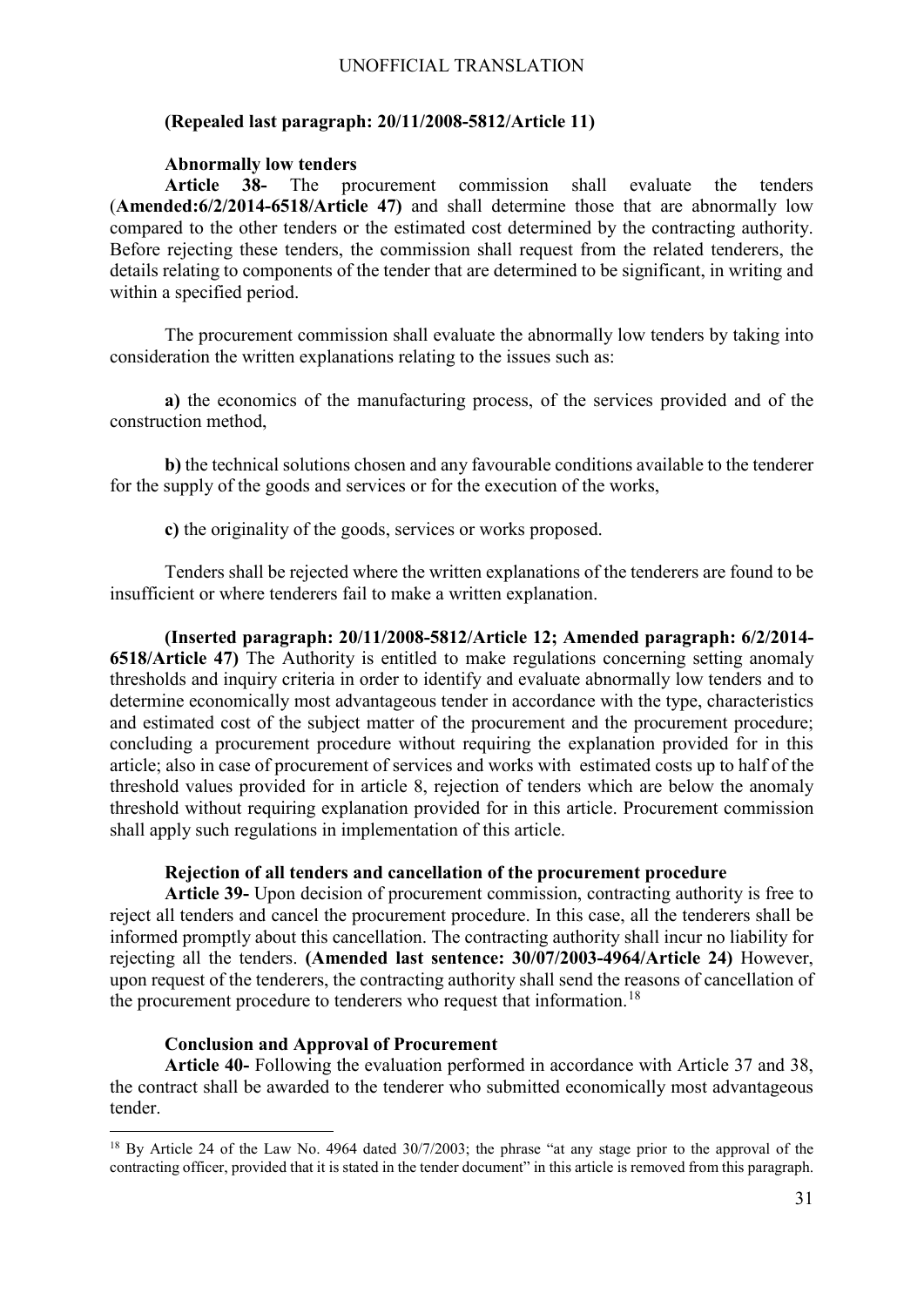**(Amended second paragraph: 20/11/2008-5812/Article 13)** The economically most advantageous tender is determined either solely on the basis of price or on the basis of both price and non-price factors such as operation and maintenance costs, cost effectiveness, productivity, quality and technical value. In procurement where the economically most advantageous tender shall be determined by taking into account the non-price factors in addition to the price, the monetary values or relative weights of these factors shall be specified in procurement documents.

When it is stated that there will be a price advantage for domestic tenderers in procurement documents in accordance with Article 63 of this law, the procurement shall be concluded by applying this price advantage and by determining the economically most advantageous tender.

In procurement procedures where the lowest price offer is evaluated as the economically most advantageous tender, in case there is more than one tenderer bidding the same price and these tenders are established to be the economically most advantageous tenders, the procurement shall be concluded by determining the economically most advantageous tender considering the non-price factors as stated in the second paragraph.

The procurement commission shall reach a justified decision, and submit the decision for the approval of the contracting officer. The decisions shall include; the names or commercial titles of the tenderers, the submitted prices, the date of opening of tenders and the to whom contract is awarded and grounds thereof, and in case the contract was not awarded, the related reasons thereof.

Within maximum five days following the date of the decision, the contracting officer shall approve or cancel the tender decision, indicating clearly the grounds for cancellation.<sup>[19](#page-31-0)</sup>

The procurement commission's decision shall be deemed valid if the decision is approved, and null if it is cancelled.

**(Amended last paragraph: 20/11/2008-5812/Article 13)** Prior to approval of the award decision by the contracting officer, the contracting authority shall confirm whether the successful tenderer and the second most economically advantageous tenderer are prohibited from participating in tenders and shall attach the related document to the tender decision. If it is detected that both tenderers are prohibited, the procurement procedure shall be cancelled.

#### **Notification of final tender decisions Article 41- (Amended: 20/11/2008-5812/Article 14)**

The result of procurement shall be notified to all tenderers who have submitted tenders, including the tenderer to whom the contract is awarded, within maximum three days following the day of approval of the award decision by the contracting officer. Within this notification, the reasons for excluding tenders from the evaluation or disapproval of tenders shall also be included.

<span id="page-31-0"></span><sup>&</sup>lt;sup>19</sup> With the Article 25 of the Law No. 4964 dated 30/7/2003; the phrase "twenty days" in this article has been changed to "five working days".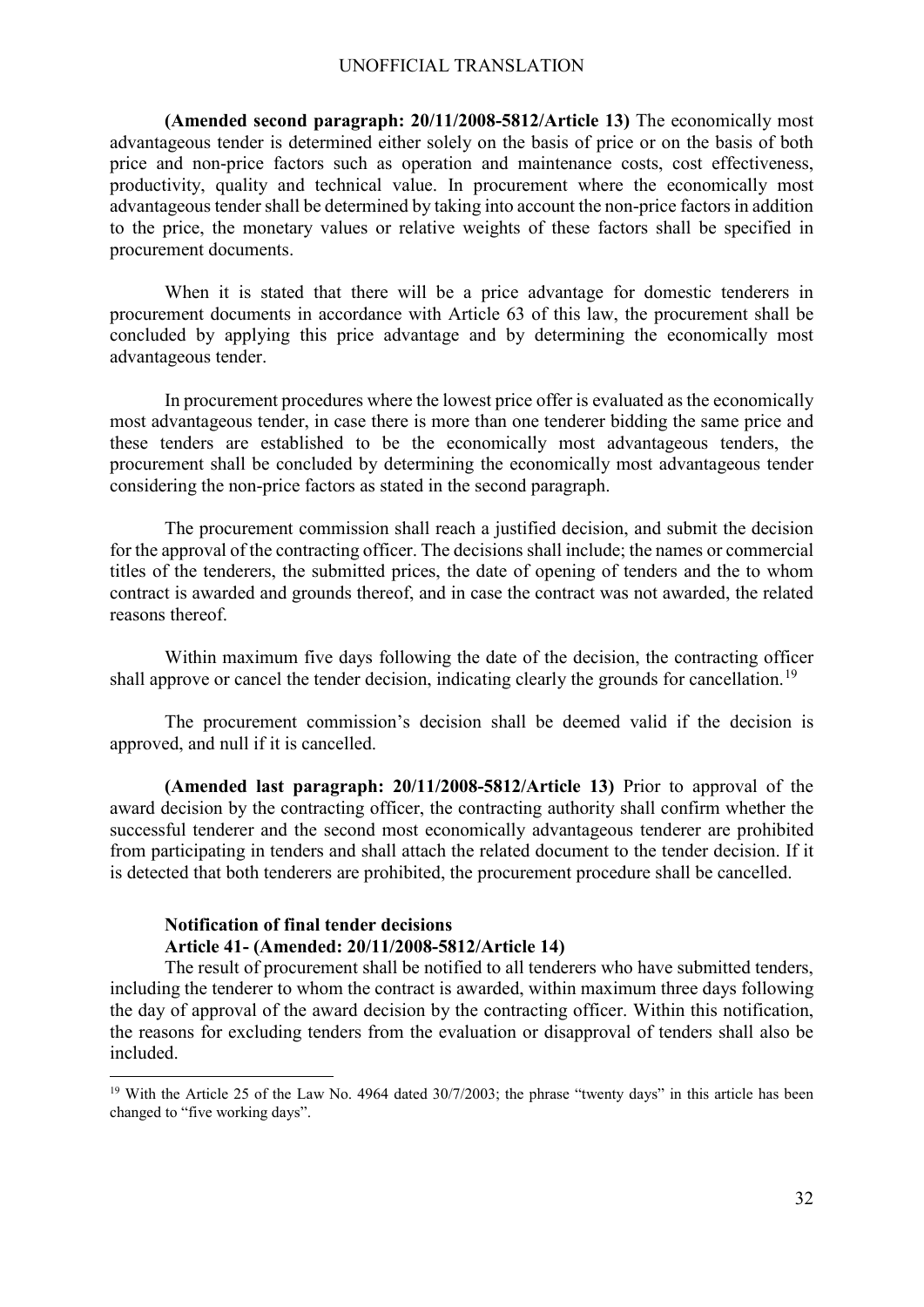In cases where the tender decision is cancelled by the contracting officer, the tenderers shall be notified of the reasons thereof.

The contract shall not be signed unless five days have passed in procurement held pursuant to subparagraphs (b) and (c) of Article 21 and ten days in procurement held in other cases, following the notification to all tenderers of the result of procurement.

## **Invitation to signing of contract**

**Article 42- (Amended first paragraph: 20/11/2008-5812/Article 15)** Within three days following the end of time limits specified in Article 41, and in cases requiring the ex-ante financial control, following the completion date of this control, the successful tenderer shall be notified to sign the contract by submitting a performance bond within ten days following the date of notification. In case of foreign tenderers, twelve days shall be added to this period. On the date of contract signing, it is compulsory to confirm whether the successful tenderer is prohibited from participating in tenders by means of submitting the results of the procurement to the Authority. $20$ 

In accordance with the Article 43, in procurement of consultancy services where no performance bond is required before signing of contract, invitation to sign the contract shall be issued in accordance with the provisions of first paragraph without asking for any performance bond.

#### **Performance bond**

**Article 43-** In order to ensure that the commitment is perfomed in accordance with the provisions of the contract and procurement documents, a performance bond calculated as 6 % of the contract value shall be received from the successful tenderer prior to the signing of the contract.

## **(Inserted paragraph: 20/11/2008-5812/Article 16; Repealed paragraph: 6/2/2014- 6518/Article 48)**

However, in case of procurement ofconsultancy services, provided that it is specified in the procurement documents, the performance bond may not be received before signing of the contract. In such a case, a deduction of 6 % from each progress payment shall be retained as guarantee.

**(Inserted paragraph: 6/2/2014-6518/Art. 48)** In case the offer of the successful tenderer is below the anomaly threshold, the Authority may make regulations regarding the performance bond to be received from this tenderer, which is not less than 6% and not more than 15% of the estimated cost.

#### **The obligations and liabilities of tenderer in signing contract**

**Article 44-** The successful tenderer is obliged to sign the contract after submitting the performance bond according to Article 42 and 43. The tender security shall be returned immediately after signing of the contract.

<span id="page-32-0"></span><sup>&</sup>lt;sup>20</sup> The phrase "the seventh day following the posting day of the letter shall be deemed to be the notification date of the decision" stated in this paragraph before it was amended by the Article 15 of the Law no. 5812, is annulled by the decision of the Constitutional Court No.E:2012/132, K:2012/179 of 22/11/2012.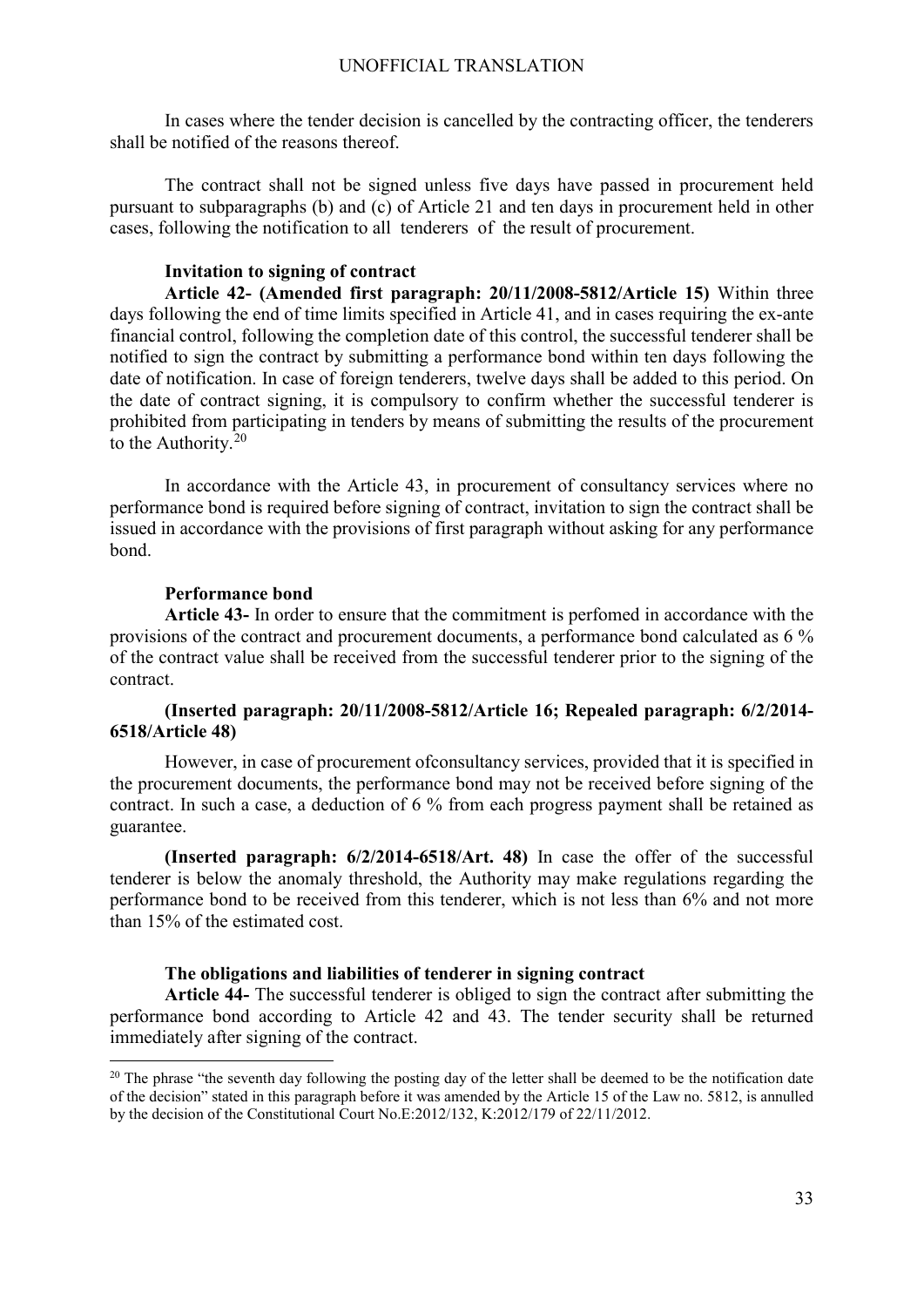In case these obligations are not fulfilled, the tender security of the successful tenderer shall be registered as revenue without need to send a formal protest or take any legal action. In such a case, the contracting authority may sign contract with the tenderer submitting the second economically most advantageous tender in accordance with the principles and procedures set forth in this Law provided that the aforementioned tender's price is found appropriate by the contracting officer. However, in order to sign a contract with the tenderer submitting the second economically most advantageous tender, the tenderer in question shall be notified as stipulated in Article 42, within three days following the end of the ten-day period specified in Article 42.

In case the tenderer with the second economically most advantageous tender also rejects to sign the contract, the tender security of this tenderer shall also be registered as revenue and the procurement procedure shall be cancelled.

### **The obligations and liabilities of the contracting authority in signing contract**

**Article 45-** The contracting authority is obliged to carry out its duties regarding the conclusion of the contract within the period set forth in Article 42 and 44. In case the contracting authority fails to fulfil this obligation, the tenderer may renounce its commitments, on condition that it notifies so within maximum five days following the end of the period through a notarypublic certified warning with a period of ten days. In this case, the tender security is returned and the tenderer gains the right to demand the documented expenses he has incurred in the issuing of the guarantee. Those who have caused this loss shall compensate it and shall be subject to the provisions of Article 60.

#### **Signing of the contract**

**Article 46- (Amended first paragraph: 30/07/2003-4964/Article 28)** All procurement procedures that are carried out shall be concluded with a contract. The contracts shall be drafted by the contracting authority and signed by the contracting officer and the contractor. In case contractor is a joint venture, the contracts shall be signed by all the partners of the joint venture. It is not mandatory the contracts be registered and notarized by public notary, unless otherwise stated in procurement documents.

Contracts shall not be contrary to the conditions set forth in the procurement documents.

#### **Notification of Results[21](#page-33-0)**

#### **Article 47- (Amended: 20/11/2008-5812/Article 17)**

Except those sent according to Article 42, the results of the procurement of goods, services and works carried out by contracting authorities covered by this Law, are notified to the Authority in fifteen days at most. Among these results, those relating to procurements covered by this Law are published in the Public Procurement Bulletin by the Authority. The information to be included in the notification of results and which of the results regarding the goods, services and works procurement awarded according to this Law by the contracting authorities operating in the areas of defence, security and intelligence to be published shall be decided by the Authority after considering the opinion of the contracting authority concerned.

<span id="page-33-0"></span><sup>&</sup>lt;sup>21</sup> By Article 17 of the Law No. 5812 of 20/11/2008; title of this article "notification of the procurement decision" is amended as "notification of results".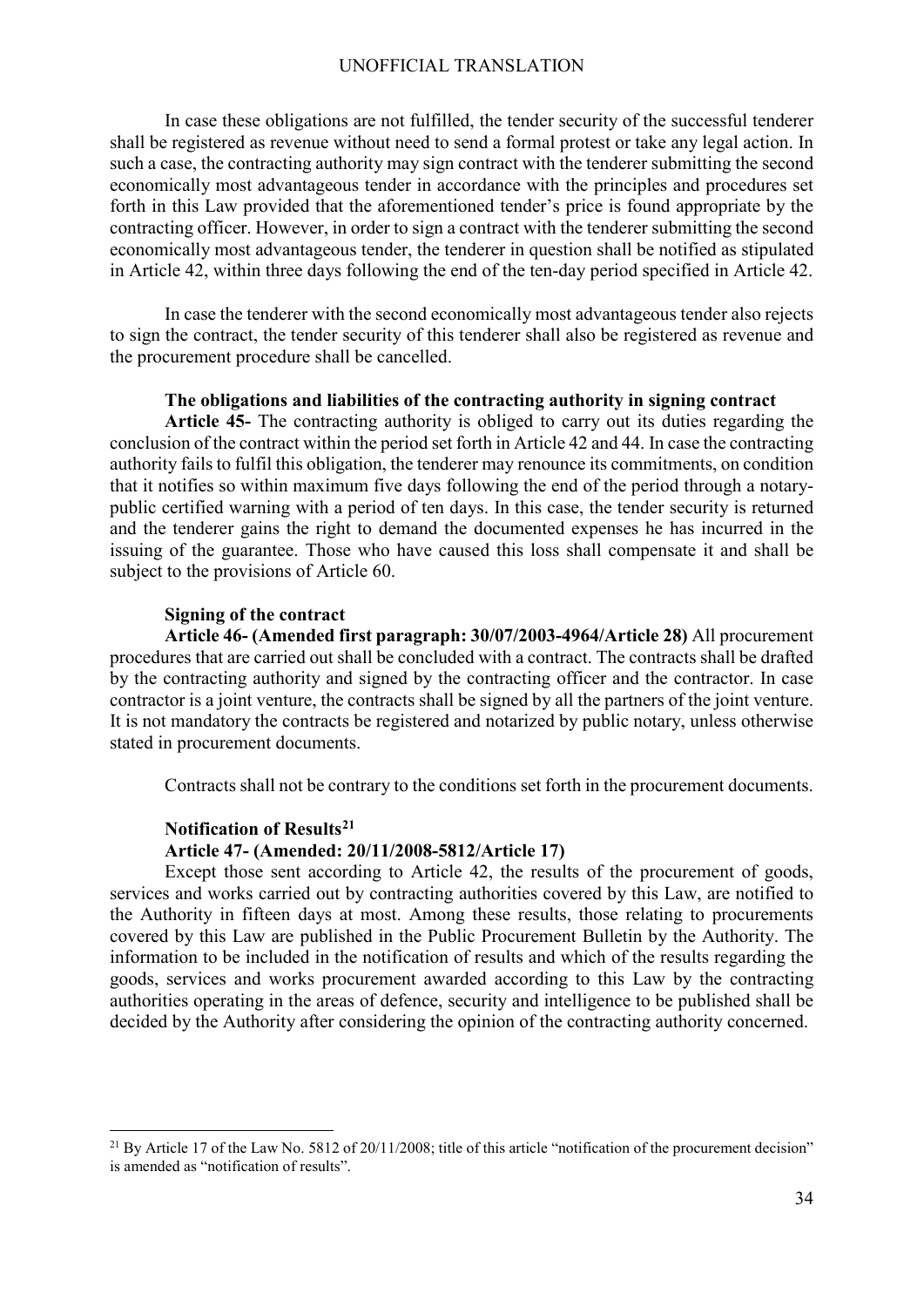# **SECTION FIVE Special Provisions on Procurement of Consulting Services**

### **Consulting services Article 48- (Amended: 28/11/2008-5812/Article 18)**

Services in technical, financial, legal or similar fields such as engineering and architecture, surveying and project, map and cadastre, development plan in any scale, development application, preparation of Environmental Impact Assessment Reports, plan, software development, design, drafting of technical specifications, supervision and controlling shall be procured from consultancy service providers.

Subject to the provisions contained in this section, only the restricted procedure shall be used in procurement of consultancy services. **(Amended last sentence: 31/03/2012- 6288/Article 6)** However, the consultancy services estimated costs of which are below the four times of upper limit established for procurement of services in subparagraph (2) of paragraph (b) of Article 13 may be carried out as procurement of services.

## **Pre-qualification and Selection of Tenderers**

**Article 49-** The pre-qualification notices shall be published within the period and principles specified in Article 13.

The pre-qualification notices announced in accordance with the provisions of this Law, shall include information relating to the pre-qualification criteria to be used in the evaluation of the general competency, financial capacity and technical skills of the candidates. These notices shall also include the number or range of number of the candidates to be invited for inclusion in the short list and for submitting tenders.

In consequence of the evaluation of the candidates who apply for pre-qualification in accordance with the pre-qualification criteria set forth in the procurement documents and notices, a short list shall be made, which includes minimum three and maximum ten candidates selected among those that qualify in the pre-qualification.

#### **Invitation to tender**

**Article 50-** The candidates who have been included in the short list made according the Article 49 above, shall be given a time period which is not less than the periods stated in article 13 in order to prepare their technical and financial proposals, and a letter of invitation to tender shall be sent along with the procurement documents. Those who are not found to be qualified as a result of the pre-qualification evaluation and candidates who are not included in the short list shall be notified in writing. In case the number of tenderers who are eligible to be invited to the tender is less than three, the invitations shall not be sent and the contract shall not be awarded. [22](#page-34-0)

When preparing their tenders, the tenderers can make a request for explanations on matters which need explanation in the procurement documents in writing until twenty days prior to the final submission date of tenders. In case an explanation is made by the contracting

<span id="page-34-0"></span><sup>&</sup>lt;sup>22</sup> By Article 31 of the Law No. 4964 dated 30/7/2003; The phrase "forty days" in this paragraph has been changed to "periods stated in Article 13".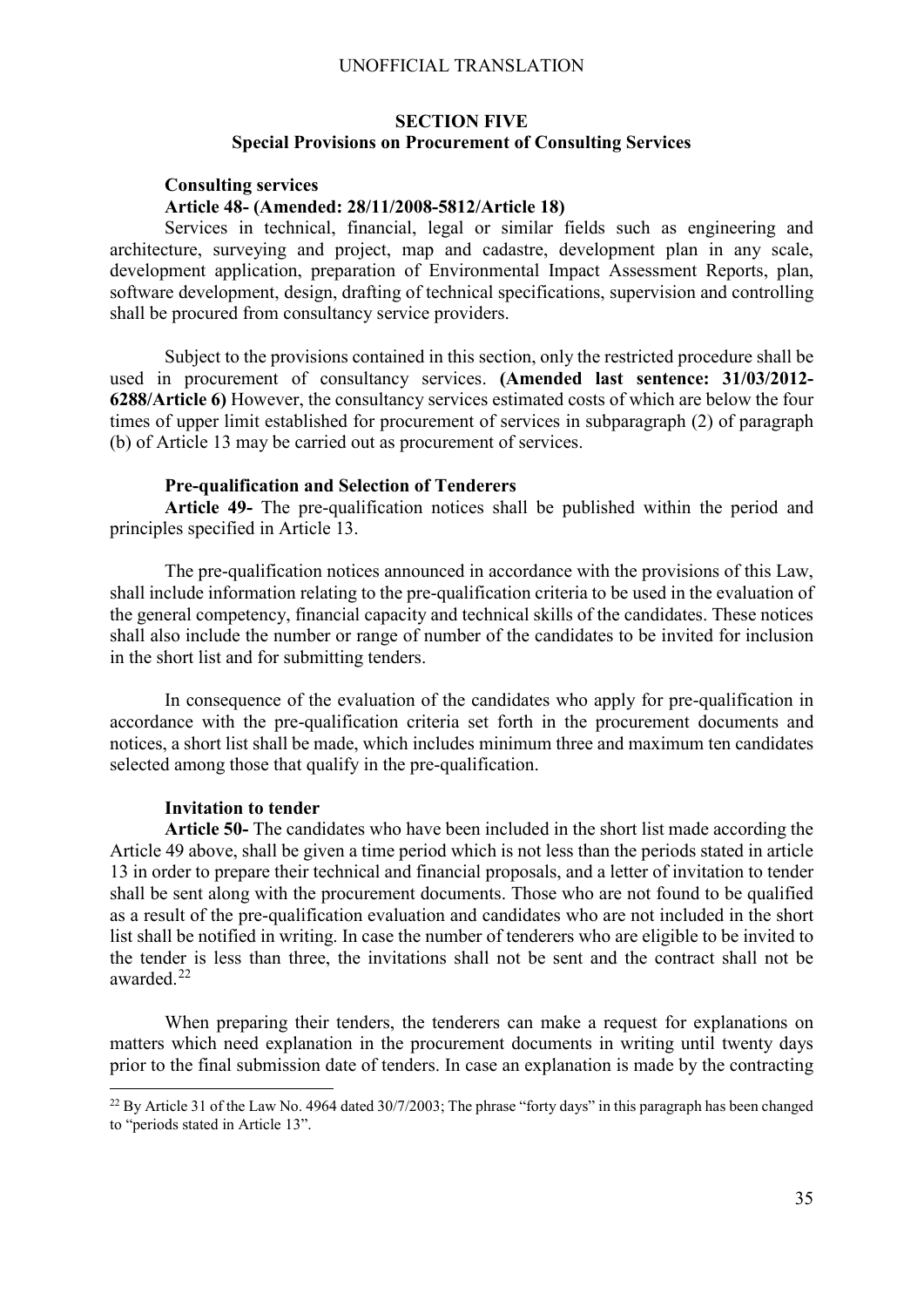authority, this explanation shall be sent in writing to all the tenderers who are shortlisted so that they are informed ten days prior to the final submission date of tenders.

In case the contracting authority notices or the tenderers notify in writing that material or technical mistakes or incompleteness exist that may affect the preparation of the tenders or the realization of the assignment after the invitation letter is sent, some changes may be made in the procurement documents. An addendum containing those changes which is a binding part of the procurement documents, shall be sent to all tenderers who are shortlisted to ensure that they are informed at least ten days prior to the final submission date of the tender. In case additional time is needed to prepare the tenders due to the changes made with the addendum, the date of the tender can be postponed for a maximum of twenty days, only for once. In case an addendum is issued, tenderers who have submitted their tenders prior to the issuance of the addendum shall be allowed to withdraw their tenders and submit new ones.

#### **Preparation and submission of tenders**

**Article 51-** The letter of tender containing the price offered for the consultancy services and tender security shall constitute the financial offer of the tenderer. These shall be put in an envelope with the statement indicating that it is the financial offer. The letters of tender must comply with the conditions set forth in Article 30.

All other documents required for the technical evaluation shall constitute the technical proposal of the tenderer. This proposal shall be placed in a separate envelope marked as technical proposal.

Both envelopes shall indicate the name, surname or commercial title and notification address of the tenderer and the assignment which the tender is related to. The seal of the envelopes shall be signed and stamped by the tenderer.

The envelopes containing the financial and technical tenders shall be submitted by placing both of them in another separate envelope or package written on it the name, surname or commercial title, full notification address of the tenderer, the assignment which the tender is related to, and the full address of the contracting authority.

### **Evaluating the tenders and awarding the contract**

**Article 52-** The procurement commission shall take the minutes indicating the number of tenders submitted until the tender opening time and shall announce this figure to those who are present and promptly start the tendering process. The procurement commission shall examine the tender envelopes in receiving order. Envelopes, which do not comply with the first paragraph of Article 30 shall be recorded in the minutes and shall be excluded from the evaluation process. Envelopes containing the technical tenders shall be opened in receiving order in the presence of the tenderers and those who are present, a control shall be made to ensure that all of the required documents are submitted and the situation shall be recorded in the minutes. The envelopes containing the financial tenders shall be recorded in the minutes without being opened, packed all together, sealed, and signed by the procurement commission to be held in protection. No decision can be made at this stage as regards the rejection or acceptance of any tender. The documents in the tenders cannot be changed; no corrections or completion can be made. The session shall be closed for the procurement commission to evaluate the tenders immediately.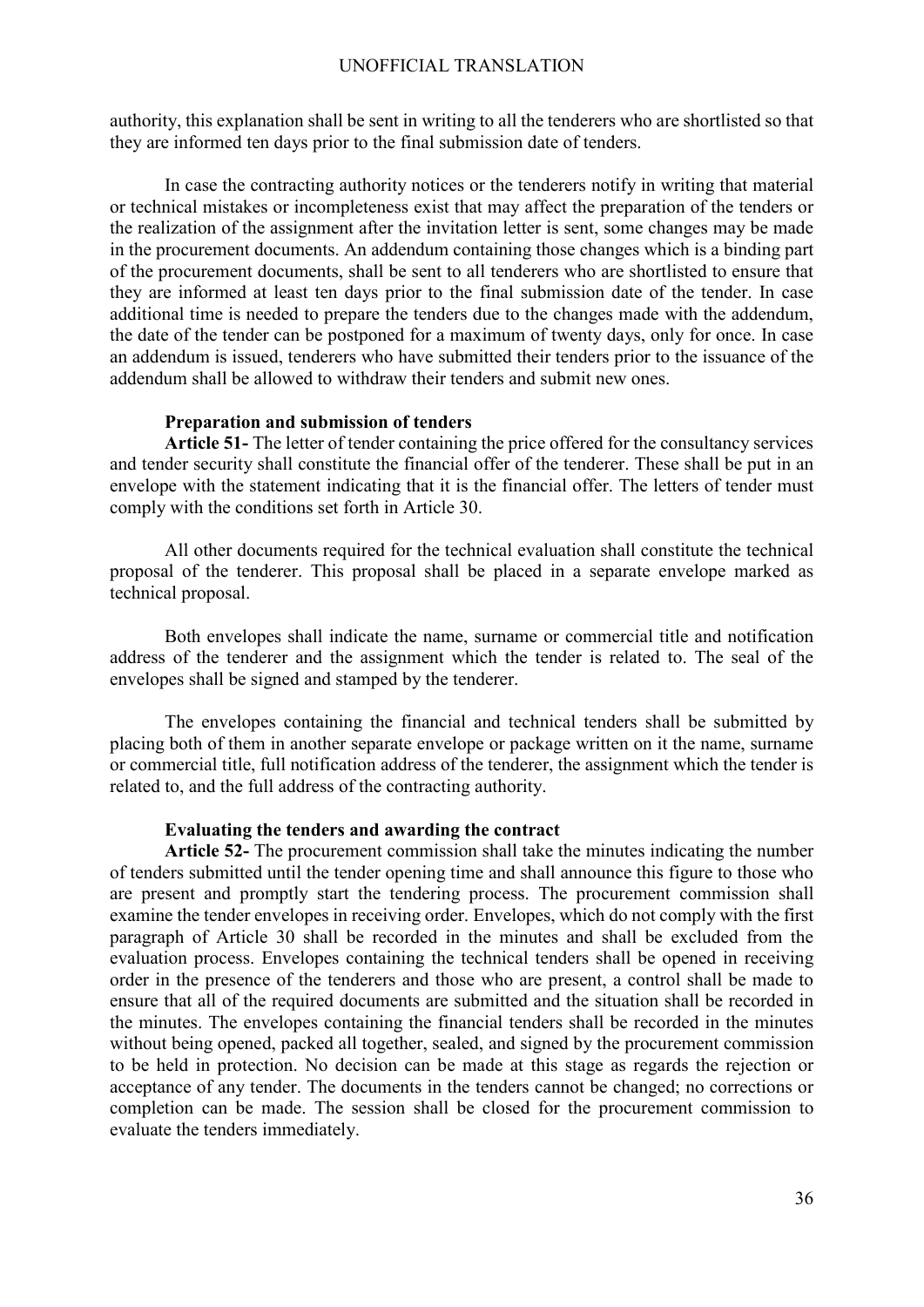The submitted tenders cannot be withdrawn or changed for any reason whatsoever, except the case of issuing an addendum.

The tenders submitted for consultancy services shall be evaluated in two stages, namely technical and financial evaluation. The technical tender shall be evaluated at the first stage and the financial tender at the second stage and both stages shall be scored individually. The overall score shall be calculated by means of taking into account the weighted coefficients determined for the technical and financial scores. The weighted coefficients of technical and financial scores may be established in different ratios depending on the characteristics and the authenticity of the services, provided that the weighted coefficient of the technical score is higher.

In these procurements, the technical evaluation criteria shall be set in accordance with the criteria specified under Article 10. In the designation of these criteria which are specified in the procurement documents and in the invitation to tender, the following shall be taken as a basis; the experience in fulfilling contracts of similar characteristics and scale, the method proposed for the job, the organisational structure and the educational and professional qualifications of the managerial team and the technical staff to be assigned for the execution of the job.

In the evaluation of the tenders, firstly an examination is made to ensure that all documents of the tenderers pertaining to the technical evaluation comply with the conditions required in the procurement documents. Tenders, which have missing documents, or which do not comply with the required conditions shall be disqualified. **(Amended third and fourth sentence: 20/11/2008-5812/Article 19)** However, in case of missing information in the documents provided that absence of those do not alter the substance of the tender; the contracting authority shall request from the tenderers in writing to furnish these missing information in a given time period. The tenderers who do not furnish this missing information in a given time shall be excluded from the evaluation and their tender securities shall be registered as revenue.

The procurement commission shall make a technical evaluation according to the technical evaluation criteria and scores specified in the procurement documents and in the invitation letter and shall determine the technical scores of the tenderers. Tenders, which have scores below the minimum technical score specified in the procurement documents, shall be excluded from the evaluation.

Tenderers with missing documents or who do not comply with the required conditions or who have a technical score below the minimum required technical score, shall be notified in writing that their tenders have been excluded from the evaluation and that their financial tenders shall be returned unopened by hand, to themselves or to their proxies at the date and hour of the opening of the financial tenders. At the same date, tenderers whose technical tenders exceed or equate the minimum technical score set out in the procurement documents shall also be notified in writing of the date and hour of the opening of the the financial tenders.

At the date and hour notified by the procurement commission; first of all, the results of technical evaluation and the technical scores shall be announced to those who are present. The package containing financial tenders, which have been collectively kept under protection by the procurement commission, shall be opened. The financial tender envelopes of the tenderers, whose tenders have been disqualified, shall be returned unopened by hand to themselves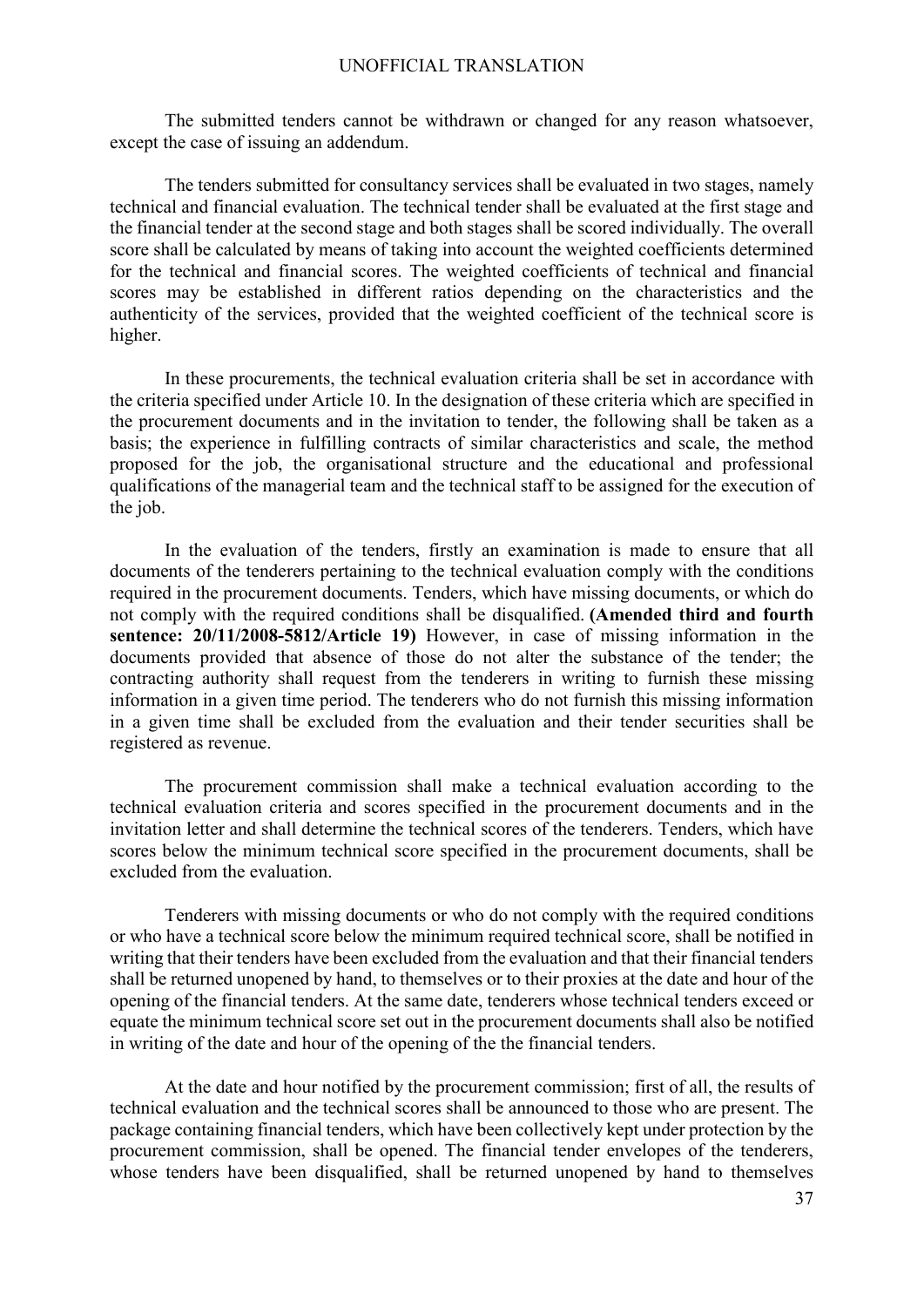personally or to their proxies, and these tenderers shall leave the room. **(Amended fourth sentence: 20/11/2008-5812/Article 19)** After these transactions, the financial tenders of tenderers who achieve the minimum technical point or higher, shall be opened and the prices and related estimated cost shall be announced and recorded in the minutes. The envelopes of the financial tenders, which could not be returned unopened by hand, shall be mailed immediately after the conclusion of the procurement procedure.

Tenderers who fail to submit the tender letter and tender security in their financial tenders or whose tenders are not in conformity with the procedures shall be disqualified from the evaluation and this decision shall be recorded in the minutes. The financial scores of the tenderers with eligible financial tenders and tender securities shall be determined.

The technical and financial scores of these tenderers shall be multiplied by the weighted coefficients specified in the procurement documents and thus the total scores shall be determined. The tenderer scoring the highest total point shall be invited to negotiate the job description, contractual terms, personnel and financial tender. However, this meeting shall not cause any significant change in the terms and conditions set forth in the procurement documents. In case the parties clarify the contractual terms and come to an agreement after the meeting, the tenderer in question shall be awarded the contract.

The decision taken by the procurement commission shall be submitted to approval of the contracting officer.

In case the tenderer awarded with the contract fails to fulfil his liability to sign the contract, despite of the agreement reached in the meeting, the tender security shall be registered as revenue by the contracting authority. In this case, a contract shall be signed with the tenderer scoring the second highest total point by negotiating provided that the tender price is approved to be appropriate by the contracting officer. If the second tenderer does not fulfil the obligation to sign the contract, its tender security shall be recorded as revenue by the contracting authority.

The procurement procedure shall be cancelled in case there are less than three candidates or tenderers after the pre-qualification or technical or financial evaluation.

#### **CHAPTER THREE**

## **Public Procurement Authority, Review of Complaints and Settlement of Disputes**

## **SECTION ONE Public Procurement Authority**

#### **The Public Procurement Authority**

**Article 53**- **a)** In order to carry out the duties assigned by this Law, Public Procurement Authority with public legal entity, which is administratively and financially autonomous, is established. Public Procurement Authority is assigned and authorized for the accurate implementation of the principles, procedures and acts specified in this Law.

The Authority is linked to the Ministry of Finance. The Authority is situated in Ankara.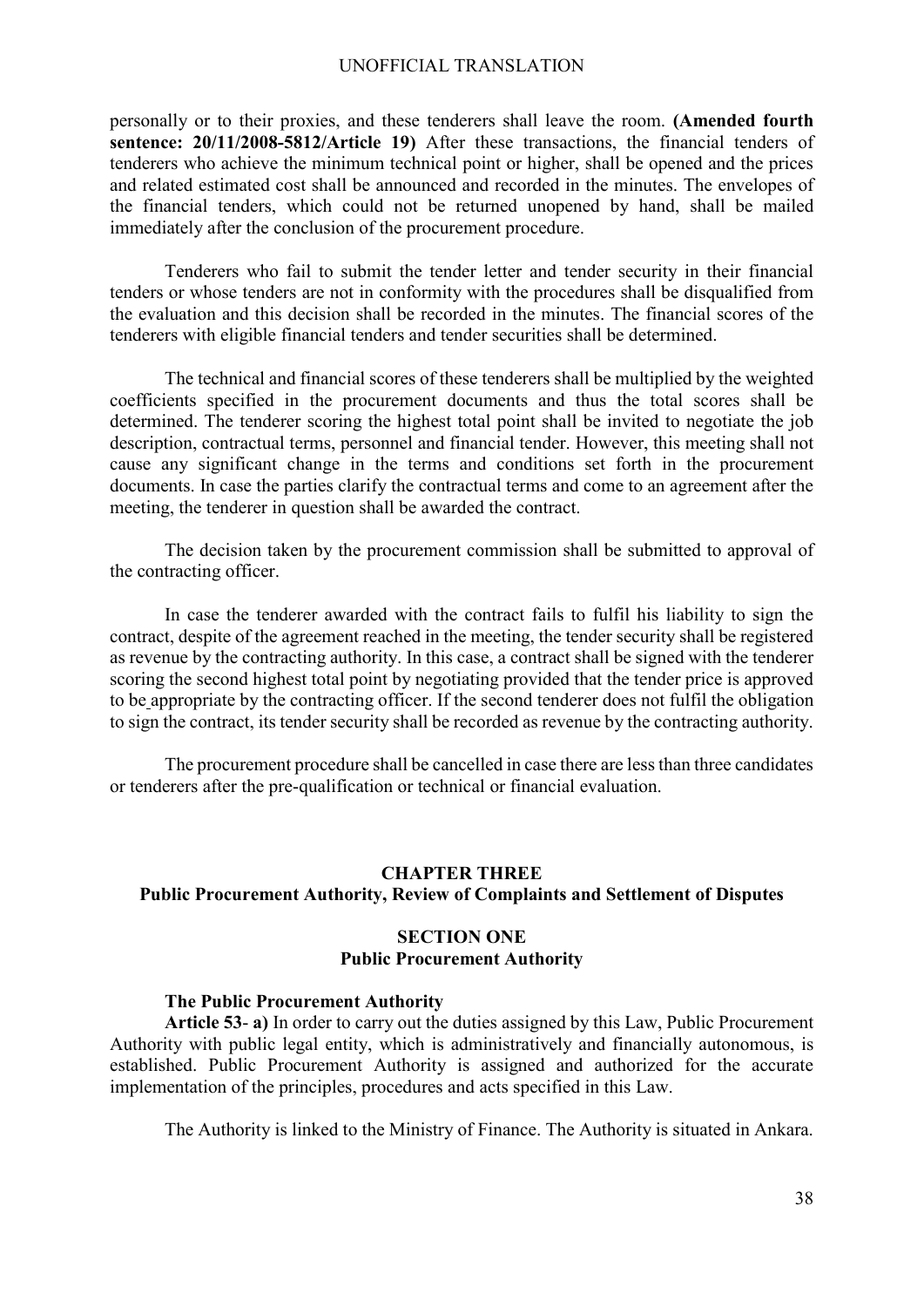The Authority is independent in fulfilment of its duties. No organ, office, entity or person can give orders or instructions for the purpose of influencing the decisions of the Authority.

The Public Procurement Authority shall comprise of the Public Procurement Board, Presidency, and the services units.

**b)** The duties and authorities of the Public Procurement Authority with respect to the procurement procedures carried out in accordance with this Law are as follows:

**1)** to evaluate and conclude any complaints claiming that acts of contracting authority within the period from the commencement of the procurement until the signing of the contract are in violation of this Law and the related legislative provisions,

**2)** to prepare, develop and guide the implementation of all the legislation concerning this law and Public Procurement Contracts Law and the standard procurement documents and contracts,

**3)** to provide training on procurement legislation, to provide national and international coordination,

**4)** to gather information as specified by the Authority relating to the contracts and procurement procedures carried out, to compile and publish statistics relating to quantity, price and other issues,

**5)** to keep records of those who are prohibited from participating in tenders,

**6)** to carry out research and development activities,

**7)** to regulate the principles and procedures with regard to tender notices, to publish Public Procurement Bulletin in printed or electronic media,

**8)** in cases where it is established that domestic tenderers are prevented from participating in procurement procuredures taking place in foreign countries, to furnish proposal to **(Amended phrase: 9/7/2018 – Decree Law – 703/Article 171)** the President in order to ensure that the relevant measures are taken regarding the prevention of participation of tenderers of those countries in tenders as well and the necessary arrangements are made,

**9)** to prepare the annual budget, the final account and the annual activity reports of the Authority, to ensure the implementation of the Authority's budget, the collection of the revenues and the incurrence of the expenses.

## **(Repealed paragraph: 20/11/2008-5812/Article 20)**

The Authority may request documents, information and comments from all private and official institutions, establishments or persons, when fulfilling its duties. The requested documents, information or comments must be provided within the given time limits.

The Authority shall be authorized to issue the standard procurement documents, standard contracts, regulations and communiqués relating to the implementation of this Law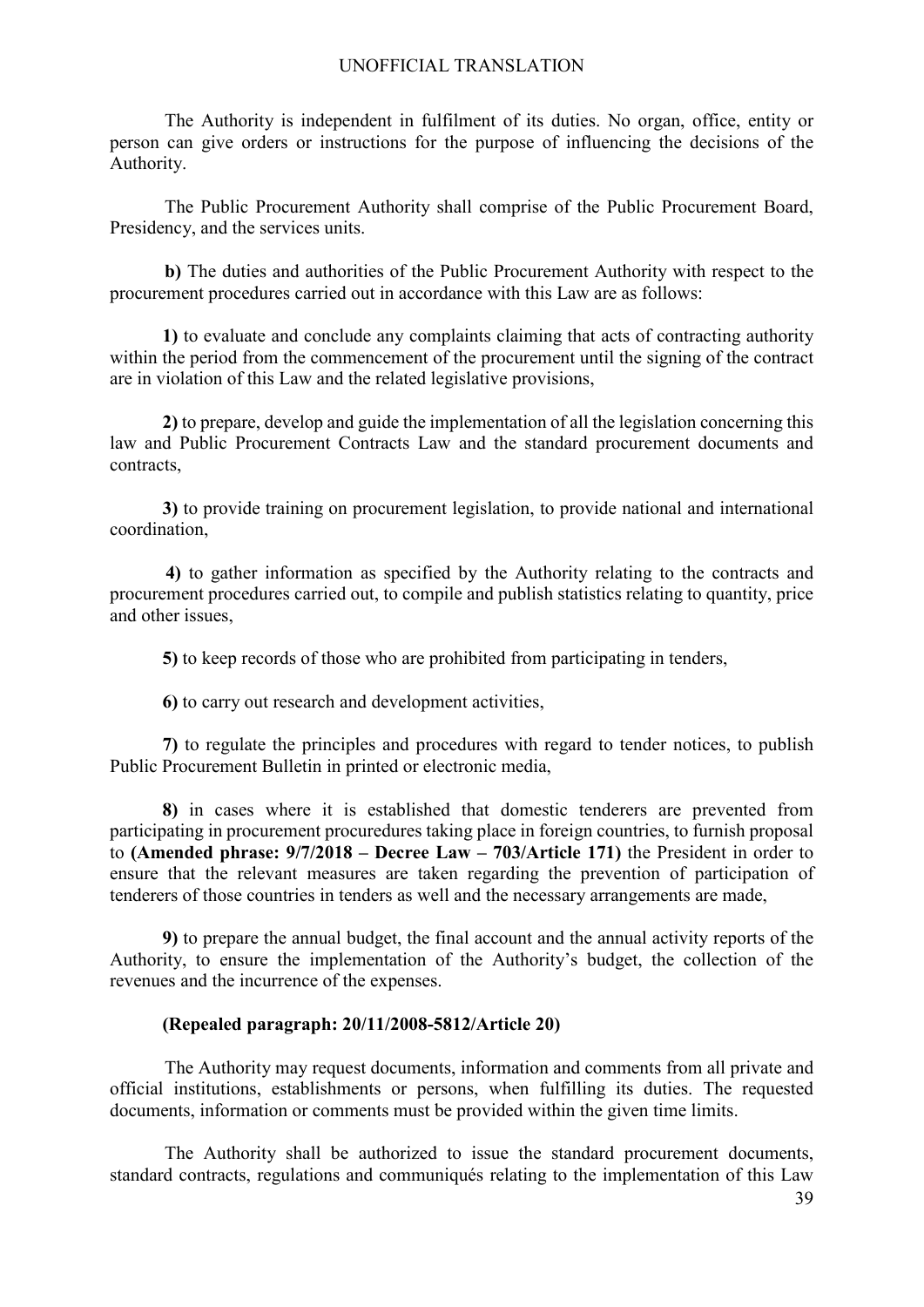and Public Procurement Contracts Law, through Board decision. The Board and the Authority shall employ their authorities by adopting regulations and taking specific decisions. Standard procurement documents, standard contracts, regulations and communiqués shall be put into force through publication in the Official Gazette.

**c) (Amended: 24/10/2011-Decree Law-661/Article 57; Amended: 9/7/2018 – Decree Law – 703/Article 171)** The decision making organ of the Authority shall be the Public Procurement Board, consisting of nine members including a Chairperson and a Vice Chairperson, appointed by the President from among those graduated from at least 4 years of higher education. The Chairperson of the Board is also the Director of the Authority.

**(Amended: 24/10/2011–Decree Law–661/Article 57; Amended: 9/7/2018–Decree Law–703/Article 171)** Members of the Board can have no past or present relationship of membership or assignment, including candidateship, with any political party.

**(Amended: 12/06/2002-4761/Article 15) (Amended first and second sentence: 24/10/2011-Decree Law-661/Article 57) (Repealed first and second sentence: 9/7/2018 – Decree Law – 703/Article 171)** Board members can not be discharged before the duty period is over. However, if members become incapable due to the physical disabilities or illness or loose the conditions related to their assignment, they are deposed from their duties before the due date. In case members are convicted of official misconduct or infamous crimes, they shall be deposed from their duties by the **(Amended phrase: 9/7/2018 – Decree Law – 703/Article 171)** approval of the President. Board memberships, which become vacant due to deposition or any other reason before the due date, are filled according to above-mentioned procedures within one month.[23](#page-39-0) **(Repealed last sentence: 20/11/2008-5812/Article 20)** 

The general management and representation of the Authority and the execution of the decisions taken by the Board shall be the liability of the director. In case of leave, illness, domestic or abroad assignment or relieve of duty of the director, the vice director shall act as the director.

**(Inserted paragraph: 20/11/2008-5812/Article 20)** The right to sue, to commence execution proceedings and not to appeal to higher courts against courts' decisions and not to apply for correction of decisions given by higher courts belong to the Board.

**d)** The Board members shall take an oath in witness of the First Bureau of Assembly of the High Court of Appeal that they will fulfil their duties in an honest and impartial manner that they will not violate and let others violate the provisions of this Law and the related legislation throughout their memberships. Any application for such oath shall be deemed among priority issues by the High Court of Appeal. The Board members cannot start working unless they take their oaths.

**e) (Amended first sentence: 20/11/2008-5812/Article 20)** The Chairperson and the members of the Board may issue scientific papers in return of copyright fees and lecture against renumeration on condition that these activities do not hinder their primary duties; however they may not be involved in any official or private task other than mentioned above as long as it is not based on a special law, may not hold a managing position in associations, foundations,

<span id="page-39-0"></span><sup>&</sup>lt;sup>23</sup> By the first article of Law No. 6462 dated  $25/4/2013$ ; the phrase "handicap" in this paragraph has been changed to "disability".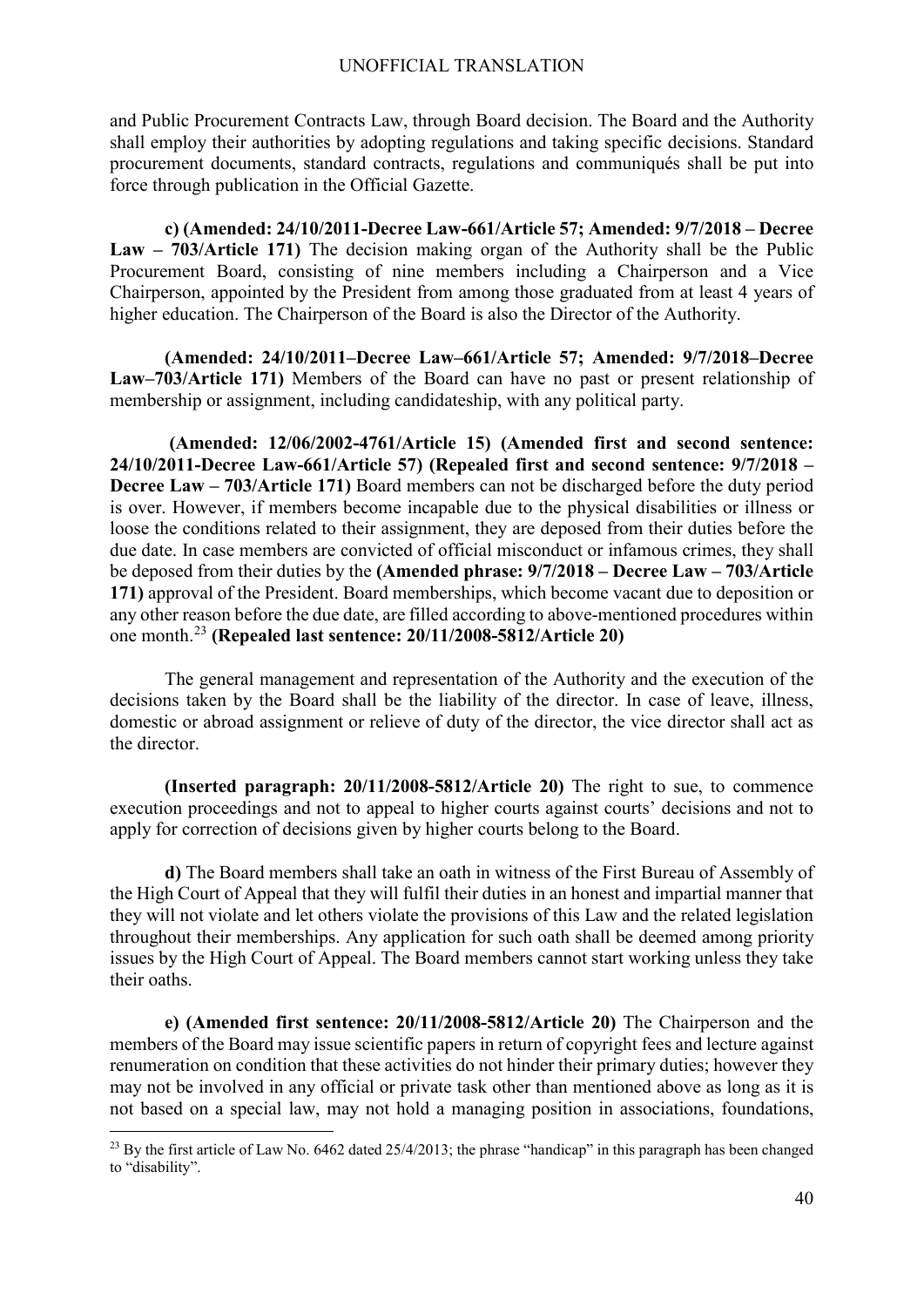cooperatives and similar bodies, and may not be involved in trade or freelance activities as well. The members of the Board are obliged to dispose of any stocks or securities they have acquired prior to starting their offices, belonging to legal entities carrying out activities in the market or their subsidiaries, via transferring or selling off to persons other than their relatives by blood up to third degree or by marriage up to second degree, within thirty days following the start of their assignment periods, except for those securities issued by the Undersecretariat of Treasury for domestic borrowing purposes. The members who do not act in compliance with this provision shall be deemed resigned from their memberships.

**(Inserted paragraph: 20/11/2008-5812/Article 20)** Board decisions shall not be subjected to appropriateness supervision.

**(Inserted paragraph: 20/11/2008-5812/Article 20)** The chairperson and the members of the Board and the Authority's staff may not be appointed as arbitrator or court experts.

The Board members and the staff of the Authority cannot disclose any confidential information or document obtained during executing their duties to anyone other than those authorized by law in this matter, and cannot use them for the benefit of their own or third parties. This liability of confidentiality shall also continue after they leave their offices. **(Amended third and fourth sentence: 20/11/2008-5812/Article 20)** Board members and Authority's staff shall be treated as Civil Servants for crimes they commit or crimes committed against them due to their duties. The provisions of Article 104 of Banking Law no.5411 of 19.10.2005 shall apply regarding the civil and criminal liability of Board Members and Authority staff.

**f)** The Board members are obliged to submit a declaration of assets, within one-month following the date of commencement and expiry of office, and every year during their office period.

**g)** The Board shall meet upon call from the chairperson or, in case of his/her absence, the vice chairperson, with no absentees, and shall take decisions by majority. In case of equal votes, the party supported by the Chairperson shall be considered as constituting the majority. There can be no abstentions while taking decisions. The board members shall be responsible for their votes and decisions. In cases of leaves, sick-leaves, assignments or failure to make new appointments to the offices that become vacant, at least six members are necessary for convening.[24](#page-40-0)

The Board members cannot participate in meetings and voting sessions related to decisions concerning their relatives by blood up to third degree or by marriage up to second degree and foster-children.

The members who fail to participate in five meetings within a calendar year for reasons other than stated in this Law shall be deemed to have resigned from membership.

**h) (Amended first sentence: 20/11/2008-5812/Article 20)** Four deputy directors may be appointed by Minister upon the proposal of the Director in order to assist the Director in his/her duties. The deputy directors shall be appointed from among those that have same

<span id="page-40-0"></span><sup>&</sup>lt;sup>24</sup> By Article 57 of the Decree Law No. 661 of  $24/10/2011$ ; the phrase "seven members" in this sub-paragraph has been changed to "six members".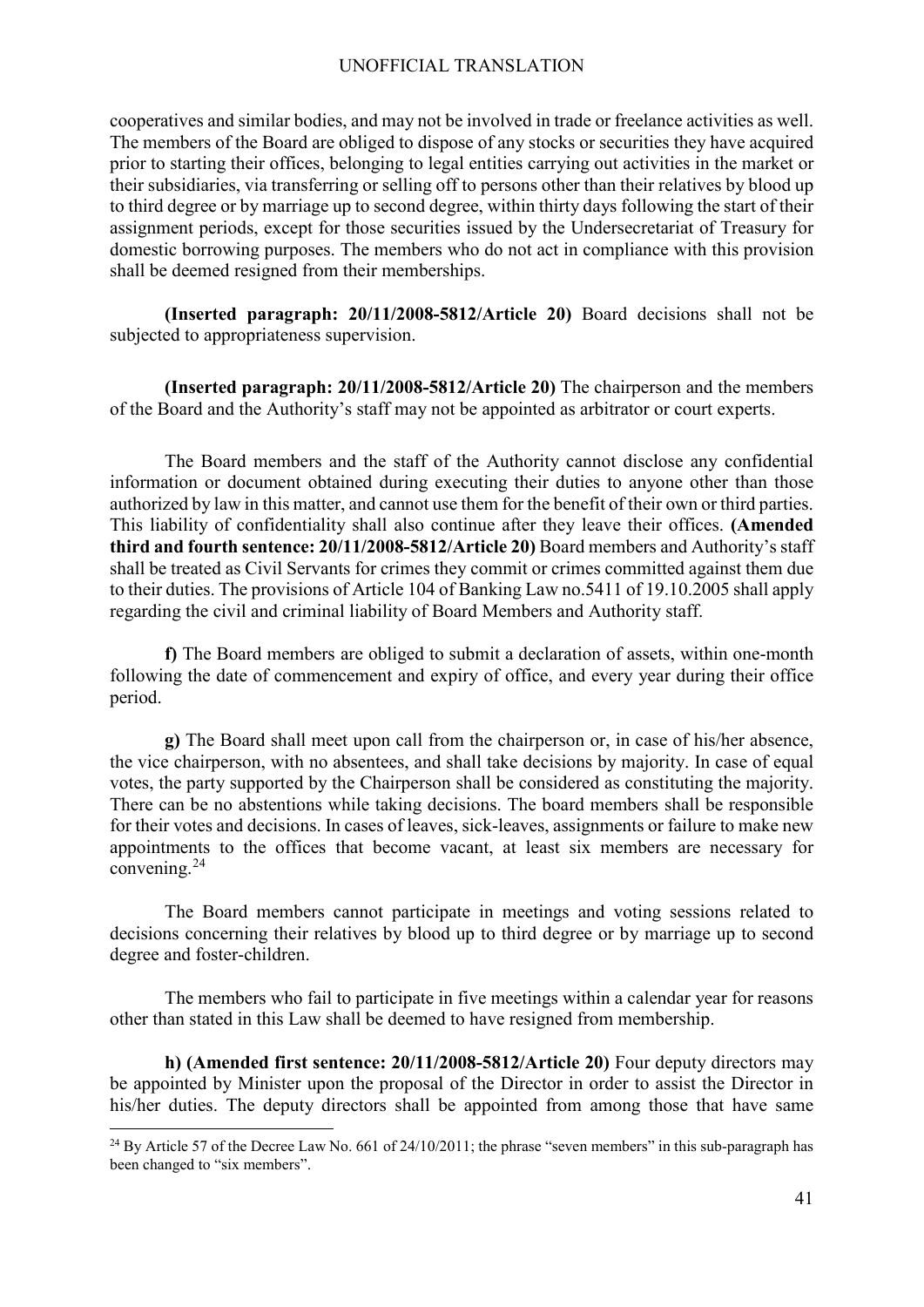qualifications required for being appointed as board members or those who have been working at the Authority as professional staff for at least ten years consecutively with no interruptions, after graduating from a Faculty of Law, Economics, Political Sciences, Business Administration, Economics and Administrative Sciences, Architecture and Engineering providing at least 4-year education or from higher education institutions abroad whose equivalences to those are recognized by authorized bodies.<sup>[25](#page-41-0) [26](#page-41-1)</sup>

The service units of the Authority; shall consist of main service units, consultancy units and auxiliary service units, organized in adequate number of departments as required in line with the duties and authorities of the Authority. **(Inserted sentence: 24/10/2011-Decree Law-661/Article 57)** Those who will be appointed as Chief Legal Adviser must graduate from Faculties of Law and have sufficient knowledge and experience with regard to their professions and must have no less than twelve years of work experience related to their professions fulfilled in the public institutions and authorities; those who will be appointed as Authority Adviser and Directorate Adviser must graduate from at least a four-year undergraduate program of Faculties or from foreign higher education institutions whose equivalences to those are recognized by the authorized bodies and must have no less than twelve years of assignment fulfilled in the public institutions and authorities; those who will be appointed as Head of Department must graduate from at least a four-year undergraduate program of Faculties or from foreign higher education institutions whose equivalences to those are recognized by the authorized bodies and must have served no less than ten years in the public institutions and authorities. **(Inserted sentence: 20/11/2008-5812/Article 20; Amended: 24/10/2011-Decree Law-661/Article 57)** Head of Departments and other personnel are appointed by the Director.

The fundamental and permanent duties required for the service of the Authority shall be executed by the professional staff consisting of the Public Procurement Experts and Assistant Experts, together with the other staff. All of these personnel shall be employed under a service contract.

Those who will be appointed as Public Procurement Assistant Experts must know well at least one of the foreign languages specified in the regulation, must graduate from a four-year undergraduate program of Faculties of Law, Economics, Political Sciences, Business Administration, Economics and Administrative Sciences, Architecture and Engineering or from foreign higher education institutions whose equivalences to those are recognized by the authorized bodies, must be successful in the special contest examination specified in the regulation, and must be under thirty years old on the first day of January of the year of such examination. Among those who have been appointed as Public Procurement Assistant Experts, the ones who have fulfilled at least three years of actual work period, received positive records every year, and proven that they can perform the duty of Public Procurement Expert within the framework of the principles and criteria set forth in the regulation such as performance during work and during the participated training activities shall be entitled to take the proficiency examinations for Public Procurement Experts. Those who are successful in the proficiency exam shall be appointed as Public Procurement Experts, whereas those who fail to acquire the right to take the proficiency exam and those who fail in this exam shall be assigned to another

<span id="page-41-0"></span><sup>&</sup>lt;sup>25</sup> By Article 57 of the Decree Law No. 661 of  $24/10/2011$ ; the phrase "with board decision" in this sub-paragraph has been changed to "by Minister".

<span id="page-41-1"></span><sup>&</sup>lt;sup>26</sup> By Article 29 of the Decree Law No. 6353 of  $4/7/2012$ ; the phrase "three" in this sub-paragraph has been changed to "four".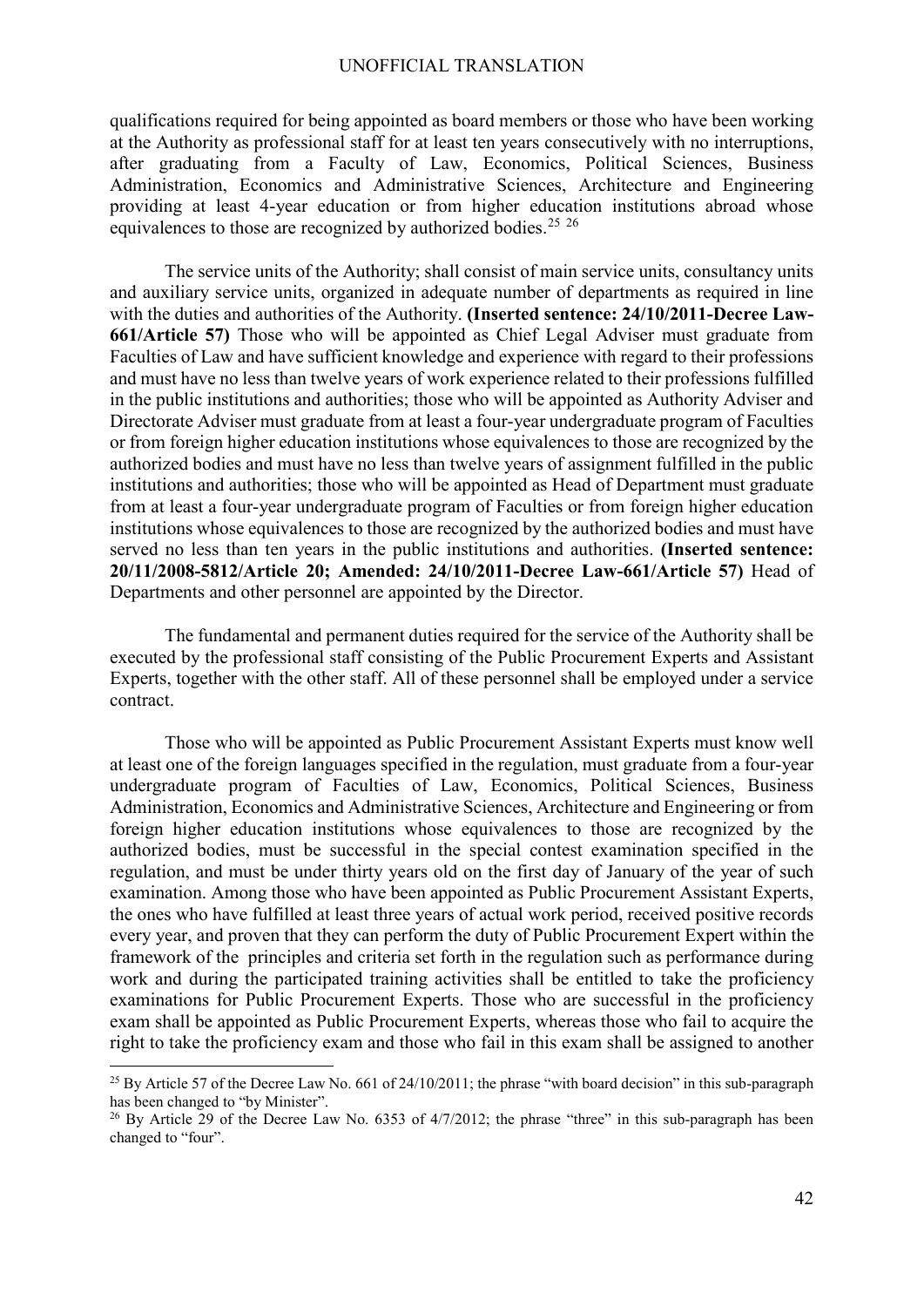post within the Authority according to their status.<sup>[27](#page-42-0)</sup> The provisions relating to appointment, proficiency exams, duties, authorities and liabilities, working principles and procedures of Public Procurement Experts shall be specified in the regulation, which will be put into force by the decision of the Board.

The service units of the Authority, their duties and responsibilities, the procedures and principles relating to appointment and working of the personnel, and the titles, number and qualifications of the personnel that will be recruited under a service contract shall be governed by the regulation issued **(Amended phrase: 9/7/2018 – Decree Law – 703/Article 171)** by the President.

The staff of the Authority shall be subject to the Civil Servants Act No 657, provided that the provisions envisaged in this Law are reserved.

i) The monthly salaries of the Chairperson and the members of the Board shall be designated by the **(Amended phrase: 9/7/2018 – Decree Law – 703/Article 171)** President.

The salaries and other financial and social rights of the Authority staff **(Amended phrase: 9/7/2018 – Decree Law – 703/Article 171)** shall be determined by the Board, within the framework of the principles, procedures and amounts specified by the President.

The provisions of the Law of Retirement Fund of Republic of Turkey no. 5434, shall apply to those who are appointed as Board members and the Authority staff. With regard to retirement; chairman of the Board shall have the representation compensation, office compensation, additional co-efficient and other financial provisions applicable to **(Amended phrase: 9/7/2018 – Decree Law – 703/Article 171)** Head of Strategy and Budget of the Presidency, the Board members shall have those applicable to **(Amended phrase: 9/7/2018 – Decree Law – 703/Article 171)** Director General of the Ministry, the deputy directors of the Authority shall have those applicable to the Director General of Ministry, and the Heads of Departments of the Authority shall have those applicable to Deputy Director General of Ministry. The periods spent under these offices shall be deemed spent under offices requiring the payment of executive compensation and higher judge compensation.

In case those who are appointed as Board Chairperson or member are included within a scheme of any other social security institution established by law prior to their appointments, they shall remain within these schemes, if they desire, and shall not be subject to the provisions specified above.

**(Amended: 12/06/2002-4761/Article 15)** During the duty period, the persons who are appointed as Board chairperson or as members are discharged from their past duties. However, for the persons who are appointed for the membership while they are charged with the public duties, in the event that their duties are ended for any reason apart from losing the conditions to enter civil-service positions, or they request to leave the job or in case of completing their duty periods, they shall be appointed to the suitable positions by the related ministry or officials who have the authority to appoint provided that they apply for their previous institutions within thirty days. During the mentioned appointment procedure, for those who are in official and judiciary category and appointed as Board chairperson and members after starting to receive supreme

<span id="page-42-0"></span><sup>&</sup>lt;sup>27</sup> By Article 15 of Law No. 4761 dated 12/6/2002; the phrase "discharged from the Authortiy" is changed to "assigned to another post within the Authority according to their status."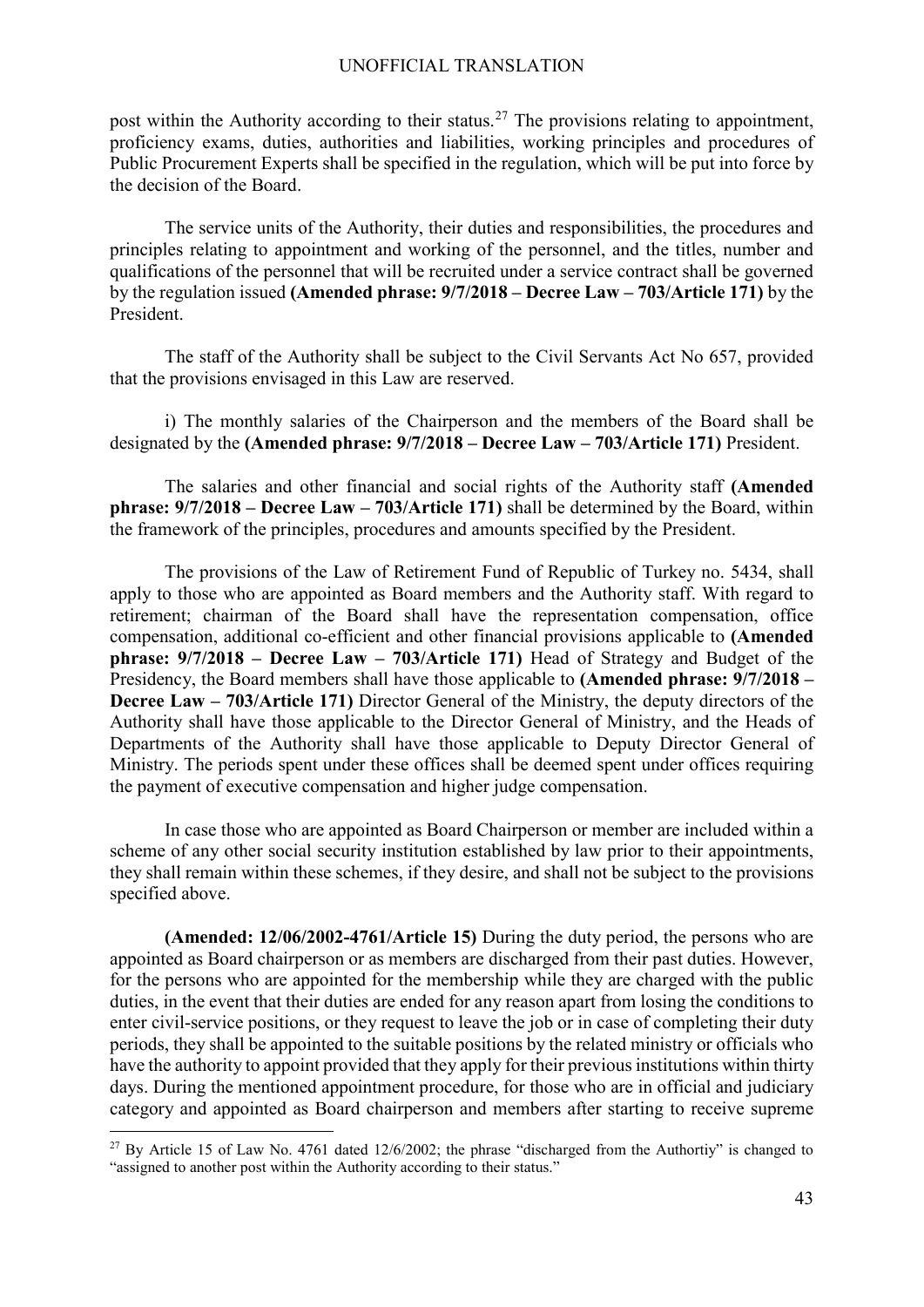judge indemnity, the period of time spent in the Authority is considered as spent in the duties requiring payment of supreme judge indemnity. In case the persons who have been charged in the Authority request to leave the job, they shall be appointed to suitable positions by the authorized officials by means of evaluating their current positions in their service in accordance with the Law provisions to which they were previously subject to. Those provisions shall also apply to the personnel who come from the universities, provided that the provisions about acquiring academic titles are legally guaranteed.

 **(Inserted paragraph: 20/11/2008-5812/Article 20)** The salaries as well as the social rights and benefits received by the Chairperson and the members of the Board, whose duties have ended due to the expiry of their terms of duty, shall be continued to be paid by the Authority until they are appointed to positions suitable for their acquired rights. Payments by the Authority to those appointed to positions suitable for their acquired rights shall be terminated as of the date of their appointment. The salaries as well as the social rights and benefits being received at the expiry of their duties by those, who were appointed as the Chairperson or a member of the Board among persons who had not been working in any public entity and whose duties have ended due to the expiry of their terms of duty, shall be continued to be paid by the Authority until they are appointed to a duty or employed in a job. The payments to be made by the Authority within this scope may not exceed three months.

 **(Inserted: 12/06/2002-4761/Article 15)** The personnel who work on the issues related to Authority's field of duty in general and annexed budget administrations and state economic enterprises can be assigned in the Authority by the consent of their institutions, while the judges and attorneys can be assigned in the Authority by their own consent, for the posts excluding public procurement expert. Those personnel are regarded as on leave without pay from their institutions and their salaries, allocations, any kind of increments and indemnities and other financial and social benefits and aids are determined through the contract signed between the Authority and the related personnel. During their vacation period, the employee rights of their civil service continue and these periods are taken into account at the time of their promotion and retirement, also they are promoted on due date without requiring any other procedure. The university academic personnel can be assigned in the Authority for tasks that corresponds to their expertise in accordance with the Article 38 of Law of Higher Education no.2547 of 4.11.1981. The number of personnel who will be assigned within this context can not exceed 10 % of the total staff number.<sup>[28](#page-43-0)</sup>

j) The revenues of the Authority are as follows:

 $\overline{a}$ 

1) **(Amended: 30/07/2003-4964/Article 32)** Five per ten thousand of the contract price to be collected from the contractor for the contracts above 100 billion Turkish Liras (1,456,202 Turkish Liras) [\\*](#page-43-1) , to be signed in the scope of this Law (At the stage of contract signing, contracting authorities and notaries are obliged to check that the contractor has deposited this amount to Authority's accounts),

2) **(Amended: 20/11/2008-5812/Article 20; Amended: 6/2/2014-6518/Art. 49)** A complaint application fee of; 3,000 Turkish Liras **(13,819 Turkish Liras)\*** for contracts with

<span id="page-43-0"></span><sup>&</sup>lt;sup>28</sup> By Article 20 of the Law No. 5812 dated 20/11/2008; the phrase "excluding public procurement expert" has been added.

<span id="page-43-1"></span><sup>\*</sup> published in Official Gazette No.31023 dated 29.01.2020 by Communique of Public Procurement Authority, No. 2020/1 and covers the period of 01.02.2020 – 31.01.2021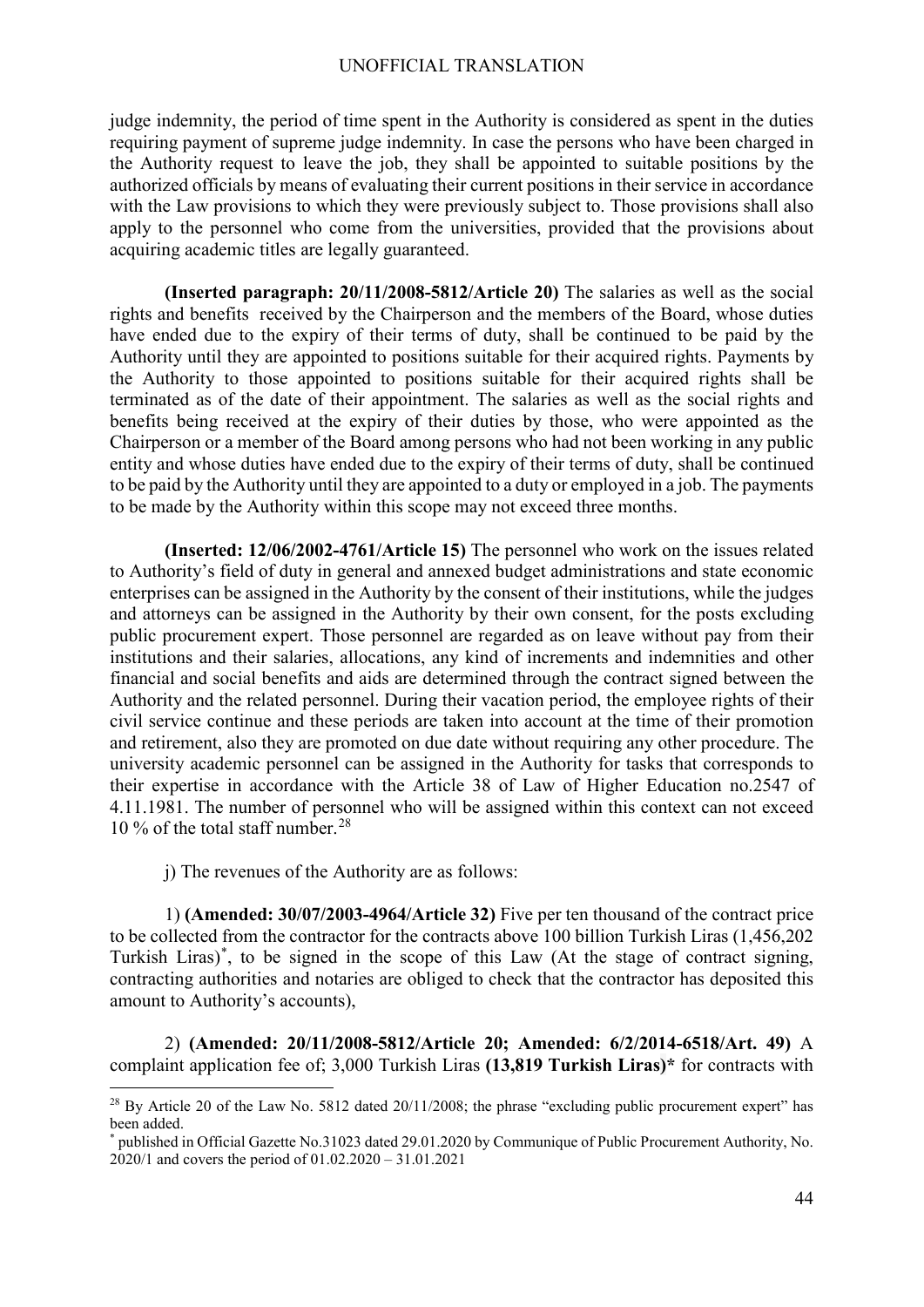estimated costs up to 500,000 Turkish Liras **(2,305,178 Turkish Liras)\*,** 6,000 Turkish Liras **(27,654 Turkish Liras)\*** for procurements with estimated costs between 500,000 **(2,305,178 Turkish Liras)\*** and 2,000,000 Turkish Liras **(9,220,744 Turkish Liras)\***, 9,000 Turkish Liras **(41,482 Turkish Liras)\*** for those with estimated costs between 2,000,000 Turkish Liras **(9,220,744 Turkish Liras)\*** and 15,000,000 Turkish Liras **(69,155,600 Turkish Liras)**\*, and 12,000 Turkish Liras **(55,316 Turkish Liras)**\* for those with estimated costs that equals or exceeds 15,000,000 Turkish Liras (**69,155,600 Turkish Liras)\***.

3) Revenues from activities on training programs, courses, seminars and meetings,

4) **(Amended: 20/11/2008-5812/Article20)** Revenues to be obtained from all kinds of printed papers, forms, notices, documents, and publications and from operating the Electronic Public Procurement Platform,

5) Supports from the general budget, when necessary,

6) Other revenues.

The revenues of the Authority shall be collected at an account in the Central Bank of Republic of Turkey or in any of the national banks.

The properties and assets of the Authority shall be deemed belonging to the State, and therefore cannot be seized or pledged. The uncollected revenues of the Authority shall be collected by property funds in accordance with the provisions of Law no. 6183 on Collection Procedures of Public Receivables, and shall be transferred to the accounts of the Authority within one month.

**k)** The expenses of the Authority shall be made in accordance with the annual budget which is put into force upon the decision of the Board. The budget year of the Authority shall be the calendar year. The budget shall be prepared within thirty days prior to the beginning of the budget year.

The annual financial report and the budget final account relating to the budget implementation results of the Authority shall be absolved with **(Amended phrase: 9/7/2018 – Decree Law – 703/Article 171)** the Decision of the President.

Transactions and works relating to the annual accounts, revenues and expenses of the Authority shall be audited by the Court of Accounts.

## **SECTION TWO Applications Against Tenders and Review[29](#page-44-0)**

## **Applications against tenders[30](#page-44-1)**

<span id="page-44-0"></span><sup>&</sup>lt;sup>29</sup> While the title of this chapter was "Requesting for Review and Investigation of Complaints", it was amended as written in the text by article 21 of the Law No. 5812 dated 20/11/2008.

<span id="page-44-1"></span><sup>&</sup>lt;sup>30</sup> While the title of this chapter was "Request for Review", it was amended as written in the text by article 21 of the Law No. 5812 dated 20/11/2008.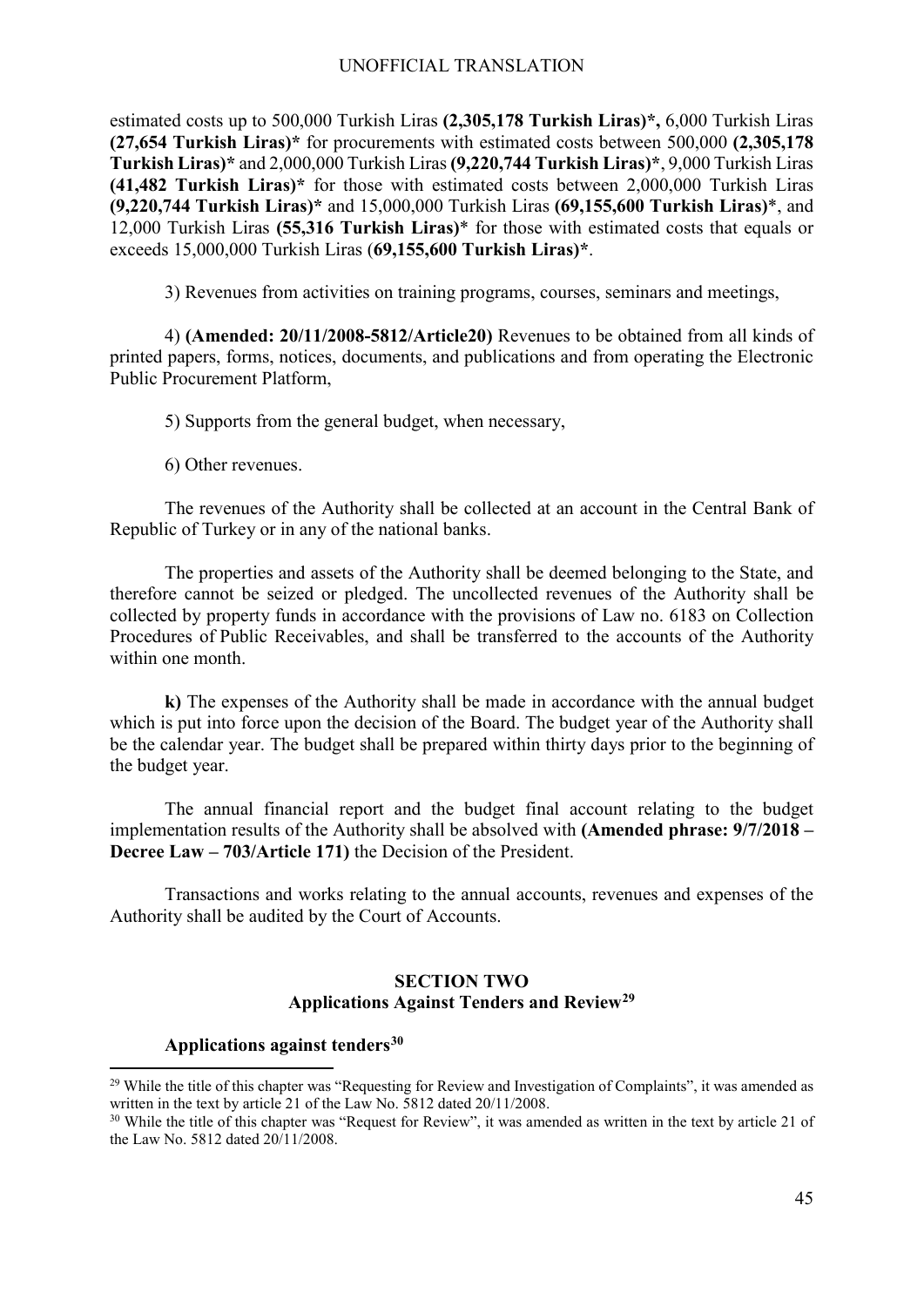#### **Article 54- (Amended: 20/11/2008-5812/Article 21)**

Candidates, tenderers or potential tenderers who claim that they have suffered a loss of right or damage or likely to suffer a loss of right or damage due to unlawful acts or actions within the procurement process may file a complaint and appeal in line with the procedures and the principles of this Law.

The complaint and appeal applications are the mandatory administrative application paths to be exhausted before filing a lawsuit.

Complaint applications shall be submitted to the contracting authority and appeal applications shall be submitted to the Authority through signed petitions.

The petitions shall include;

a) name, surname or title and address of the applicant, and of the agents or representatives if any,

b) name of the contracting authority and subject matter of the procurement or the procurement registration number,

c) the date when the situation has become known or been notified,

d) the subject of application, the reasons and the evidences thereof,

e) for appeal applications, the date of the complaint submitted to contracting authority and the date of notification of the contracting authority's decision, if any.

**(Amended paragraph: 03/02/2021- 7263/Article 10)** The Authority is entitled to determine the procedures and principles regarding the other information that should be included in the complaint and appeal application petitions and the documents that should be attached thereto, the way they are submitted and the making of these applications in electronic environment.

**(Amended phrase: 9/7/2018 – Decree Law – 703/Article 171)** The President may decide that an application security shall be received up to the four times the amount specified in item (2) of subparagraph (j) of Article 53 from the appeal applicants. Application security shall be deposited in the accounts of the Authority. That security shall be kept in separate accounts without being associated with the revenues of the Authority.

#### **(Repealed paragraph: 03/02/2021-7263/Article 10)**

A person may not apply against more than one procurement and more than one person may not apply against the same procurement with a single petition.

**(Inserted: 6/2/2014-6518/Art. 50)** Where the applications are made to the administrative or judicial bodies other than the Authority or contracting authority and such petitions are sent to the contracting authority or the Authority, whichever is relevant, by the said bodies, the date on which the petitions are recorded by the Authority or the contracting authority is considered as the date of application.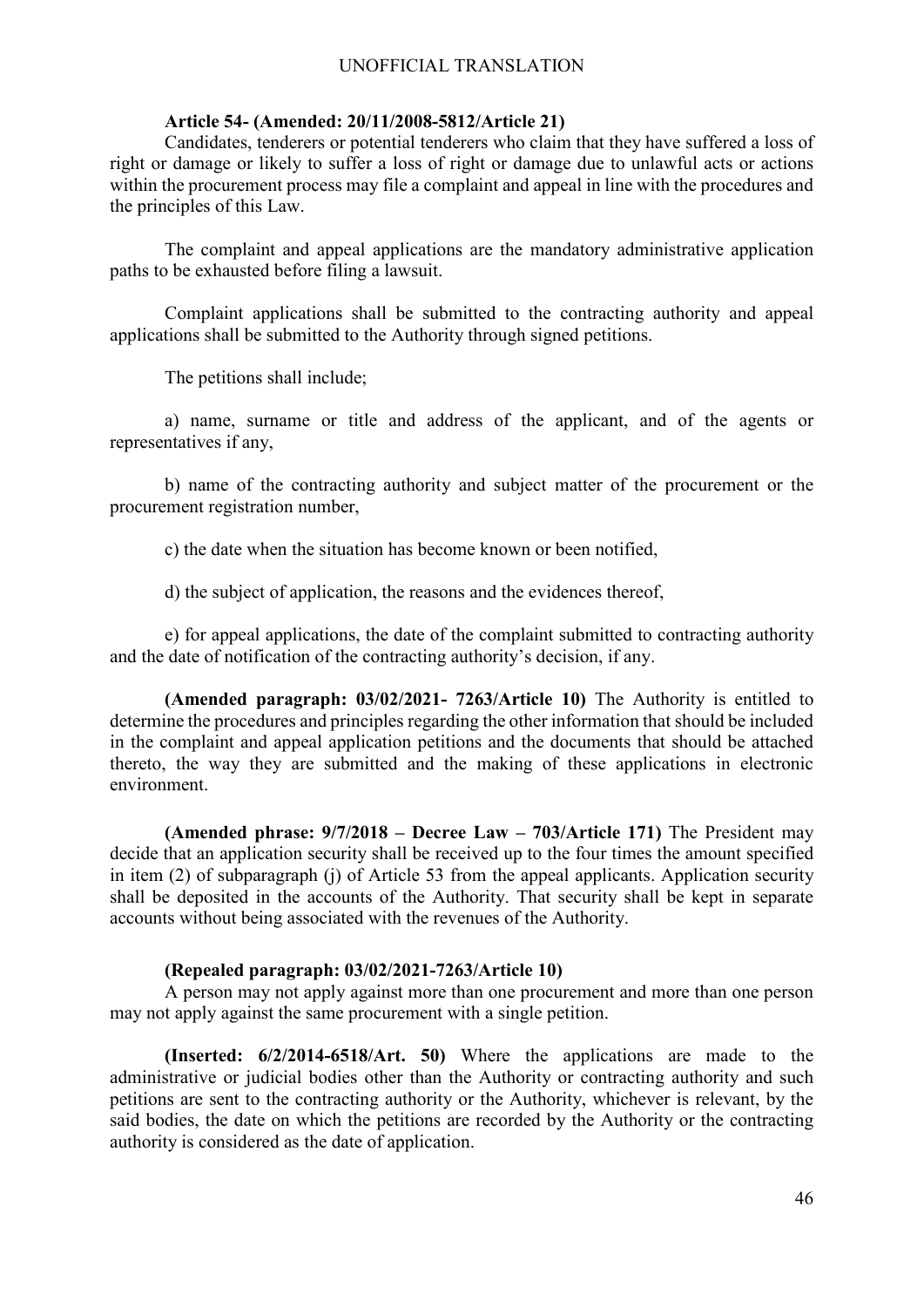The deficiencies in applications that are contrary to the matters mentioned above and period of which have not expired yet may be corrected by the applicant before the end of application period, without any obligation of the Authority or contracting authority to notify it.

Upon the applications, reasoned decisions to be made by the contracting authority or by the Authority are as follows;

a) Cancellation of the procurement in case of detection of violation of law which would constitute an obstacle for the continuation of the procurement process and which cannot be remedied by taking corrective action;

b) Ordering corrective action in cases where the problem may be remedied through correction and where it is not necessary to interrupt the procurement process;

c) Rejecting the application in cases where the application does not comply with related rules on time, procedure and form, the contract has been signed properly or no infringement of law could be detected or the matter which subject of appeal is not within the Authority's field of duty.

When application is rejected, application security, if it was deposited, shall be registered as revenue except the application is rejected because of not being within the field of duty of the Authority.

The principles and procedures of applications relating to dynamic purchasing system, electronic reverse auction and framework agreements shall be determined by a regulation to be issued by the Authority.

## **Complaint to the Contracting Authority[31](#page-46-0) Article 55- (Amended: 20/11/2008-5812/Article22)**

Complaints claiming illegality of acts or actions in procurement process shall be made to the contracting authority within five days for public contracts awarded according to subparagraphs (b) and (c) of the Article 21 and ten days for other cases from the date when such acts or actions are noticed or should be known, and before signing of contract. The period for complaint applications concerning the issues in the procurement notice shall start from the date on which the notice is first published, while the period for applications regarding other provisions of prequalification or procurement documents which are not reflected in the procurement notice shall start from the acquisition date of the related document.

Complaints about procurement notice, prequalification or procurement documents shall be submitted at the latest three working days before the deadline for submission of tenders or applications provided that it does not exceed the time limits stated in the first pragraph. It is compulsory for the contracting authorities to conclude such complaints before the deadline for submission of tenders the applications. In case material or technical defects or deficiencies which could affect preparation of tenders or performance of the work are detected during the review upon the complaint and the contracting authority decides to correct procurement document, the necessary correction shall be made and deadline for submission of tenders or

<span id="page-46-0"></span><sup>&</sup>lt;sup>31</sup> While the title of this article was "Review by the Contracting Authority", it was amended by Article 22 of the Law no. 5812 of 20/11/2008 as written in the text.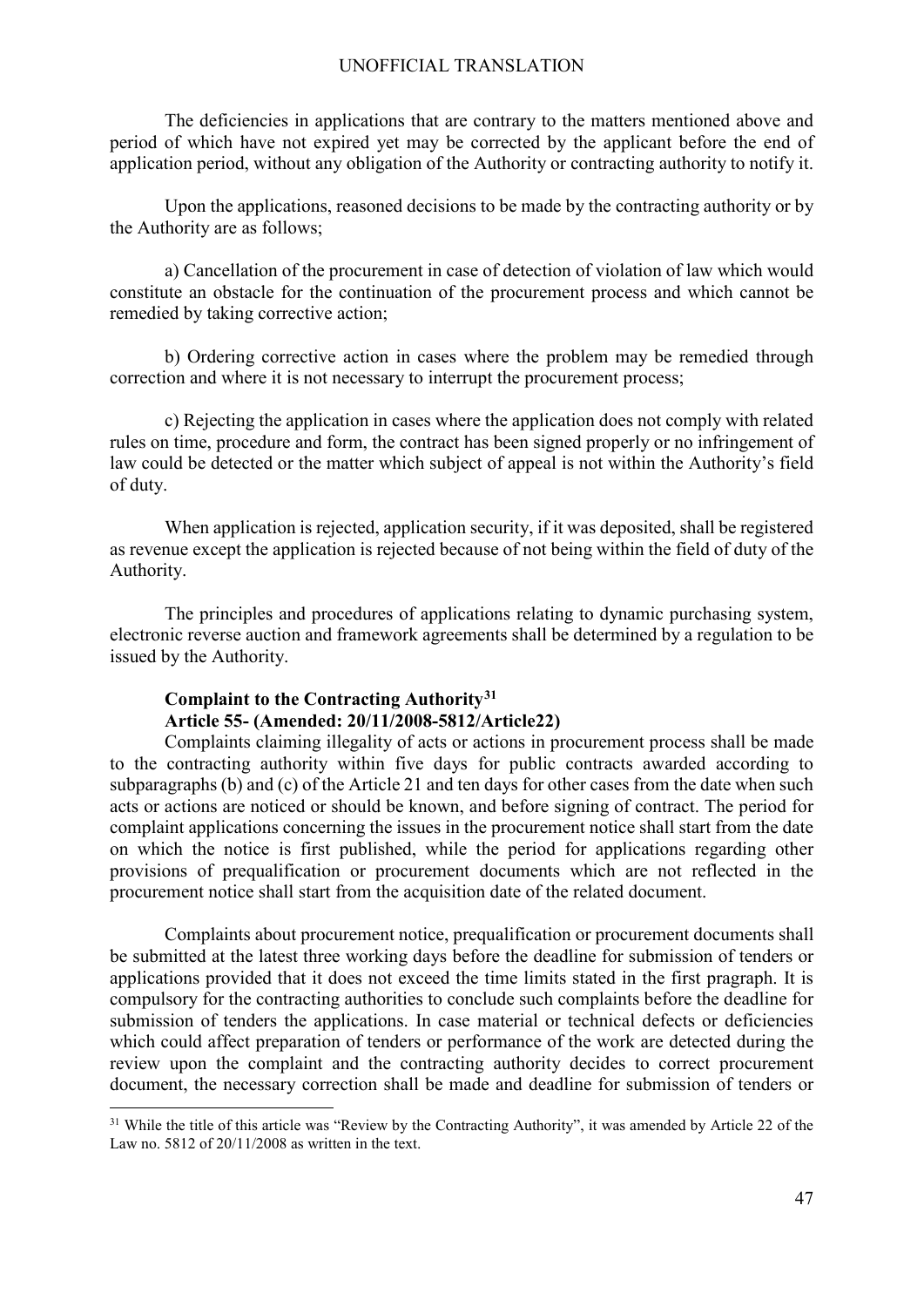applications can be postponed for once, according to the procedure stated in article 29. However, if the detected material or technical defects or deficiencies also exist in tender notice, it shall act according to Article 26.

The contracting authority shall conduct the necessary review and shall take a reasoned decision within ten days following the complaint. The decision shall be notified to the complainant and the other candidates, tenderers or potential tenderers within three days after the date of the decision. Potential tenderers are not notified about the decisions other than those against the tender notice, tender or pre-qualification documents.

If no decision was taken in the specified period, the complainant may appeal to the Authority within ten days following the expiry of decision making period; and if the decision taken is not deemed appropriate, the candidates, tenderers or potential tenderers including the complainant may appeal to the Authority within ten days following notification of the decision of the contracting authority.

If a complaint is submitted to contracting authority, the contract cannot be signed unless ten days elapse from the final notification date of the decision taken upon complaint or from the expiration of decision making period where no decision is taken and without enquiring that no appeal is made or where there is an appeal to the Authority, unless the Authority makes a final decision.

## **The appeal application to the Public Procurement Authority[32](#page-47-0) Article 56- (Amended: 20/11/2008-5812/Article 23)**

The candidates, the tenderers or potential tenderers who submitted a complaint to the contracting authority or who consider the decision of the contracting authority inappropriate may file an appeal to the Authority before the signing of the contract under the conditions and within the period stipulated in the fourth paragraph of Article 55. Among the acts and decisions related to cancellation of procurement, only those taken upon complaints and appeals can be subject matter of an appeal and this appeal application is submitted directly to the Authority within five days.

The Authority shall review the appeal in terms of claims of applicant, matters stated in decision made by contracting authority upon complaint and whether the principle of equal treatment is infringed with respect to acts complained about. Review of appeals to be submitted against decision of the contracting authority to cancel the procurement upon a complaint or appeal shall be limited to reasons of cancellation by contracting authority.

Signing contract without complying with the periods and procedures specified in the Law or withdrawing appeal application shall not constitute an obstacle for reviewing appeal application and taking one of the decisions stated in Article 54.

The Board, when deemed necessary, may decide to hear the parties and the relevant persons. In this case, the parties and the relevant persons shall be heard on a date to be decided by the Board.

<span id="page-47-0"></span><sup>&</sup>lt;sup>32</sup> While the title of this article was "Review by the Authority", it was amended by Article 23 of the Law no. 5812 of 20/11/2008 as written in the text.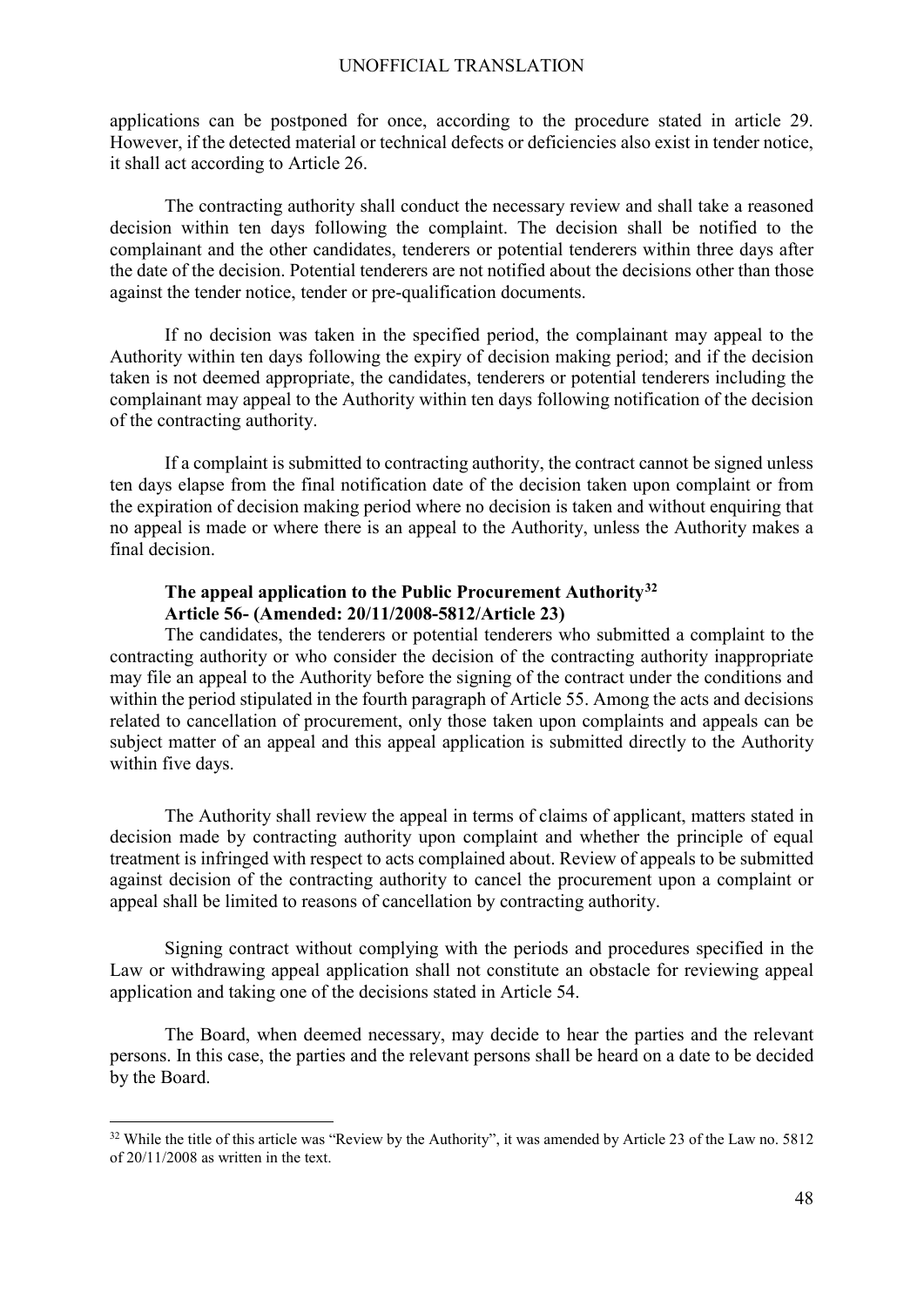The Authority is obliged to make the final decision on the appeal within twenty days following the date on which the required documents, information and the procurement process dossier of the procurement under review are received by the Authority. This period shall apply as ten working days for appeals against contracts awarded pursuant to subparagraphs (b) and (c) of the Article 21 and against decisionsto cancel the procurement upon a complaint or appeal.

The Authority, when deemed necessary, may ask opinions of expert public or private law legal persons and real persons on the technical issues which requires certain expertise. Private law legal persons and real persons shall be paid an amount to be determined by the Authority which does not exceed the value to be calculated by multiplying the benchmark figure of (8000) by the salary coefficient applied to civil servant salaries. If the opinions of public officers are requested, a payment shall be made to such personnel under same principles by taking the benchmark figure of (5000) as basis without being constrained by other legislation. The payments to be made under this paragraph are not subject to any tax and deduction other than stamp duty.

All decisions taken by the Board shall be notified to the parties within five working days following the date of decision and is published on the website of the Authority within five days following that notification. No fee may be collected for access to the decisions.

Contracting authorities shall immediately take action required by Board decisions which change the legal situation.

#### **Judicial Review**

**Article 57-** The final decisions made by the Public Procurement Authority with regard to the complaints can be challenged before Turkish courts and such cases shall have priority.

## **CHAPTER IV Prohibition and Criminal Liability**

## **Prohibition from participating in tenders**

**Article 58- (Amended first paragraph: 30/07/2003-4964/Article 35)** Those who are established to be involved in acts and conducts set forth in Article 17, shall be prohibited from participating in any tender carried out by all public institutions and authorities including those authorities excluded by the  $2<sup>nd</sup>$  and  $3<sup>rd</sup>$  articles of this Law, for at least one year and up to two years depending on the nature of the said acts and conducts; and those who do notsign a contract in accordance with the procedures, except for force majeure, although the contact has been awarded to them, shall be prohibited likewise from participation in any tender for at least six months and up to one year. Prohibition decisions shall be taken by the Ministry awarding the contract or by the Ministry which the contracting authority is subordinate to or associated with, by contracting officers of contracting authorities which are not considered as subordinate to or associated with any Ministry, **(Amended: 28/11/2018-7153/Article 28)** by the Ministry of Interior in special provincial administrations and their affiliated unions, associations and undertakings, and by the Minisrty of Environment and Urbanisation in municipalities and their affiliated unions, associations and undertakings.

In case legal persons who are subject to prohibition are unlimited companies, all of the partners, and in case of corporations, partners that are real or legal persons who own more than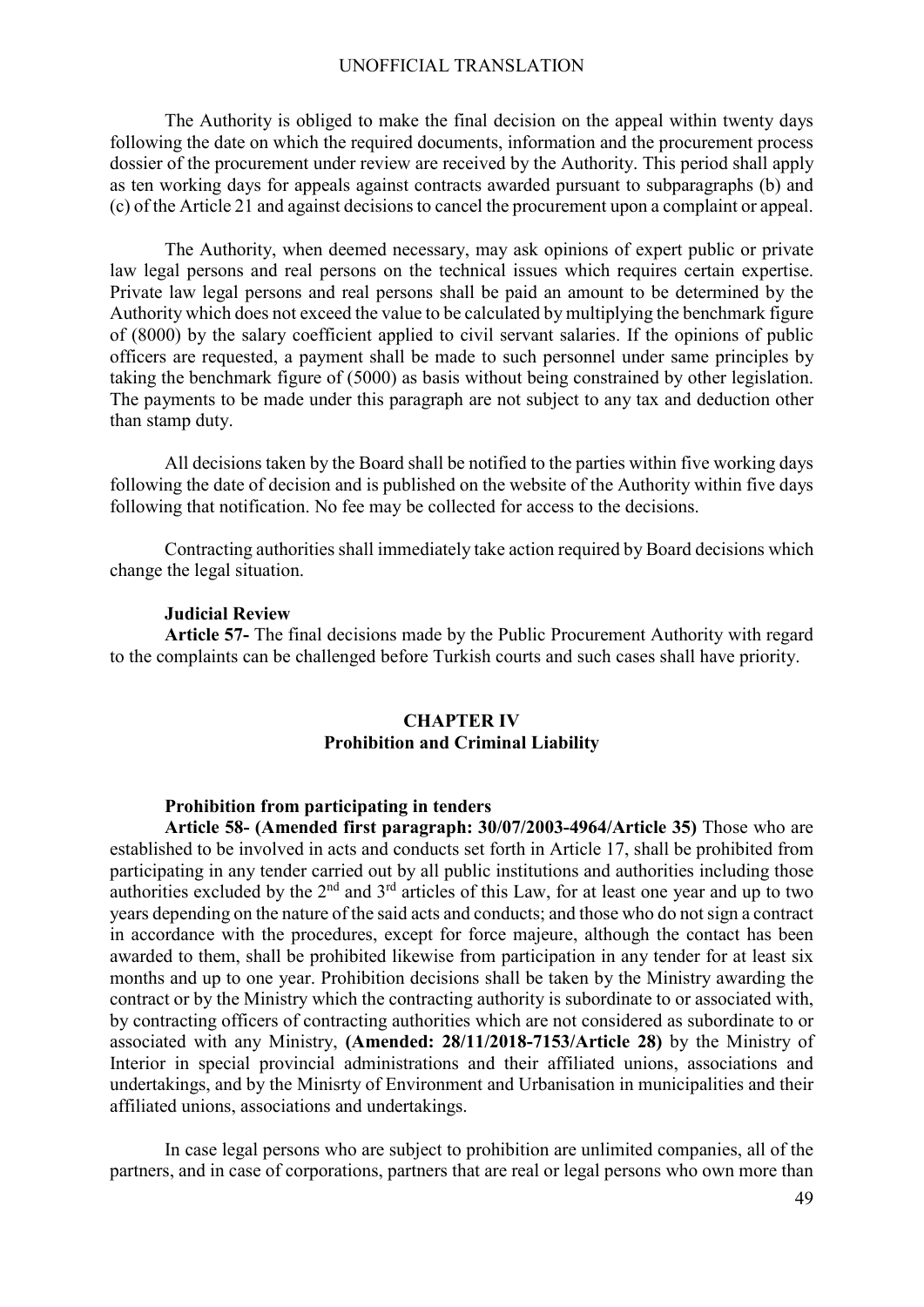half of the capital shal also be prohibited in accordance with the provisions of paragraph 1. Depending on prohibited person being real or legal person, in cases where those prohibited are partners of an unlimited company, that unlimited company shall also be subject to the prohibition decision; and in cases where those prohibited are partners of a corporation, that corporation shall also be subject to the prohibition decision provided that they own more than half of the capital.

Those who are established to be involved in these acts and conducts during or after the procurement procedure shall not be allowed by the contracting authority to participate in the current procurement as well as in the subsequent procurement to be carried out by the same contracting authority until the effective date of the entry into force of prohibition decision.

The prohibition decisions shall be made within at most forty-five days following the date which the conducts or acts requiring prohibition has been established. The prohibition decision shall be sent for publication in the Official Gazette within at most fifteen days, and shall become effective on the date of its publication. The decisions shall be followed up by the Public Procurement Authority and registry of those who are prohibited from participating in public procurement shall be kept. [33](#page-49-0)

The contracting authorities carrying out the procurement procedures are obliged to notify the relevant or related ministry of any event requiring prohibition from participation.

#### **Penal Liability of Tenderers**

**Article 59-** Even if it has been established after the completion and acceptance of the contract, the real or legal persons and their partners or proxies in that task, who have been involved in acts or conducts specified in Article 17 constituting a crime under the Criminal Code, shall be reported to public prosecuters in order to be prosecuted in accordance with provisions of the Criminal Code. In addition to the punishment rendered by the court, they shall be prohibited from participating in the procurement procedures of all public institutions and authorities that are within the scope of this Law by decision of court together with those stated in paragraph 2 of Article 58, starting from the end of the prohibition decision made by the contracting authority pursuant to Article 58 and for a period of at least one year and up to 3 years.

Those against whom a criminal case is initiated following the criminal prosecution pursuant to paragraph 1 due to procurement procedures carried out within the scope of this Law, and those mentioned in paragraph 2 of Article 58, cannot participate in procurement procedures carried out by public institutions and authorities within the scope of this Law, until the end of judicial proceedings. Those against whom a criminal case is initated shall be reported to the Public Procurement Authority by Public Prosecutor's Office in order to be recorded on the registry.

Those who are convicted for repeated times because of prohibited acts and conducts set forth under this Law, and the corporations in which these persons own more than half of the capital, or the unlimited companies of which these persons are partner, shall be prohibited permanently from participating in public procurement by court decision.

<span id="page-49-0"></span><sup>&</sup>lt;sup>33</sup> The phrase "at most thirty days" in this paragraph has been amended as "at most forty-five days" by the article 35 of the Law No. 4964 dated 30/7/2003.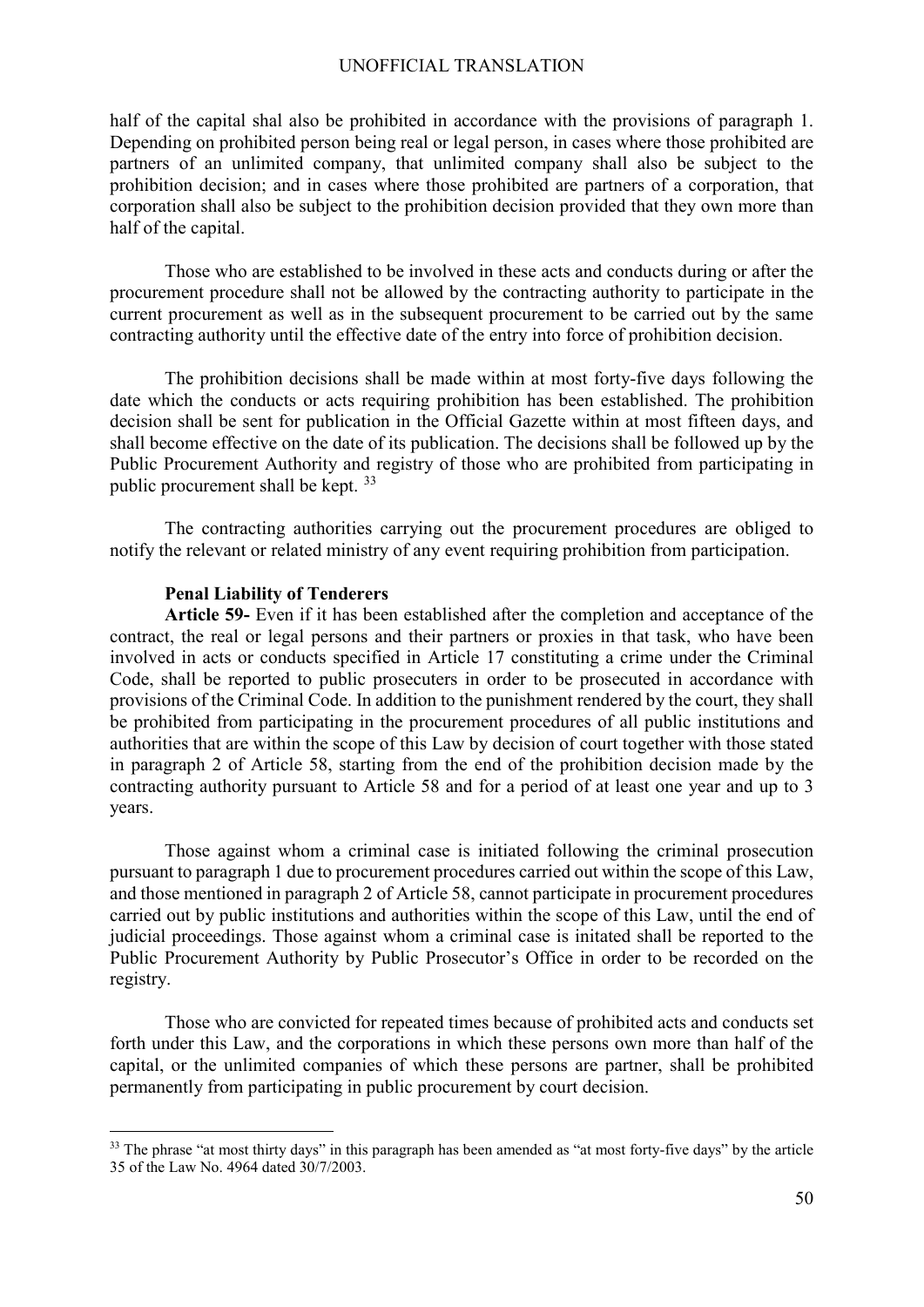In accordance with the provisions of this Article; those who are prohibited and convicted by court decision shall be notified by the Public Prosecutor's Office to the Public Procurement Authority in order to be recorded in the registry and to the relevant professional chambers in order to be recorded in their professional registry.

The court decisions pertaining to those who are prohibited permanently from participating in public procurement shall be announced by the Public Procurement Authority by publishing in the Official Gazette within fifteen days following the notification.

## **Penal Liability of Officers**

**Article 60-** In case it is established that the contracting officer, the chairperson and the members of the procurement commissions and other related persons assigned at any stage of the procurement process from the beginning until the signing of contract, have committed acts or conducts specified in Article 17; have failed to fulfil their duties in accordance with the legal requirements or failed to act impartially; or have been involved in culpable or negligent acts which inflict loss upon one of the parties, these persons shall be given a disciplinary punishment in accordance with the related legislation. These persons shall also be prosecuted depending on the nature of their acts or conducts, and in addition to the punishment rendered by the court, these persons shall compensate for all the loss and damage inflicted upon the parties in accordance with the general provisions. **(Amended last sentence: 30/07/2003-4964/Article 36)** Public officials who are convicted because of the acts and conducts contrary to this Law shall not be assigned to duties within the scope of this Law.

The personnel who have been imposed any punishment by judicial bodies due to acts within the scope of this Law shall not be appointed and assigned by any public institution and authority covered by this Law, to any duty or authorized position related with the implementation of this Law or other related regulations.

**(Amended third paragraph: 30/07/2003-4964/Article 36)** The sanctions mentioned above shall also apply to those who permit launching a procurement and who award a contract in violation of the principles set forth under Article 5 and the instructions stipulated under the Article 62.

#### **Confidentiality of Information**

**Article 61- (Amended: 30/07/2003-4964/Article 37)** Those who are assigned with the implementation of this Law and those who provide consultancy services cannot disclose any of the confidential information or document relating to all acts in the procurement process; acts and transactions of the tenderers, technical and financial aspects of the tenders as well as the estimated costs of procurement or use this information for the benefit of their own or of third persons. For those that act contrary, the sanctions stipulated under Article 58 and 60 shall apply, depending on its relevance.

## **CHAPTER V Miscellaneous Provisions**

#### **Other Rules for Contracting Authorities**

**Article 62-** It is mandatory for contracting authorities covered by this Law to comply with the following rules, before launching a procurement of goods, services or works.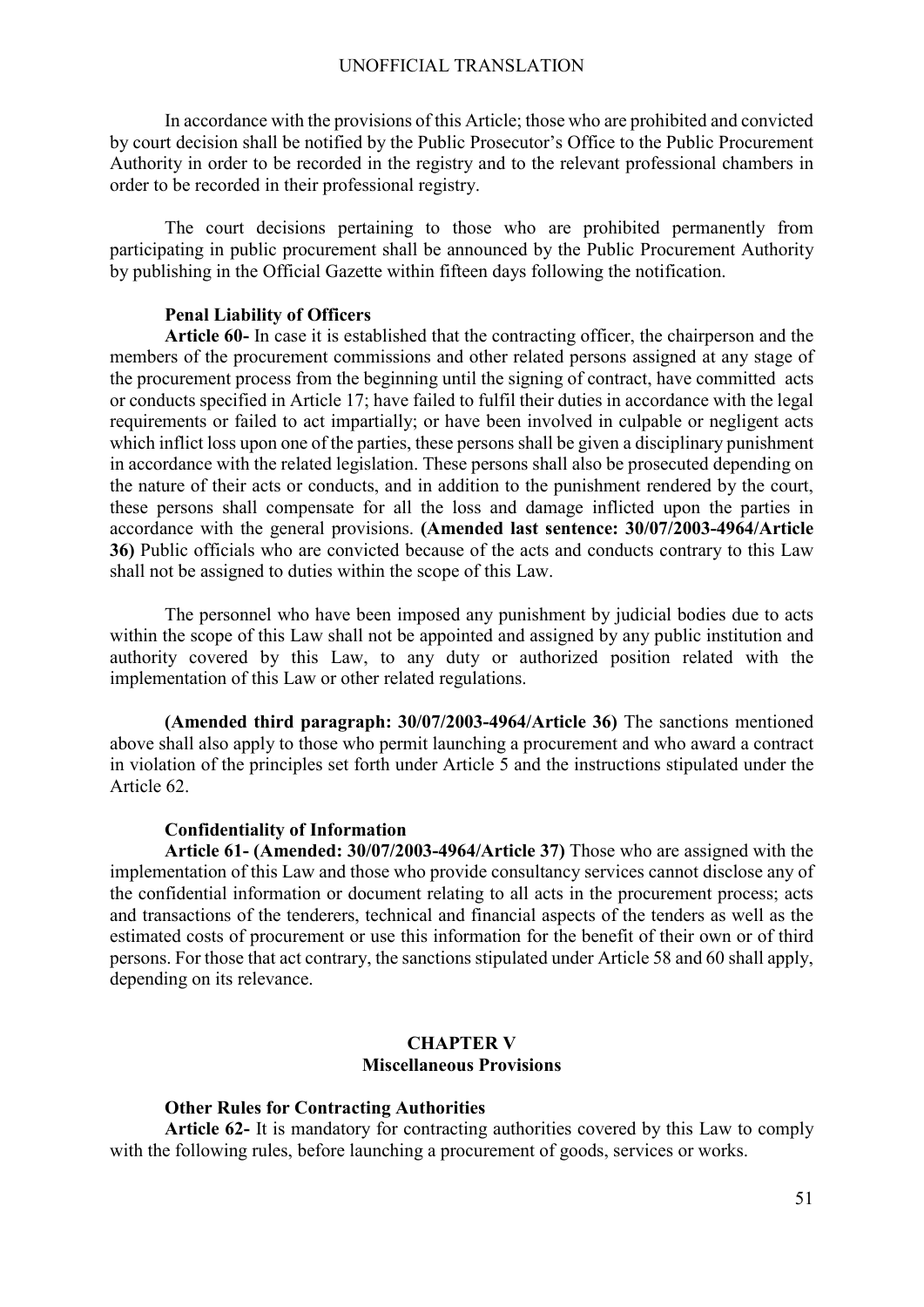a) With the aim of completing investment projects in the planned time period and presenting them to the economy, in order to launch procurement of works that covers a period exceeding one year, it is compulsory to draw up a programme to ensure that there is an appropriation in the budget on a yearly basis distributed according to the time period of the work. **(Inserted phrase: 24/11/2016 – 6761/Article 6)** Except for the investments or projects of strategic importance specified in the annual central government budget law, the appropriation provided for the first year shall not be less than 10 % of the project cost, and the appropriation portions which are initially put in the programme for the coming years cannot be decreased in the following years.

b) Considering time periods in which the planned appropriations can be used, in principle procurement shall be carried out timely by contracting authorities and contracts for investment which cover a period of time exceeding one year (except those that must be carried out due to natural disasters) shall be awarded within the first nine months of the year. **(Inserted phrase: 30/07/2003-4964/Article 38)** However, procurement of goods and services to be realized in the following fiscal year and having continuous characteristic, may be carried out before the end of previous fiscal year.

c) **(Amended:18/04/2007-5625/Article 5)** In construction works, it is not allowed to initiate the procurement procedure without obtaining building site, without completing ownership, expropriation and if required development procedure and without preparing application projects. Where the technical and financial characteristics can not be precisely determined due to the originality and complexity of the works, the procurement may be carried out through preliminary or final project. In construction works where application projects exist, it is obligatory the procurement be carried out through receiving turnkey lump-sum price tender. However, for works when there is no sufficient time to prepare an application project due to natural disasters, the procurements may be conducted with preliminary or final projects; and for all types of repair works and works which the application project cannot be prepared before the procurement since land and soil surveys are required in some certain stages during construction, or a development or route change is probable, except for the building works, the procurement may be conducted with final project. In those works, the procurement may be carried out on turn-key lump-sum basis for the parts of works where the application project can be prepared, and on unit price basis for each item of work for the parts where the application project cannot be prepared. The condition regarding availability of building site and completion of ownership and expropriation procedure shall not be required in projects relating to dams and large-scale irrigations, drinking water conduit lines, energy transmission lines, substations, transformer stations, switchyards, captures, water tanks, highways, harbours and airports, railways, oil and natural gas pipelines.

d) **(Amended: 30/07/2003-4964/Article 38)** The estimated cost calculated to be used in programming of the budget by the contracting authorities and to be used in comparing the tenders submitted by tenderers participating in the procurement shall not be disclosed to tenderers.

e) **(Amended: 20/11/2008-5812/Article 24; Amended: 10/9/2014-6552/Article 10; Amended: 20/11/2017 – Decree Law – 696/Article 83; reaccepted: 1/2/2018 – 7079/Article 78**) 1) Public administrations (except Undersecretariat of the National Intelligence Organization) included in the tables (I), (II), (III) and (IV) attached to the Law No. 5018 and their related revolving fund organizations, central and provincial organizations of the administrations specified in the list (I) attached to the Decree Law No. 375, special provincial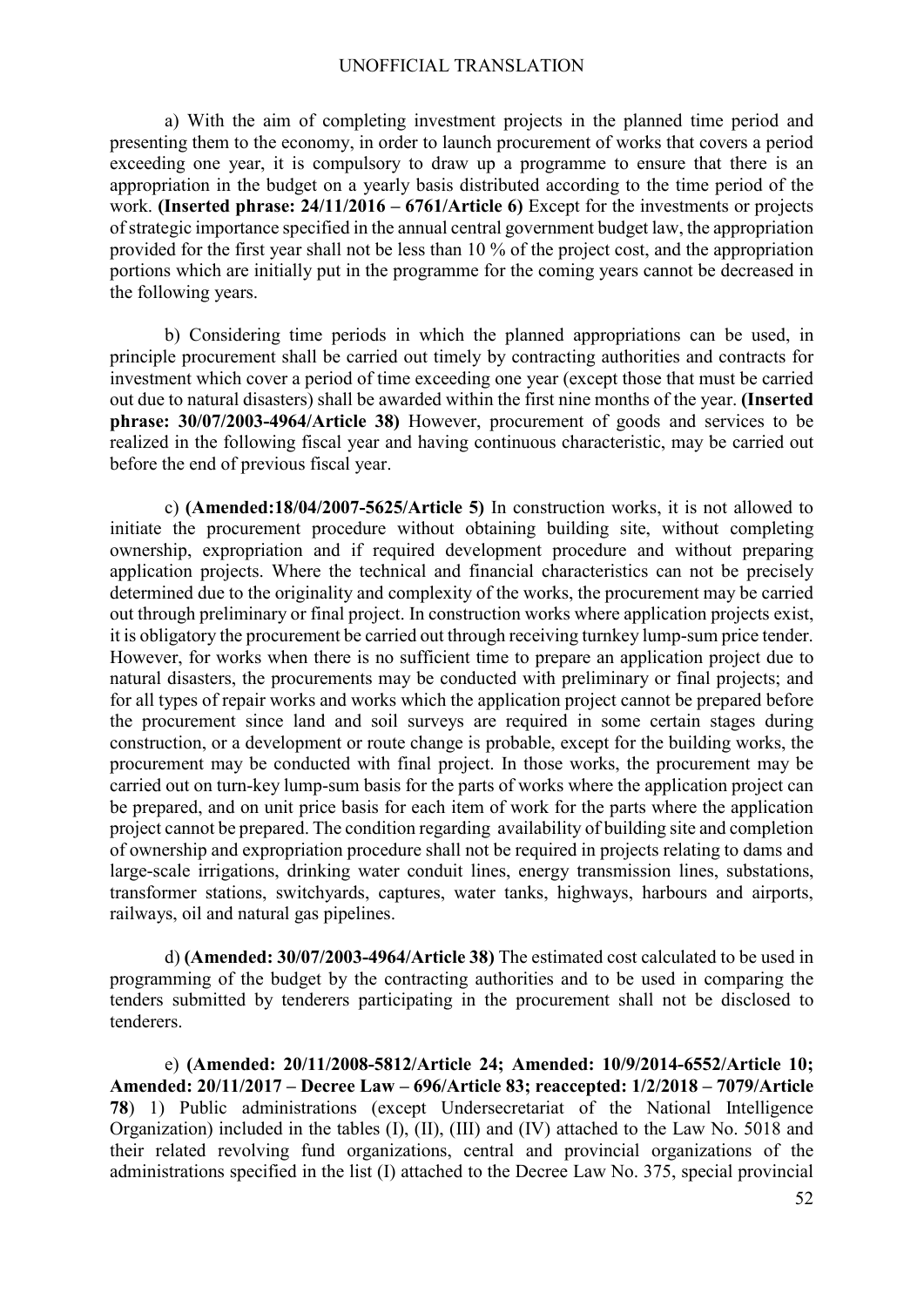administrations, municipalities and their affiliated organizations and unions of local administrations of which they are members, corporations whose more than half of capital, together or separately are owned by special provincial administrations, municipalities and their affiliated organizations cannot procure services based on personnel employment or make purchases in a way that gives rise to the same result from the budgets of central government, social security authority, funds, surety funds, investment monitoring and coordination presidency, youth services and provincial directorate of sports, local administrations, company or revolving fund organizations; for the other administrations covered by the concerned list, they cannot do it from their budgets and other legislation provisions allowing that cannot be applied.

2) Procurement of services based on personnel employment means services in which number of the personnel to be employed for the subject matter of the procurement is stated in the procurement documents; all working hours of this personnel are spent for the contracting authority; at least 70% of its estimated value is workmanship expenses including minimum workmanship cost and food and travel expenses in kind, if any; and which are continuous by nature. Procurement of services for maintenance and repair of parks and gardens, refuse collection, cleaning of avenues, streets, squares and etc, which are spent from the budgets of local administrations and affiliates thereof, are continuous by nature and continue all yearlong and in which weekly working hours are spent completely for the contracting authority are deemed as procurement of services based on personnel employment. Where different types of services are included in a service contract, assessment about being a service based on personnel employment or not shall be made separately for each type of service. Procurement for consultancy services, services regarding hospital information management system and call centers are not deemed as services procurement based on personnel employment.

3) The Authority is entitled to lay down procedures and principles regarding whether the services are based on personnel employment or not or it gives rise to the same result by nature, by taking into account, together or seperately, the criteria specified in the subparagraph (2).

f) No notice shall be published without preparing the procurement documents. In determining the notice periods, the day of publication of the notice shall be taken into account; the date of opening of the tenders or the deadline for application shall not be taken into account. It is mandatory to send the texts of the notices to where they will be published in advance, taking into consideration the time that will elapse until the publication of the notice, in order to ensure compliance with the time limits set forth in Article 13.

g) In case the date designated for the tender falls on a holiday, the tendershall be realized on the first working day following the holiday at the same place and time without a new notice being necessary, and the tenders which have been submitted until this time shall be accepted. The time of the tender shall be designated considering working hours. Even if there is a change in the working hours after the notice, the tender shall be conducted at the hour announced before.

h) **(Amended: 20/11/2008-5812/Article 24)** In case engineers or architects without work experience apply for procurement of works compatible with their undergraduate education, the years after their graduation shall be taken into consideration as similar work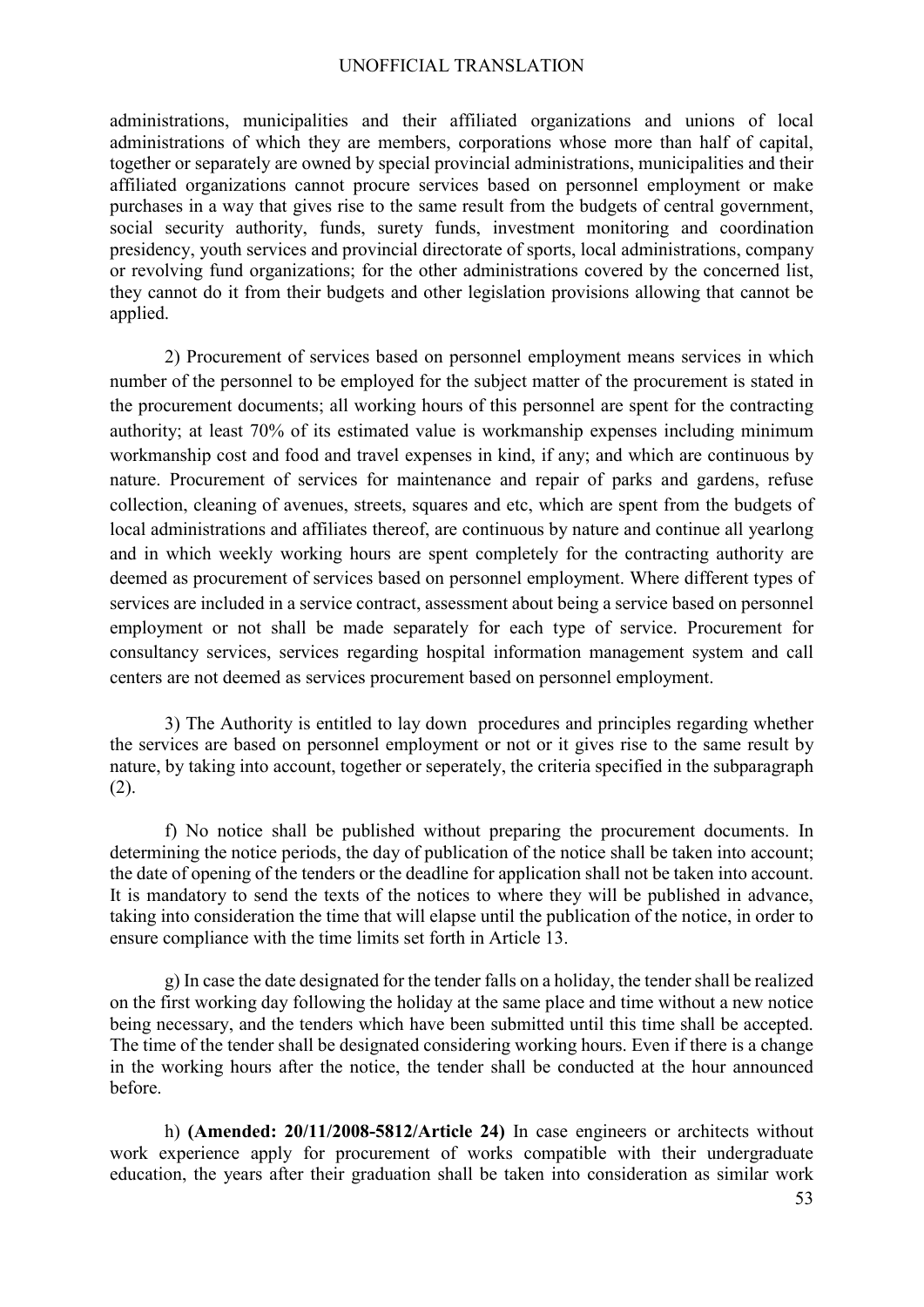experience within the scope of article 10 by calculating each year as 122,387 New Turkish Liras **(808,172 Turkish Liras)**[∗](#page-53-0), provided that the total period does not exceed fifteen years. This period shall not apply for architects and engineers who have work experience. The experience obtained according to this subparagraph may also be used by legal entities, where the concerned engineer or architect has owned more than 51 % of the relevant legal entity<sup>[34](#page-53-1)</sup> for five years.

i) **(Inserted: 30/07/2003-4964/Article 38)** The annual total amount of the expenses made within the monetary limits specified in  $21<sup>st</sup>$  and  $22<sup>nd</sup>$  articles of this Law, cannot exceed 10% of the appropriations to be allocated in contracting authorities' budgets for this purpose, unless otherwise is approved by the Public Procurement Board.

# **Arrangements regarding domestic tenderers Article 63- (Amended: 13/02/2011-6111/Article 178; Amended: 6/2/2014-6518/Art.**

**51)** 

 $\overline{a}$ 

The following regulations shall be considered regarding the participation of only domestic tenderers in public procurement procedures and providing price advantage in favour of domestic tenderers and tenderers offering domestic products:

a) It can be set out that only domestic tenderers may participate in procurement procedure where the estimated cost is below the threshold.

b) A price advantage of up to 15% may be provided in favour of domestic tenderers in procurement of services and works.

c) **(Amended: 18/6/2017 – 7033/Article 74)** A price advantage of up to 15% may be provided in favour of tenderers offering domestic products in procurement of goods. However, it is mandatory to provide a price advantage of 15% in favour of tenderers offering domestic products in procurement of goods which are selected by the Ministry of Science, Industry and Technology from among medium and high technology industry products by taking the opinions of relevant institutions and organizations and which are included in the list declared by the Authority. It is also mandatory to provide a price advantage of 15% in favour of tenderers offering domestic software products.

d) **(Inserted: 18/6/2017 – 7033/Article 74)** All or a portion of the machinery, materials, equipment and software to be used in construction works may be required to be domestic goods. However, machinery, material and equipment to be used in the work, which are selected from among medium-low, medium high and high technology products by Ministry of Science, Industry and Technology regarding machinery and equipment and by the Ministry of Environment and Urbanization regarding materials, by taking opinions of relevant institutions and organizations, and which are included in the list declared the Authority must be domestic goods.

<span id="page-53-0"></span><sup>∗</sup> published in Official Gazette No.31023 dated 29.01.2020 by Communique of Public Procurement Authority, No. 2020/1 and covers the period of 01.02.2020 – 31.01.2021

<span id="page-53-1"></span><sup>&</sup>lt;sup>34</sup> The phrase "or both partners are engineers each holding 50% - 50% share of the legal entity," previously found in the text of this article is annulled by the E:2012/104; K: 2013/87 of 10.07.2013 Decision of the Constitutional Court to be effective from 10/06/2014 which was published in the OJ numbered 28847 and dated 10/12/2013.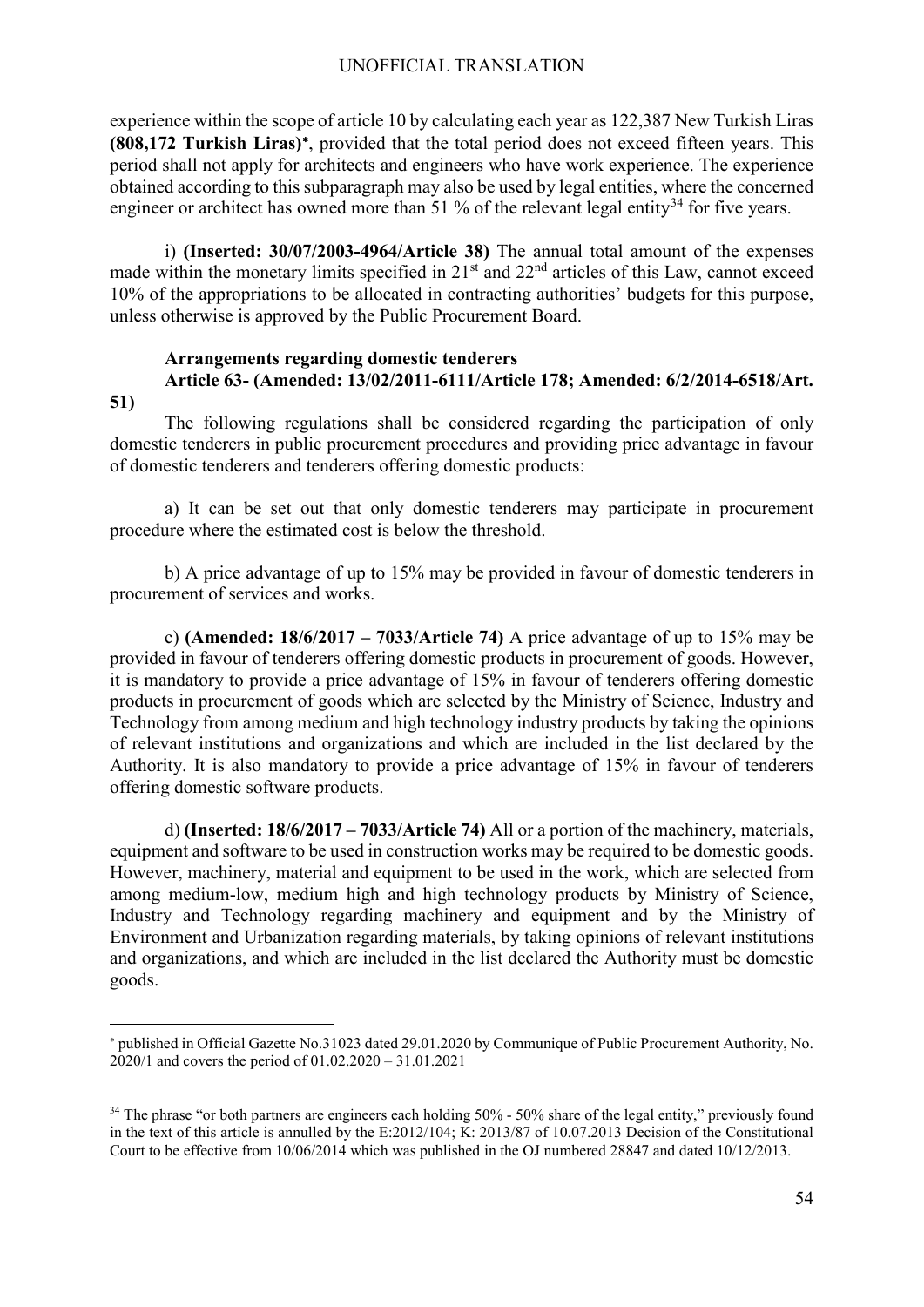e)\* Procedures and principles for identifying domestic products are established by the Ministry of Science, Industry and Technology by taking opinions of relevant institutions and organisations. Whether goods offered by tenderers are domestic or not is documented with domestic product certificate issued in accordance with these procedures and principles.

f)\* In order to consider the joint ventures as domestic tenderers, all of their partners should be domestic tenderers.

### **Calculation of time limits**

**Article 64-** In case there is no provision regarding the calculation of the time limits written in this Law, the provisions of the Code of Obligations shall apply.

## **Announcement and Notification Principles[35](#page-54-0) Article 65- (Amended: 20/11/2008-5812/Article 25)**

It is compulsory to obey the following rules for the announcements and notifications to the candidates, tenderers and potential tenderers.

a) Notifications shall be made with one or more of the following ways by the contracting authorities or the Authority:

1- By hand with signature 2- By registered mail 3- In electronic environment 4- By fax

 $\ldots$  in case of foreign tenderers the nineteenth day  $\ldots$ <sup>[36](#page-54-1)</sup> When notification arrives to recipient before that date, actual notification date shall be taken as basis.

b) Notifications made by contracting authorities or by the Authority in electronic environment or by fax as well as the price offers submitted in electronic environment by tenderers involved in a framework agreement must be confirmed on the same day. For notifications in electronic environment or by fax, the actual notification date shall be deemed as the legal notification date.

However, acts done by contracting authorities or the Authority or candidates, tenderers and potential tenderers by using electronic signature or acts regarding the procurement process done via Electronic Public Procurement Platform, including those relating to complaint applications, does not require confirmation.

<span id="page-54-0"></span><sup>&</sup>lt;sup>35</sup> While the title of this article was "Notification", it was amended by the article 25 of Law no 5812 dated 20/11/2008 as written in the text.

<sup>\*</sup> By Article 74/7033-18/06/2017 new subparagraph (d) is inserted, and therefore, the subsequent subparagraphs are changed to (e) and (f).

<span id="page-54-1"></span><sup>&</sup>lt;sup>36</sup> The phrase "The seventh day following mailing of the letter in the notifications by the registered mail ,... shall be deemed as the notification date of the decision to the tenderers" in the sentence "The seventh day following maling of the letter in the notifications by registered mail and in case of foreign tenderers the nineteenth day shall be deemed as the notification date of the decision to the tenderers" which was previously inserted by the Article 25 of the Law No 5812 is annulled by the decision of the Constitutional Court No.E:2012/20,K:2012/132 and dated 27/9/2012 and published in the Official Gazette No.28719 dated 26/07/2013.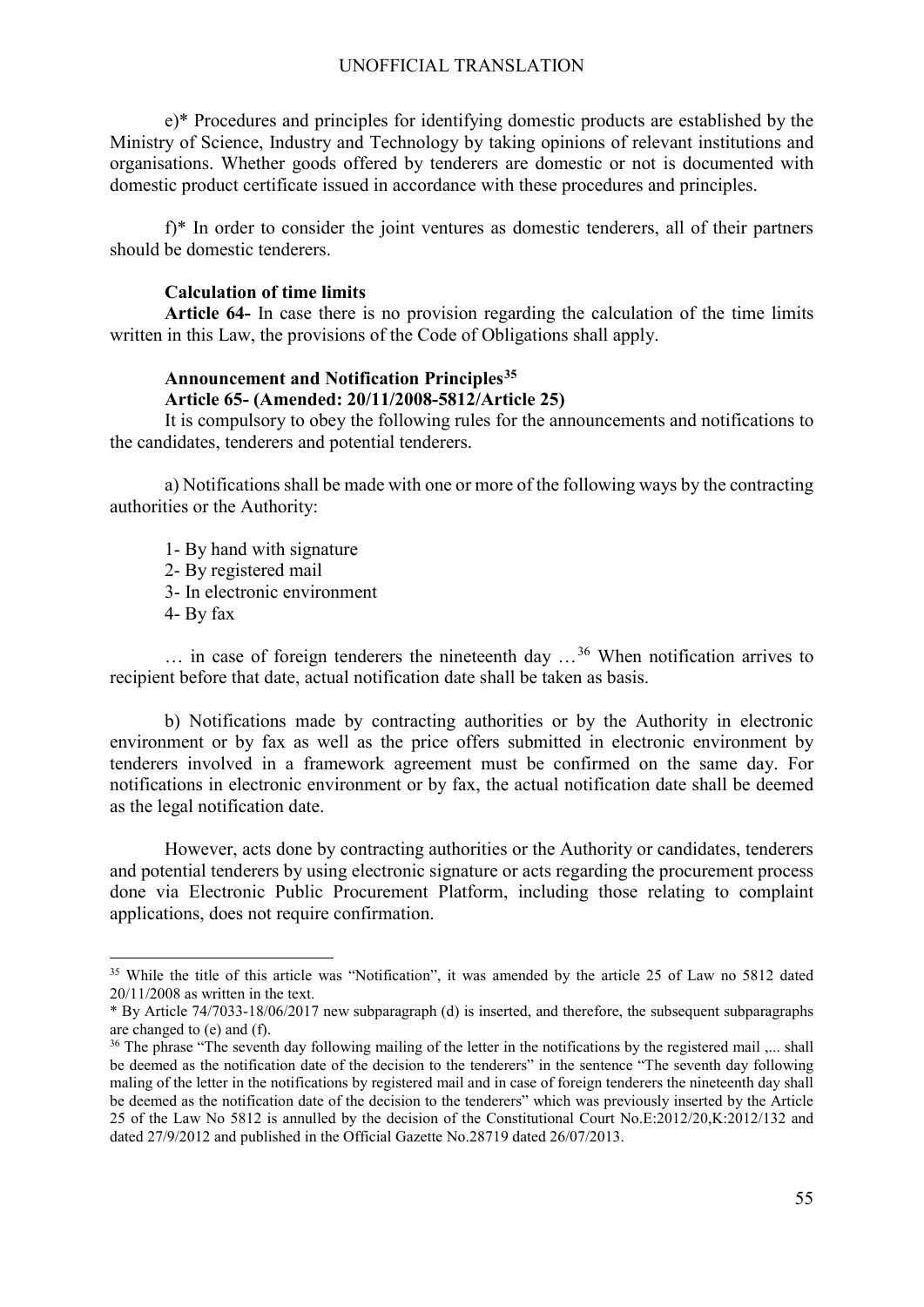c) The tools to be used in electronic communication and their technical features shall be compatible with the commonly used communication and information technology products and easily available and shall ensure the principle of equal treatment.

d) It is essential to preserve integrity of data and the confidentiality of tenders and participation requests, in all kinds of exchange and storage of information.

In case there is no relevant provision in this Law for notifications to be served, the provisions of the Code of Notification shall apply.

## **Amendments**

**Article 66-** Amendments to provisions of this Law shall only be arranged through inserting provisions to this Law or making changes to it.

#### **Updating threshold values and monetary limits**

**Article 67-** The threshold values and monetary limits specified in this Law shall be updated yearly by the Public Procurement Authority based on Index of Wholesale Prices of the previous year and shall be published in the Official Gazette until the 1<sup>st</sup> of February which will be effective as of the same date. However, amounts below 1 million Turkish Liras shall not be taken into consideration in updating. The threshold values and monetary limits indicated in this Law may further be updated upon the proposal of the Authority by the **(Amended phrase: 9/7/2018 – Decree Law – 703/Article 171)** decision of the President in case of emergency.

## **CHAPTER VI Final Provisions**

#### **Provisions which are not applicable**

**Article 68-** a) The provisions of State Procurement Law no. 2886, dated 08.09.1983 shall not be applicable to procurements covered by this Law.

b) The provisions of other laws, which provide exclusion from State Procurement Law no. 2886, dated 08.09.1983 and which are not in conformity with the Law no. 4734 shall not be implemented.

c) **(Inserted: 30/07/2003-4964/Article 39)** In projects within the scope of Law no. 2985 on Collective Housing, the procurement may be launced without requiring the conditions stated in fifth and sixth paragraphs of the Article 5, paragraphs (a) and (b) of Article 62 and expropriation, ownership, obtaining of building site, development procedure and application project requirements in paragraph (c) of Article 62. However, in cases where Environmental Assessment Report is obligatory, it is compulsory this report be obtained before signing of contract.[37](#page-55-0)

## **Electronic public procurement platform [38](#page-55-1) Additional Article 1- (Inserted: 30/07/2003-4964/Article 41; Amended: 20/11/2008- 5812/Article 26)**

In procurements to be conducted within the scope of this Law; without prejudice to the article 13, stages related to procurement process, such as the tender notice, preparation and

<span id="page-55-0"></span> $37$  By Article 179 of the Law No. 6111 dated 13/2/2011, the phrase "in collective housing projects" in this paragraph was changed to "in projects".

<span id="page-55-1"></span><sup>&</sup>lt;sup>38</sup> The title of this article is the provision of article 26 of the Law No. 5812 dated 20/11/2008.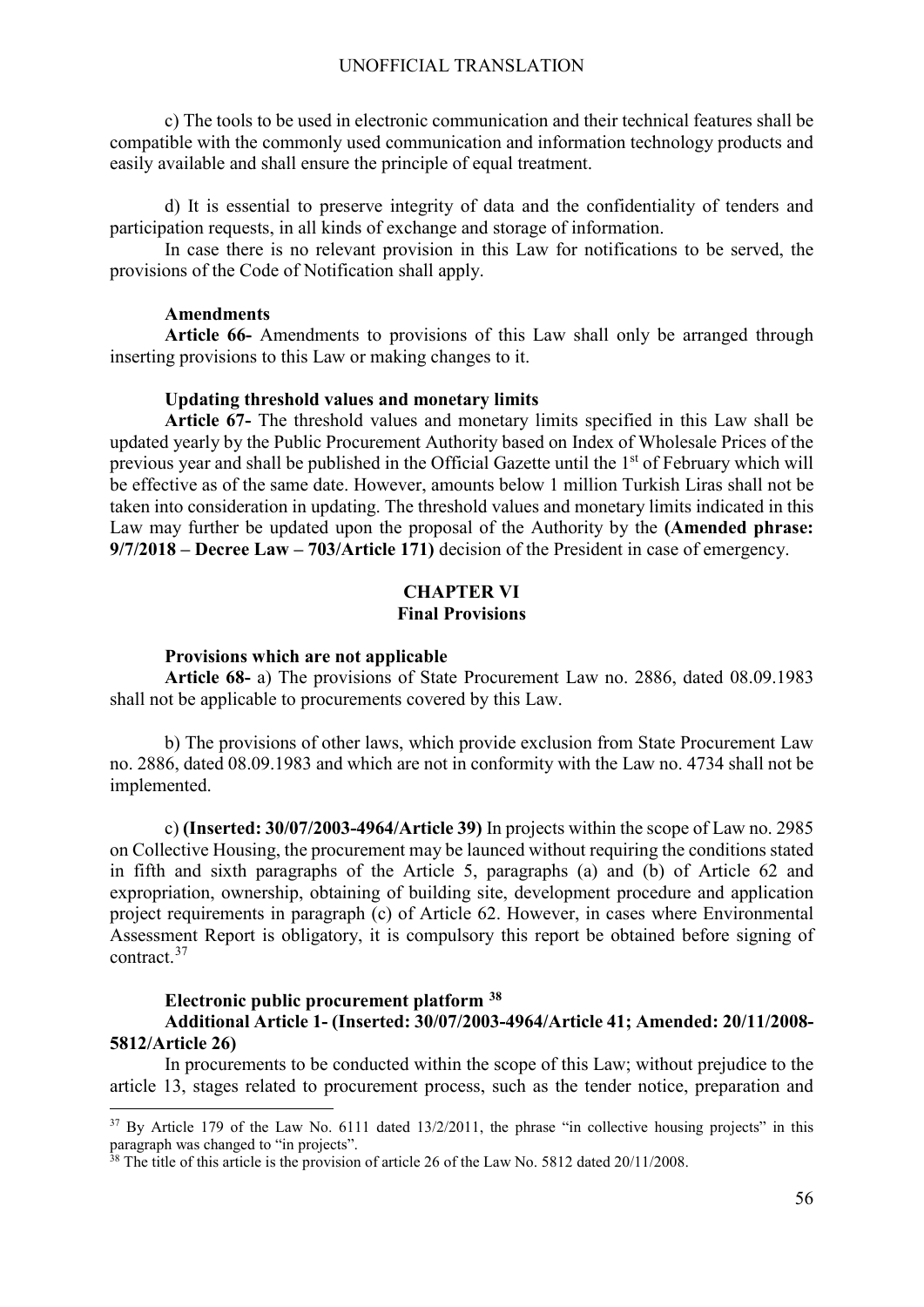submission of the procurement document, submission of the documents concerning participation and qualification, preparation, submission, and evaluation of the tenders, finalization and approval of the award decision, notification of the final award decision, and signing of the contract as well as all sorts of notifications may be realized partly or wholly through the Electronic Public Procurement Platform established by the Authority.

The principles and procedures concerning establishment and operation of the Electronic Public Procurement Platform as well as the use of electronic means during the procurement process shall be determined by the Authority.

All the notices to be published pursuant to article 13 of this Law shall also be published in the Electronic Public Procurement Platform.

Systems may be established over the Electronic Public Procurement Platform concerning the determination of the qualifications of candidates or tenderers in procurements that are within the scope of this Law. The Authority is authorized with regard to establishing, getting established, and supervising these systems, cancelling powers of the authorized institutions or taking decisions that have precautionary nature.

## **Framework agreements** [39](#page-56-0)

## **Additional Article 2- (Inserted: 01/06/2007-5680/Article 2; Amended: 20/11/2008- 5812/Article 27)**

Contracting authorities may conclude framework agreements for procurement of required goods, services and works provided that they use open or restricted procedures. Framework agreements shall not be used in a way that prevents, restricts or distorts competition.

Goods, services and works to be procured under framework agreements shall be announced in accordance with Article 13 of this Law. Estimated quantity planned to be procured under framework agreement shall be stated in the notice.

Except for the provisions with regard to receiving of securities, the framework agreement shall be signed for a period not exceeding forty-eight months in accordance with the provisions in this Law prescribing the conclusion of contracts, and the results shall be announced in Public Procurement Bulletin.

Framework agreements may also be concluded with only one tenderer provided that all terms are set out in advance. In framework agreements to be concluded with more than one tenderer, the number of tenderers who will become party to the framework agreement, which is not less than three, shall be stated in procurement documents, on condition that adequate number of tenders meeting the requirements is submitted. The tenderers whose tenders are accepted as valid after the evaluation shall be included in the list by ranking from the economically most advantageous tender, except the cases which the framework agreement is concluded with only one tenderer. In case the number of tenderers who are party to the framework agreement falls under three, the parties shall be notified of the termination of the framework agreement in question.

<span id="page-56-0"></span><sup>&</sup>lt;sup>39</sup> The previous title of this article "Procurement of goods and services under the framework contracts" was amended by Article 27 of the Law no. 5812 of 20/11/2008 as written in the text.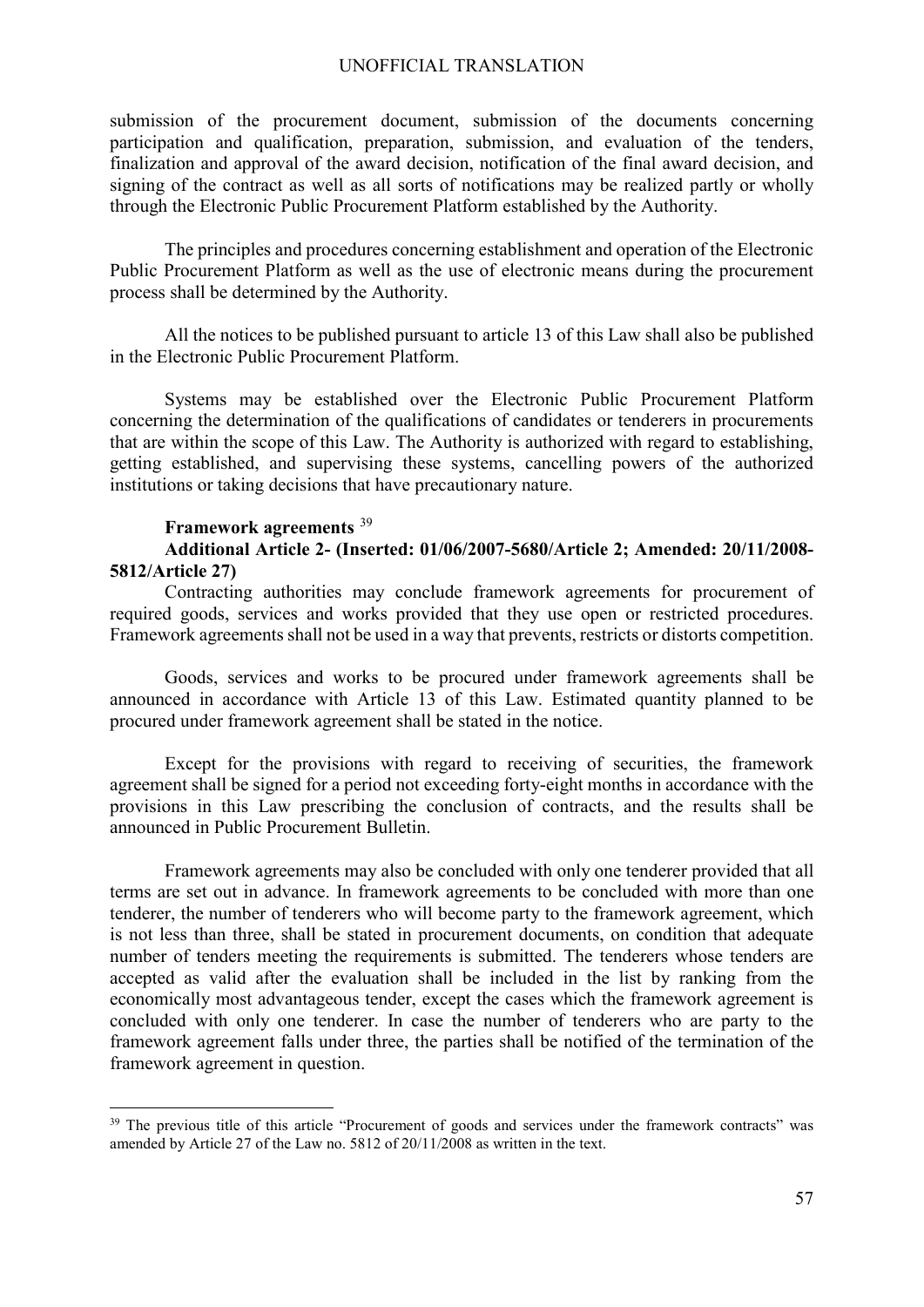In procurements under framework agreements in which all terms are set out in advance, tenderers may be requested to re-tender on condition not to exceed their initial tenders. In cases where all terms are not set out in advance, tenderers shall be requested to re-tender provided that no substantial changes are made on terms of the framework agreement.

The tenderers shall be given sufficient time for submitting their tenders considering the complexity and originality of the subject matter of the contract.

Tenderers shall document every twelve months that their qualification is still valid. Framework agreements of those who lose their qualifications and those who do not submit a valid tender twice even though they have been invited to do so, shall be terminated.

The framework agreement with the tenderer who have failed to sign the individual contract within the time specified in procurement documents in spite of an invitation from the contracting authority, shall be terminated and the provisions of Article 58 shall be applied to that tenderer.

Articles 6, 38, 40, 41, 42, 43, 44, 45, 46, 54, 55 and 56 of this Law shall not apply to individual contract phase. The Authority is authorized to establish the procedures and principles as well as the nature and scope of the purchases under framework agreements, including the matters specified in these articles, to impose restrictions, and to determine the form and scope of contract when such contracts are deemed necessary.

Entering into a framework agreement does not impose contracting authority an obligation to purchase. Contracting authority may procure its needs that are within the scope of framework agreement also by using other procedures in this law.

## **Additional Article 3- (Inserted: 15/05/2008-5763/Article 36)**

**(Amended phrase: 2/7/2018-Decree Law 703/Article 171)** The president is empowered to establish principles on price adjustment and to take decisions that allow to amend or terminate contracts in order to apply to works or works-oriented services contracts which have been concluded up to the enforcement date of this article and the contracts to be concluded at foreign currency over fixed prices after this date, according to the related legislative provisions other than those of State Procurement Law no. 2886, and are under the same scope with that of subparagraph (c) of article 3 of Public Procurement Law no. 4734.

## **Dynamic Purchasing System**

## **Additional Article 4- (Inserted: 20/11/2008-5812/Article 28)**

Dynamic purchasing system may be used for purchasing in electronic environment of the manufactured goods available on the market. Open procedure is used while establishing the system. The dynamic purchasing system shall not be operated in a way that impedes, restricts or distorts competition.

It shall be announced through a notice in the Public Procurement Bulletin that the system is to be established. The information regarding the nature, type and quantity of the planned procurement, as well as purshasing system, electronic equipment to be used in operating this system, necessary arrangements to connect the system in technical terms, the rules regulating the operation of system and other information shall be specified in procurement document.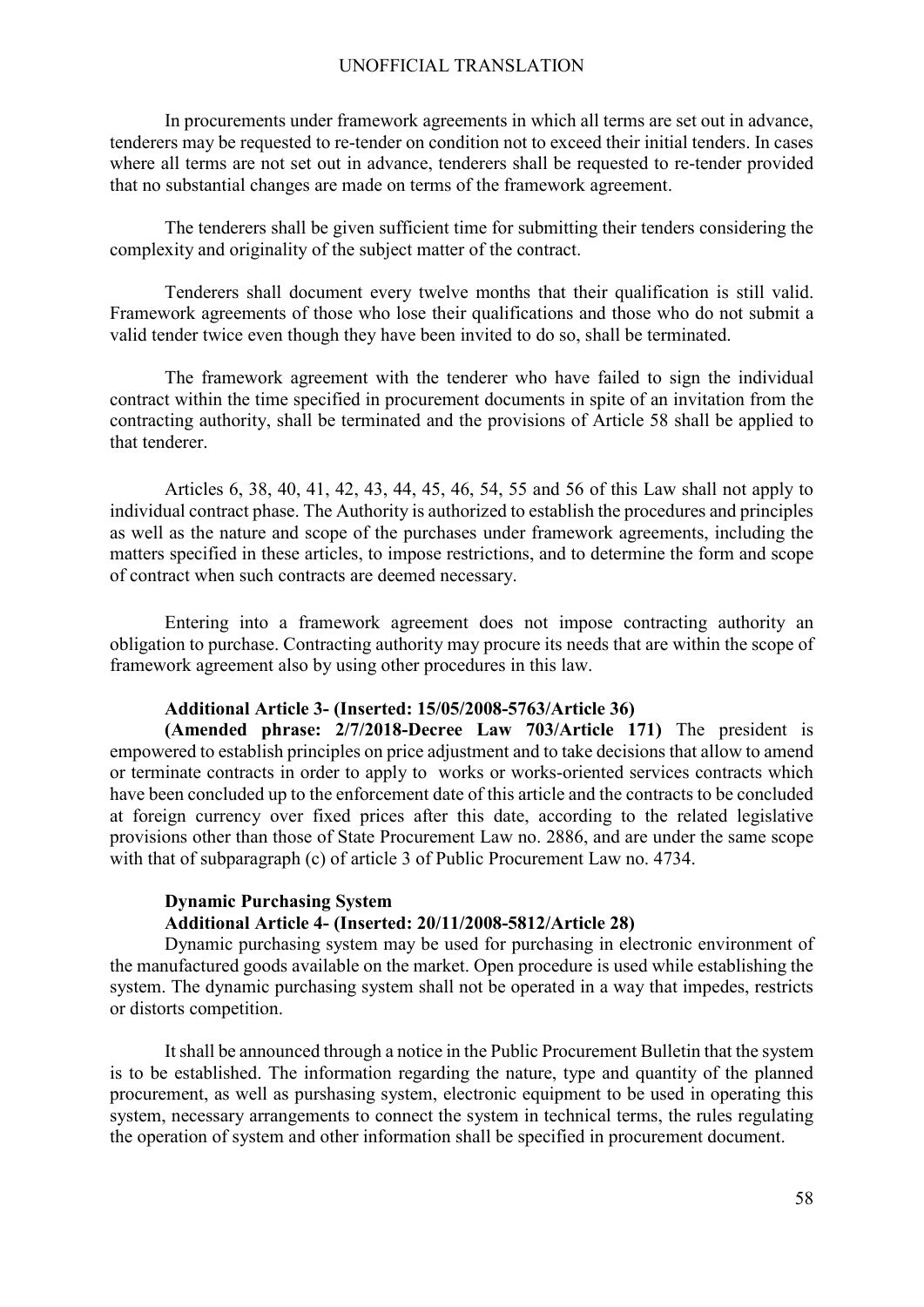All tenderers fulfilling the qualification criteria and submitting the preliminary tenders in line with the conditions specified in the procurement document shall be allowed to participate in the system. Preliminary tenders may continuously be improved as long as they comply with the rules set forth in procurement document.

The evaluation of preliminary tenders shall be completed within fifteen days following their submission. If no invitation to submit tenders has been issued yet, the evaluation period may be extended once up to fifteen days.

Decision to establish a dynamic purchasing system, or to abandon the establishment of such a system, and that the preliminary tenders are admitted to the system or are rejected, shall be notified to the tenderers within three days at the latest following that decision.

All tenderers admitted to the system shall be invited to submit their tenders for each procurement. The procurement shall be announced by way of a simplified notice at least fifteen days before this invitation. All of the tenderers admitted to the system shall be invited to submit tender by allowing sufficient time to prepare their tenders.

The procurement shall be finalized by evaluating the tenders in accordance with the principles in the procurement document and concluded by signing of the contract.

The period of dynamic purchasing system cannot be longer than forty-eight months.

The Electronic Public Procurement Platform shall be used for the procurement under dynamic purchasing system. No fee shall be collected for admission to and operating of the system.

The Authority is empowered to determine the cases that require signing of contract, and the form and scope of the contracts for procurement under dynamic purchasing system.

## **Electronic Auction Additional Article 5- (Inserted: 20/11/2008-5812/Article 28)**

Electronic auction may be held after the completion of the evaluation phase of the open procedure, restricted procedure and negotiated procedure conducted according to paragraphs (a), (d) and (e) of Article 21, provided that it is stated both in tender notice and procurement documents. Electronic auction may also be used in procurement under dynamic purchasing system and framework agreement. Electronic auction shall not be used, however, in procurement of consultancy services conducted pursuant to article 48.

Electronic auction may only be used in cases where all the technical characteristics of the subject matter of procurement are precisely determined.

Before starting the electronic auction, the initial evaluation of the tenders shall be made in accordance with the requirements stated in the procurement document.

The tenderers who are accepted as qualified shall be simultaneously invited to re-tender in the electronic environment. The starting date and time of the auction and all information necessary for tenderer to connect the electronic device being used shall be included in the invitation. A timetable indicating each stage of the electronic auction shall also be given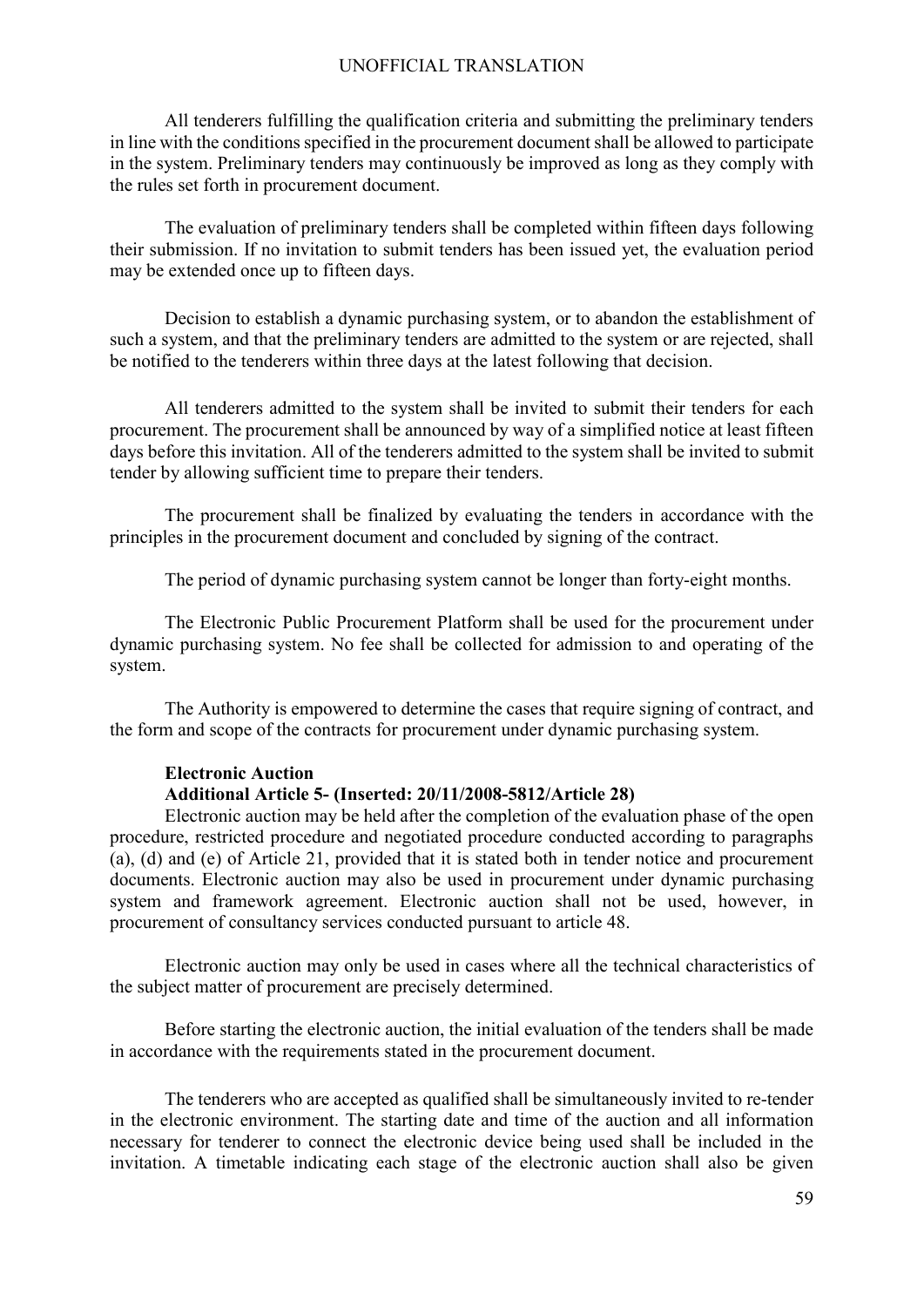together with the invitation. Electronic auction may take place in a number of successive phases. The auction shall not start sooner than two working days after the date on on which the invitation is sent out.

In cases where economically most advantageous tender is determined by considering also the non-price factors, the result of the initial evaluation and the mathematical formula determining the rankings on basis of new tenders submitted shall also be notified in the invitation. This formula shall also incorporate the relative weights, if any, of all the criteria to be used in determining economically most advantageous tender as indicated in tender notice or procurement documents.

Throughout each phase of the electronic auction, the tenderers are instantly provided with necessary information to enable them to learn their rankings at the very moment. Where this has been indicated in the procurement document, information concerning the tenders of other tenderers and the number of tenderers at any stage of the auction may be announced. However, the identities of the tenderers shall not be disclosed during the electronic auction.

Electronic auction shall be closed in the event that one or more of the following conditions occur:

a) Expiration of the date and hour scheduled in the invitation for the closing of auction,

b) Receiving no tenders which meet the minimum difference range within the time period specified in the invitation for submitting new tenders,

c) Completion of the number of phases indicated in the invitation.

## **Financial leasing**

## **Additional Article 6- (Inserted: 20/11/2008-5812/Article 28)**

The principles and procedures to be applied in procurement of goods through financial leasing by the contracting authorities covered by this Law shall be established by the Authority.

## **Procurement for common needs of two or more contracting authorities**

**Additional Article 7- (Inserted: 6/2/2014-6518/Article 53)** A single procurement procedure may be carried out by implementing the procedures stated in this Law for the purpose of meeting common needs of two or more contracting authorities regarding goods, services and maintenance and repair works.

In case of procurement within the scope of first paragraph, contracting authorities shall assign a contracting authority from among themselves by means of a protocol to be drawn up in order to conduct procurement procedures on behalf of all the contracting authorities concerned, other than receiving performance security and signing of the contract.

Contracts shall be signed separately by all contracting authorities who are party to the protocol and the successful tenderer/tenderers.

Those who are excluded from and ineligible to participate pursuant to Articles 10 and 11 of this Law and those who are prohibited from participating in procurement procedures pursuant to third paragraph of Article 58 of this Law, carried out by the other contracting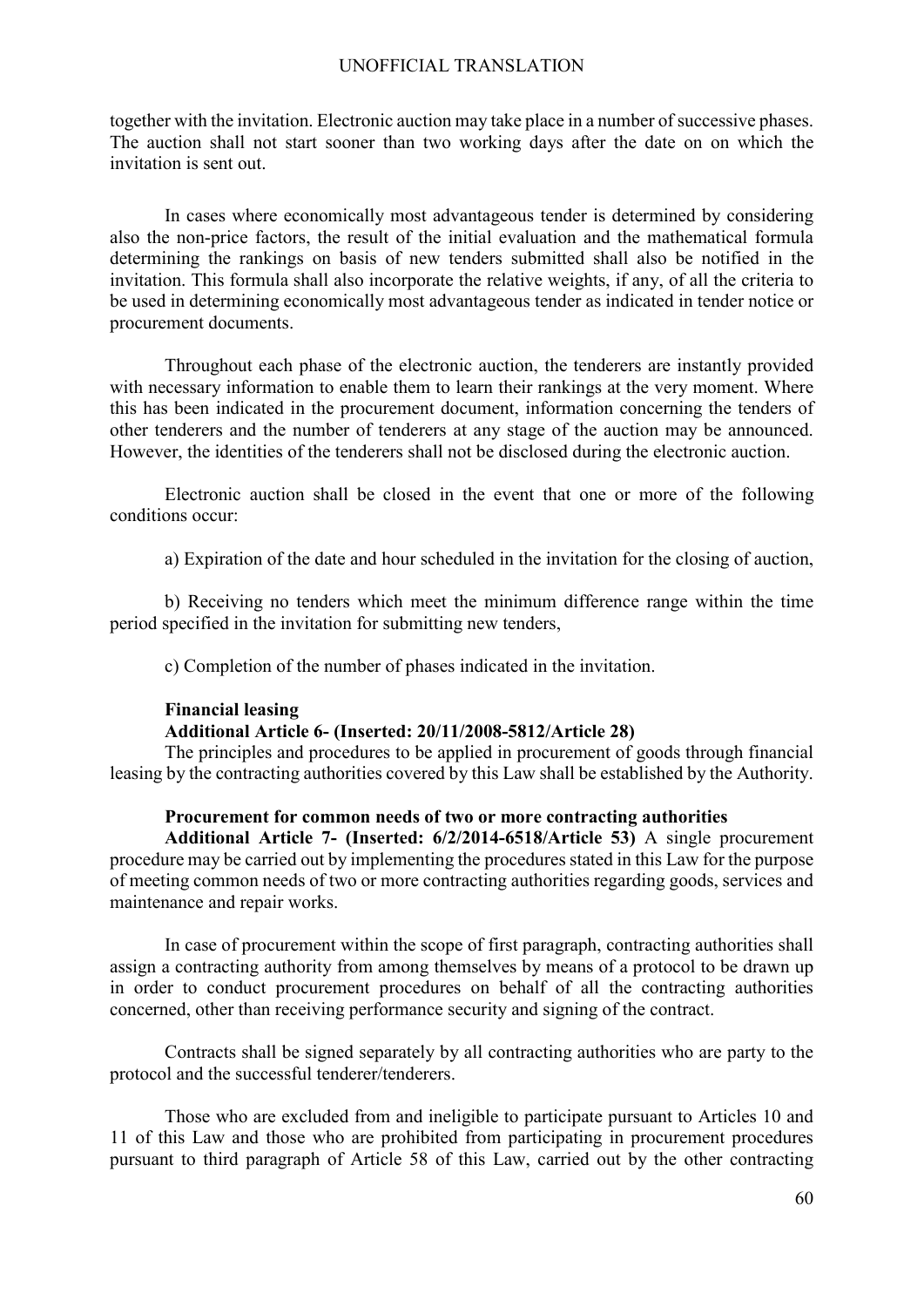authorities who are party to the protocol cannot participate in a procurement procedure carried out by the assigned contracting authority.

Those who take part in procurement procedures within the scope of this article are responsible for the compliance of the transactions with the legislation provided that it is limited to the parts they carried out.

Procedures and principles regarding the implementation of this article shall be established by the Authority.

### **Obtaining approval and responsibility of officials**

**Additional Article 8- (Inserted: 10/9/2014 – 6552/Article 11)[40](#page-60-0) (Inserted: 28/11/2017 – 7061/Article 67; Amended: 20/11/2017 – Decree Law: 696/Article 84; Approved: 1/2/2018 – 7079/Article 79)** Before launching procurement of services (except for consultancy services contracts) based on the employment of personnel within the scope of subparagraph (e) of first paragraph of the Article 62, it is mandatory to get approval for the State Economic Enterprises and affiliated partnerships which are subject to the Decree Law no. 233 within the scope of General Investment and Financing Programme Decision published in accordance with the Decree Law no 233 on State Economic Enterprises of 8/6/1984, from the Undersecretariat of Treasury; and for business organizations under privatisation programme within the scope of Law no 4046 on Privatization Applications of 24/11/1994 and whose more than 50% of their capital belongs to public, from the Directorate of Privatisation Administration. The approval includes determination of the ceiling of wages and similar payments to be specified in procurement documents by taking into account one or more or all of the factors such as number of personnel to be employed within this context, contracting authorities, type of services, location of the task to be performed, which effect the price level.

## The procurement procedure shall not be initiated without obtaining that approval. **(Repealed second sentence: 20/11/2017 – Decree Law – 696/Article 84; Approved: 1/2/2018 – 7079/Article 79)**

A procurement procedure cannot be held for these services without taking the necessary assents. The condition of assent is not stipulated in activities whose contract period is not exceeding six months in procurement of services stated in the (1) point of sub-paragraph (e) of the first paragraph of Article 62.

The personnel employed within the scope of services contracts which are based on personnel employment and awarded in accordance with the sub-paragraph (e) of first paragraph of the Article 62 cannot be employed for and assigned to tasks other than subject matter of the procurement and contract. Within this scope, in case any damage comes up to the detriment of the contracting authority by the reasons of launching a procurement based on personnel employment when it should not be done, launching a procurement procedure without obtaining the necessary approval when it is mandatory to do so, employing the personnel assigned within the scope of the procurement for activities other than subject matter of procurement and performing activities and actions contrary to the seventh paragraph of Article 2 of the Law no. 4857, these damages shall be recovered by means of recoursing to those who caused the

<span id="page-60-0"></span><sup>&</sup>lt;sup>40</sup> With the first paragraph of the Provisional Article 1 of the Law No: 6645 dated 4/4/2015, it was provided that the provisions of the third paragraph of this article shall not be enforced until 31/12/2015, Then with the Article 9 of the Law No 6656 dated 30/12/2015 the phrase "31/12/2015" was amended as "30/6/2016"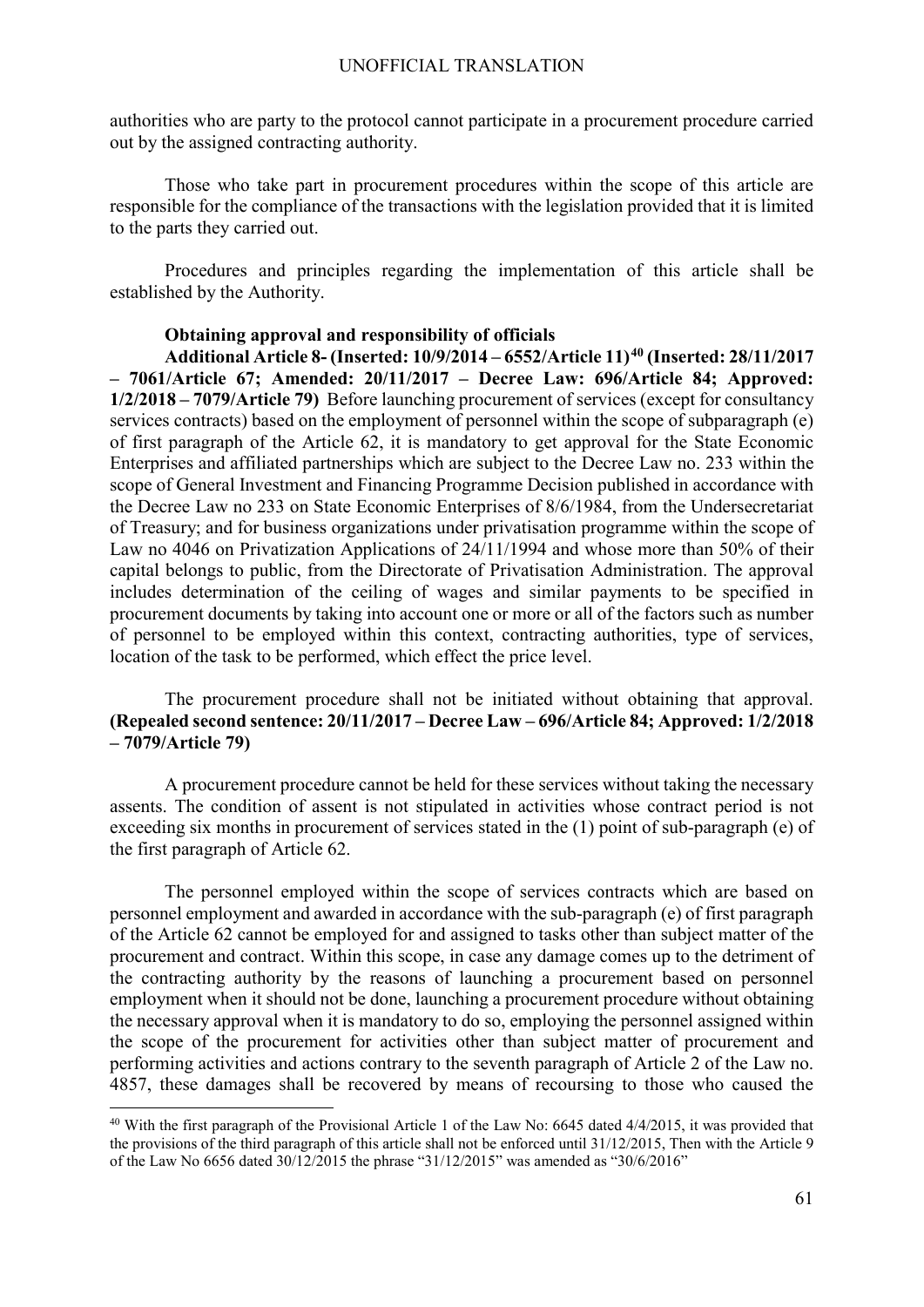damages. Furthermore, without prejudice to the criminal and disciplinary provisions to be applied to these persons, an administrative fine shall be imposed on them at an amount which is five times of monthly net payment they receive including all kinds of salary, allowance, raise and compensation. Also, an administrative fine shall be imposed on persons who did not apply to appeal or to other legal remedies provided in the second paragraph of Article 3 of Law no. 4857 at an amount which is two times of monthly net payment they receive including all kinds of salary, allowance, raise and compensation.

Procedures and principles regarding the implementation of this Article shall be regulated by a regulation put into force by **(Amended phrase: 2/7/2018-Decree Law 703/Article 171)** the President.

## **Use of public procurement for the purpose of regional development and technological advancement**

**Additional Article 9- (Inserted: 21/10/2016 – Decree Law: 678/Article 31; reaccepted: 1/2/2018 – 7071/Article 30)** Where goods are procured for the purposes of ensuring regional development, improving strategic sectors and domestic production based on technology transfer, promoting project based investment and research, development and innovation, provisions of this article shall apply.

Needs may be met through one or more procurement by publishing notices or sending invitations, by dividing into lots with respect to duration, quantity or parts, from one or more tenderers. Technical spesifications, cost and performance criteria and conditions of the contract may be negotiated in accordance with the characteristics of needs; and where necessary, cooperation may be established between contracting authorities and tenderers.

Where requirements of domestic production and local content are envisaged in procurement, how to fulfil such requirements shall be indicated in the documents.

Procurement of goods within the scope of this article may be conducted as being open only to participation of tenderers offering domestically produced goods or goods produced in the cities where regional development programmes are implemented. With regard to procurement of goods which are open to the tenderes offering domestically produced goods, price advantage up to 15% may be applied in favour of the tenderers offering goods produced in the provinces where regional development programmes are implemented.

In procurement of goods, it can be stated in the document that contractors procure or obtain certain parts of the need from other legal or real persons operating or producing in the cities where implementing regional development programmes are implemented.

Purchase guarantee may be given, provided that one or more requirements such as domestic production, local content, investment, employment, exportation and technology transfer are fulfilled and also cost and performance criteria are met, for the procurement of goods carried out for the purposes of improving domestic production based on transfer of medium-high and high technology which is not produced or produced to a limited extent in domestic market and the strategic sectors, promoting research, development and innovation and ensuring regional development and for project based investments. Purchase guarantee may also be given for the procurement of goods and services carried out by the Ministry of Education concerning information and communication technologies for education and training.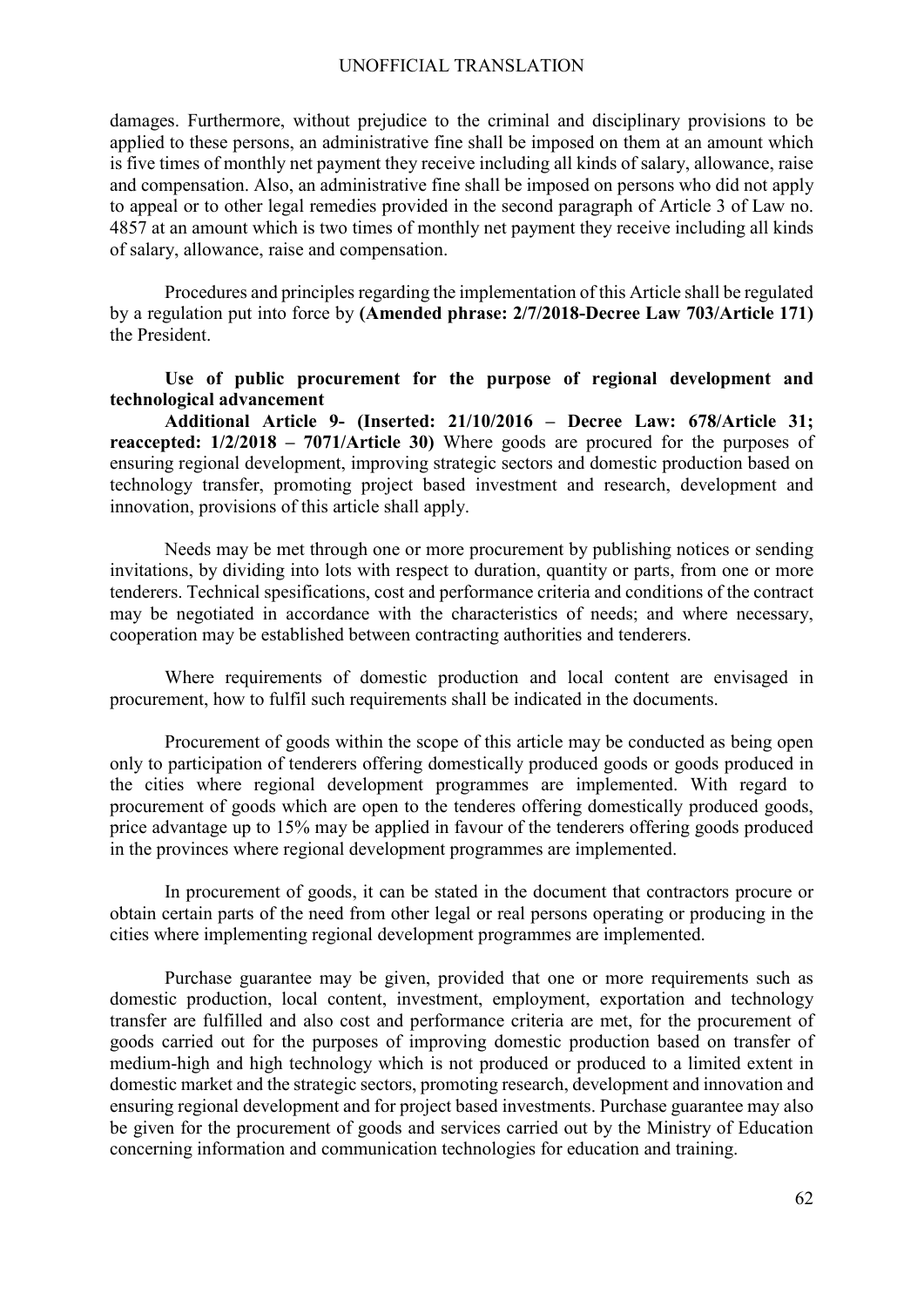Within the scope of Regional Development Programmes, the State Procurement Office may provide for the needs of the contracting authorities without being limited to the goods stated in its main status and monetary limits stated in the paragraph (g) of Article 3 of this Law are applied as double.

With regard to procurement to be carried out within the scope of this article, restrictions and implementation procedures and principles including contracting authorities, products, purchase guarantee applicable products and guarantee period, ratio of domestic content of the product, ratio of price advantage to be applied and its duration, commitment period, quantity, monetary limits, procurement procedure and its rules, price adjustment, additional works and omitted works and contractual issues shall be determined by **(Amended phrase: 9/7/2018 – Decree Law- 703/Article 171)** decision of the President.

For procurement to be carried out within the scope of this article, provisions of this Law, other than those regarding penalty, prohibition from participating in procurement procedures, notification of the final decision, provisions of Law no. 4735 and period, subject matter and other restrictions related to commitment laid down in relevant legislation shall not apply.

Resrictions and requirements regarding public purchase guarantee governed by other Laws shall not apply to the procurement carried out by giving public purchase guarantee within the scope of this article. Likewise, provisions regarding public purchase guarantee stated in his article do not prevent implementation of the provisions concerning public purchase guarantee in other Laws.

#### **Procurement of Goods, Services and Works within the scope of FATİH Project**

**Additional Article 10 – (Inserted 9/12/2016 – 6764/Article 52)** For the goals of increasing domestic production and added value, ensuring technological attainment, producing products that are not produced domestically before, carrying on research and development activities for new technology and products and becoming a knowledge-based society, goods, services and works to be awarded by the Ministry of Education within the context of Movement for Enhancing Opportunities and Improving Technology in Education (FATİH) for the purposes of providing information technology hardware, software, network infrastructure and internet access in classrooms of the preschools, primary and secondary schools subordinate to the Ministry of Education, providing e-content in online and offline environments for lessons and establishing e-content infrastructure, supplying e-books, tablet computers and similar needs to teachers working at schools subordinate to the Ministry of Education and students in formal education are not subject to the provisions of this Law, except the provisions regarding prohibition and penalty. Principles and procedures regarding procurement under this article shall be regulated by a regulation drafted by the Ministry of Education upon taking opinions of the Public Procurement Authority and the Ministry of Finance, in a way that is open to competition.

**Additional Article 11 – (Inserted Article: 9/7/2018 – Decree Law – 703/Article 171)**  The Procedures and principles regarding the subparagraphs  $(b)$ ,  $(d)$ ,  $(e)$ ,  $(f)$ ,  $(h)$ ,  $(i)$ ,  $(i)$ ,  $(k)$ ,  $(l)$ , (n), (u), (y) **(Amended: 17/01/2019-7161/Article 31)** and (z) of the Article 3 of this Law shall determined by the President.

#### **Standard procurement documents and regulations**

**Interim Article 1-** The standard procurement documents and regulations to be adopted for the implementation of this Law shall be prepared by the Public Procurement Authority upon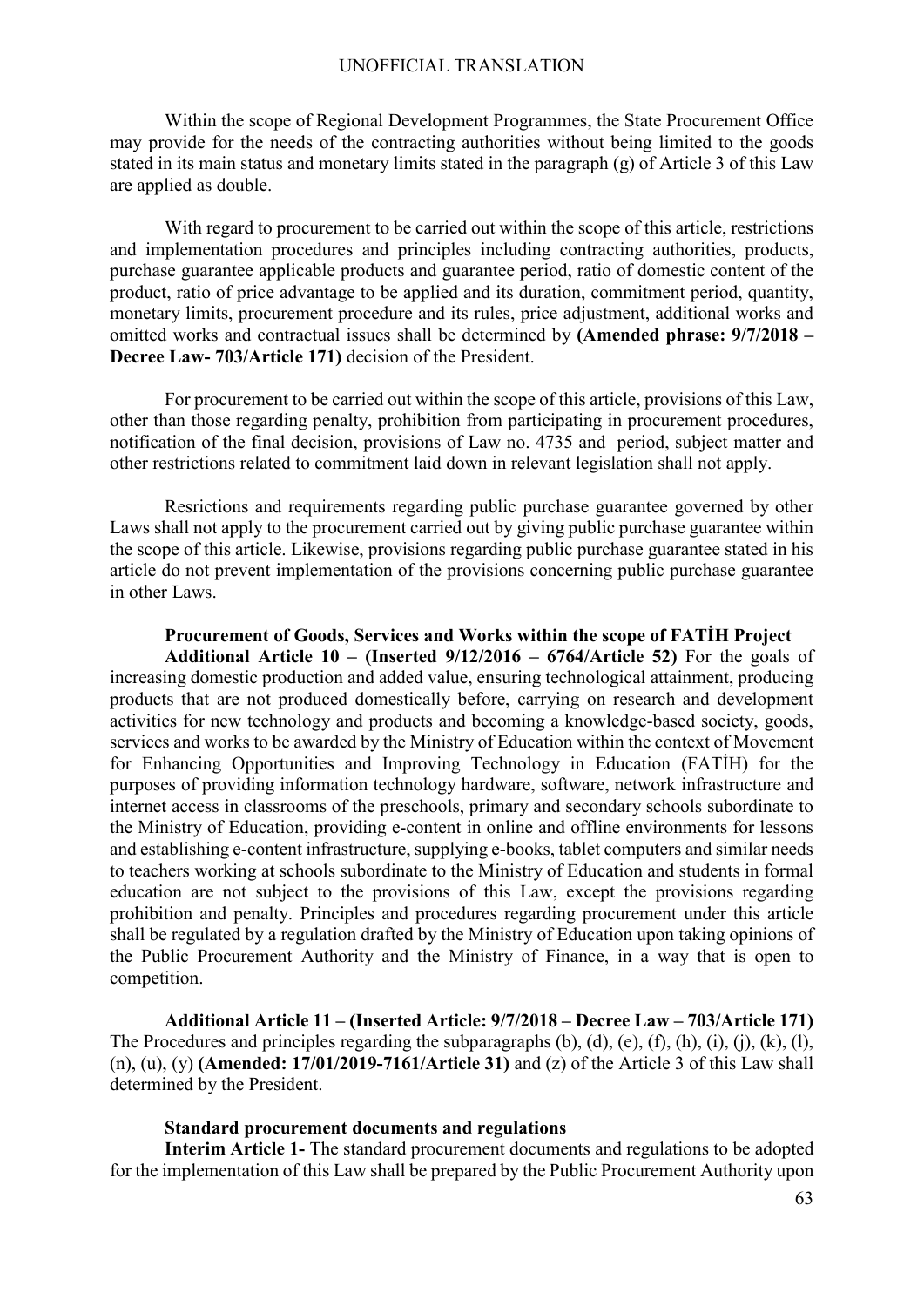taking opinions of the relevant institutions and authorities until the date this Law enters into force and shall be published in the Official Gazette.

Until the entry into force of these documents, the contracting authorities shall continue to apply the existing principles and regulatory provisions.

## **Ongoing tenders**

**Interim Article 2-** The procurement for which a written tender announcement or a notice is made prior to the entry into force of this Law shall be concluded in accordance with the relevant laws and procedures.

## **Updating**

**Interim Article 3-** The threshold values and monetary limits set forth in this Law shall be updated as specified in article 67 for the period between the date of publication of the Law in the Official Gazette and the date of entry into force.

## **Principles and procedures relating to the exclusions**

**Interim Article 4- (Repealed first and second paragraph: 9/7/2018 – Decree Law – 703/Article 171)[41](#page-63-0)**

**(Inserted: 12/06/2002-4761/Article 18; Amended: 30/07/2003-4964/Article 40)** The goods and services within the scope of subparagraph (g) of  $3<sup>rd</sup>$  article of this Law shall be determined by Authority upon the request of relevant institutions.

## **(Inserted paragraph: 30/07/2003-4964/Article 40) (Repealed fourth paragraph: 9//2018 – Decree Law 703/Article 171)**

**(Inserted paragraph: 30/07/2003-4964/Article 40)** The enterprises, undertakings and corporations which carry out activities in energy, water, transportation and telecommunication sectors shall be subject to subparagraph (g) of  $3<sup>rd</sup>$  article of this Law until their special laws enter into force and shall be subject to other provisions of this Law for procurements of goods, services and works which are not within the scope of said subparagraph **(Inserted sentence: 22/12/2005-5436/Article 13)** The monetary limit set forth in sub-paragraph (g) of 3rd article of this Law **(Inserted sentence: 9/5/2013 – 6475/Article 31; Repealed sentence: 24/12/2017 – Decree Law- 696/Article 85; Approved: 1/2/2018 – 7079/Article 80)** shall not apply to procurement of goods, services and works of any kind relating to activities for exploration, drilling, **(Amended sentence: 25/11/2020-7257/Article 11)** production, transportation, storage and gasification of oil and natural gas by Turkish Petroleum Corporation and **(Inserted sentence: 25/11/2020-7257/Article 11)** Petroleum Pipeline Corporation and by their subsidiaries and companies established abroad **(Repealed sentence: 25/11/2020-7257/Article 11)** ; [42](#page-63-1)**(Inserted phrase: 7.12.2019-7194/Article 45)** procurement of vehicle, renting vehicle, procurement of fuel, medicine, medical material and medical device by State Supply Office on behalf of contracting authorities.

<span id="page-63-0"></span><sup>&</sup>lt;sup>41</sup> The phrase "the principles and procedures to be applied for the purchases to be made are determined by the Authority" is inserted by the Law No. 4761 dated 12/6/2002.

<span id="page-63-1"></span> $^{42}$  By Article 11 of the Law No. 6475 dated 9/5/2013 the phrase "goods and services procurements of The General Directorate of Post and Telegraph Organization (PTT) within the scope of mentioned subparagraph" is inserted after the phrase "monetary limit set forth in subparagraph (g) of Article 3 of this Law", by Article 85 Decree Law 696 dated 24/12/2017 the same phrase is repealed.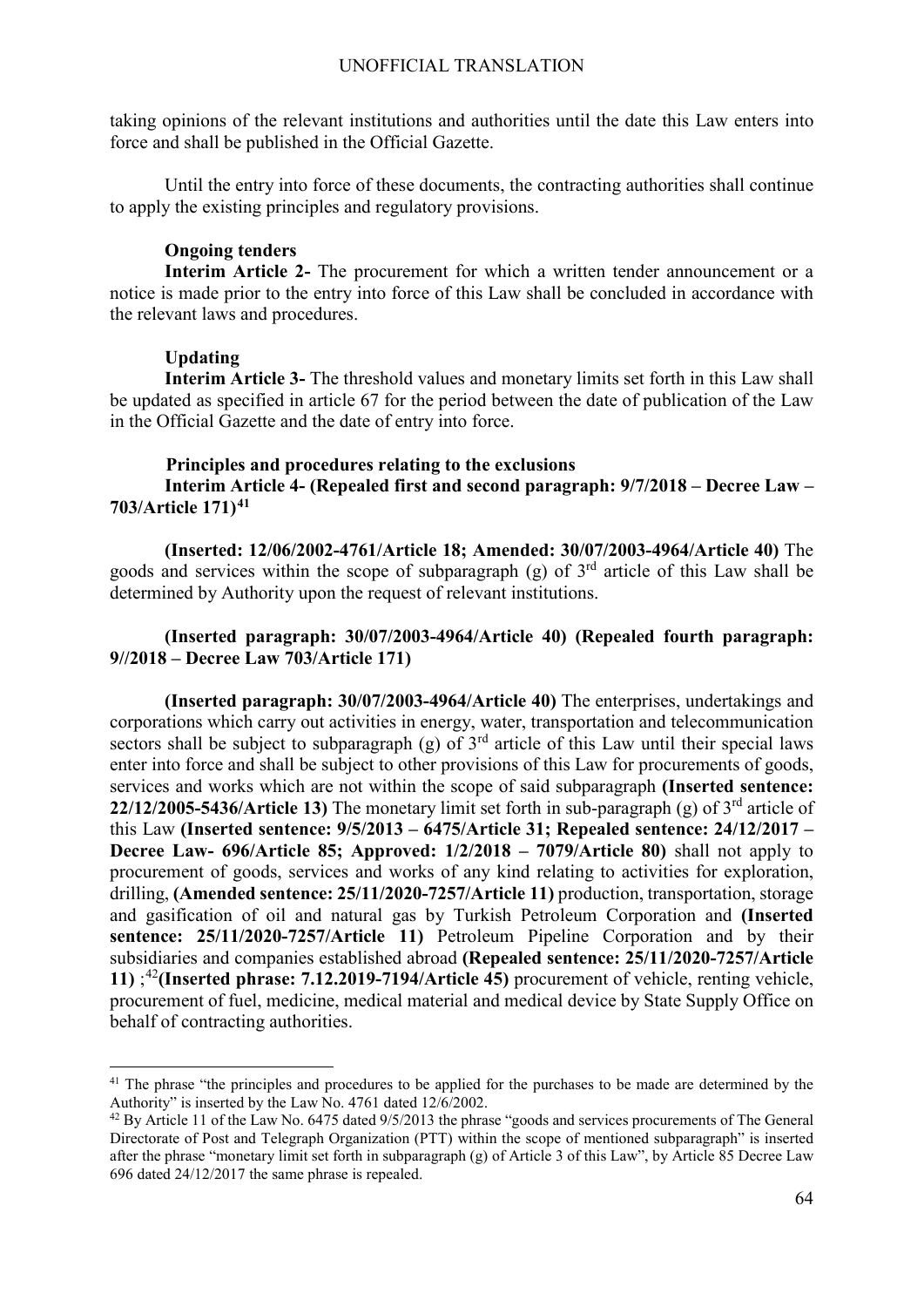**(Inserted paragraph: 14/07/2004-5226/Article 24 (Repealed sixth paragraph: 9//2018 – Decree Law 703/Article 171)**

**(Inserted paragraph: 03/03/2005-5312/Article 26) (Repealed seventh paragraph: 9//2018 – Decree Law 703/Article 171)**

**(Inserted paragraph: 27/12/2007-5726/Article 24) (Repealed eighth paragraph: 9//2018 – Decree Law 703/Article 171)**

**(Inserted paragraph: 20/02/2008-5737/Article 79) (Repealed ninth paragraph: 9//2018 – Decree Law 703/Article 171)**

**(Inserted paragraph: 20/11/2008-5812/Article 29) (Repealed tenth paragraph: 9//2018 – Decree Law 703/Article 171)**

**(Inserted paragraph: 6/2/2014-6518/Article 52) (Repealed eleventh paragraph: 9//2018 – Decree Law 703/Article 171)**

**(Inserted paragraph: 7.12.2019-7194/Article 45)** Principles and procedures to be applied in procurement by State Supply Office under paragraph five shall be adopted by the State Supply Office upon opinion of the Authority. In procurement within that scope, main principles specified in first paragraph of Article 5 of this Law shall be observed, procurement shall be conducted in a way that ensures highest participation.

## **Establishment of the Public Procurement Authority**

**Interim Article 5-** The Public Procurement Board specified in Article 53 of this Law shall be appointed within thirty days following the publication date of this Law in the Official Gazette. For the initial appointments to the Public Procurement Board; one each member determined by the Council of Ministers selected among the candidates proposed by the Ministry of Finance and selected among the candidates proposed by the Ministry of Public Works and Settlement shall be on duty for a period of seven years.

The Board, within sixty days following appointments, shall establish its organisation and make the Authority become effective by this date for the realization of its duties defined in this Law.

Until the date at which this Law shall be effective, the principles and procedures of the procurements to be held by the Authority shall be regulated by a regulation to be issued by decision of Council of Ministers upon the request of The Board.

The regulations mentioned in Article 53 of this Law and in the third paragraph above shall be issued until the date on which the Authority begins to operate.

All expenditures of the Authority shall be financed by the general budget, until the time when they are met by Authority's own revenues.

**Interim Article 6- (Inserted: 12/06/2002-4761/Article 19)** Within 1 year from the date of entry into of this article;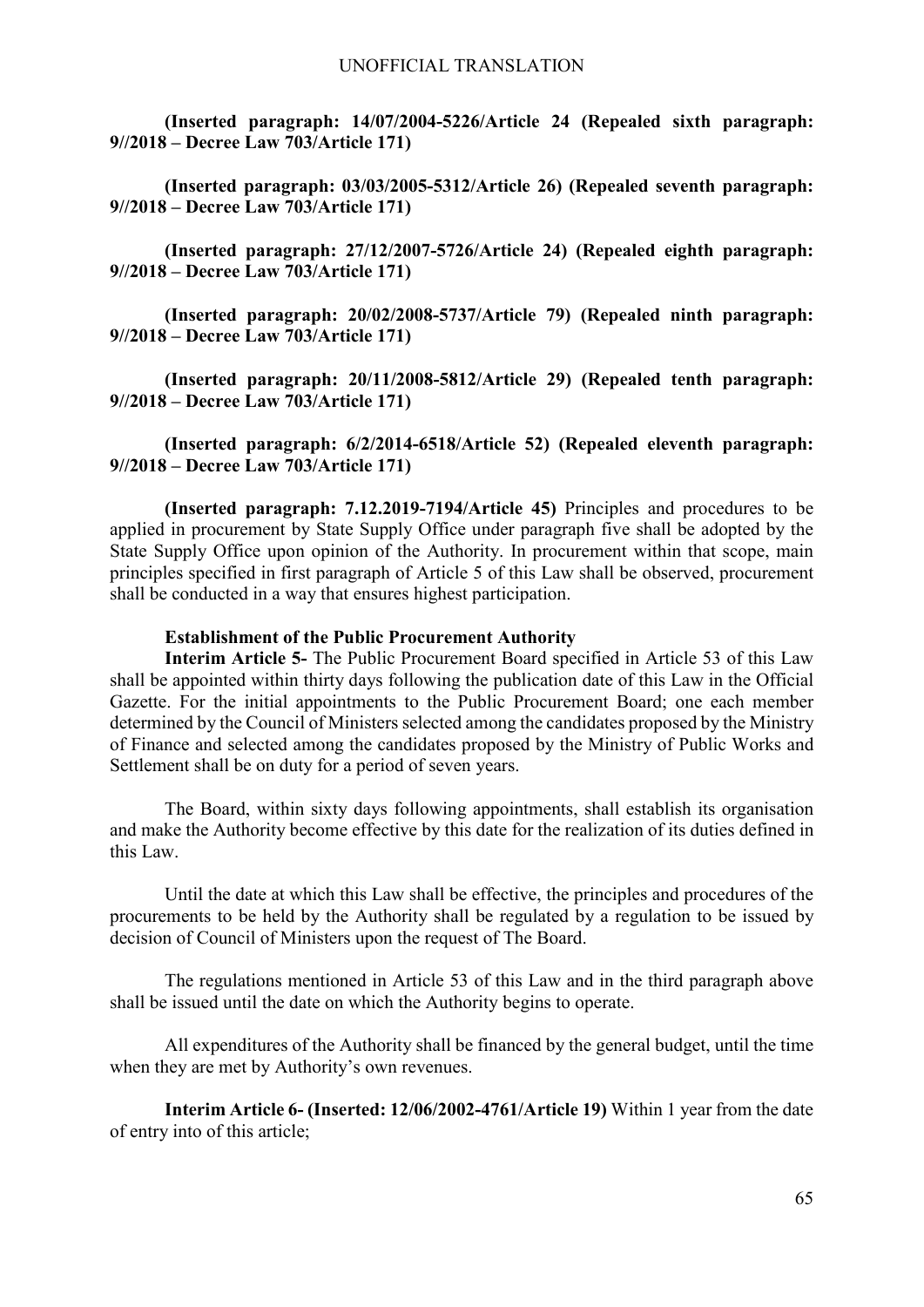**a)** Among the staff charged in public institutions and authorities, those who are graduated from the higher education institutions defined in the scope of paragraph (h) of the article 53 and have obtained the profession through private competition exam, and after a certain period of on-the-job training, and are appointed to office through private qualification exam, and those who are judges, attorneys and the ones regarded as from this profession,

**b)** The university teaching personnel who completed at least postgraduate education provided that their branch is in relation with the Authority's field of duty,

**c)** The ones having bachelor's degree in engineering and architecture and have worked in the public institutions and authorities as related to their field of study for at least 5 years, and the ones having the post-graduate education in one of these fields following their bachelor's degree and who have worked in the public institutions and authorities as related to their field of study for at least 3 years,

may be appointed as public procurement experts by the Board through obtaining the approval of their institutions, provided that they have not exceeded 40 years old by a day, and for the ones defined in the sub-paragraphs (a) and (c), provided that they have worked in the field of judgment, inspection, auditing, implementing or consultancy related to public procurement legislation.

The personnel who work in the administrations with general and annexed budget, state economic enterprises and their affiliated partnerships, in institutions having legal personality established by private laws and charged with public duties and institutions with independent budget, may be appointed to the positions of the Authority apart from the public procurement expert and expert assistant positions until 31.12.2003, upon their request and approval of their institutions.

### **Interim Article 7- (Inserted: 10/11/2004-5255/Article 15)**

Regarding World Inter-University Sports Games to be performed in İzmir in 2005, all kinds of procurements for goods, services and works by the Executive Board and by other public authorities and institutions upon request of said Board shall be excluded from this Law, except prohibition and criminal provisions.

#### **Ongoing procurements**

#### **Interim Article 8- (Inserted: 20/11/2008-5812/Article 30)**

Provisions of law that were in force at the time of publication of this Law shall continue to apply for the tenders which were announced or notified in writing until the date of entry into force of this Law.

The complaint applications and the applications that involve claims of contradiction to the provisions of this Law and relevant legislation that were submitted until the entry into force of those listed in subparagraph (b) of article 35 of this Law shall be finalized pursuant to the provisions of the legislation effective on the date of submission of that application.

## **Current appointments Interim Article 9- (Inserted: 20/11/2008-5812/Article30)**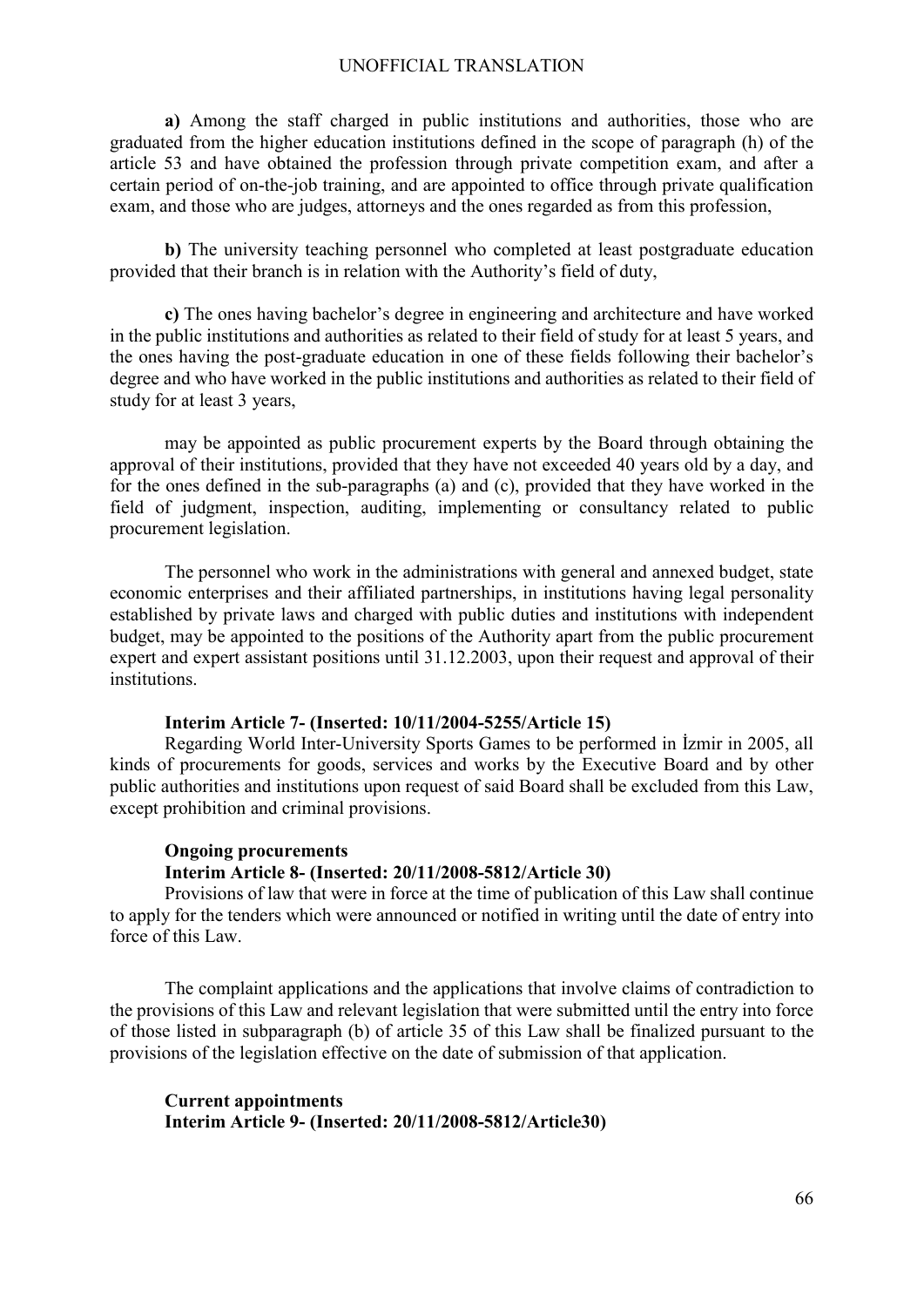The appointments of those actually working from among the personnel appointed as public procurement experts in the Authority pursuant to subparagraph (i) of article 53 before 31.05.2008 may continue depending on the needs of the Authority.

## **Terms of duty of the chairperson and the members of the Board Interim Article 10- (Inserted: 20/11/2008-5812/Article30)**

From among the existing chairperson and members of the Board, the terms of duty of those appointed to complete the term of another member before the effective date of this Law shall apply as five years starting from the date of their appointment.

## **Continuation of Board Membership**

**Interim Article 11- (Inserted: 24/10/2011-Decree Law-661/Article 58)** Existing board members shall remain in the office until they complete their term of duty.

## **Appointment to Directorate Adviser Interim Article 12- (Inserted: 24/10/2011-Decree Law-661/Article 58)**

Duties of those who are working as Deputy Director, Chief Legal Adviser and Head of Department in the Authority shall end at the effective date of this Decree Law. They are considered to be appointed to the title of Directorate Adviser, which is created by attached list number (3), without any further procedure. In case of any vacancy of the titles of Directorate Adviser which are created by this paragraph, the titles are deemed to be revoked without any further procedure.  $43$ 

For those who are considered to be appointed to the title of Directorate Adviser pursuant to the first paragraph, as of the date of their appointment if the total net amount of payments (this value is considered as a constant value) received at the most recent month in accordance with the related legislation for their previous titles exceeds the total net amount of payments received in accordance with the related legislation for their new titles which they are deemed to be appointed, the amount of the difference shall be paid as difference compensation without being subject to any tax or deduction until the difference is offset. For those who have any voluntary change at the titles which they are considered to be appointed and for those who are voluntarily appointed to other authorities, the payment of difference compensation ends.

Those who are appointed as Directorate Adviser pursuant to first paragraph shall execute the duties determined by the director at the departments determined by the director.

## <span id="page-66-0"></span>43 **List no. 3**

| <b>PUBLIC PROCUREMENT AUTHORITY</b> |               |
|-------------------------------------|---------------|
| TITLE                               | <b>NUMBER</b> |
| Directorate Adviser                 | 14            |
| <b>TOTAL</b>                        | 14            |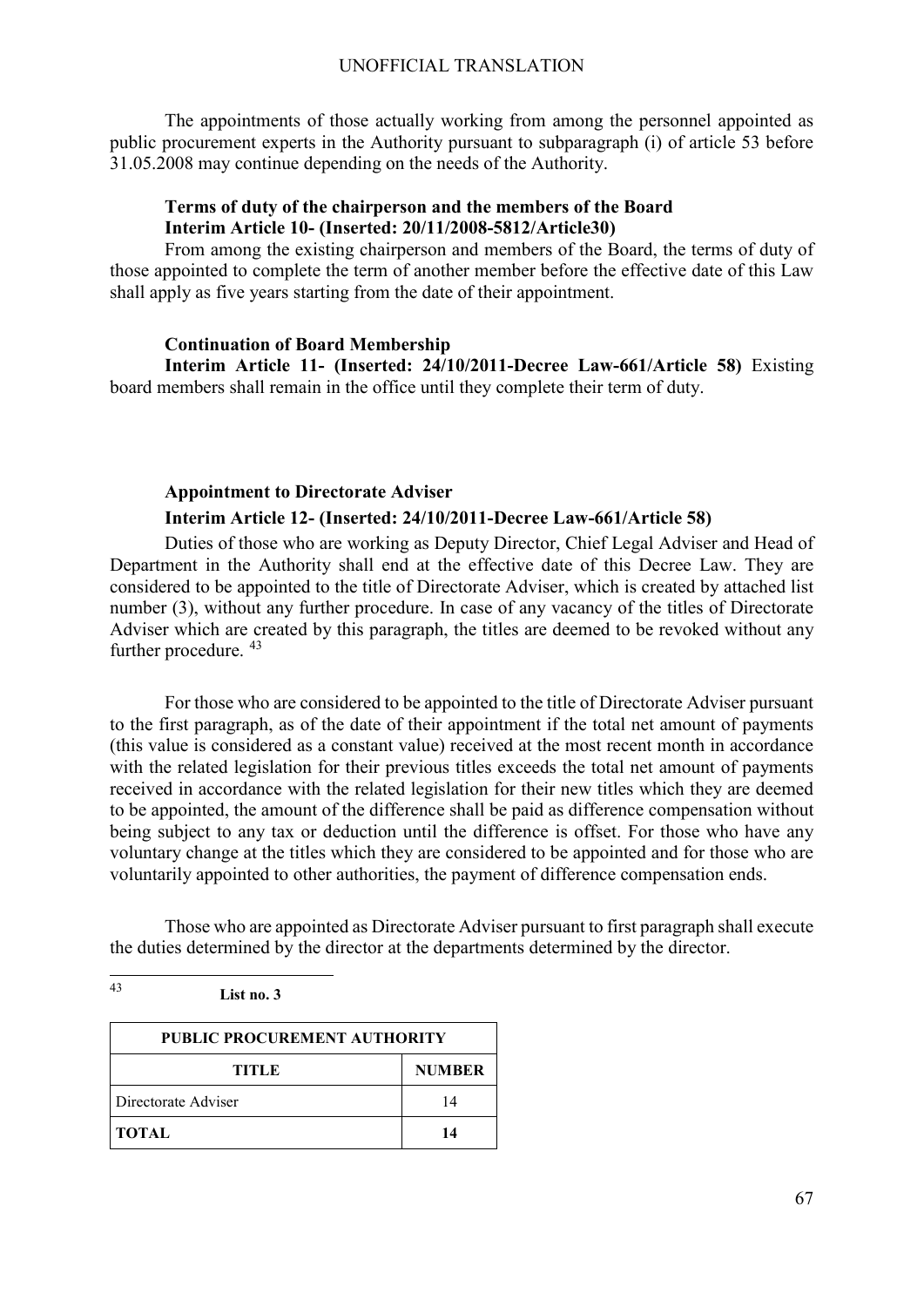**Interim Article 13- (Inserted: 30/03/2012-6287/Article 24)** Procurement of goods, services and works to be performed until the end of 2015 by Ministries of National Education and of Transportation, Maritime Affairs and Communication within the scope of Increasing Educational Opportunities and Improving Technology Action Project (FATİH), which is pursuing the goals of; increasing domestic production and added value, ensuring technology acquisition, production of goods not produced before domestically, performing research and development activities of new technologies and goods, becoming information society, providing IT hardware, software, network infrustructure and internet access to preschools, primary and secondary schools subordinate to the Ministry of National Education, providing econtent in online and offline environments for lessons and meeting certain needs of teachers and students such as e-book, tablet computer and etc. shall not be subject to the provisions of this Law, except for prohibition provisions. The principles and procedures regarding the procurements performed in accordance with this article, shall be competitively determined by the regulation jointly prepared by the Ministries of National Education and of Transportation, Maritime Affairs and Communication by means of considering the opinions of Ministry of Finance and Public Procurement Authority.

#### **Ongoing tenders**

**Interim Article 14- (Inserted: 6/2/2014-6518/Article 54)** With regard to the procurement for which a tender announcement or a written notice is made prior to the entry into force of this Law, provisions which are effective at the date of notice or announcement shall continue to apply .

## **Interim Article 15- (Inserted: 6/2/2014-6518/Article 55)**

Among the staff in public institutions and organizations who carry out review, supervision, implementation or consultation duties regarding public procurement legislation, those who graduated from the higher education institutions defined in the paragraph (h) of the article 53 and entered the profession through private competition exam, and are appointed as qualified through a qualification exam following an on-the-job training, and those who are graduated from faculty of engineering or architecture and have worked in the public institutions and organizations as related to their field of study for at least four years may be assigned as public procurement experts by the Directorate in accordance with the other principles stated in the last subparagraph of paragraph (i) of the article 53, provided that they obtain the consent of their institutions and the number of personnel to be assigned shall not exceed 5 % of the total professional staff number. Notwithstanding any time limitations, such assignment may be terminated at any time by the Directorate. Those who are assigned as such may be appointed as public procurement experts for once only, in case they pass the exam to be organized by the Authority without requirement of any other consent or transaction, provided that they meet the education requirements for taking the professional staff exam and are under forty years old on the date of such examination. Assignment to the Authority does not constitute any vested right or preferential right regarding the appointment to the cadres of the Authority.

**Interim Article 16 – (Inserted: 10/9/2014-6552/ Art. 12)** (1) Procurement of goods, services and works to be conducted in 2014 and 2015 within the scope of G-20 Presidency which Turkey will undertake for the year of 2015, is not subject to this Law and Public Finance Management and Control Law no. 5018 except for their criminal and prohibition provisions. Procedures and principles and other issues regarding the purchases and works within the scope of this paragraph are jointly prepared by the Ministry of Foreign Affairs and the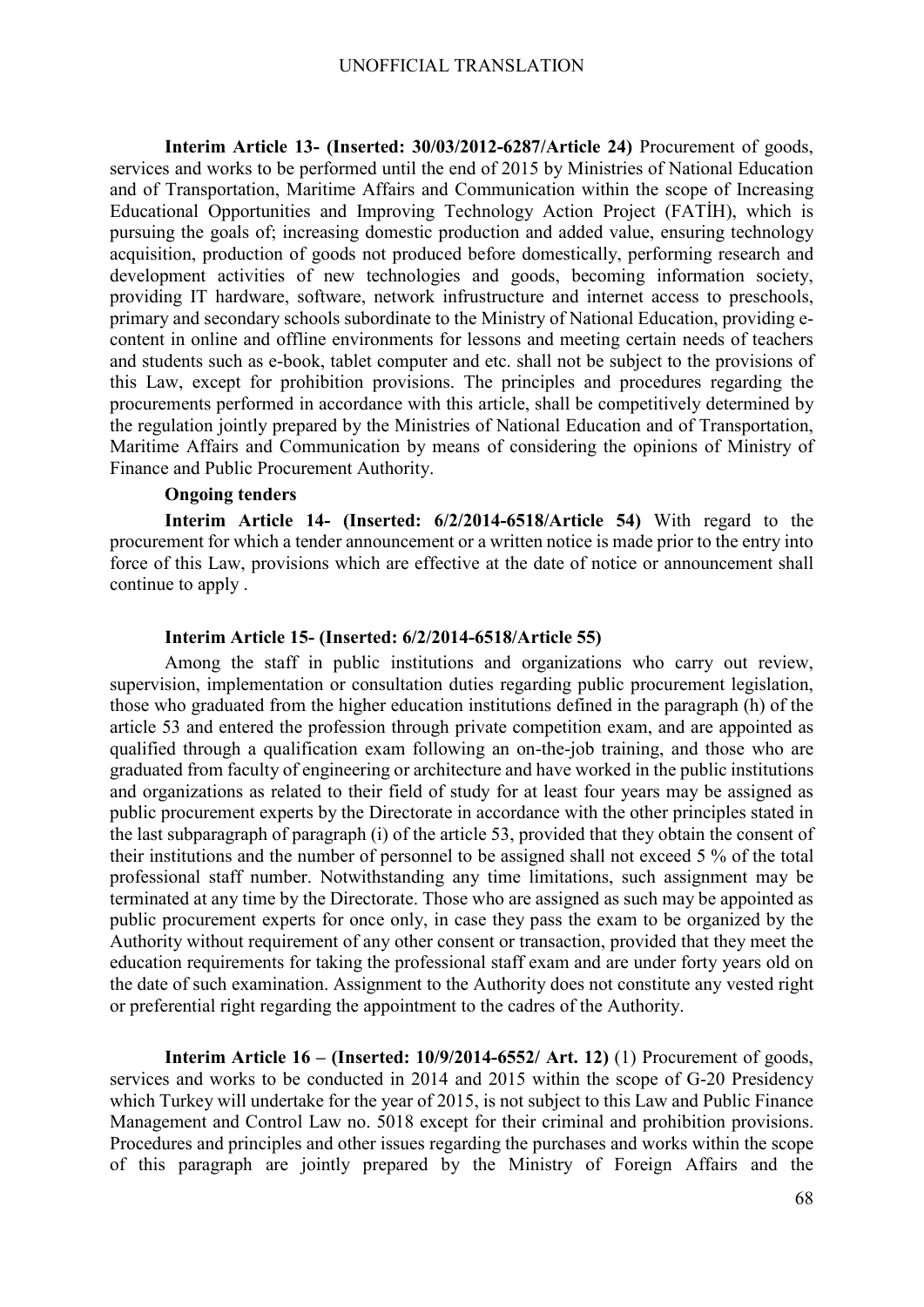Undersecretariat of Treasury by taking the opinion of the Ministry of Finance and are put into force by the decision of Council of Ministers.

(2) Regardless of whether their workplaces are in the same area or not; provided that it is done between the units of a local administration or its affiliate, or between a local administration and its affiliate, or between different affiliates of the same local administration, workers employed in local administrations or in their affiliates may be subject to changes in the same or similar works or workplaces with their cadres or temporary work positions in one hundred and twenty days following the date on which this article is published with the consent of the superior chief of the relevant local administration. In accordance with this paragraph, issues related to the salaries, other financial and social rights and severance pays of workers subject to the mentioned changes, shall be subject to the relevant provisions of the Interim Article 1 of the Law no. 6360 and dated 12/11/2012.

**Interim Article 17 – (Inserted: 31/10/2016 – Decree Law – 678/Article 32) (Repealed article: 20/11/2017 – Decree Law 696/Article 85; Approved: 1/2/2018 – 7079/Article 80)**

**Interim Article 18 – (Inserted: 2/1/2017 – Decree Law: 684/Article 3; Approved:1/2/2018 – 7074/Article 3)** Provisions of subparagraph (g) of the first paragraph of Article 11 shall not apply to the corporations for whom power of custodianship is handed over to the Savings Deposit Insurance Fund or the Savings Deposit Insurance Fund is appointed as a custodian as per article 19 of the Law with regard to the Acceptance of Revision of the Decree Law No. 6758 dated 10/11/2016 on the Regulations Within State of Emergency.

**Interim Article 19 – (Inserted: 28/11/2017 – 7061/Article 68)** Procurement of goods and services for the textbooks and workbooks to be distributed free of charge to students who are enrolled in the public and private schools of the Ministry of National Education and guidebooks to be distributed free of charge to concerned teachers until the date of 31/12/2019 may be carried out pursuant to first and fifth paragraphs of the Article 20 and without applying other provisions of this Law except penalty and prohibition provisions.

Procedures and principles regarding the implementation of this Article are established by the Ministry of Education by taking the opinions of the Ministry of Finance and the Authority.

#### **Impelementation of the prucedures and principles**

**Interim Article 20 – (Inserted: 9/7/2018 – Decree Law – 703/Article 171)**  Implementation of the principles and procedures put into force in accordance with the first paragraph of Article 4 before the date of publication of this article shall continue to apply until the procedures and principles stated in Additional Article 11 is put into force.

#### **Entry into force**

**Article 69-** Article 53, and interim Articles 1 and 5 of this Law shall be effective on the publication date, whereas the other articles shall enter into force on 1.1.2003.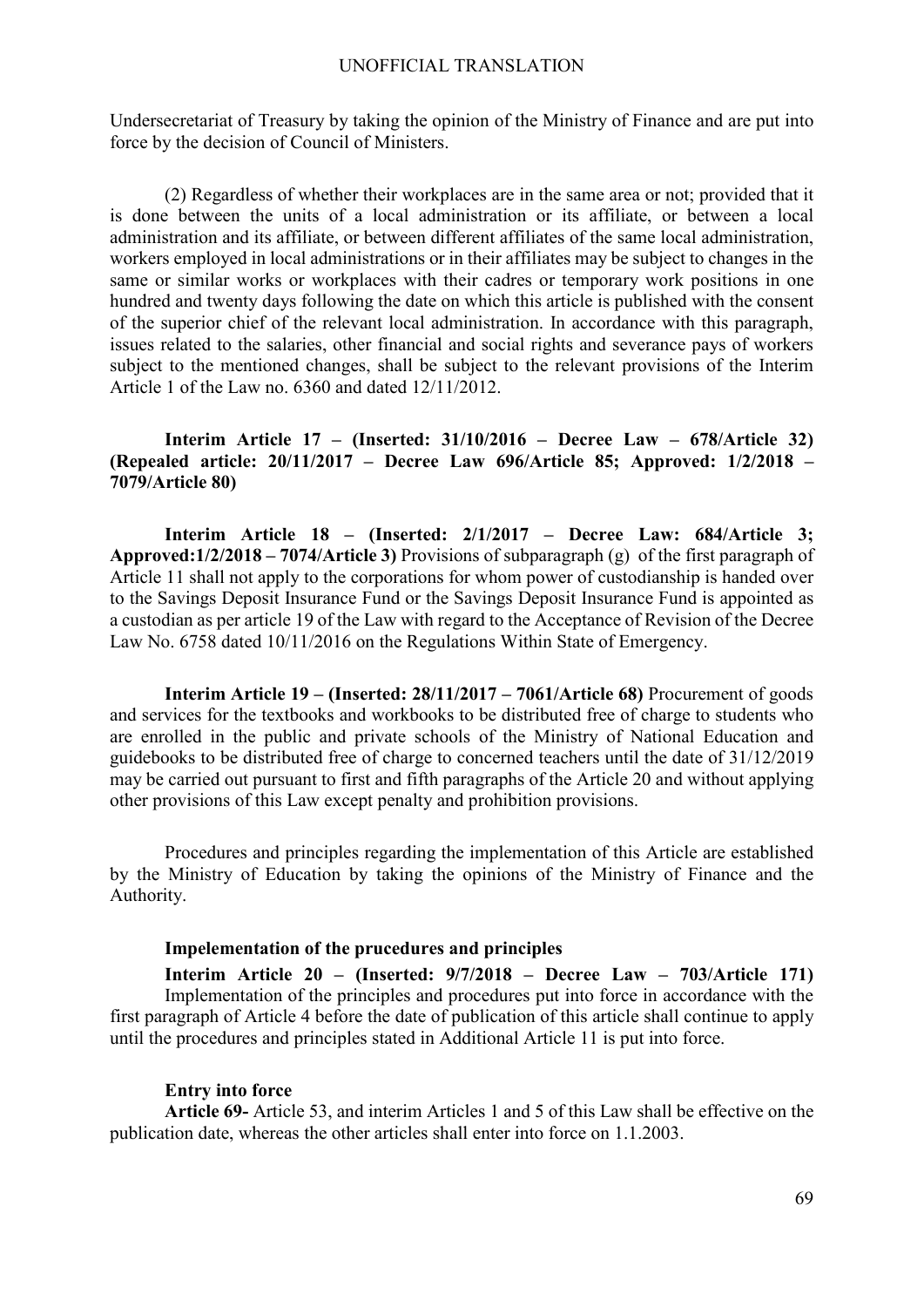#### **Execution**

**Article 70-** The Council of Ministers shall execute the provisions of this Law.

### **PROVISIONS WHICH COULD NOT BE INSERTED INTO LAW NO 4734 DATED 4/1/2002**

## **1) Provision of Law No. 4761 dated 12/06/2002:**

**Article 20-** The salaries, financial and social rights and benefits for the Directors and members of the boards, supreme boards, institutions and organizations which were established or to be established until 31.12.2006, through the private laws possessing the form of public legal personalities and administrative and financial independencies, shall be determined by the Council of Ministers taking into account the functions of these boards, supreme boards, institutions and organizations, wage equity and the practice of provisional article 1 of the Decree of Law numbered631. When necessary, the Council of Ministers has the authority to increase the ceiling job-lot price of representation and duty indemnities up to the amount as three times as the ones which are being paid to civil servants, and to make arrangements in the increased amount in respect to staff position and titles, in order to ensure wage equity.

Until the above mentioned arrangement is made, the Chairperson of the Public Procurement Authority, is paid as total of net amount monthly and other payments as the Chairman of the Energy Market Regulation Authority is paid, and the members of the Public Procurement Board are paid monthly on the net amount of the 97 % of the total amount paid to the Chairperson of the Board.

#### **2) Provision of Law No. 4964 dated 30/07/2003:**

**Interim Article 1-** Procurement documents, form contracts and regulations which need to be rearranged because of the amendments on the Laws No. 4734 and 4735 made by this Law shall be prepared by Authority within 60 days as of publication date of this law and shall be put into force. Arrangements made by this law on monetary limits in Law No. 4734 and newly added monetary limits shall be updated by the Authority as of 1.1.2003, within the framework of the principles of article 67 of Law No. 4734, accepting those limits were valid on 22.01.2002. Contracting authorities shall continue to implement the provisions of existing principles, procedures and regulations until the above mentioned arrangements become effective.

Principles and procedures that need to be prepared and become effective due to the amendments made on  $3<sup>rd</sup>$  and provisional 4<sup>th</sup> articles of Law No. 4734 shall be prepared within 30 days as of publication date of this law and put into force. Contracting authorities shall continue to implement the principles and procedures which were prepared and became effective prior to amendments made by this law, based on formerly executed  $3<sup>rd</sup>$  and provisional  $4<sup>th</sup>$ articles of Law No. 4734, until those arrangements are published.

Works procurements, which the institutions benefiting from the exclusion provision in paragraph (g) of the  $3<sup>rd</sup>$  article of Law No. 4734 are the awarded contractors, shall be subject to the exclusion provision specified in the same paragraph for a period of ten years.

#### **2) Provision of Law numbered 5398 and dated 3/7/2005:**

**Interim Article 2-** The part to be calculated according to the ratios established by the institutions and authorities upon the proposal of the Ministry of Finanace and the approval of the Prime Minister, of the accumulated income derived from all kinds of revenues generated by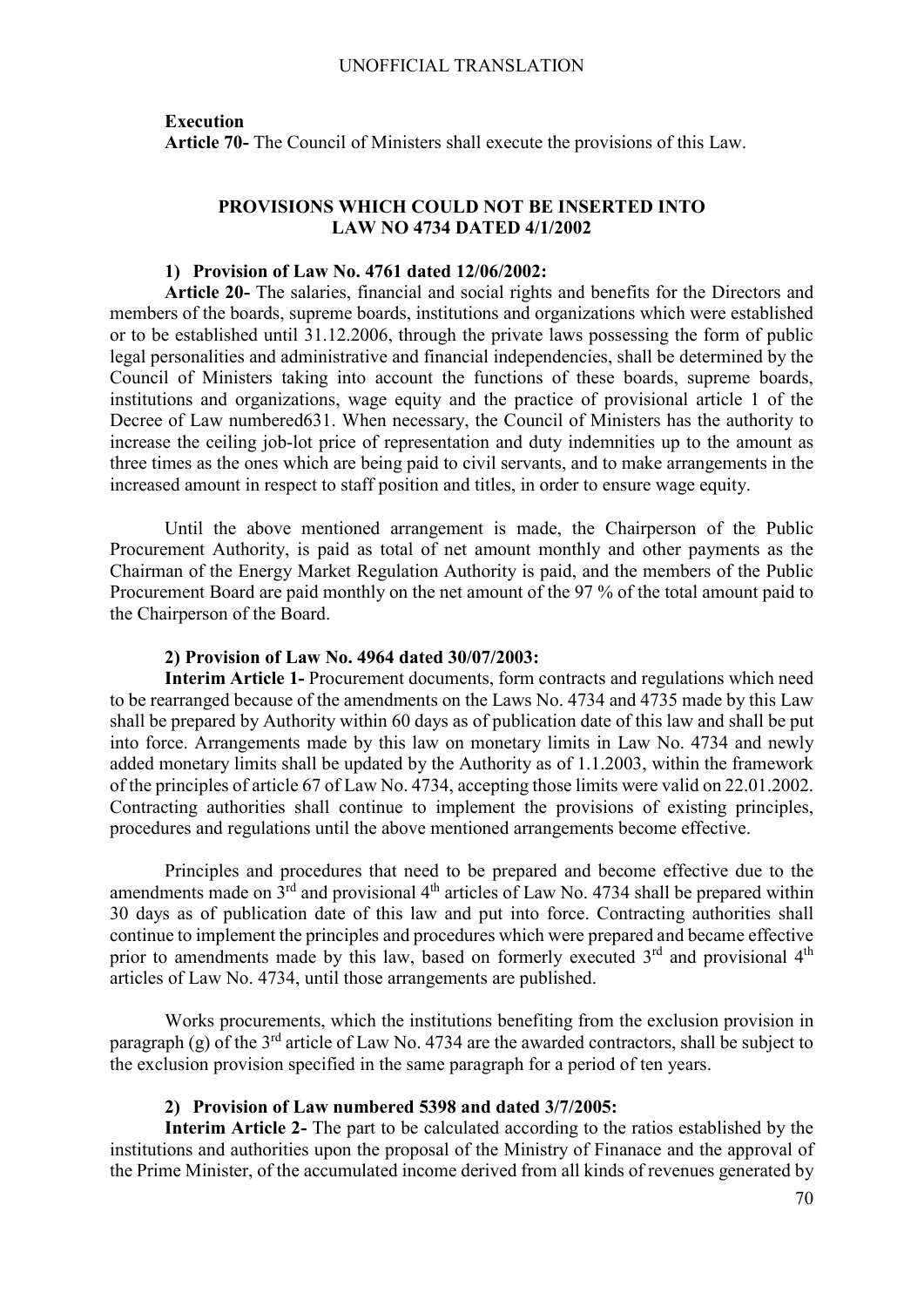Istanbul Stock Exchange, the Radio and Television Supreme Council, the Competition Authority, the Capital Markets Board, Banking Regulation and Supervision Authority, the Telecommunications Authority, Energy Market Regulatory Authority, the Public Procurement Authority and the Tobacco, Tobacco Products and Alcoholic Beverages Market Regulatory Authority shall be deposited to the account at the Republic of Turkey Central Bank to be recorded as revenue at the scale (B) of the budget within the time period established by the Ministry of Finance. Also, cash surplus of the above listed institutions and authorities accumulated in their cashbooks until the date of 31.12.2005 shall be closed upon in accordance with the principles specified in this article and trasferred to related accounts.

The above listed institutions and authorities shall notify the Ministry of Finance by 15.07.2005 about their income as well as their cash and cash balance accumulated until the date of 30.06.2005, and financial information showing the income and expenses and cash and cash balance of the each month. In case the amounts specified in this article are not paid within the deadline period, unpaid amounts shall be pursued and collected by means of applying default interest in accordance with the provisions of Law Regarding the Collection Procedures of Public Receivables No. 6183.

### **3) Provision of Law numbered 7257 and dated 25/11/2020**

**Article 9-** The following additional article has been added to the Law numbered 4646."Company establishment and takeover

ADDITIONAL ARTICLE 1 - One company for each below-mentioned company can be established separately in accordance with Presidential decision by partners of the companies established abroad before the enforcement date of this article by state economic enterprises related to the Ministry of Energy and Natural Resources and by subsidiaries of these, in locations where Turkey branches of mentioned companies are situated, by means of preserving companies' fields of operation, commercial titles, capital and partnership interests, subjective to this article and to private law provisions so as to realize the transactions stated in the second paragraph. These companies shall become operational with the registration and notification of main contracts to be prepared by means of taking the opinion of the Ministry of Treasury and Finance in accordance with this article and with the provisions of Turkish Commercial Law numbered 6102 and dated 13/01/2011 which are not contrary to this article.

The established companies, through the protocols to be made with companies abroad within six months at the latest after they start their activities, may takeover all kinds of rights, receivables, liabilities, movables and immovables, ships and vehicles, permits and licenses, intellectual and industrial rights, shares and partnerships at the international organizations and companies, contracts and loan agreements, tools, equipment and materials, software and hardware, written and electronic records and other documents, the lawsuits and execution proceedings to which they are a party, debts incurred before the effective date of this article and personnel of the compaies abroad. With the completion of the said takeover, branches established in Turkey of the companies abroad shall be canceled upon request without liquidation. All transfer, assignment and transition transactions related to these takeovers and the earnings arising from these transactions and all kinds of contracts, protocols and papers to be drawn up in relation to these transactions are exempt from all kinds of taxes, duties, fees and similar financial obligations including stamp tax. The Minister of Energy and Natural Resources is authorized to eliminate hesitations that may arise regarding these transfer procedures and protocols. References made to the companies abroad in the relevant legislation are deemed to be made to the companies established in Turkey in accordance with the relevance following the completion of the takeover transactions.